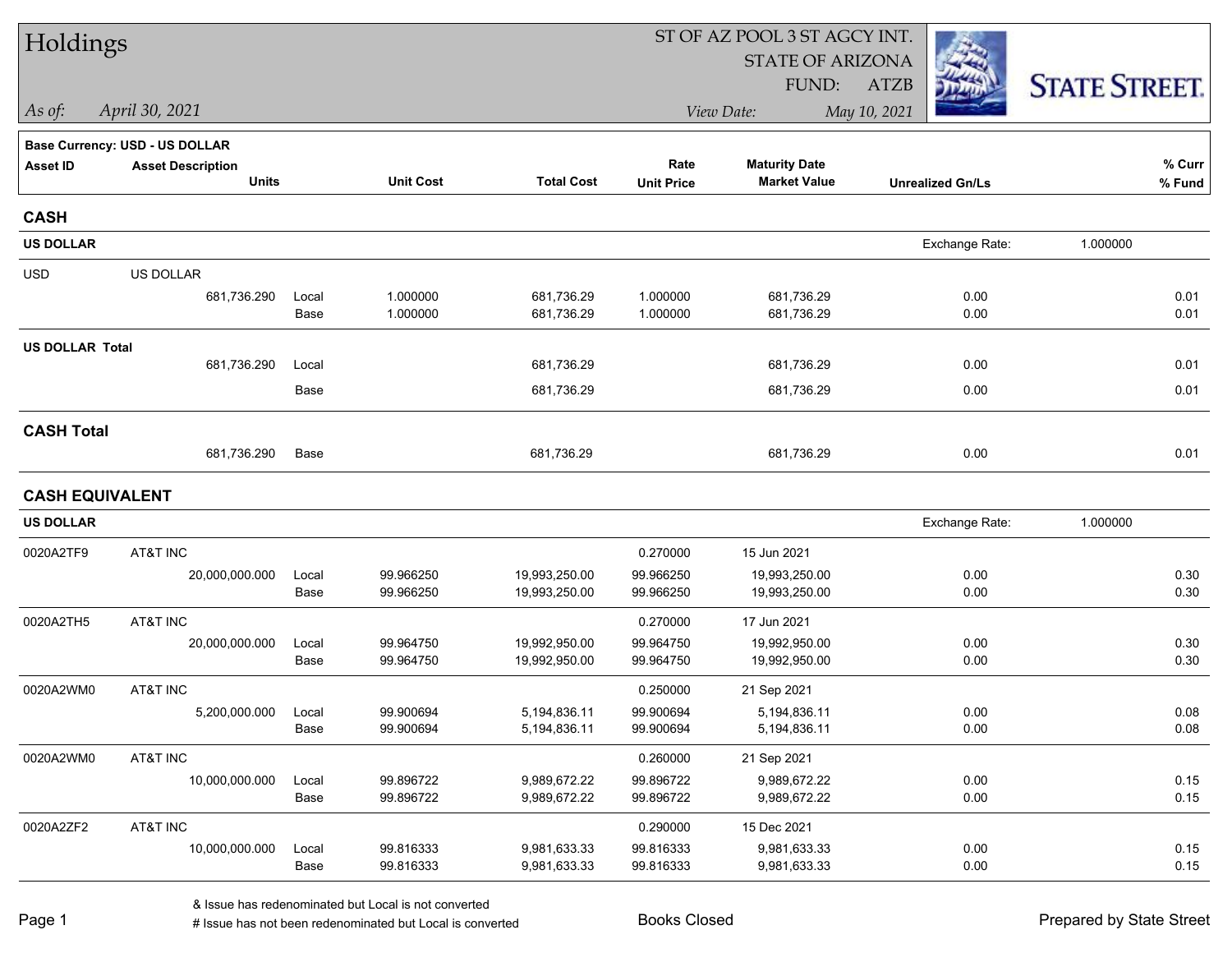| Holdings        |                                                |       |                  | ST OF AZ POOL 3 ST AGCY INT. |                   |                         |                         |                      |  |  |
|-----------------|------------------------------------------------|-------|------------------|------------------------------|-------------------|-------------------------|-------------------------|----------------------|--|--|
|                 |                                                |       |                  |                              |                   | <b>STATE OF ARIZONA</b> |                         |                      |  |  |
|                 |                                                |       |                  |                              |                   | FUND:                   | <b>ATZB</b>             | <b>STATE STREET.</b> |  |  |
| As of:          | April 30, 2021                                 |       |                  |                              |                   | View Date:              | May 10, 2021            |                      |  |  |
|                 |                                                |       |                  |                              |                   |                         |                         |                      |  |  |
|                 | Base Currency: USD - US DOLLAR                 |       |                  |                              | Rate              | <b>Maturity Date</b>    |                         | % Curr               |  |  |
| <b>Asset ID</b> | <b>Asset Description</b><br><b>Units</b>       |       | <b>Unit Cost</b> | <b>Total Cost</b>            | <b>Unit Price</b> | <b>Market Value</b>     | <b>Unrealized Gn/Ls</b> | % Fund               |  |  |
| 0020A2ZF2       | AT&T INC                                       |       |                  |                              | 0.420000          | 15 Dec 2021             |                         |                      |  |  |
|                 | 10,000,000.000                                 | Local | 99.734000        | 9,973,400.00                 | 99.734000         | 9,973,400.00            | 0.00                    | 0.15                 |  |  |
|                 |                                                | Base  | 99.734000        | 9,973,400.00                 | 99.734000         | 9,973,400.00            | 0.00                    | 0.15                 |  |  |
| 02079NS69       | ALPHA FIN CORP LTD                             |       |                  |                              | 0.050000          | 06 May 2021             |                         |                      |  |  |
|                 | 25,000,000.000                                 | Local | 99.999306        | 24,999,826.39                | 99.999306         | 24,999,826.39           | 0.00                    | 0.37                 |  |  |
|                 |                                                | Base  | 99.999306        | 24,999,826.39                | 99.999306         | 24,999,826.39           | 0.00                    | 0.37                 |  |  |
| 02314PU25       | AMAZON COM INC DISC COML                       |       |                  |                              | 0.090000          | 02 Jul 2021             |                         |                      |  |  |
|                 | 25,000,000.000                                 | Local | 99.984500        | 24,996,125.00                | 99.984500         | 24,996,125.00           | 0.00                    | 0.37                 |  |  |
|                 |                                                | Base  | 99.984500        | 24,996,125.00                | 99.984500         | 24,996,125.00           | 0.00                    | 0.37                 |  |  |
| 02314PUS8       | AMAZON COM INC DISC COML                       |       |                  |                              | 0.080000          | 26 Jul 2021             |                         |                      |  |  |
|                 | 10,000,000.000                                 | Local | 99.980889        | 9,998,088.89                 | 99.980889         | 9,998,088.89            | 0.00                    | 0.15                 |  |  |
|                 |                                                | Base  | 99.980889        | 9,998,088.89                 | 99.980889         | 9,998,088.89            | 0.00                    | 0.15                 |  |  |
| 02665JSJ0       | AMERICAN HONDA FINAN                           |       |                  |                              | 0.200000          | 18 May 2021             |                         |                      |  |  |
|                 | 15,000,000.000                                 | Local | 99.990556        | 14,998,583.33                | 99.990556         | 14,998,583.33           | 0.00                    | 0.22                 |  |  |
|                 |                                                | Base  | 99.990556        | 14,998,583.33                | 99.990556         | 14,998,583.33           | 0.00                    | 0.22                 |  |  |
| 02665JSS0       | AMERICAN HONDA FINAN                           |       |                  |                              | 0.230000          | 26 May 2021             |                         |                      |  |  |
|                 | 10,000,000.000                                 | Local | 99.984028        | 9,998,402.78                 | 99.984028         | 9,998,402.78            | 0.00                    | 0.15                 |  |  |
|                 |                                                | Base  | 99.984028        | 9,998,402.78                 | 99.984028         | 9,998,402.78            | 0.00                    | 0.15                 |  |  |
| 02665JT42       | AMERICAN HONDA FINAN                           |       |                  |                              | 0.250000          | 04 Jun 2021             |                         |                      |  |  |
|                 | 25,000,000.000                                 | Local | 99.976389        | 24,994,097.22                | 99.976389         | 24,994,097.22           | 0.00                    | 0.37                 |  |  |
|                 |                                                | Base  | 99.976389        | 24,994,097.22                | 99.976389         | 24,994,097.22           | 0.00                    | 0.37                 |  |  |
| 02665JTG5       | AMERICAN HONDA FINAN                           |       |                  |                              | 0.230000          | 16 Jun 2021             |                         |                      |  |  |
|                 | 10,000,000.000                                 | Local | 99.970611        | 9,997,061.11                 | 99.970611         | 9,997,061.11            | 0.00                    | 0.15                 |  |  |
|                 |                                                | Base  | 99.970611        | 9,997,061.11                 | 99.970611         | 9,997,061.11            | 0.00                    | 0.15                 |  |  |
| 02665WDC2       | AMERICAN HONDA FINANCE SR UNSECURED 01/23 2.05 |       |                  |                              | 2.050000          | 10 Jan 2023             |                         |                      |  |  |
|                 | 5,000,000.000                                  | Local | 99.981196        | 4,999,059.81                 | 99.981196         | 4,999,059.81            | 0.00                    | 0.07                 |  |  |
|                 |                                                | Base  | 99.981196        | 4,999,059.81                 | 99.981196         | 4,999,059.81            | 0.00                    | 0.07                 |  |  |
| 03785DS49       | APPLE INC                                      |       |                  |                              | 0.050000          | 04 May 2021             |                         |                      |  |  |
|                 | 9,700,000.000                                  | Local | 99.999583        | 9,699,959.58                 | 99.999583         | 9,699,959.58            | 0.00                    | 0.15                 |  |  |
|                 |                                                | Base  | 99.999583        | 9,699,959.58                 | 99.999583         | 9,699,959.58            | 0.00                    | 0.15                 |  |  |

 $\overline{\phantom{0}}$ 

 $\overline{\phantom{0}}$ 

 $\overline{\phantom{0}}$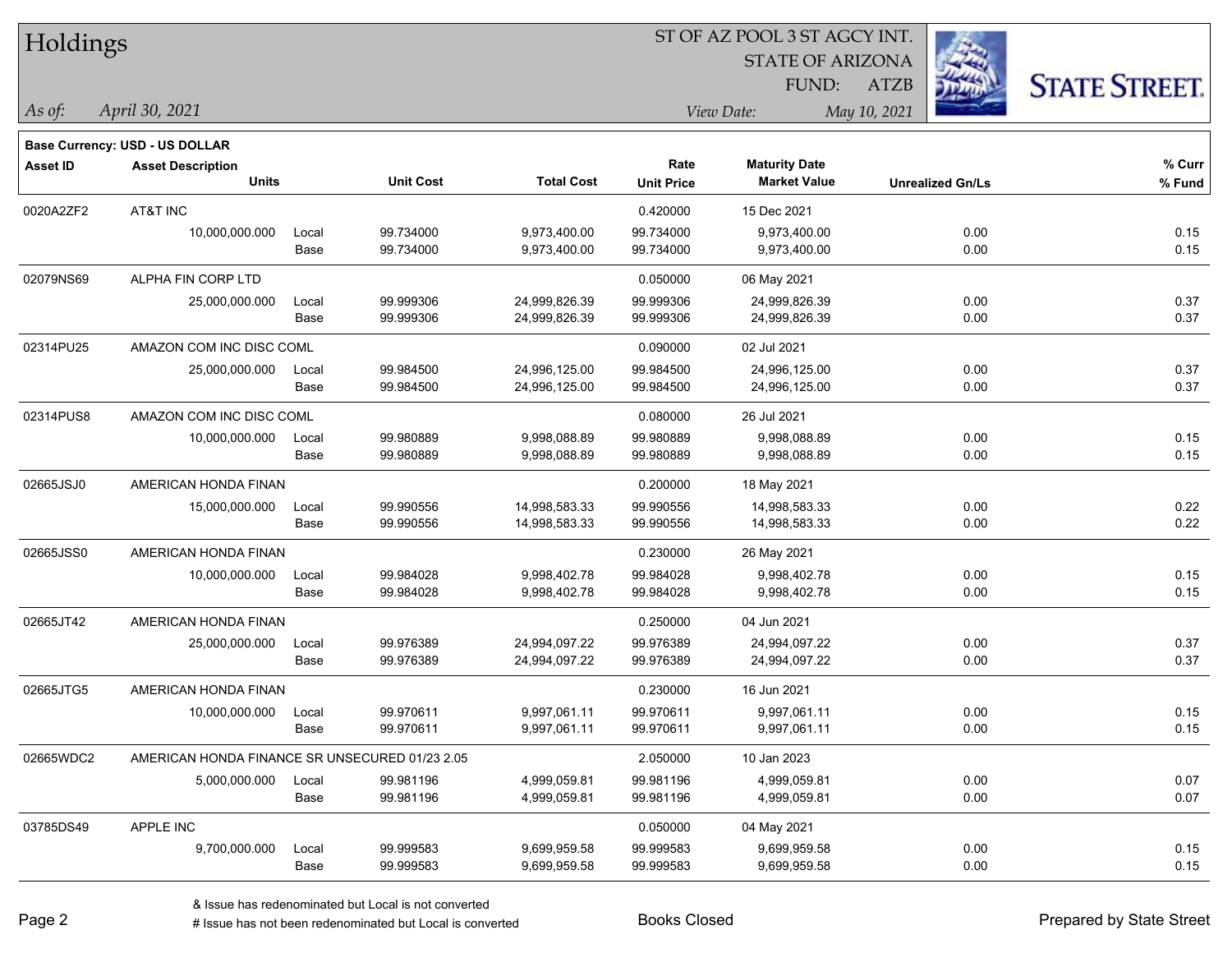| Holdings        |                                       |       |                  |                   |                   | ST OF AZ POOL 3 ST AGCY INT. |                         |                      |
|-----------------|---------------------------------------|-------|------------------|-------------------|-------------------|------------------------------|-------------------------|----------------------|
|                 |                                       |       |                  |                   |                   | <b>STATE OF ARIZONA</b>      |                         |                      |
|                 |                                       |       |                  |                   |                   | FUND:                        | <b>ATZB</b>             | <b>STATE STREET.</b> |
| $\vert$ As of:  | April 30, 2021                        |       |                  |                   |                   | View Date:                   | May 10, 2021            |                      |
|                 | <b>Base Currency: USD - US DOLLAR</b> |       |                  |                   |                   |                              |                         |                      |
| <b>Asset ID</b> | <b>Asset Description</b>              |       |                  |                   | Rate              | <b>Maturity Date</b>         |                         | $%$ Curr             |
|                 | <b>Units</b>                          |       | <b>Unit Cost</b> | <b>Total Cost</b> | <b>Unit Price</b> | <b>Market Value</b>          | <b>Unrealized Gn/Ls</b> | % Fund               |
| 03785DT14       | APPLE INC                             |       |                  |                   | 0.050000          | 01 Jun 2021                  |                         |                      |
|                 | 55,000,000.000                        | Local | 99.995694        | 54,997,631.94     | 99.995694         | 54,997,631.94                | 0.00                    | 0.82                 |
|                 |                                       | Base  | 99.995694        | 54,997,631.94     | 99.995694         | 54,997,631.94                | 0.00                    | 0.82                 |
| 03799W009       | GOLDMAN SACHS GROUP INC               |       |                  |                   | 0.000000          | 03 May 2021                  |                         |                      |
|                 | 15,000,000.000                        | Local | 100.000000       | 15,000,000.00     | 100.000000        | 15,000,000.00                | 0.00                    | 0.22                 |
|                 |                                       | Base  | 100.000000       | 15,000,000.00     | 100.000000        | 15,000,000.00                | 0.00                    | 0.22                 |
| 03799W009       | <b>GOLDMAN SACHS GROUP INC</b>        |       |                  |                   | 0.000001          | 03 May 2021                  |                         |                      |
|                 | 150,000,000.000                       | Local | 100.000000       | 150,000,000.00    | 100.000000        | 150,000,000.00               | 0.00                    | 2.25                 |
|                 |                                       | Base  | 100.000000       | 150,000,000.00    | 100.000000        | 150,000,000.00               | 0.00                    | 2.25                 |
| 04821TSU0       | ATLANTIC ASSET SECUR                  |       |                  |                   | 0.080000          | 28 May 2021                  |                         |                      |
|                 | 20,000,000.000                        | Local | 99.994000        | 19,998,800.00     | 99.994000         | 19,998,800.00                | 0.00                    | 0.30                 |
|                 |                                       | Base  | 99.994000        | 19,998,800.00     | 99.994000         | 19,998,800.00                | 0.00                    | 0.30                 |
| 05253AS50       | <b>AUST &amp; NEW ZEA</b>             |       |                  |                   | 0.130000          | 05 May 2021                  |                         |                      |
|                 | 20,000,000.000                        | Local | 99.998556        | 19,999,711.11     | 99.998556         | 19,999,711.11                | 0.00                    | 0.30                 |
|                 |                                       | Base  | 99.998556        | 19,999,711.11     | 99.998556         | 19,999,711.11                | 0.00                    | 0.30                 |
| 06054NTW1       | <b>BANK AMER SECS INC</b>             |       |                  |                   | 0.150000          | 30 Jun 2021                  |                         |                      |
|                 | 25,000,000.000                        | Local | 99.975000        | 24,993,750.00     | 99.975000         | 24,993,750.00                | 0.00                    | 0.37                 |
|                 |                                       | Base  | 99.975000        | 24,993,750.00     | 99.975000         | 24,993,750.00                | 0.00                    | 0.37                 |
| 06367CD20       | <b>BANK OF MONTREAL-</b>              |       |                  |                   | 0.130000          | 02 Jul 2021                  |                         |                      |
|                 | 30,000,000.000                        | Local | 100.000000       | 30,000,000.00     | 100.000000        | 30,000,000.00                | 0.00                    | 0.45                 |
|                 |                                       | Base  | 100.000000       | 30,000,000.00     | 100.000000        | 30,000,000.00                | 0.00                    | 0.45                 |
| 06367CD61       | <b>BANK OF MONTREAL-</b>              |       |                  |                   | 0.140000          | 21 Jun 2021                  |                         |                      |
|                 | 10,000,000.000                        | Local | 100.000000       | 10,000,000.00     | 100.000000        | 10,000,000.00                | 0.00                    | 0.15                 |
|                 |                                       | Base  | 100.000000       | 10,000,000.00     | 100.000000        | 10,000,000.00                | 0.00                    | 0.15                 |
| 06417MMH5       | <b>BANK OF NOVA SCOTIA</b>            |       |                  |                   | 0.230000          | 02 Jul 2021                  |                         |                      |
|                 | 25,000,000.000                        | Local | 100.000000       | 25,000,000.00     | 100.000000        | 25,000,000.00                | 0.00                    | 0.37                 |
|                 |                                       | Base  | 100.000000       | 25,000,000.00     | 100.000000        | 25,000,000.00                | 0.00                    | 0.37                 |
| 06742XDM6       | <b>BARCLAYS BK PLC</b>                |       |                  |                   | 0.010000          | 13 Sep 2021                  |                         |                      |
|                 | 4,700,000.000                         | Local | 99.932500        | 4,696,827.50      | 99.932500         | 4,696,827.50                 | 0.00                    | 0.07                 |
|                 |                                       | Base  | 99.932500        | 4,696,827.50      | 99.932500         | 4,696,827.50                 | 0.00                    | 0.07                 |

# Issue has not been redenominated but Local is converted Books Closed Prepared by State Street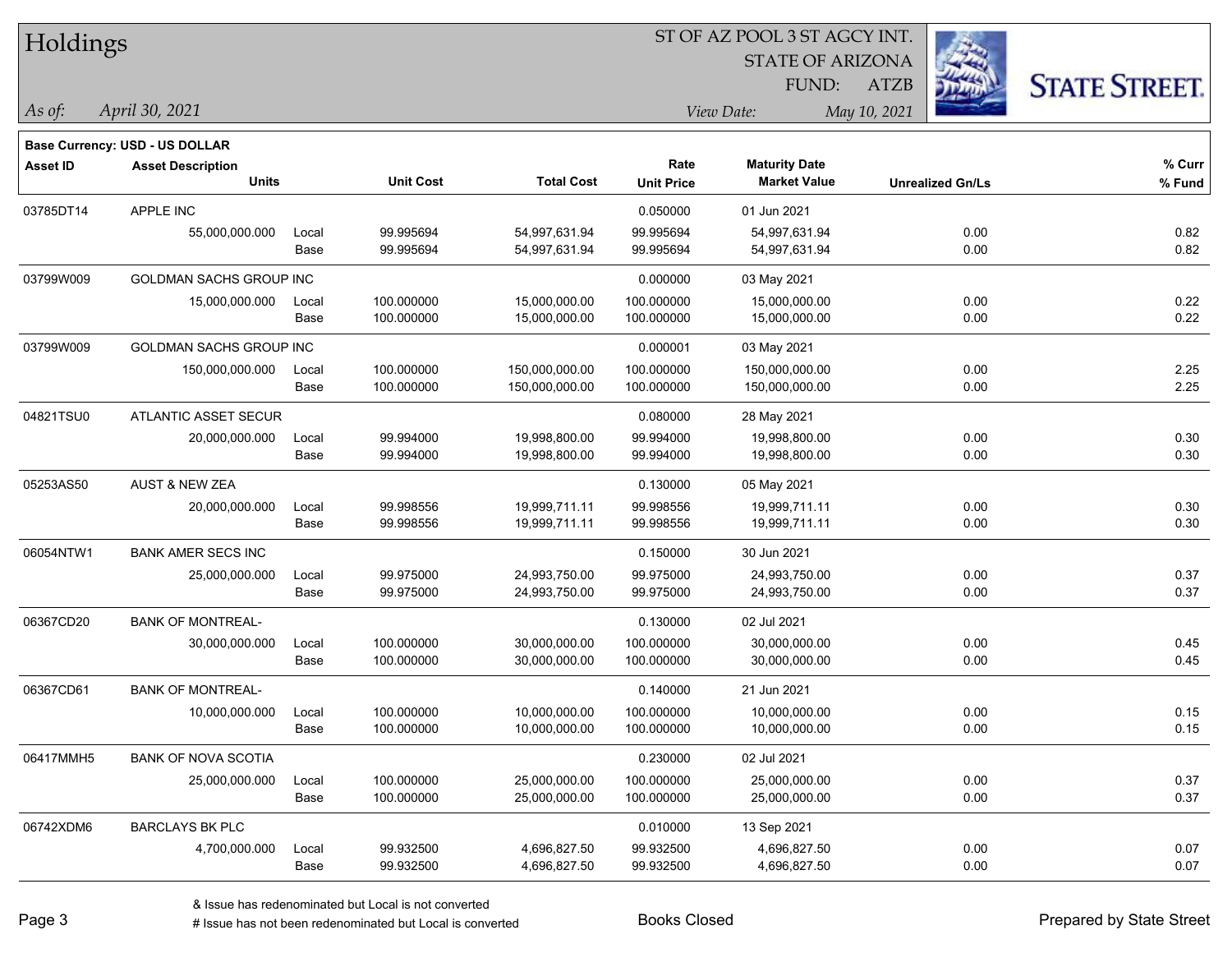| Holdings        |                                       |       |                  |                   | ST OF AZ POOL 3 ST AGCY INT. |                         |                         |                      |  |  |
|-----------------|---------------------------------------|-------|------------------|-------------------|------------------------------|-------------------------|-------------------------|----------------------|--|--|
|                 |                                       |       |                  |                   |                              | <b>STATE OF ARIZONA</b> |                         |                      |  |  |
|                 |                                       |       |                  |                   |                              | <b>FUND:</b>            | <b>ATZB</b>             | <b>STATE STREET.</b> |  |  |
| $\vert$ As of:  | April 30, 2021                        |       |                  |                   |                              | View Date:              | May 10, 2021            |                      |  |  |
|                 | <b>Base Currency: USD - US DOLLAR</b> |       |                  |                   |                              |                         |                         |                      |  |  |
| <b>Asset ID</b> | <b>Asset Description</b>              |       |                  |                   | Rate                         | <b>Maturity Date</b>    |                         | $%$ Curr             |  |  |
|                 | <b>Units</b>                          |       | <b>Unit Cost</b> | <b>Total Cost</b> | <b>Unit Price</b>            | <b>Market Value</b>     | <b>Unrealized Gn/Ls</b> | % Fund               |  |  |
| 07010JS51       | <b>BASIN ELEC PWR COOP</b>            |       |                  |                   | 0.130000                     | 05 May 2021             |                         |                      |  |  |
|                 | 10,000,000.000                        | Local | 99.998556        | 9,999,855.56      | 99.998556                    | 9,999,855.56            | 0.00                    | 0.15                 |  |  |
|                 |                                       | Base  | 99.998556        | 9,999,855.56      | 99.998556                    | 9,999,855.56            | 0.00                    | 0.15                 |  |  |
| 07010JS77       | <b>BASIN ELEC PWR COOP</b>            |       |                  |                   | 0.130000                     | 07 May 2021             |                         |                      |  |  |
|                 | 10,000,000.000                        | Local | 99.997833        | 9,999,783.33      | 99.997833                    | 9,999,783.33            | 0.00                    | 0.15                 |  |  |
|                 |                                       | Base  | 99.997833        | 9,999,783.33      | 99.997833                    | 9,999,783.33            | 0.00                    | 0.15                 |  |  |
| 07010JST9       | <b>BASIN ELEC PWR COOP</b>            |       |                  |                   | 0.120000                     | 27 May 2021             |                         |                      |  |  |
|                 | 10,000,000.000                        | Local | 99.991333        | 9,999,133.32      | 99.991333                    | 9,999,133.32            | 0.00                    | 0.15                 |  |  |
|                 |                                       | Base  | 99.991333        | 9,999,133.32      | 99.991333                    | 9,999,133.32            | 0.00                    | 0.15                 |  |  |
| 07010JT43       | <b>BASIN ELEC PWR COOP</b>            |       |                  |                   | 0.140000                     | 04 Jun 2021             |                         |                      |  |  |
|                 | 8,500,000.000                         | Local | 99.986778        | 8,498,876.11      | 99.986778                    | 8,498,876.11            | 0.00                    | 0.13                 |  |  |
|                 |                                       | Base  | 99.986778        | 8,498,876.11      | 99.986778                    | 8,498,876.11            | 0.00                    | 0.13                 |  |  |
| 091995001       | <b>BLACKROCK INVT QUALITY</b>         |       |                  |                   | 0.000000                     | 03 May 2021             |                         |                      |  |  |
|                 | 120,012,025.090                       | Local | 100.000000       | 120,012,025.09    | 100.000000                   | 120,012,025.09          | 0.00                    | 1.80                 |  |  |
|                 |                                       | Base  | 100.000000       | 120,012,025.09    | 100.000000                   | 120,012,025.09          | 0.00                    | 1.80                 |  |  |
| 091995001       | BLACKROCK INVT QUALITY                |       |                  |                   | 0.000001                     | 03 May 2021             |                         |                      |  |  |
|                 | 60,000,000.000                        | Local | 100.000000       | 60,000,000.00     | 100.000000                   | 60,000,000.00           | 0.00                    | 0.90                 |  |  |
|                 |                                       | Base  | 100.000000       | 60,000,000.00     | 100.000000                   | 60,000,000.00           | 0.00                    | 0.90                 |  |  |
| 13608AU20       | CANADIAN IMPERIAL BK                  |       |                  |                   | 0.110000                     | 02 Jul 2021             |                         |                      |  |  |
|                 | 40,000,000.000                        | Local | 99.981056        | 39,992,422.22     | 99.981056                    | 39,992,422.22           | 0.00                    | 0.60                 |  |  |
|                 |                                       | Base  | 99.981056        | 39,992,422.22     | 99.981056                    | 39,992,422.22           | 0.00                    | 0.60                 |  |  |
| 138994009       | CANTOR FITZGERALD REPO REPO           |       |                  |                   | 0.010000                     | 03 May 2021             |                         |                      |  |  |
|                 | 625,000,000.000                       | Local | 100.000000       | 625,000,000.00    | 100.000000                   | 625,000,000.00          | 0.00                    | 9.37                 |  |  |
|                 |                                       | Base  | 100.000000       | 625,000,000.00    | 100.000000                   | 625,000,000.00          | 0.00                    | 9.37                 |  |  |
| 138994009       | CANTOR FITZGERALD REPO REPO           |       |                  |                   | 0.250000                     | 03 May 2021             |                         |                      |  |  |
|                 | 20,000,000.000                        | Local | 100.000000       | 20,000,000.00     | 100.000000                   | 20,000,000.00           | 0.00                    | 0.30                 |  |  |
|                 |                                       | Base  | 100.000000       | 20,000,000.00     | 100.000000                   | 20,000,000.00           | 0.00                    | 0.30                 |  |  |
| 138994009       | CANTOR FITZGERALD REPO REPO           |       |                  |                   | 0.350000                     | 03 May 2021             |                         |                      |  |  |
|                 | 20,000,000.000                        | Local | 100.000000       | 20,000,000.00     | 100.000000                   | 20,000,000.00           | 0.00                    | 0.30                 |  |  |
|                 |                                       | Base  | 100.000000       | 20,000,000.00     | 100.000000                   | 20,000,000.00           | 0.00                    | 0.30                 |  |  |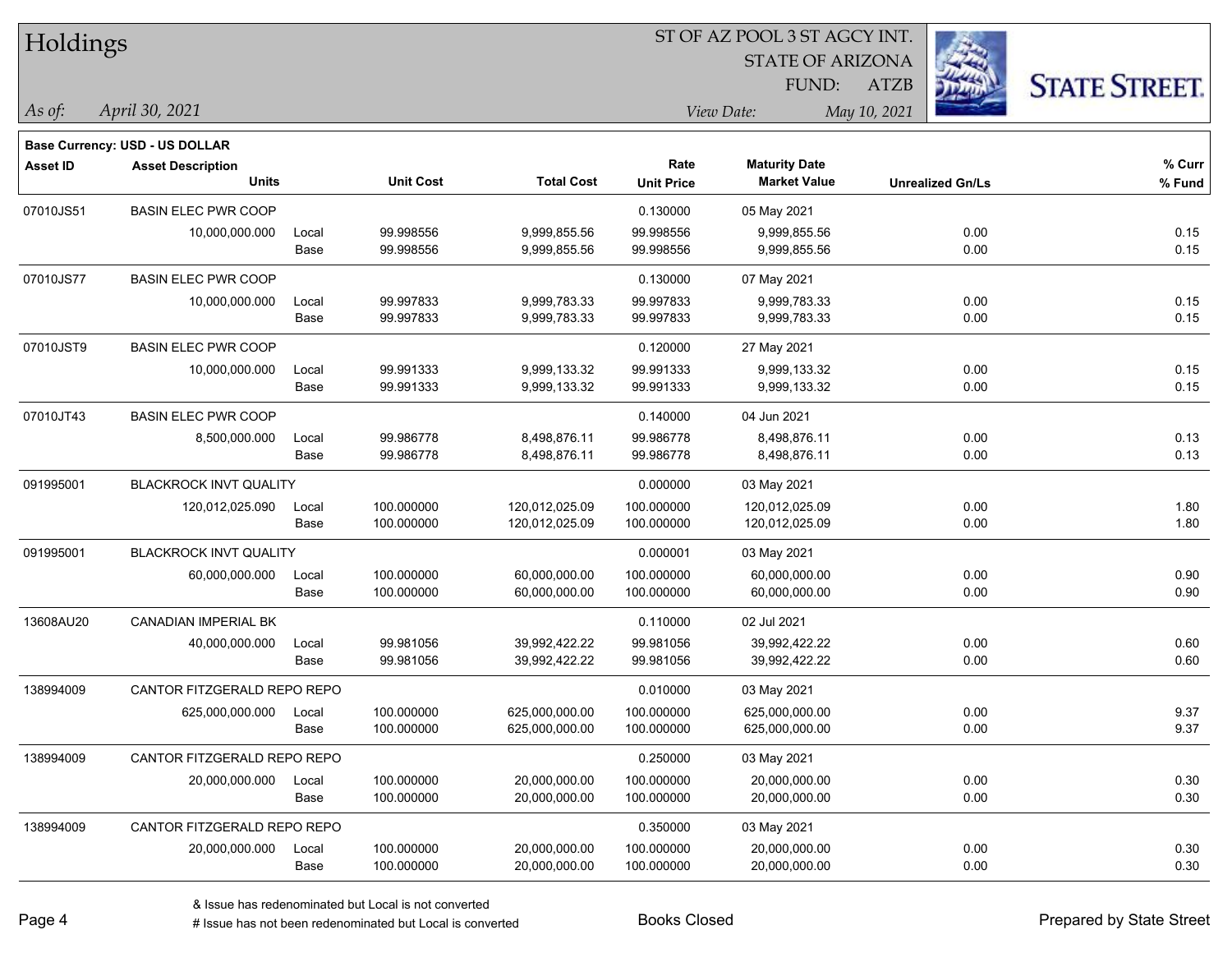| Holdings        |                                |       |                  |                   | ST OF AZ POOL 3 ST AGCY INT. |                         |                         |                      |  |  |
|-----------------|--------------------------------|-------|------------------|-------------------|------------------------------|-------------------------|-------------------------|----------------------|--|--|
|                 |                                |       |                  |                   |                              | <b>STATE OF ARIZONA</b> |                         |                      |  |  |
|                 |                                |       |                  |                   |                              | FUND:                   | <b>ATZB</b>             | <b>STATE STREET.</b> |  |  |
| As of:          | April 30, 2021                 |       |                  |                   |                              | View Date:              | May 10, 2021            |                      |  |  |
|                 | Base Currency: USD - US DOLLAR |       |                  |                   |                              |                         |                         |                      |  |  |
| <b>Asset ID</b> | <b>Asset Description</b>       |       |                  |                   | Rate                         | <b>Maturity Date</b>    |                         | % Curr               |  |  |
|                 | <b>Units</b>                   |       | <b>Unit Cost</b> | <b>Total Cost</b> | <b>Unit Price</b>            | <b>Market Value</b>     | <b>Unrealized Gn/Ls</b> | % Fund               |  |  |
| 138994009       | CANTOR FITZGERALD REPO REPO    |       |                  |                   | 0.250000                     | 10 May 2021             |                         |                      |  |  |
|                 | 60,000,000.000                 | Local | 100.000000       | 60,000,000.00     | 100.000000                   | 60,000,000.00           | 0.00                    | 0.90                 |  |  |
|                 |                                | Base  | 100.000000       | 60,000,000.00     | 100.000000                   | 60,000,000.00           | 0.00                    | 0.90                 |  |  |
| 138994009       | CANTOR FITZGERALD REPO REPO    |       |                  |                   | 0.350000                     | 10 May 2021             |                         |                      |  |  |
|                 | 10,000,000.000                 | Local | 100.000000       | 10,000,000.00     | 100.000000                   | 10,000,000.00           | 0.00                    | 0.15                 |  |  |
|                 |                                | Base  | 100.000000       | 10,000,000.00     | 100.000000                   | 10,000,000.00           | 0.00                    | 0.15                 |  |  |
| 138994009       | CANTOR FITZGERALD REPO REPO    |       |                  |                   | 0.300000                     | 19 Jul 2021             |                         |                      |  |  |
|                 | 15,000,000.000                 | Local | 100.000000       | 15,000,000.00     | 100.000000                   | 15,000,000.00           | 0.00                    | 0.22                 |  |  |
|                 |                                | Base  | 100.000000       | 15,000,000.00     | 100.000000                   | 15,000,000.00           | 0.00                    | 0.22                 |  |  |
| 14912DSR1       | CATERPLR FIN SRV CO.           |       |                  |                   | 0.050000                     | 25 May 2021             |                         |                      |  |  |
|                 | 10,000,000.000                 | Local | 99.996667        | 9,999,666.66      | 99.996667                    | 9,999,666.66            | 0.00                    | 0.15                 |  |  |
|                 |                                | Base  | 99.996667        | 9,999,666.66      | 99.996667                    | 9,999,666.66            | 0.00                    | 0.15                 |  |  |
| 15060XUS9       | CEDAR SPRING CPTL CO           |       |                  |                   | 0.200000                     | 26 Jul 2021             |                         |                      |  |  |
|                 | 25,000,000.000                 | Local | 99.952222        | 24,988,055.55     | 99.952222                    | 24,988,055.55           | 0.00                    | 0.37                 |  |  |
|                 |                                | Base  | 99.952222        | 24,988,055.55     | 99.952222                    | 24,988,055.55           | 0.00                    | 0.37                 |  |  |
| 15963TU64       | CHARIOT FNDG LLC               |       |                  |                   | 0.160000                     | 06 Jul 2021             |                         |                      |  |  |
|                 | 25,000,000.000                 | Local | 99.970667        | 24,992,666.67     | 99.970667                    | 24,992,666.67           | 0.00                    | 0.37                 |  |  |
|                 |                                | Base  | 99.970667        | 24,992,666.67     | 99.970667                    | 24,992,666.67           | 0.00                    | 0.37                 |  |  |
| 16677JS64       | CHEVRON CORP                   |       |                  |                   | 0.090000                     | 06 May 2021             |                         |                      |  |  |
|                 | 20,000,000.000                 | Local | 99.998750        | 19,999,750.00     | 99.998750                    | 19,999,750.00           | 0.00                    | 0.30                 |  |  |
|                 |                                | Base  | 99.998750        | 19,999,750.00     | 99.998750                    | 19,999,750.00           | 0.00                    | 0.30                 |  |  |
| 16677JSH0       | CHEVRON CORP                   |       |                  |                   | 0.070000                     | 17 May 2021             |                         |                      |  |  |
|                 | 20,000,000.000                 | Local | 99.996889        | 19,999,377.78     | 99.996889                    | 19,999,377.78           | 0.00                    | 0.30                 |  |  |
|                 |                                | Base  | 99.996889        | 19,999,377.78     | 99.996889                    | 19,999,377.78           | 0.00                    | 0.30                 |  |  |
| 16677JTB2       | CHEVRON CORP                   |       |                  |                   | 0.110000                     | 11 Jun 2021             |                         |                      |  |  |
|                 | 15,000,000.000                 | Local | 99.987472        | 14,998,120.83     | 99.987472                    | 14,998,120.83           | 0.00                    | 0.22                 |  |  |
|                 |                                | Base  | 99.987472        | 14,998,120.83     | 99.987472                    | 14,998,120.83           | 0.00                    | 0.22                 |  |  |
| 17327AU62       | CITIGROUP GLOBAL MKTS INC S    |       |                  |                   | 0.150000                     | 06 Jul 2021             |                         |                      |  |  |
|                 | 12,000,000.000                 | Local | 99.972500        | 11,996,700.00     | 99.972500                    | 11,996,700.00           | 0.00                    | 0.18                 |  |  |
|                 |                                | Base  | 99.972500        | 11,996,700.00     | 99.972500                    | 11,996,700.00           | 0.00                    | 0.18                 |  |  |

-

 $\overline{\phantom{0}}$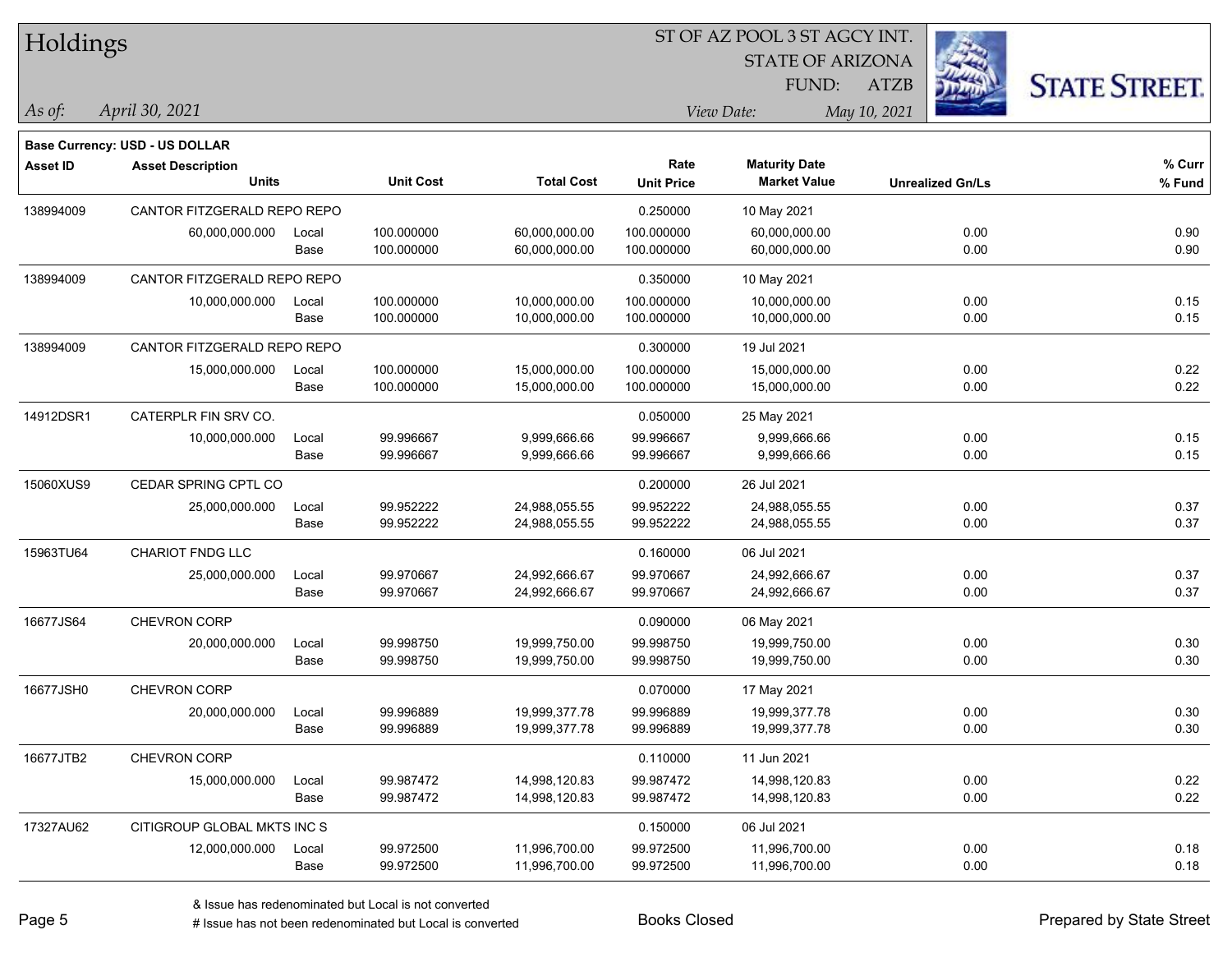| Holdings        |                                                                   |       |                  | ST OF AZ POOL 3 ST AGCY INT. |                   |                         |                         |                      |  |  |
|-----------------|-------------------------------------------------------------------|-------|------------------|------------------------------|-------------------|-------------------------|-------------------------|----------------------|--|--|
|                 |                                                                   |       |                  |                              |                   | <b>STATE OF ARIZONA</b> |                         |                      |  |  |
|                 |                                                                   |       |                  |                              |                   | <b>FUND:</b>            | <b>ATZB</b>             | <b>STATE STREET.</b> |  |  |
| $\vert$ As of:  | April 30, 2021                                                    |       |                  |                              |                   | View Date:              | May 10, 2021            |                      |  |  |
|                 |                                                                   |       |                  |                              |                   |                         |                         |                      |  |  |
| <b>Asset ID</b> | <b>Base Currency: USD - US DOLLAR</b><br><b>Asset Description</b> |       |                  |                              | Rate              | <b>Maturity Date</b>    |                         | % Curr               |  |  |
|                 | <b>Units</b>                                                      |       | <b>Unit Cost</b> | <b>Total Cost</b>            | <b>Unit Price</b> | <b>Market Value</b>     | <b>Unrealized Gn/Ls</b> | % Fund               |  |  |
| 19121AU25       | COCA-COLA COMPANY                                                 |       |                  |                              | 0.050000          | 02 Jul 2021             |                         |                      |  |  |
|                 | 25,000,000.000                                                    | Local | 99.991389        | 24,997,847.22                | 99.991389         | 24,997,847.22           | 0.00                    | 0.37                 |  |  |
|                 |                                                                   | Base  | 99.991389        | 24,997,847.22                | 99.991389         | 24,997,847.22           | 0.00                    | 0.37                 |  |  |
| 19121AV24       | COCA-COLA COMPANY                                                 |       |                  |                              | 0.060000          | 02 Aug 2021             |                         |                      |  |  |
|                 | 25,000,000.000                                                    | Local | 99.984500        | 24,996,125.00                | 99.984500         | 24,996,125.00           | 0.00                    | 0.37                 |  |  |
|                 |                                                                   | Base  | 99.984500        | 24,996,125.00                | 99.984500         | 24,996,125.00           | 0.00                    | 0.37                 |  |  |
| 22599G006       | CREDIT AGRICOLE REPO REPO                                         |       |                  |                              | 0.010000          | 03 May 2021             |                         |                      |  |  |
|                 | 25,000,000.000                                                    | Local | 100.000000       | 25,000,000.00                | 100.000000        | 25,000,000.00           | 0.00                    | 0.37                 |  |  |
|                 |                                                                   | Base  | 100.000000       | 25,000,000.00                | 100.000000        | 25,000,000.00           | 0.00                    | 0.37                 |  |  |
| 24023GUU9       | DCAT, LLC                                                         |       |                  |                              | 0.120000          | 28 Jul 2021             |                         |                      |  |  |
|                 | 12,500,000.000                                                    | Local | 99.970667        | 12,496,333.33                | 99.970667         | 12,496,333.33           | 0.00                    | 0.19                 |  |  |
|                 |                                                                   | Base  | 99.970667        | 12,496,333.33                | 99.970667         | 12,496,333.33           | 0.00                    | 0.19                 |  |  |
| 2546R2TF3       | WALT DISNEY CO                                                    |       |                  |                              | 0.500000          | 15 Jun 2021             |                         |                      |  |  |
|                 | 10,000,000.000                                                    | Local | 99.937500        | 9,993,750.00                 | 99.937500         | 9,993,750.00            | 0.00                    | 0.15                 |  |  |
|                 |                                                                   | Base  | 99.937500        | 9,993,750.00                 | 99.937500         | 9,993,750.00            | 0.00                    | 0.15                 |  |  |
| 2546R2UP9       | WALT DISNEY CO                                                    |       |                  |                              | 0.320000          | 23 Jul 2021             |                         |                      |  |  |
|                 | 1,774,000.000                                                     | Local | 99.926222        | 1,772,691.18                 | 99.926222         | 1,772,691.18            | 0.00                    | 0.03                 |  |  |
|                 |                                                                   | Base  | 99.926222        | 1,772,691.18                 | 99.926222         | 1,772,691.18            | 0.00                    | 0.03                 |  |  |
| 2546R2UP9       | WALT DISNEY CO                                                    |       |                  |                              | 0.350000          | 23 Jul 2021             |                         |                      |  |  |
|                 | 540,000.000                                                       | Local | 99.919306        | 539,564.25                   | 99.919306         | 539,564.25              | 0.00                    | 0.01                 |  |  |
|                 |                                                                   | Base  | 99.919306        | 539,564.25                   | 99.919306         | 539,564.25              | 0.00                    | 0.01                 |  |  |
| 2546R2XF8       | WALT DISNEY CO                                                    |       |                  |                              | 0.250000          | 15 Oct 2021             |                         |                      |  |  |
|                 | 5,000,000.000                                                     | Local | 99.884028        | 4,994,201.39                 | 99.884028         | 4,994,201.39            | 0.00                    | 0.07                 |  |  |
|                 |                                                                   | Base  | 99.884028        | 4,994,201.39                 | 99.884028         | 4,994,201.39            | 0.00                    | 0.07                 |  |  |
| 2546R3AJ3       | DISNEY (WALT) CO THE                                              |       |                  |                              | 0.200000          | 18 Jan 2022             |                         |                      |  |  |
|                 | 25,000,000.000                                                    | Local | 99.854444        | 24,963,611.12                | 99.854444         | 24,963,611.12           | 0.00                    | 0.37                 |  |  |
|                 |                                                                   | Base  | 99.854444        | 24,963,611.12                | 99.854444         | 24,963,611.12           | 0.00                    | 0.37                 |  |  |
| 26055ATW6       | DOW CHEMICAL COMPANY                                              |       |                  |                              | 0.250000          | 30 Jun 2021             |                         |                      |  |  |
|                 | 25,000,000.000                                                    | Local | 99.958333        | 24,989,583.33                | 99.958333         | 24,989,583.33           | 0.00                    | 0.37                 |  |  |
|                 |                                                                   | Base  | 99.958333        | 24,989,583.33                | 99.958333         | 24,989,583.33           | 0.00                    | 0.37                 |  |  |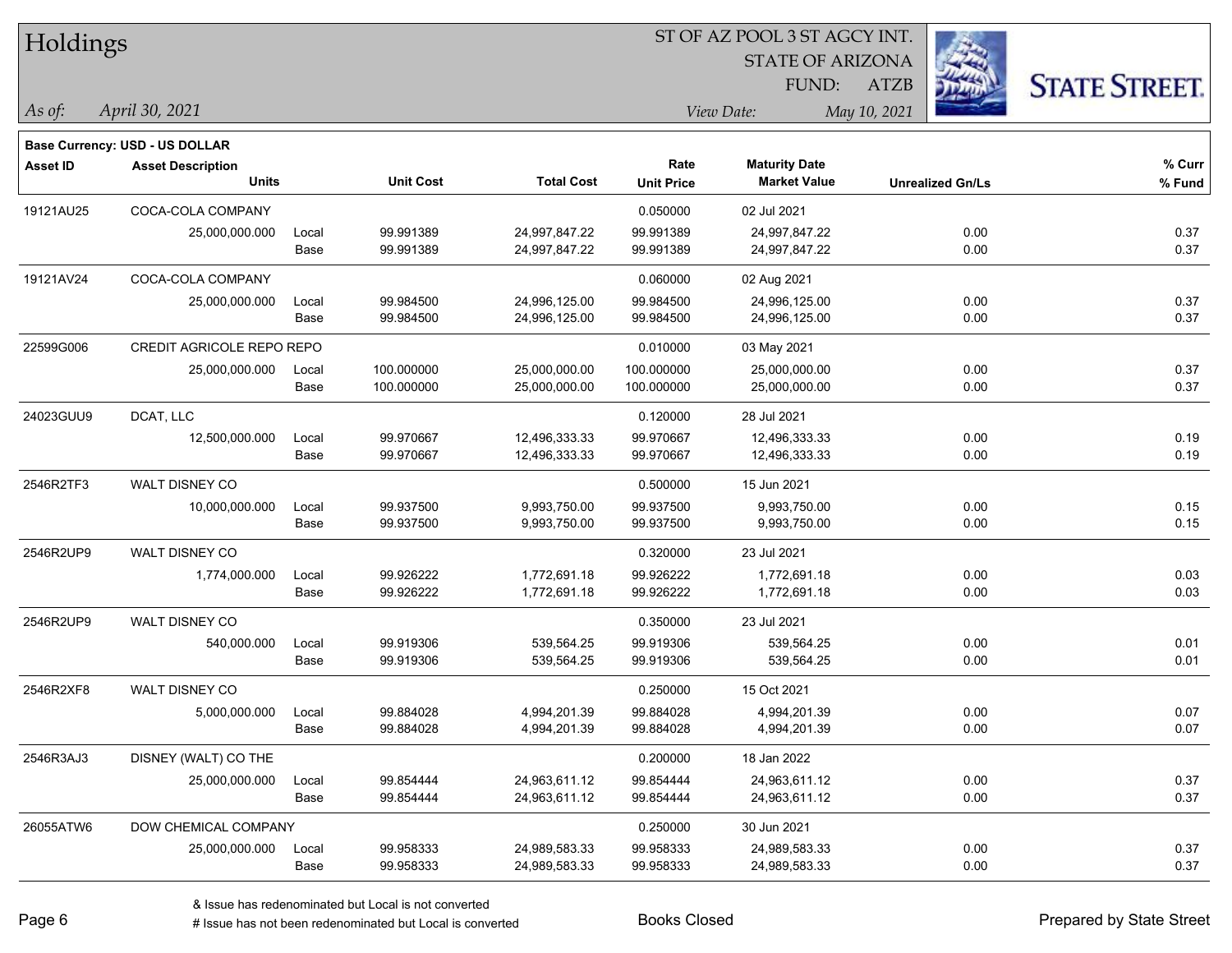| Holdings        |                                       |       |                  |                   |                            | ST OF AZ POOL 3 ST AGCY INT. |                         |                      |  |  |
|-----------------|---------------------------------------|-------|------------------|-------------------|----------------------------|------------------------------|-------------------------|----------------------|--|--|
|                 |                                       |       |                  |                   |                            | <b>STATE OF ARIZONA</b>      |                         |                      |  |  |
|                 |                                       |       |                  |                   |                            | FUND:                        | ATZB                    | <b>STATE STREET.</b> |  |  |
| As of:          | April 30, 2021                        |       |                  |                   | May 10, 2021<br>View Date: |                              |                         |                      |  |  |
|                 | <b>Base Currency: USD - US DOLLAR</b> |       |                  |                   |                            |                              |                         |                      |  |  |
| <b>Asset ID</b> | <b>Asset Description</b>              |       |                  |                   | Rate                       | <b>Maturity Date</b>         |                         | % Curr               |  |  |
|                 | <b>Units</b>                          |       | <b>Unit Cost</b> | <b>Total Cost</b> | <b>Unit Price</b>          | <b>Market Value</b>          | <b>Unrealized Gn/Ls</b> | % Fund               |  |  |
| 26244HTQ6       | DUKE ENERGY CORP                      |       |                  |                   | 0.200000                   | 24 Jun 2021                  |                         |                      |  |  |
|                 | 8,200,000.000                         | Local | 99.970000        | 8,197,540.00      | 99.970000                  | 8,197,540.00                 | 0.00                    | 0.12                 |  |  |
|                 |                                       | Base  | 99.970000        | 8,197,540.00      | 99.970000                  | 8,197,540.00                 | 0.00                    | 0.12                 |  |  |
| 30229ASK6       | <b>EXXON MOBIL CORP</b>               |       |                  |                   | 0.090000                   | 19 May 2021                  |                         |                      |  |  |
|                 | 10,000,000.000                        | Local | 99.995500        | 9,999,550.00      | 99.995500                  | 9,999,550.00                 | 0.00                    | 0.15                 |  |  |
|                 |                                       | Base  | 99.995500        | 9,999,550.00      | 99.995500                  | 9,999,550.00                 | 0.00                    | 0.15                 |  |  |
| 30229ATG4       | <b>EXXON MOBIL CORP</b>               |       |                  |                   | 0.200000                   | 16 Jun 2021                  |                         |                      |  |  |
|                 | 25,000,000.000                        | Local | 99.974444        | 24,993,611.11     | 99.974444                  | 24,993,611.11                | 0.00                    | 0.37                 |  |  |
|                 |                                       | Base  | 99.974444        | 24,993,611.11     | 99.974444                  | 24,993,611.11                | 0.00                    | 0.37                 |  |  |
| 30229ATW9       | <b>EXXON MOBIL CORP</b>               |       |                  |                   | 0.090000                   | 30 Jun 2021                  |                         |                      |  |  |
|                 | 20,000,000.000                        | Local | 99.985000        | 19,997,000.00     | 99.985000                  | 19,997,000.00                | 0.00                    | 0.30                 |  |  |
|                 |                                       | Base  | 99.985000        | 19,997,000.00     | 99.985000                  | 19,997,000.00                | 0.00                    | 0.30                 |  |  |
| 30229AYG8       | <b>EXXON MOBIL CORP</b>               |       |                  |                   | 0.100000                   | 16 Nov 2021                  |                         |                      |  |  |
|                 | 20,000,000.000                        | Local | 99.944722        | 19,988,944.45     | 99.944722                  | 19,988,944.45                | 0.00                    | 0.30                 |  |  |
|                 |                                       | Base  | 99.944722        | 19,988,944.45     | 99.944722                  | 19,988,944.45                | 0.00                    | 0.30                 |  |  |
| 30601VVR9       | <b>FAIRWAY FINANCE CORP</b>           |       |                  |                   | 0.140000                   | 25 Aug 2021                  |                         |                      |  |  |
|                 | 20,000,000.000                        | Local | 99.954889        | 19,990,977.77     | 99.954889                  | 19,990,977.77                | 0.00                    | 0.30                 |  |  |
|                 |                                       | Base  | 99.954889        | 19,990,977.77     | 99.954889                  | 19,990,977.77                | 0.00                    | 0.30                 |  |  |
| 36955DTP5       | <b>GEN DYNAMICS CORP</b>              |       |                  |                   | 0.080000                   | 23 Jun 2021                  |                         |                      |  |  |
|                 | 25,000,000.000                        | Local | 99.988222        | 24,997,055.55     | 99.988222                  | 24,997,055.55                | 0.00                    | 0.37                 |  |  |
|                 |                                       | Base  | 99.988222        | 24,997,055.55     | 99.988222                  | 24,997,055.55                | 0.00                    | 0.37                 |  |  |
| 36955DX70       | <b>GEN DYNAMICS CORP</b>              |       |                  |                   | 0.170000                   | 07 Oct 2021                  |                         |                      |  |  |
|                 | 25,000,000.000                        | Local | 99.924917        | 24,981,229.16     | 99.917575                  | 24,979,393.75                | $-1,835.41$             | 0.37                 |  |  |
|                 |                                       | Base  | 99.924917        | 24,981,229.16     | 99.917575                  | 24,979,393.75                | $-1,835.41$             | 0.37                 |  |  |
| 36955DYJ3       | <b>GEN DYNAMICS CORP</b>              |       |                  |                   | 0.170000                   | 18 Nov 2021                  |                         |                      |  |  |
|                 | 24,600,000.000                        | Local | 99.905083        | 24,576,650.50     | 99.886128                  | 24,571,987.49                | $-4,663.01$             | 0.37                 |  |  |
|                 |                                       | Base  | 99.905083        | 24,576,650.50     | 99.886128                  | 24,571,987.49                | $-4,663.01$             | 0.37                 |  |  |
| 38346LSD9       | <b>GOTHAM FDG CORP</b>                |       |                  |                   | 0.110000                   | 13 May 2021                  |                         |                      |  |  |
|                 | 25,000,000.000                        | Local | 99.996333        | 24,999,083.33     | 99.996333                  | 24,999,083.33                | 0.00                    | 0.37                 |  |  |
|                 |                                       | Base  | 99.996333        | 24,999,083.33     | 99.996333                  | 24,999,083.33                | 0.00                    | 0.37                 |  |  |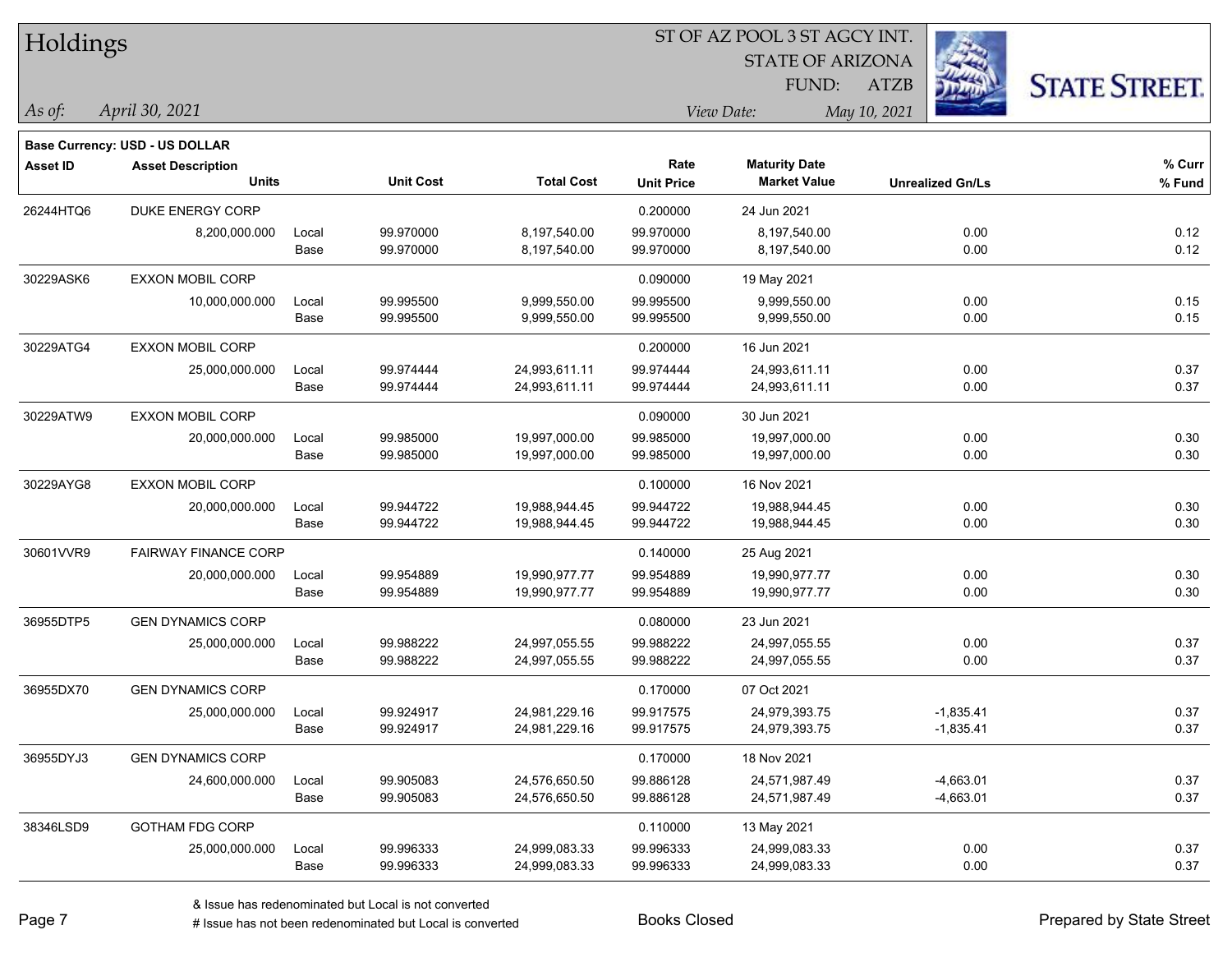| Holdings        |                                |       |                  | ST OF AZ POOL 3 ST AGCY INT. |                   |                         |                         |                      |  |  |
|-----------------|--------------------------------|-------|------------------|------------------------------|-------------------|-------------------------|-------------------------|----------------------|--|--|
|                 |                                |       |                  |                              |                   | <b>STATE OF ARIZONA</b> |                         |                      |  |  |
|                 |                                |       |                  |                              |                   | FUND:                   | <b>ATZB</b>             | <b>STATE STREET.</b> |  |  |
| As of:          | April 30, 2021                 |       |                  |                              |                   | View Date:              | May 10, 2021            |                      |  |  |
|                 | Base Currency: USD - US DOLLAR |       |                  |                              |                   |                         |                         |                      |  |  |
| <b>Asset ID</b> | <b>Asset Description</b>       |       |                  |                              | Rate              | <b>Maturity Date</b>    |                         | % Curr               |  |  |
|                 | <b>Units</b>                   |       | <b>Unit Cost</b> | <b>Total Cost</b>            | <b>Unit Price</b> | <b>Market Value</b>     | <b>Unrealized Gn/Ls</b> | % Fund               |  |  |
| 38346LTW6       | <b>GOTHAM FDG CORP</b>         |       |                  |                              | 0.110000          | 30 Jun 2021             |                         |                      |  |  |
|                 | 7,000,000.000                  | Local | 99.981667        | 6,998,716.67                 | 99.974383         | 6,998,206.81            | $-509.86$               | 0.10                 |  |  |
|                 |                                | Base  | 99.981667        | 6,998,716.67                 | 99.974383         | 6,998,206.81            | $-509.86$               | 0.10                 |  |  |
| 38346LUD6       | GOTHAM FDG CORP                |       |                  |                              | 0.120000          | 13 Jul 2021             |                         |                      |  |  |
|                 | 25,000,000.000                 | Local | 99.975667        | 24,993,916.67                | 99.968444         | 24,992,111.00           | $-1,805.67$             | 0.37                 |  |  |
|                 |                                | Base  | 99.975667        | 24,993,916.67                | 99.968444         | 24,992,111.00           | $-1,805.67$             | 0.37                 |  |  |
| 40588LS34       | HALKIN FINANCE LLC USC         |       |                  |                              | 0.160000          | 03 May 2021             |                         |                      |  |  |
|                 | 23,000,000.000                 | Local | 99.999111        | 22,999,795.56                | 99.999111         | 22,999,795.56           | 0.00                    | 0.34                 |  |  |
|                 |                                | Base  | 99.999111        | 22,999,795.56                | 99.999111         | 22,999,795.56           | 0.00                    | 0.34                 |  |  |
| 40588LTU3       | HALKIN FINANCE LLC USC         |       |                  |                              | 0.130000          | 28 Jun 2021             |                         |                      |  |  |
|                 | 20,000,000.000                 | Local | 99.979056        | 19,995,811.11                | 99.979056         | 19,995,811.11           | 0.00                    | 0.30                 |  |  |
|                 |                                | Base  | 99.979056        | 19,995,811.11                | 99.979056         | 19,995,811.11           | 0.00                    | 0.30                 |  |  |
| 43851TT89       | HONEYWELL INTERNATN'           |       |                  |                              | 0.180000          | 08 Jun 2021             |                         |                      |  |  |
|                 | 1,850,000.000                  | Local | 99.981000        | 1,849,648.50                 | 99.981000         | 1,849,648.50            | 0.00                    | 0.03                 |  |  |
|                 |                                | Base  | 99.981000        | 1,849,648.50                 | 99.981000         | 1,849,648.50            | 0.00                    | 0.03                 |  |  |
| 43851TW28       | HONEYWELL INTERNATN'           |       |                  |                              | 0.200000          | 02 Sep 2021             |                         |                      |  |  |
|                 | 10,000,000.000                 | Local | 99.931111        | 9,993,111.11                 | 99.962383         | 9,996,238.30            | 3,127.19                | 0.15                 |  |  |
|                 |                                | Base  | 99.931111        | 9,993,111.11                 | 99.962383         | 9,996,238.30            | 3,127.19                | 0.15                 |  |  |
| 43851TWF9       | HONEYWELL INTERNATN'           |       |                  |                              | 0.190000          | 15 Sep 2021             |                         |                      |  |  |
|                 | 15,000,000.000                 | Local | 99.927694        | 14,989,154.16                | 99.956875         | 14,993,531.25           | 4,377.09                | 0.22                 |  |  |
|                 |                                | Base  | 99.927694        | 14,989,154.16                | 99.956875         | 14,993,531.25           | 4,377.09                | 0.22                 |  |  |
| 43851TXE1       | HONEYWELL INTERNATN'           |       |                  |                              | 0.200000          | 14 Oct 2021             |                         |                      |  |  |
|                 | 30,000,000.000                 | Local | 99.907778        | 29,972,333.33                | 99.943056         | 29,982,916.80           | 10,583.47               | 0.45                 |  |  |
|                 |                                | Base  | 99.907778        | 29,972,333.33                | 99.943056         | 29,982,916.80           | 10,583.47               | 0.45                 |  |  |
| 45685QW13       | ING US FUNDING LLC             |       |                  |                              | 0.170000          | 01 Sep 2021             |                         |                      |  |  |
|                 | 15,000,000.000                 | Local | 99.941917        | 14,991,287.50                | 99.952944         | 14,992,941.60           | 1,654.10                | 0.22                 |  |  |
|                 |                                | Base  | 99.941917        | 14,991,287.50                | 99.952944         | 14,992,941.60           | 1,654.10                | 0.22                 |  |  |
| 47816FT19       | JOHNSON & JOHNSON              |       |                  |                              | 0.110000          | 01 Jun 2021             |                         |                      |  |  |
|                 | 20,000,000.000                 | Local | 99.990528        | 19,998,105.55                | 99.990528         | 19,998,105.55           | 0.00                    | 0.30                 |  |  |
|                 |                                | Base  | 99.990528        | 19,998,105.55                | 99.990528         | 19,998,105.55           | 0.00                    | 0.30                 |  |  |

 $\overline{\phantom{a}}$ 

 $\overline{\phantom{0}}$ 

 $\overline{\phantom{0}}$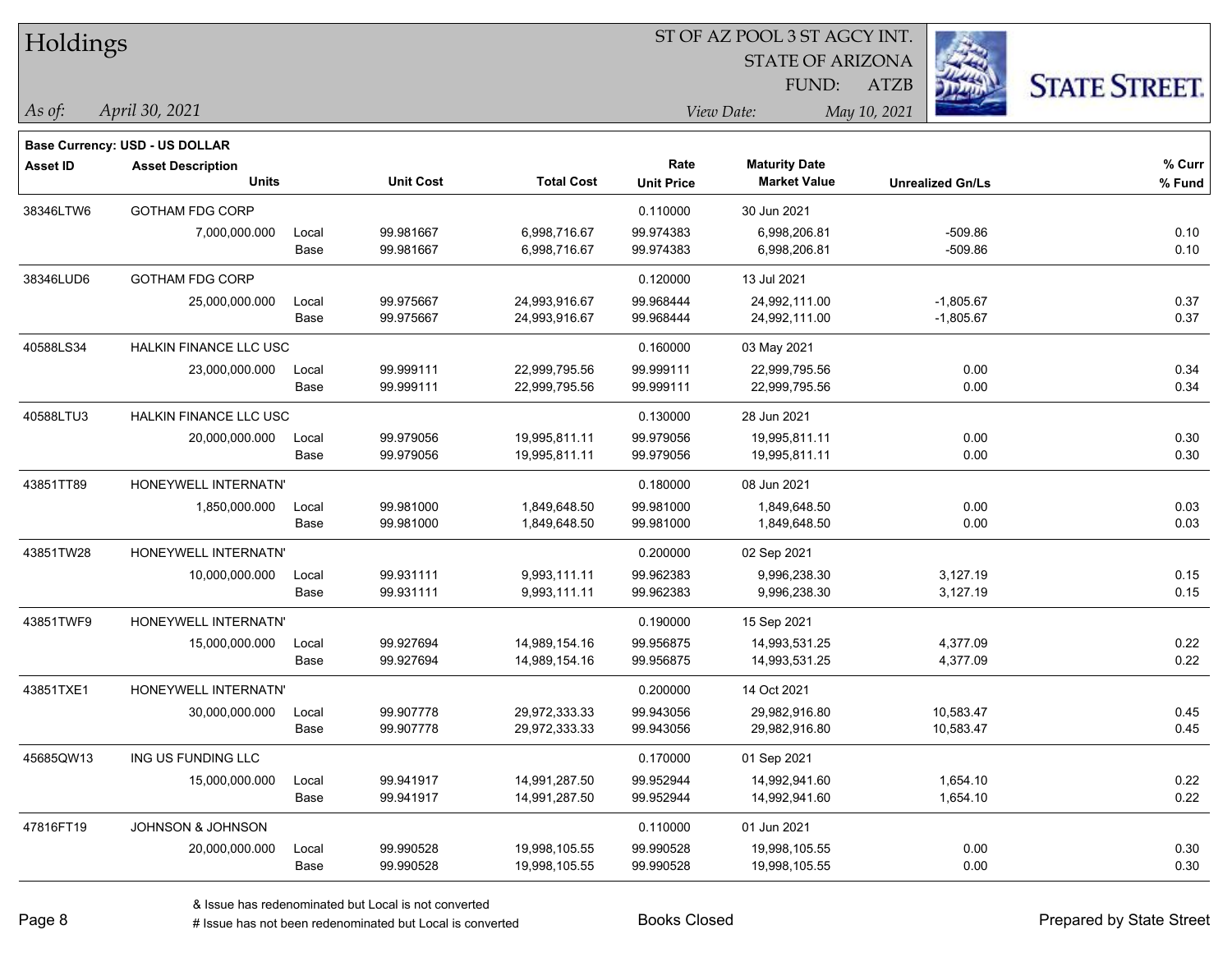| Holdings        |                                |       |                  |                   |                   | ST OF AZ POOL 3 ST AGCY INT. |                         |                      |
|-----------------|--------------------------------|-------|------------------|-------------------|-------------------|------------------------------|-------------------------|----------------------|
|                 |                                |       |                  |                   |                   | <b>STATE OF ARIZONA</b>      |                         |                      |
|                 |                                |       |                  |                   |                   | FUND:                        | <b>ATZB</b>             | <b>STATE STREET.</b> |
| As of:          | April 30, 2021                 |       |                  |                   |                   | View Date:                   | May 10, 2021            |                      |
|                 | Base Currency: USD - US DOLLAR |       |                  |                   |                   |                              |                         |                      |
| <b>Asset ID</b> | <b>Asset Description</b>       |       |                  |                   | Rate              | <b>Maturity Date</b>         |                         | % Curr               |
|                 | Units                          |       | <b>Unit Cost</b> | <b>Total Cost</b> | <b>Unit Price</b> | <b>Market Value</b>          | <b>Unrealized Gn/Ls</b> | % Fund               |
| 56274LSA3       | <b>MANHATTAN ASSET FDG.</b>    |       |                  |                   | 0.100000          | 10 May 2021                  |                         |                      |
|                 | 20,000,000.000                 | Local | 99.997500        | 19,999,500.00     | 99.997500         | 19,999,500.00                | 0.00                    | 0.30                 |
|                 |                                | Base  | 99.997500        | 19,999,500.00     | 99.997500         | 19,999,500.00                | 0.00                    | 0.30                 |
| 56274LSJ4       | MANHATTAN ASSET FDG.           |       |                  |                   | 0.120000          | 18 May 2021                  |                         |                      |
|                 | 15,000,000.000                 | Local | 99.994333        | 14,999,150.00     | 99.994333         | 14,999,150.00                | 0.00                    | 0.22                 |
|                 |                                | Base  | 99.994333        | 14,999,150.00     | 99.994333         | 14,999,150.00                | 0.00                    | 0.22                 |
| 57576JX56       | MASSACHUSETTS MUT LIFE INS CO  |       |                  |                   | 0.100000          | 05 Oct 2021                  |                         |                      |
|                 | 25,000,000.000                 | Local | 99.956389        | 24,989,097.22     | 99.941014         | 24,985,253.50                | $-3,843.72$             | 0.37                 |
|                 |                                | Base  | 99.956389        | 24,989,097.22     | 99.941014         | 24,985,253.50                | $-3,843.72$             | 0.37                 |
| 59157TTB9       | METLIFE SHORT TERM FDG         |       |                  |                   | 0.220000          | 11 Jun 2021                  |                         |                      |
|                 | 5,500,000.000                  | Local | 99.974944        | 5,498,621.94      | 99.974944         | 5,498,621.94                 | 0.00                    | 0.08                 |
|                 |                                | Base  | 99.974944        | 5,498,621.94      | 99.974944         | 5,498,621.94                 | 0.00                    | 0.08                 |
| 59157TU27       | METLIFE SHORT TERM FDG         |       |                  |                   | 0.210000          | 02 Jul 2021                  |                         |                      |
|                 | 25,000,000.000                 | Local | 99.963833        | 24,990,958.33     | 99.985000         | 24,996,250.00                | 5,291.67                | 0.37                 |
|                 |                                | Base  | 99.963833        | 24,990,958.33     | 99.985000         | 24,996,250.00                | 5,291.67                | 0.37                 |
| 59157TU27       | METLIFE SHORT TERM FDG         |       |                  |                   | 0.220000          | 02 Jul 2021                  |                         |                      |
|                 | 6,500,000.000                  | Local | 99.962111        | 6,497,537.22      | 99.985000         | 6,499,025.00                 | 1,487.78                | 0.10                 |
|                 |                                | Base  | 99.962111        | 6,497,537.22      | 99.985000         | 6,499,025.00                 | 1,487.78                | 0.10                 |
| 63307LUN9       | NATIONAL BK OF CANAD           |       |                  |                   | 0.130000          | 22 Jul 2021                  |                         |                      |
|                 | 25,000,000.000                 | Local | 99.970389        | 24,992,597.22     | 99.974000         | 24,993,500.00                | 902.78                  | 0.37                 |
|                 |                                | Base  | 99.970389        | 24,992,597.22     | 99.974000         | 24,993,500.00                | 902.78                  | 0.37                 |
| 63743CST1       | NATL RURAL UTIL COOP           |       |                  |                   | 0.160000          | 27 May 2021                  |                         |                      |
|                 | 20,000,000.000                 | Local | 99.988444        | 19,997,688.89     | 99.988444         | 19,997,688.89                | 0.00                    | 0.30                 |
|                 |                                | Base  | 99.988444        | 19,997,688.89     | 99.988444         | 19,997,688.89                | 0.00                    | 0.30                 |
| 63763PS34       | NATIONAL SECS CLEARING         |       |                  |                   | 0.090000          | 03 May 2021                  |                         |                      |
|                 | 25,000,000.000                 | Local | 99.999500        | 24,999,875.00     | 99.999500         | 24,999,875.00                | 0.00                    | 0.37                 |
|                 |                                | Base  | 99.999500        | 24,999,875.00     | 99.999500         | 24,999,875.00                | 0.00                    | 0.37                 |
| 64105GT46       | NESTLE CAP CORP                |       |                  |                   | 0.060000          | 04 Jun 2021                  |                         |                      |
|                 | 10,000,000.000                 | Local | 99.994333        | 9,999,433.33      | 99.994333         | 9,999,433.33                 | 0.00                    | 0.15                 |
|                 |                                | Base  | 99.994333        | 9,999,433.33      | 99.994333         | 9,999,433.33                 | 0.00                    | 0.15                 |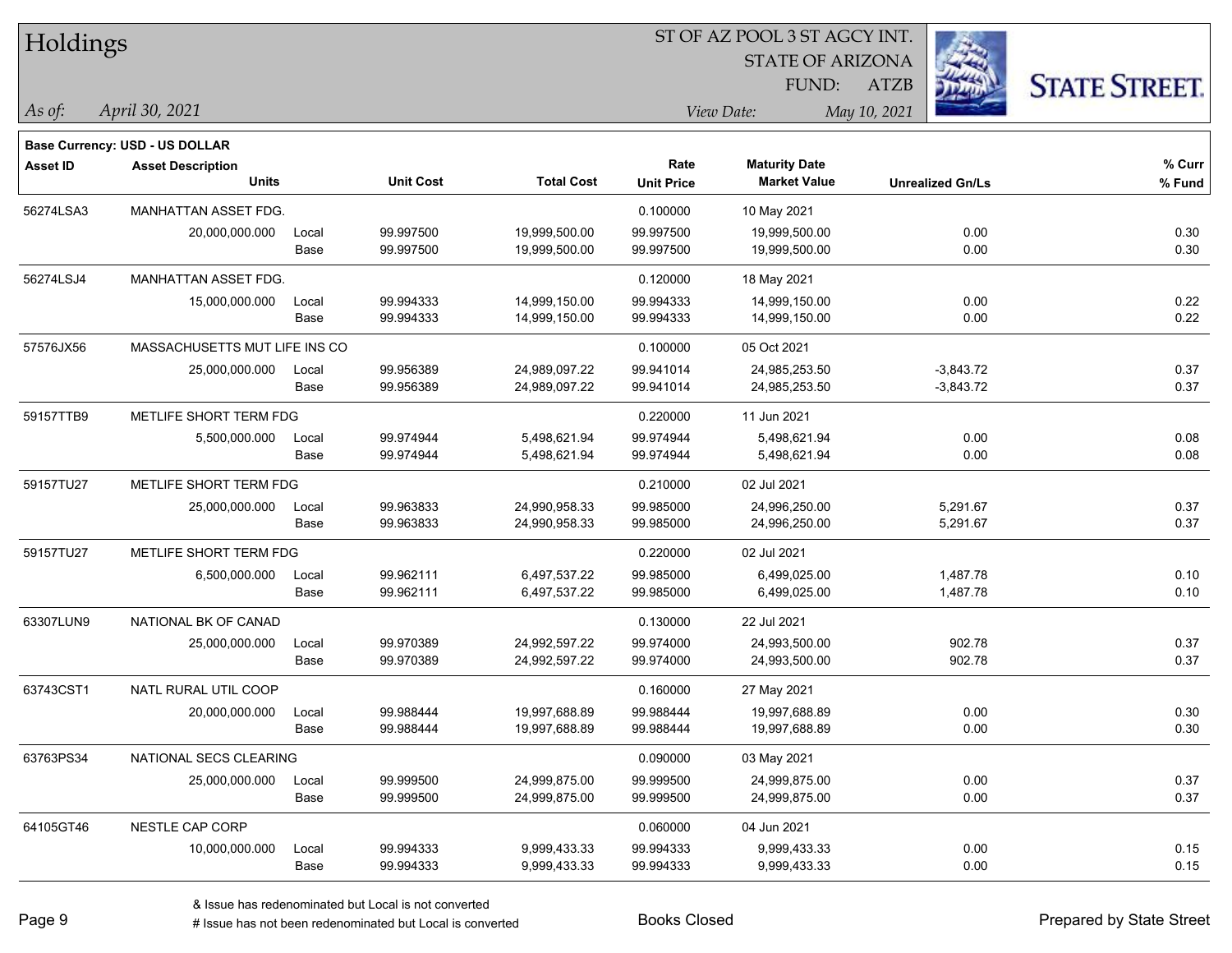| Holdings        |                                |       |                  |                   | ST OF AZ POOL 3 ST AGCY INT. |                         |                         |                      |  |  |
|-----------------|--------------------------------|-------|------------------|-------------------|------------------------------|-------------------------|-------------------------|----------------------|--|--|
|                 |                                |       |                  |                   |                              | <b>STATE OF ARIZONA</b> |                         |                      |  |  |
|                 |                                |       |                  |                   |                              | FUND:                   | <b>ATZB</b>             | <b>STATE STREET.</b> |  |  |
| As of:          | April 30, 2021                 |       |                  |                   |                              | View Date:              | May 10, 2021            |                      |  |  |
|                 | Base Currency: USD - US DOLLAR |       |                  |                   |                              |                         |                         |                      |  |  |
| <b>Asset ID</b> | <b>Asset Description</b>       |       |                  |                   | Rate                         | <b>Maturity Date</b>    |                         | % Curr               |  |  |
|                 | <b>Units</b>                   |       | <b>Unit Cost</b> | <b>Total Cost</b> | <b>Unit Price</b>            | <b>Market Value</b>     | <b>Unrealized Gn/Ls</b> | % Fund               |  |  |
| 64105GU28       | NESTLE CAP CORP                |       |                  |                   | 0.040000                     | 02 Jul 2021             |                         |                      |  |  |
|                 | 25,000,000.000                 | Local | 99.993111        | 24,998,277.78     | 99.993333                    | 24,998,333.25           | 55.47                   | 0.37                 |  |  |
|                 |                                | Base  | 99.993111        | 24,998,277.78     | 99.993333                    | 24,998,333.25           | 55.47                   | 0.37                 |  |  |
| 64105GU28       | NESTLE CAP CORP                |       |                  |                   | 0.120000                     | 02 Jul 2021             |                         |                      |  |  |
|                 | 70,000,000.000                 | Local | 99.979333        | 69,985,533.34     | 99.993333                    | 69,995,333.10           | 9,799.76                | 1.05                 |  |  |
|                 |                                | Base  | 99.979333        | 69,985,533.34     | 99.993333                    | 69,995,333.10           | 9,799.76                | 1.05                 |  |  |
| 64105GXV1       | NESTLE CAP CORP                |       |                  |                   | 0.170000                     | 29 Oct 2021             |                         |                      |  |  |
|                 | 10,000,000.000                 | Local | 99.914528        | 9,991,452.77      | 99.955250                    | 9,995,525.00            | 4,072.23                | 0.15                 |  |  |
|                 |                                | Base  | 99.914528        | 9,991,452.77      | 99.955250                    | 9,995,525.00            | 4,072.23                | 0.15                 |  |  |
| 67983TT97       | OLD LINE FUNDING LLC           |       |                  |                   | 0.130000                     | 09 Jun 2021             |                         |                      |  |  |
|                 | 25,000,000.000                 | Local | 99.985917        | 24,996,479.17     | 99.985917                    | 24,996,479.17           | 0.00                    | 0.37                 |  |  |
|                 |                                | Base  | 99.985917        | 24,996,479.17     | 99.985917                    | 24,996,479.17           | 0.00                    | 0.37                 |  |  |
| 74271TU19       | PROCTOR GAMBLE AND CO          |       |                  |                   | 0.050000                     | 01 Jul 2021             |                         |                      |  |  |
|                 | 25,000,000.000                 | Local | 99.991528        | 24,997,881.94     | 99.990167                    | 24,997,541.75           | $-340.19$               | 0.37                 |  |  |
|                 |                                | Base  | 99.991528        | 24,997,881.94     | 99.990167                    | 24,997,541.75           | $-340.19$               | 0.37                 |  |  |
| 74271TUS0       | PROCTOR GAMBLE AND CO          |       |                  |                   | 0.050000                     | 26 Jul 2021             |                         |                      |  |  |
|                 | 22,500,000.000                 | Local | 99.988056        | 22,497,312.50     | 99.989733                    | 22,497,689.93           | 377.43                  | 0.34                 |  |  |
|                 |                                | Base  | 99.988056        | 22,497,312.50     | 99.989733                    | 22,497,689.93           | 377.43                  | 0.34                 |  |  |
| 77119LSB6       | ROCHE HOLDING INC              |       |                  |                   | 0.090000                     | 11 May 2021             |                         |                      |  |  |
|                 | 25,000,000.000                 | Local | 99.997500        | 24,999,375.00     | 99.997500                    | 24,999,375.00           | 0.00                    | 0.37                 |  |  |
|                 |                                | Base  | 99.997500        | 24,999,375.00     | 99.997500                    | 24,999,375.00           | 0.00                    | 0.37                 |  |  |
| 77119LSC4       | ROCHE HOLDING INC              |       |                  |                   | 0.110000                     | 12 May 2021             |                         |                      |  |  |
|                 | 20,000,000.000                 | Local | 99.996639        | 19,999,327.78     | 99.996639                    | 19,999,327.78           | 0.00                    | 0.30                 |  |  |
|                 |                                | Base  | 99.996639        | 19,999,327.78     | 99.996639                    | 19,999,327.78           | 0.00                    | 0.30                 |  |  |
| 8225X2TN4       | SHELL INTNL FNC B.V            |       |                  |                   | 0.100000                     | 22 Jun 2021             |                         |                      |  |  |
|                 | 5,000,000.000                  | Local | 99.985556        | 4,999,277.78      | 99.985556                    | 4,999,277.78            | 0.00                    | 0.07                 |  |  |
|                 |                                | Base  | 99.985556        | 4,999,277.78      | 99.985556                    | 4,999,277.78            | 0.00                    | 0.07                 |  |  |
| 8225X2U77       | SHELL INTNL FNC B.V            |       |                  |                   | 0.400000                     | 07 Jul 2021             |                         |                      |  |  |
|                 | 15,000,000.000                 | Local | 99.925556        | 14,988,833.33     | 99.979778                    | 14,996,966.70           | 8,133.37                | 0.22                 |  |  |
|                 |                                | Base  | 99.925556        | 14,988,833.33     | 99.979778                    | 14,996,966.70           | 8,133.37                | 0.22                 |  |  |

 $\overline{\phantom{0}}$ 

 $\overline{\phantom{a}}$ 

 $\overline{\phantom{0}}$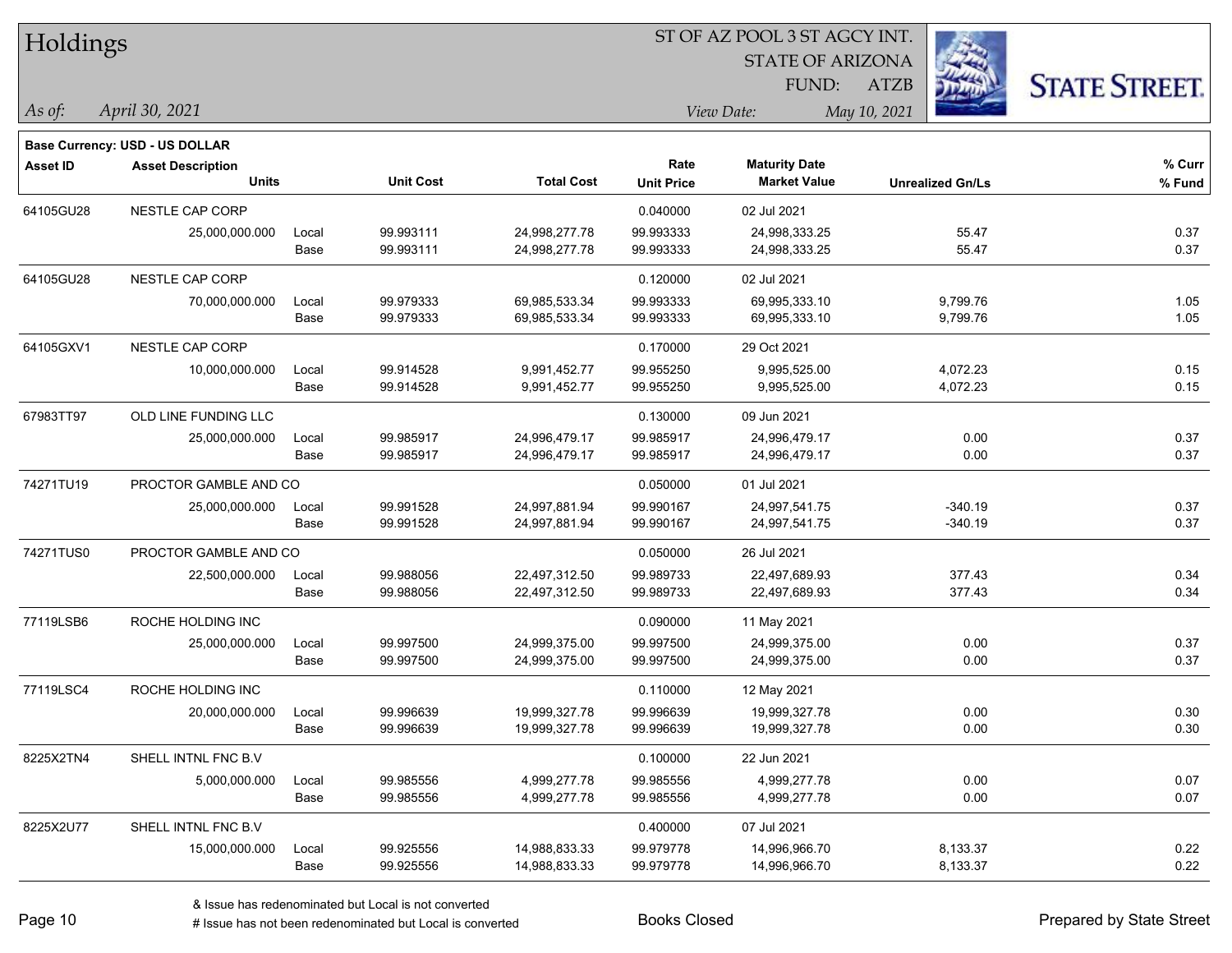| Holdings        |                                       |       |                  |                   | ST OF AZ POOL 3 ST AGCY INT. |                         |                         |                      |  |  |
|-----------------|---------------------------------------|-------|------------------|-------------------|------------------------------|-------------------------|-------------------------|----------------------|--|--|
|                 |                                       |       |                  |                   |                              | <b>STATE OF ARIZONA</b> |                         |                      |  |  |
|                 |                                       |       |                  |                   |                              | FUND:                   | <b>ATZB</b>             | <b>STATE STREET.</b> |  |  |
| $\vert$ As of:  | April 30, 2021                        |       |                  |                   | View Date:                   |                         | May 10, 2021            |                      |  |  |
|                 | <b>Base Currency: USD - US DOLLAR</b> |       |                  |                   |                              |                         |                         |                      |  |  |
| <b>Asset ID</b> | <b>Asset Description</b>              |       |                  |                   | Rate                         | <b>Maturity Date</b>    |                         | $%$ Curr             |  |  |
|                 | <b>Units</b>                          |       | <b>Unit Cost</b> | <b>Total Cost</b> | <b>Unit Price</b>            | <b>Market Value</b>     | <b>Unrealized Gn/Ls</b> | % Fund               |  |  |
| 8225X2U85       | SHELL INTNL FNC B.V                   |       |                  |                   | 0.400000                     | 08 Jul 2021             |                         |                      |  |  |
|                 | 6,000,000.000                         | Local | 99.924445        | 5,995,466.67      | 99.979467                    | 5,998,768.02            | 3,301.35                | 0.09                 |  |  |
|                 |                                       | Base  | 99.924445        | 5,995,466.67      | 99.979467                    | 5,998,768.02            | 3,301.35                | 0.09                 |  |  |
| 8225X2UC6       | SHELL INTNL FNC B.V                   |       |                  |                   | 0.400000                     | 12 Jul 2021             |                         |                      |  |  |
|                 | 25,000,000.000                        | Local | 99.920000        | 24,980,000.00     | 99.978028                    | 24,994,507.00           | 14,507.00               | 0.37                 |  |  |
|                 |                                       | Base  | 99.920000        | 24,980,000.00     | 99.978028                    | 24,994,507.00           | 14,507.00               | 0.37                 |  |  |
| 8225X2X17       | SHELL INTNL FNC B.V                   |       |                  |                   | 0.120000                     | 01 Oct 2021             |                         |                      |  |  |
|                 | 25,000,000.000                        | Local | 99.949000        | 24,987,250.00     | 99.937083                    | 24,984,270.75           | $-2,979.25$             | 0.37                 |  |  |
|                 |                                       | Base  | 99.949000        | 24,987,250.00     | 99.937083                    | 24,984,270.75           | $-2,979.25$             | 0.37                 |  |  |
| 86564GQK0       | SUMITOMO MITSUI TRUST NY              |       |                  |                   | 0.195000                     | 02 Jul 2021             |                         |                      |  |  |
|                 | 50,000,000.000                        | Local | 100.000000       | 50,000,000.00     | 100.012486                   | 50,006,243.00           | 6,243.00                | 0.75                 |  |  |
|                 |                                       | Base  | 100.000000       | 50,000,000.00     | 100.012486                   | 50,006,243.00           | 6,243.00                | 0.75                 |  |  |
| 8678T3008       | SUNTRUST BKS INC DTC CP GENERIC CUSIP |       |                  |                   | 0.030000                     | 03 May 2021             |                         |                      |  |  |
|                 | 125,000,000.000                       | Local | 100.000000       | 125,000,000.00    | 100.000000                   | 125,000,000.00          | 0.00                    | 1.87                 |  |  |
|                 |                                       | Base  | 100.000000       | 125,000,000.00    | 100.000000                   | 125,000,000.00          | 0.00                    | 1.87                 |  |  |
| 88602TSB0       | THUNDER BAY FNDNG LLC                 |       |                  |                   | 0.110000                     | 11 May 2021             |                         |                      |  |  |
|                 | 15,000,000.000                        | Local | 99.996944        | 14,999,541.67     | 99.996944                    | 14,999,541.67           | 0.00                    | 0.22                 |  |  |
|                 |                                       | Base  | 99.996944        | 14,999,541.67     | 99.996944                    | 14,999,541.67           | 0.00                    | 0.22                 |  |  |
| 88602TT94       | THUNDER BAY FNDNG LLC                 |       |                  |                   | 0.130000                     | 09 Jun 2021             |                         |                      |  |  |
|                 | 25,000,000.000                        | Local | 99.985917        | 24,996,479.16     | 99.985917                    | 24,996,479.16           | 0.00                    | 0.37                 |  |  |
|                 |                                       | Base  | 99.985917        | 24,996,479.16     | 99.985917                    | 24,996,479.16           | 0.00                    | 0.37                 |  |  |
| 89114NZL2       | TORONTO-DOMINION                      |       |                  |                   | 0.210000                     | 04 Mar 2022             |                         |                      |  |  |
|                 | 25,000,000.000                        | Local | 100.000000       | 25,000,000.00     | 100.011756                   | 25,002,939.00           | 2,939.00                | 0.37                 |  |  |
|                 |                                       | Base  | 100.000000       | 25,000,000.00     | 100.011756                   | 25,002,939.00           | 2,939.00                | 0.37                 |  |  |
| 89119AU22       | TORONTO DOMINION BANK                 |       |                  |                   | 0.070000                     | 02 Jul 2021             |                         |                      |  |  |
|                 | 30,000,000.000                        | Local | 99.987944        | 29,996,383.34     | 99.981667                    | 29,994,500.10           | $-1,883.24$             | 0.45                 |  |  |
|                 |                                       | Base  | 99.987944        | 29,996,383.34     | 99.981667                    | 29,994,500.10           | $-1,883.24$             | 0.45                 |  |  |
| 89119AYA0       | TORONTO DOMINION BANK                 |       |                  |                   | 0.180000                     | 10 Nov 2021             |                         |                      |  |  |
|                 | 20,000,000.000                        | Local | 99.903500        | 19,980,700.00     | 99.915111                    | 19,983,022.20           | 2,322.20                | 0.30                 |  |  |
|                 |                                       | Base  | 99.903500        | 19,980,700.00     | 99.915111                    | 19,983,022.20           | 2,322.20                | 0.30                 |  |  |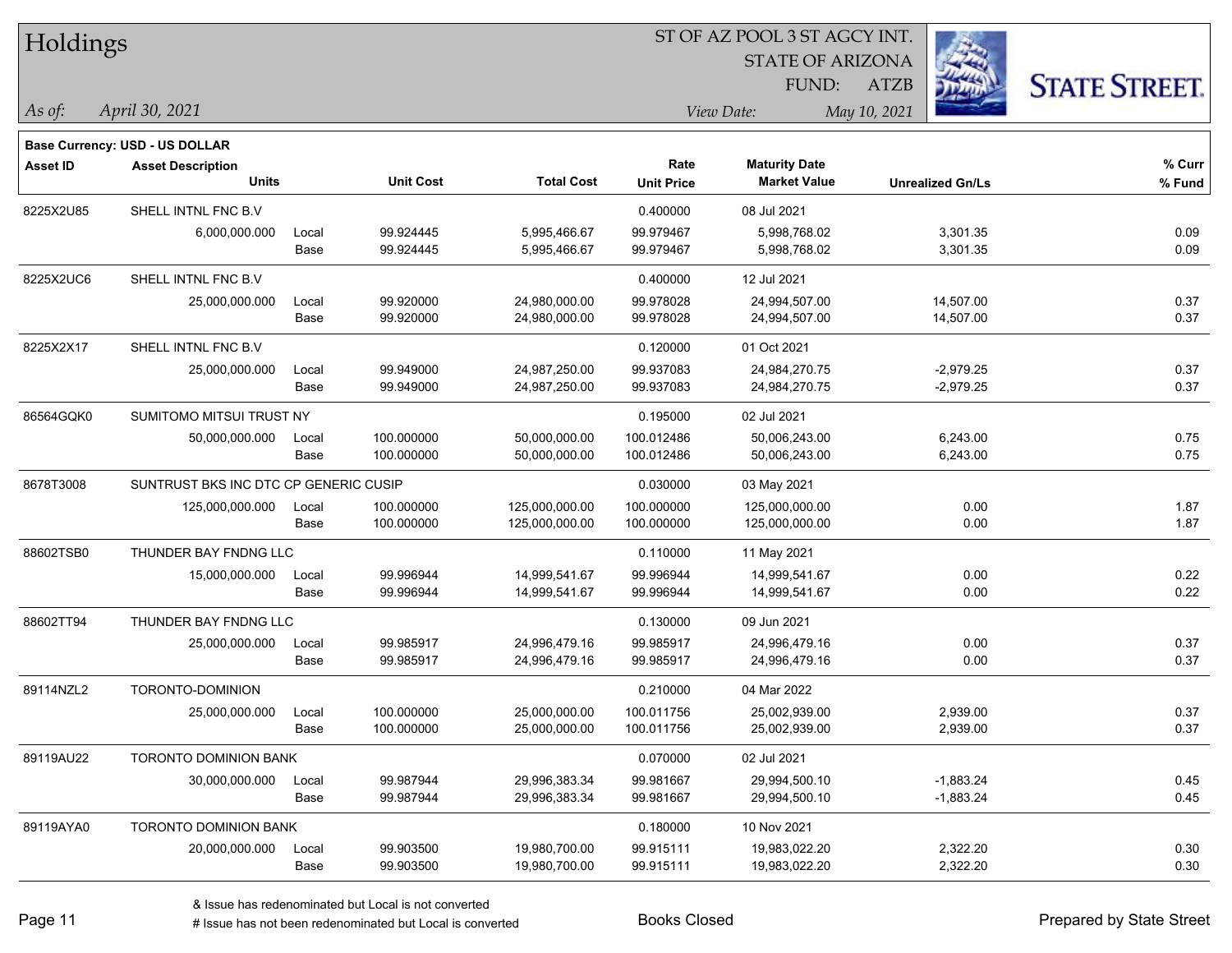| Holdings        |                                |       |                  | ST OF AZ POOL 3 ST AGCY INT. |                   |                         |                         |                      |  |  |
|-----------------|--------------------------------|-------|------------------|------------------------------|-------------------|-------------------------|-------------------------|----------------------|--|--|
|                 |                                |       |                  |                              |                   | <b>STATE OF ARIZONA</b> |                         |                      |  |  |
|                 |                                |       |                  |                              |                   | FUND:                   | <b>ATZB</b>             | <b>STATE STREET.</b> |  |  |
| As of:          | April 30, 2021                 |       |                  |                              |                   | View Date:              | May 10, 2021            |                      |  |  |
|                 | Base Currency: USD - US DOLLAR |       |                  |                              |                   |                         |                         |                      |  |  |
| <b>Asset ID</b> | <b>Asset Description</b>       |       |                  |                              | Rate              | <b>Maturity Date</b>    |                         | % Curr               |  |  |
|                 | <b>Units</b>                   |       | <b>Unit Cost</b> | <b>Total Cost</b>            | <b>Unit Price</b> | <b>Market Value</b>     | <b>Unrealized Gn/Ls</b> | % Fund               |  |  |
| 89119AZ68       | <b>TORONTO DOMINION BANK</b>   |       |                  |                              | 0.170000          | 06 Dec 2021             |                         |                      |  |  |
|                 | 25,000,000.000                 | Local | 99.896583        | 24,974,145.84                | 99.903556         | 24,975,889.00           | 1,743.16                | 0.37                 |  |  |
|                 |                                | Base  | 99.896583        | 24,974,145.84                | 99.903556         | 24,975,889.00           | 1,743.16                | 0.37                 |  |  |
| 89233GU20       | <b>TOYOTA MOTOR CREDIT</b>     |       |                  |                              | 0.110000          | 02 Jul 2021             |                         |                      |  |  |
|                 | 25,000,000.000                 | Local | 99.981056        | 24,995,263.89                | 99.976667         | 24,994,166.75           | $-1,097.14$             | 0.37                 |  |  |
|                 |                                | Base  | 99.981056        | 24,995,263.89                | 99.976667         | 24,994,166.75           | $-1,097.14$             | 0.37                 |  |  |
| 90328AT94       | <b>USAA CAPITAL CORP</b>       |       |                  |                              | 0.050000          | 09 Jun 2021             |                         |                      |  |  |
|                 | 50,000,000.000                 | Local | 99.994583        | 49,997,291.67                | 99.994583         | 49,997,291.67           | 0.00                    | 0.75                 |  |  |
|                 |                                | Base  | 99.994583        | 49,997,291.67                | 99.994583         | 49,997,291.67           | 0.00                    | 0.75                 |  |  |
| 90477DT14       | UNILEVER CAPITAL CRP           |       |                  |                              | 0.100000          | 01 Jun 2021             |                         |                      |  |  |
|                 | 25,000,000.000                 | Local | 99.991389        | 24,997,847.22                | 99.991389         | 24,997,847.22           | 0.00                    | 0.37                 |  |  |
|                 |                                | Base  | 99.991389        | 24,997,847.22                | 99.991389         | 24,997,847.22           | 0.00                    | 0.37                 |  |  |
| 90477DU20       | UNILEVER CAPITAL CRP           |       |                  |                              | 0.050000          | 02 Jul 2021             |                         |                      |  |  |
|                 | 25,000,000.000                 | Local | 99.991389        | 24,997,847.22                | 99.986667         | 24,996,666.75           | $-1,180.47$             | 0.37                 |  |  |
|                 |                                | Base  | 99.991389        | 24,997,847.22                | 99.986667         | 24,996,666.75           | $-1,180.47$             | 0.37                 |  |  |
| 91058TSU1       | UNITED HEALTHCARE CO           |       |                  |                              | 0.130000          | 28 May 2021             |                         |                      |  |  |
|                 | 25,000,000.000                 | Local | 99.990250        | 24,997,562.50                | 99.990250         | 24,997,562.50           | 0.00                    | 0.37                 |  |  |
|                 |                                | Base  | 99.990250        | 24,997,562.50                | 99.990250         | 24,997,562.50           | 0.00                    | 0.37                 |  |  |
| 91058TTW6       | UNITED HEALTHCARE CO           |       |                  |                              | 0.140000          | 30 Jun 2021             |                         |                      |  |  |
|                 | 30,000,000.000                 | Local | 99.976667        | 29,993,000.00                | 99.974544         | 29,992,363.20           | $-636.80$               | 0.45                 |  |  |
|                 |                                | Base  | 99.976667        | 29,993,000.00                | 99.974544         | 29,992,363.20           | $-636.80$               | 0.45                 |  |  |
| 9127963H0       | TREASURY BILL 06/21 0.00000    |       |                  |                              | 0.103500          | 17 Jun 2021             |                         |                      |  |  |
|                 | 100,000,000.000                | Local | 99.986840        | 99,986,840.00                | 99.986840         | 99,986,840.00           | 0.00                    | 1.50                 |  |  |
|                 |                                | Base  | 99.986840        | 99,986,840.00                | 99.986840         | 99,986,840.00           | 0.00                    | 1.50                 |  |  |
| 9127963S6       | TREASURY BILL 07/21 0.00000    |       |                  |                              | 0.101000          | 15 Jul 2021             |                         |                      |  |  |
|                 | 40,000,000.000                 | Local | 99.978958        | 39,991,583.33                | 99.997700         | 39,999,080.00           | 7,496.67                | 0.60                 |  |  |
|                 |                                | Base  | 99.978958        | 39,991,583.33                | 99.997700         | 39,999,080.00           | 7,496.67                | 0.60                 |  |  |
| 912796A41       | TREASURY BILL 06/21 0.00000    |       |                  |                              | 0.080000          | 03 Jun 2021             |                         |                      |  |  |
|                 | 40,000,000.000                 | Local | 99.992667        | 39,997,066.67                | 99.992667         | 39,997,066.67           | 0.00                    | 0.60                 |  |  |
|                 |                                | Base  | 99.992667        | 39,997,066.67                | 99.992667         | 39,997,066.67           | 0.00                    | 0.60                 |  |  |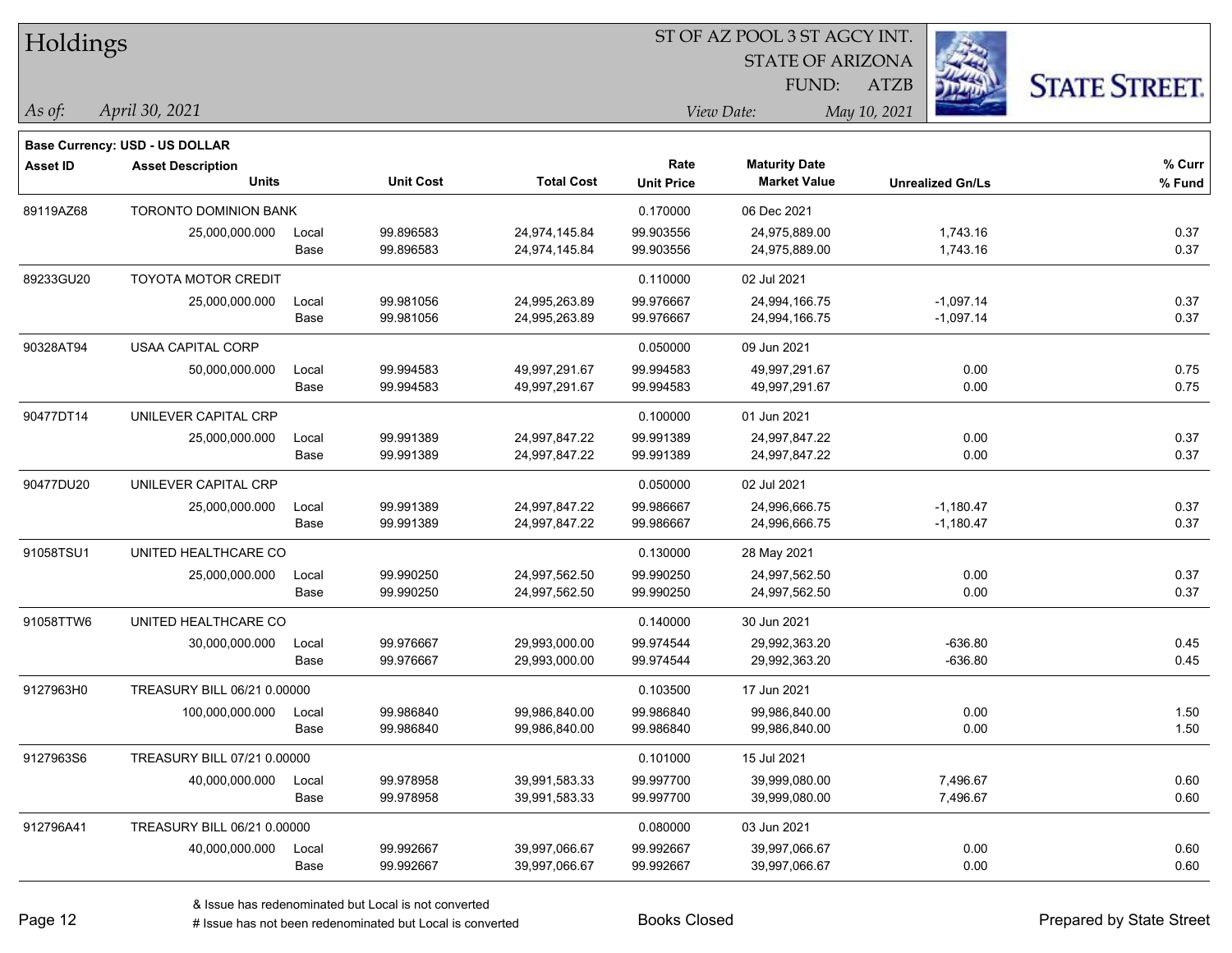| Holdings        |                                                 |       |                  |                   | 51 OF AZ POOL 351 AGCY INT. |                         |                         |                      |  |  |
|-----------------|-------------------------------------------------|-------|------------------|-------------------|-----------------------------|-------------------------|-------------------------|----------------------|--|--|
|                 |                                                 |       |                  |                   |                             | <b>STATE OF ARIZONA</b> | <b>FEB</b>              |                      |  |  |
|                 |                                                 |       |                  |                   |                             | FUND:                   | <b>ATZB</b>             | <b>STATE STREET.</b> |  |  |
| $ $ As of:      | April 30, 2021                                  |       |                  |                   |                             | View Date:              | May 10, 2021            |                      |  |  |
|                 | <b>Base Currency: USD - US DOLLAR</b>           |       |                  |                   |                             |                         |                         |                      |  |  |
| <b>Asset ID</b> | <b>Asset Description</b>                        |       |                  |                   | Rate                        | <b>Maturity Date</b>    |                         | % Curr               |  |  |
|                 | <b>Units</b>                                    |       | <b>Unit Cost</b> | <b>Total Cost</b> | <b>Unit Price</b>           | <b>Market Value</b>     | <b>Unrealized Gn/Ls</b> | % Fund               |  |  |
| 912796B40       | TREASURY BILL 07/21 0.00000                     |       |                  |                   | 0.096700                    | 01 Jul 2021             |                         |                      |  |  |
|                 | 25,000,000.000                                  | Local | 99.983615        | 24,995,903.68     | 99.997946                   | 24,999,486.50           | 3,582.82                | 0.37                 |  |  |
|                 |                                                 | Base  | 99.983615        | 24,995,903.68     | 99.997946                   | 24,999,486.50           | 3,582.82                | 0.37                 |  |  |
| 912796G29       | TREASURY BILL 05/21 0.00000                     |       |                  |                   | 0.011000                    | 25 May 2021             |                         |                      |  |  |
|                 | 10,000,000.000                                  | Local | 99.999267        | 9,999,926.67      | 99.999267                   | 9,999,926.67            | 0.00                    | 0.15                 |  |  |
|                 |                                                 | Base  | 99.999267        | 9,999,926.67      | 99.999267                   | 9,999,926.67            | 0.00                    | 0.15                 |  |  |
| 91842JT25       | VW CR INC                                       |       |                  |                   | 0.210000                    | 02 Jun 2021             |                         |                      |  |  |
|                 | 25,000,000.000                                  | Local | 99.981333        | 24,995,333.33     | 99.981333                   | 24,995,333.33           | 0.00                    | 0.37                 |  |  |
|                 |                                                 | Base  | 99.981333        | 24,995,333.33     | 99.981333                   | 24,995,333.33           | 0.00                    | 0.37                 |  |  |
| 921FRK000       | BMO TRIPARTY MTGE CLAS/ISIT/RTRP MATU//20121224 |       |                  |                   | 0.010000                    | 03 May 2021             |                         |                      |  |  |
|                 | 150,000,000.000                                 | Local | 100.000000       | 150,000,000.00    | 100.000000                  | 150,000,000.00          | 0.00                    | 2.25                 |  |  |
|                 |                                                 | Base  | 100.000000       | 150,000,000.00    | 100.000000                  | 150,000,000.00          | 0.00                    | 2.25                 |  |  |
| 92646KSC7       | <b>VICTORY RECEIVABLES</b>                      |       |                  |                   | 0.110000                    | 12 May 2021             |                         |                      |  |  |
|                 | 25,000,000.000                                  | Local | 99.996639        | 24,999,159.72     | 99.996639                   | 24,999,159.72           | 0.00                    | 0.37                 |  |  |
|                 |                                                 | Base  | 99.996639        | 24,999,159.72     | 99.996639                   | 24,999,159.72           | 0.00                    | 0.37                 |  |  |
| 92646KT10       | <b>VICTORY RECEIVABLES</b>                      |       |                  |                   | 0.150000                    | 01 Jun 2021             |                         |                      |  |  |
|                 | 15,000,000.000                                  | Local | 99.987083        | 14,998,062.50     | 99.987083                   | 14,998,062.50           | 0.00                    | 0.22                 |  |  |
|                 |                                                 | Base  | 99.987083        | 14,998,062.50     | 99.987083                   | 14,998,062.50           | 0.00                    | 0.22                 |  |  |
| 92646KTJ1       | VICTORY RECEIVABLES                             |       |                  |                   | 0.130000                    | 18 Jun 2021             |                         |                      |  |  |
|                 | 15,000,000.000                                  | Local | 99.982667        | 14,997,400.00     | 99.982667                   | 14,997,400.00           | 0.00                    | 0.22                 |  |  |
|                 |                                                 | Base  | 99.982667        | 14,997,400.00     | 99.982667                   | 14,997,400.00           | 0.00                    | 0.22                 |  |  |
| 92646KV58       | <b>VICTORY RECEIVABLES</b>                      |       |                  |                   | 0.150000                    | 05 Aug 2021             |                         |                      |  |  |
|                 | 10,000,000.000                                  | Local | 99.960000        | 9,996,000.00      | 99.963183                   | 9,996,318.30            | 318.30                  | 0.15                 |  |  |
|                 |                                                 | Base  | 99.960000        | 9,996,000.00      | 99.963183                   | 9,996,318.30            | 318.30                  | 0.15                 |  |  |
| 926NKW009       | AMHERST PIERPONT 04/15 VAR                      |       |                  |                   | 0.010000                    | 03 May 2021             |                         |                      |  |  |
|                 | 275,000,000.000                                 | Local | 100.000000       | 275,000,000.00    | 100.000000                  | 275,000,000.00          | 0.00                    | 4.12                 |  |  |
|                 |                                                 | Base  | 100.000000       | 275,000,000.00    | 100.000000                  | 275,000,000.00          | 0.00                    | 4.12                 |  |  |
| 926NKW009       | AMHERST PIERPONT 04/15 VAR                      |       |                  |                   | 0.030000                    | 07 May 2021             |                         |                      |  |  |
|                 | 85,000,000.000                                  | Local | 100.000000       | 85,000,000.00     | 100.000000                  | 85,000,000.00           | 0.00                    | 1.27                 |  |  |
|                 |                                                 | Base  | 100.000000       | 85,000,000.00     | 100.000000                  | 85,000,000.00           | 0.00                    | 1.27                 |  |  |

ST OF A Z POOL 2 ST ACCV INT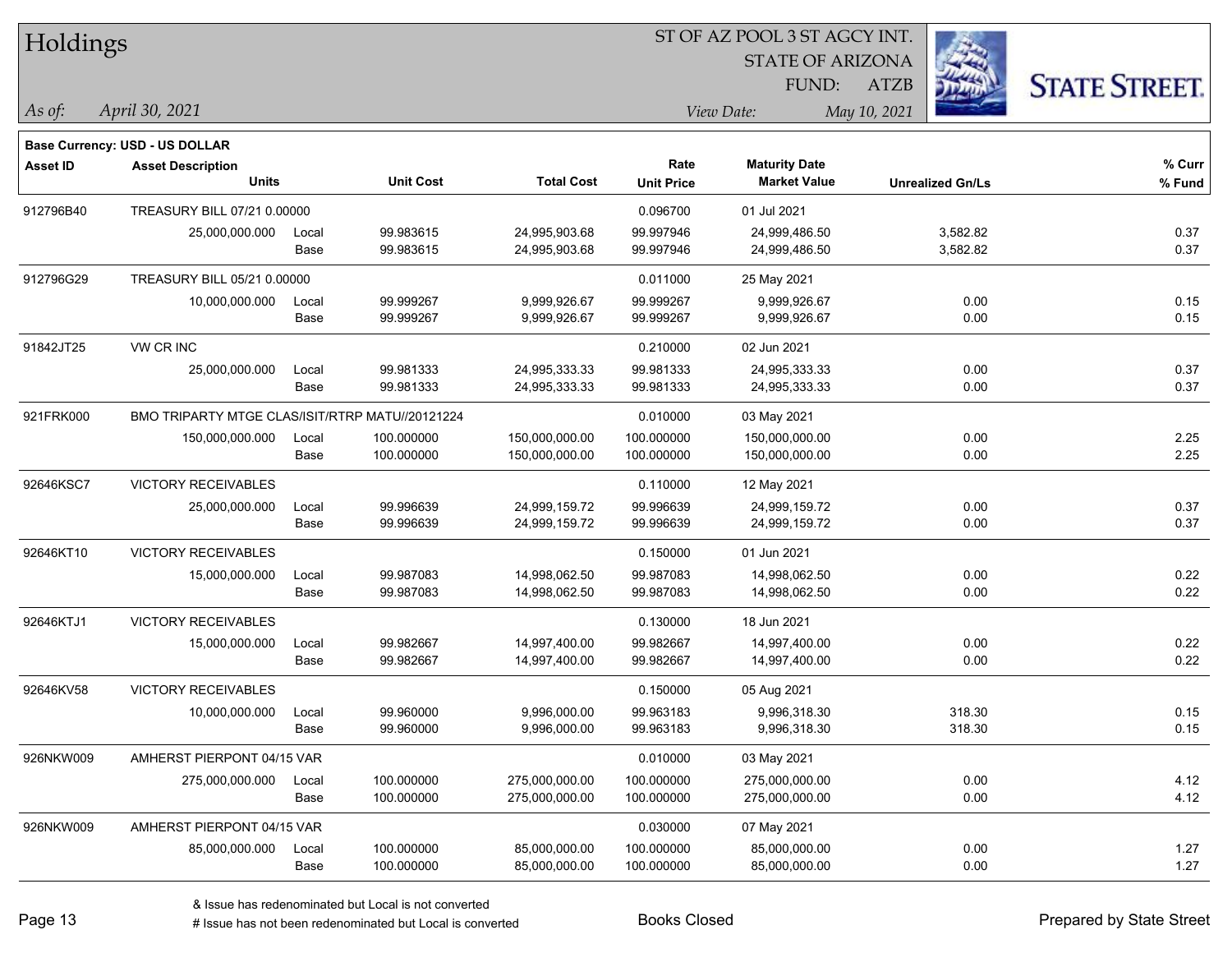| Holdings        |                                       |       |                  |                   |                   | ST OF AZ POOL 3 ST AGCY INT. |                         |                      |
|-----------------|---------------------------------------|-------|------------------|-------------------|-------------------|------------------------------|-------------------------|----------------------|
|                 |                                       |       |                  |                   |                   | <b>STATE OF ARIZONA</b>      |                         |                      |
|                 |                                       |       |                  |                   |                   | FUND:                        | <b>ATZB</b>             | <b>STATE STREET.</b> |
| As of:          | April 30, 2021                        |       |                  |                   | View Date:        |                              |                         |                      |
|                 | <b>Base Currency: USD - US DOLLAR</b> |       |                  |                   |                   |                              |                         |                      |
| <b>Asset ID</b> | <b>Asset Description</b>              |       |                  |                   | Rate              | <b>Maturity Date</b>         |                         | % Curr               |
|                 | <b>Units</b>                          |       | <b>Unit Cost</b> | <b>Total Cost</b> | <b>Unit Price</b> | <b>Market Value</b>          | <b>Unrealized Gn/Ls</b> | % Fund               |
| 926NKW009       | AMHERST PIERPONT 04/15 VAR            |       |                  |                   | 0.030000          | 14 May 2021                  |                         |                      |
|                 | 10,000,000.000                        | Local | 100.000000       | 10,000,000.00     | 100.000000        | 10,000,000.00                | 0.00                    | 0.15                 |
|                 |                                       | Base  | 100.000000       | 10,000,000.00     | 100.000000        | 10,000,000.00                | 0.00                    | 0.15                 |
| 930ABD003       | FIDELITY INVESTMENTS MONEY            |       |                  |                   | 0.000000          | 03 May 2021                  |                         |                      |
|                 | 10,056,028.570                        | Local | 100.000000       | 10,056,028.57     | 100.000000        | 10,056,028.57                | 0.00                    | 0.15                 |
|                 |                                       | Base  | 100.000000       | 10,056,028.57     | 100.000000        | 10,056,028.57                | 0.00                    | 0.15                 |
| 93142WSE4       | <b>WALGREENS BOOTS</b>                |       |                  |                   | 0.270000          | 14 May 2021                  |                         |                      |
|                 | 25,000,000.000                        | Local | 99.990250        | 24,997,562.50     | 99.990250         | 24,997,562.50                | 0.00                    | 0.37                 |
|                 |                                       | Base  | 99.990250        | 24,997,562.50     | 99.990250         | 24,997,562.50                | 0.00                    | 0.37                 |
| 93142WSL8       | <b>WALGREENS BOOTS</b>                |       |                  |                   | 0.250000          | 20 May 2021                  |                         |                      |
|                 | 25,000,000.000                        | Local | 99.986806        | 24,996,701.39     | 99.986806         | 24,996,701.39                | 0.00                    | 0.37                 |
|                 |                                       | Base  | 99.986806        | 24,996,701.39     | 99.986806         | 24,996,701.39                | 0.00                    | 0.37                 |
| 94107MUS3       | WASTE MANAGEMENT INC                  |       |                  |                   | 0.350000          | 26 Jul 2021                  |                         |                      |
|                 | 30,000,000.000                        | Local | 99.916389        | 29,974,916.67     | 99.940733         | 29,982,219.90                | 7,303.23                | 0.45                 |
|                 |                                       | Base  | 99.916389        | 29,974,916.67     | 99.940733         | 29,982,219.90                | 7,303.23                | 0.45                 |
| 94107PAA7       | WASTE MANAGEMENT INC                  |       |                  |                   | 0.340000          | 28 Apr 2022                  |                         |                      |
|                 | 25,000,000.000                        | Local | 99.658111        | 24,914,527.78     | 99.940733         | 24,985,183.25                | 70,655.47               | 0.37                 |
|                 |                                       | Base  | 99.658111        | 24,914,527.78     | 99.940733         | 24,985,183.25                | 70,655.47               | 0.37                 |
| 966VMM002       | JP MORGAN MONEY MARKET                |       |                  |                   | 0.000000          | 03 May 2021                  |                         |                      |
|                 | 150,049,584.570                       | Local | 100.000000       | 150,049,584.57    | 100.000000        | 150,049,584.57               | 0.00                    | 2.25                 |
|                 |                                       | Base  | 100.000000       | 150,049,584.57    | 100.000000        | 150,049,584.57               | 0.00                    | 2.25                 |
| 979QHR003       | SOUTH STREET REPO                     |       |                  |                   | 0.010000          | 03 May 2021                  |                         |                      |
|                 | 256,497,116.230                       | Local | 100.000000       | 256,497,116.23    | 100.000000        | 256,497,116.23               | 0.00                    | 3.85                 |
|                 |                                       | Base  | 100.000000       | 256,497,116.23    | 100.000000        | 256,497,116.23               | 0.00                    | 3.85                 |
| 979QHR003       | SOUTH STREET REPO                     |       |                  |                   | 0.100000          | 03 May 2021                  |                         |                      |
|                 | 20,000,000.000                        | Local | 100.000000       | 20,000,000.00     | 100.000000        | 20,000,000.00                | 0.00                    | 0.30                 |
|                 |                                       | Base  | 100.000000       | 20,000,000.00     | 100.000000        | 20,000,000.00                | 0.00                    | 0.30                 |
| 985FHY004       | MITSUBISHI UFJ REPO                   |       |                  |                   | 0.010000          | 03 May 2021                  |                         |                      |
|                 | 4,466,733.610                         | Local | 100.000000       | 4,466,733.61      | 0.000000          | 0.00                         | -4,466,733.61           | 0.00                 |
|                 |                                       | Base  | 100.000000       | 4,466,733.61      | 0.000000          | 0.00                         | -4,466,733.61           | 0.00                 |

e e

۰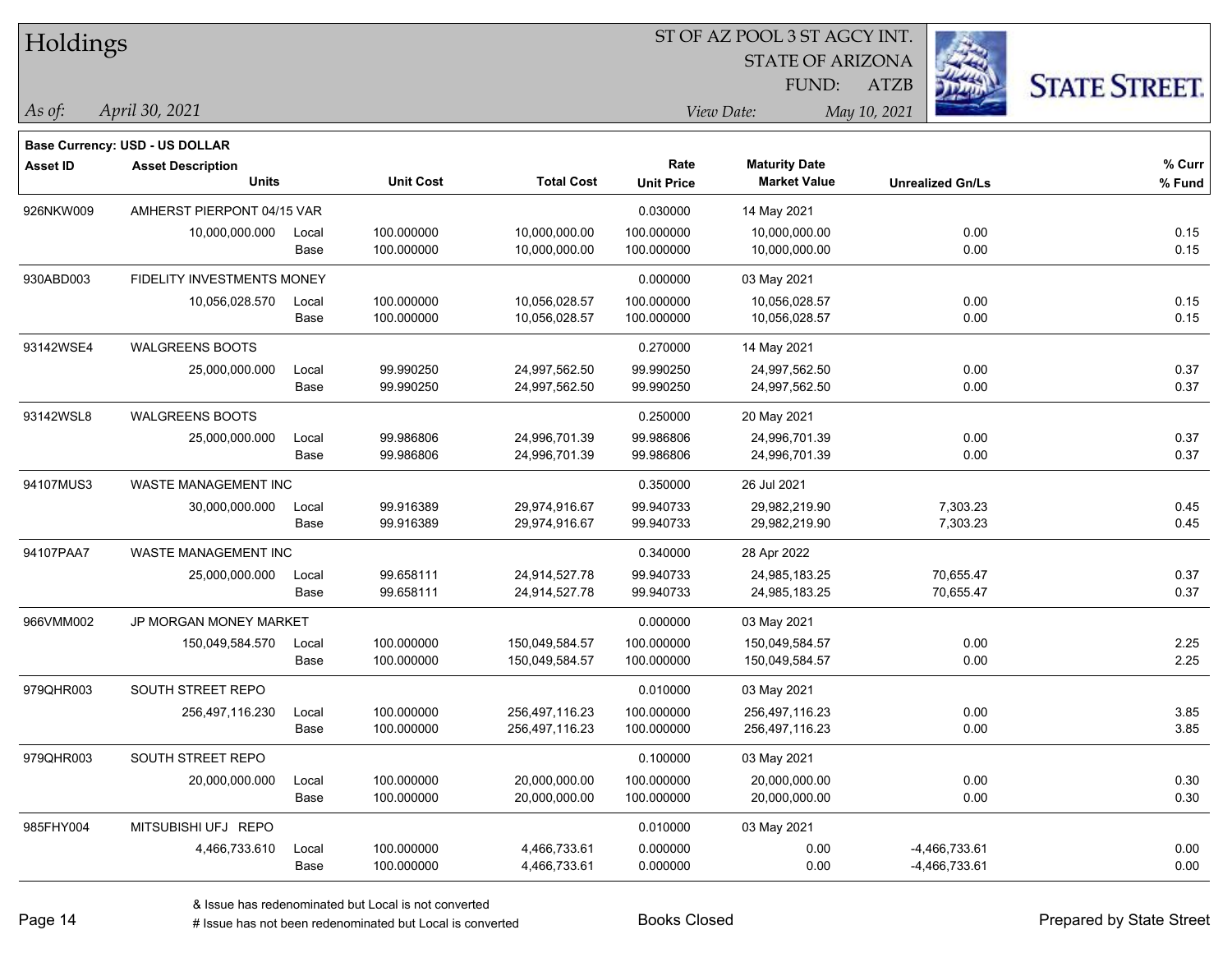| Holdings               |                                                            |       |                  |                   |                   |                         |                         |  |                      |
|------------------------|------------------------------------------------------------|-------|------------------|-------------------|-------------------|-------------------------|-------------------------|--|----------------------|
|                        |                                                            |       |                  |                   |                   | <b>STATE OF ARIZONA</b> |                         |  |                      |
|                        |                                                            |       |                  |                   |                   | FUND:                   | <b>ATZB</b>             |  | <b>STATE STREET.</b> |
| As of:                 | April 30, 2021                                             |       |                  |                   |                   | View Date:              | May 10, 2021            |  |                      |
|                        |                                                            |       |                  |                   |                   |                         |                         |  |                      |
| <b>Asset ID</b>        | Base Currency: USD - US DOLLAR<br><b>Asset Description</b> |       |                  |                   | Rate              | <b>Maturity Date</b>    |                         |  | % Curr               |
|                        | <b>Units</b>                                               |       | <b>Unit Cost</b> | <b>Total Cost</b> | <b>Unit Price</b> | <b>Market Value</b>     | <b>Unrealized Gn/Ls</b> |  | % Fund               |
| <b>US DOLLAR Total</b> |                                                            |       |                  |                   |                   |                         |                         |  |                      |
|                        | 4,566,145,488.070                                          | Local |                  | 4,565,434,765.23  |                   | 4,561,117,531.40        | -4,317,233.83           |  | 68.39                |
|                        |                                                            | Base  |                  | 4,565,434,765.23  |                   | 4,561,117,531.40        | -4,317,233.83           |  | 68.39                |
|                        | <b>CASH EQUIVALENT Total</b>                               |       |                  |                   |                   |                         |                         |  |                      |
|                        | 4,566,145,488.070                                          | Base  |                  | 4,565,434,765.23  |                   | 4,561,117,531.40        | $-4,317,233.83$         |  | 68.39                |
| <b>FIXED INCOME</b>    |                                                            |       |                  |                   |                   |                         |                         |  |                      |
| <b>US DOLLAR</b>       |                                                            |       |                  |                   |                   |                         | Exchange Rate:          |  | 1.000000             |
| 00206RMJ8              | AT+T INC SR UNSECURED 03/24 0.9                            |       |                  |                   | 0.900000          | 25 Mar 2024             |                         |  |                      |
|                        | 7,000,000.000                                              | Local | 99.915095        | 6,994,056.68      | 100.227469        | 7,015,922.83            | 21,866.15               |  | 0.11                 |
|                        |                                                            | Base  | 99.915095        | 6,994,056.68      | 100.227469        | 7,015,922.83            | 21,866.15               |  | 0.11                 |
| 00206RML3              | AT+T INC SR UNSECURED 03/26 1.7                            |       |                  |                   | 1.700000          | 25 Mar 2026             |                         |  |                      |
|                        | 7,000,000.000                                              | Local | 99.841898        | 6,988,932.83      | 100.449043        | 7,031,433.01            | 42,500.18               |  | 0.11                 |
|                        |                                                            | Base  | 99.841898        | 6,988,932.83      | 100.449043        | 7,031,433.01            | 42,500.18               |  | 0.11                 |
| 00287YBH1              | ABBVIE INC SR UNSECURED 11/21 2.15                         |       |                  |                   | 2.150000          | 19 Nov 2021             |                         |  |                      |
|                        | 7,000,000.000                                              | Local | 99.995889        | 6,999,712.24      | 100.988000        | 7,069,160.00            | 69,447.76               |  | 0.11                 |
|                        |                                                            | Base  | 99.995889        | 6,999,712.24      | 100.988000        | 7,069,160.00            | 69,447.76               |  | 0.11                 |
| 023135AW6              | AMAZON.COM INC SR UNSECURED 02/23 2.4                      |       |                  |                   | 2.400000          | 22 Feb 2023             |                         |  |                      |
|                        | 5,000,000.000                                              | Local | 99.402034        | 4,970,101.70      | 103.701951        | 5,185,097.55            | 214,995.85              |  | 0.08                 |
|                        |                                                            | Base  | 99.402034        | 4,970,101.70      | 103.701951        | 5,185,097.55            | 214,995.85              |  | 0.08                 |
| 025537AR2              | AMERICAN ELECTRIC POWER SR UNSECURED 11/25 1               |       |                  |                   | 1.000000          | 01 Nov 2025             |                         |  |                      |
|                        | 3,000,000.000 Local                                        |       | 99.790071        | 2,993,702.13      | 98.758125         | 2,962,743.75            | $-30,958.38$            |  | 0.04                 |
|                        |                                                            | Base  | 99.790071        | 2,993,702.13      | 98.758125         | 2,962,743.75            | $-30,958.38$            |  | 0.04                 |
| 025537AS0              | AMERICAN ELECTRIC POWER SR UNSECURED 11/23 VAR             |       |                  |                   | 0.685000          | 01 Nov 2023             |                         |  |                      |
|                        | 5,000,000.000                                              | Local | 100.000000       | 5,000,000.00      | 100.119771        | 5,005,988.55            | 5,988.55                |  | 0.08                 |
|                        |                                                            | Base  | 100.000000       | 5,000,000.00      | 100.119771        | 5,005,988.55            | 5,988.55                |  | 0.08                 |
| 025816BY4              | AMERICAN EXPRESS CO SR UNSECURED 11/21 3.7                 |       |                  |                   | 3.700000          | 05 Nov 2021             |                         |  |                      |
|                        | 5,000,000.000                                              | Local | 99.996223        | 4,999,811.14      | 101.485250        | 5,074,262.50            | 74,451.36               |  | 0.08                 |
|                        |                                                            | Base  | 99.996223        | 4,999,811.14      | 101.485250        | 5,074,262.50            | 74,451.36               |  | 0.08                 |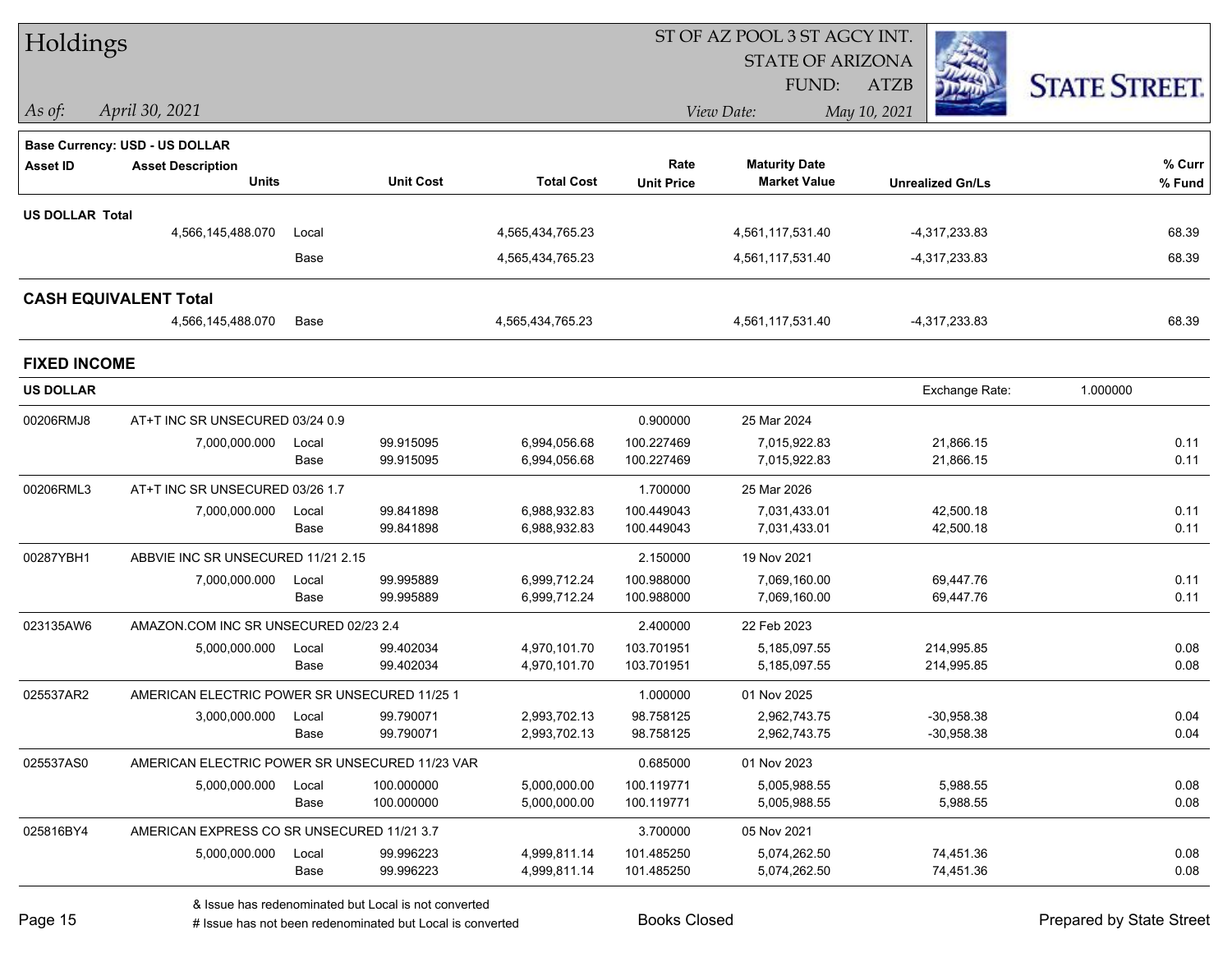| Holdings        |                                               |       |                  |                   |                   | ST OF AZ POOL 3 ST AGCY INT. |                         |                      |  |
|-----------------|-----------------------------------------------|-------|------------------|-------------------|-------------------|------------------------------|-------------------------|----------------------|--|
|                 |                                               |       |                  |                   |                   | <b>STATE OF ARIZONA</b>      |                         |                      |  |
|                 |                                               |       |                  |                   |                   | <b>FUND:</b>                 | <b>ATZB</b>             | <b>STATE STREET.</b> |  |
| As of:          | April 30, 2021                                |       |                  |                   |                   | View Date:                   | May 10, 2021            |                      |  |
|                 | <b>Base Currency: USD - US DOLLAR</b>         |       |                  |                   |                   |                              |                         |                      |  |
| <b>Asset ID</b> | <b>Asset Description</b>                      |       |                  |                   | Rate              | <b>Maturity Date</b>         |                         | % Curr               |  |
|                 | Units                                         |       | <b>Unit Cost</b> | <b>Total Cost</b> | <b>Unit Price</b> | <b>Market Value</b>          | <b>Unrealized Gn/Ls</b> | % Fund               |  |
| 025816BZ1       | AMERICAN EXPRESS CO SR UNSECURED 11/21 VAR    |       |                  |                   | 0.795130          | 05 Nov 2021                  |                         |                      |  |
|                 | 2,000,000.000                                 | Local | 100.000000       | 2,000,000.00      | 100.221423        | 2,004,428.46                 | 4,428.46                | 0.03                 |  |
|                 |                                               | Base  | 100.000000       | 2,000,000.00      | 100.221423        | 2,004,428.46                 | 4,428.46                | 0.03                 |  |
| 025816CD9       | AMERICAN EXPRESS CO SR UNSECURED 05/22 2.75   |       |                  |                   | 2.750000          | 20 May 2022                  |                         |                      |  |
|                 | 8,000,000.000                                 | Local | 99.957956        | 7,996,636.49      | 102.414002        | 8,193,120.16                 | 196,483.67              | 0.12                 |  |
|                 |                                               | Base  | 99.957956        | 7,996,636.49      | 102.414002        | 8,193,120.16                 | 196,483.67              | 0.12                 |  |
| 025816CG2       | AMERICAN EXPRESS CO SR UNSECURED 07/24 2.5    |       |                  |                   | 2.500000          | 30 Jul 2024                  |                         |                      |  |
|                 | 10,000,000.000                                | Local | 99.790973        | 9,979,097.32      | 106.136175        | 10,613,617.50                | 634,520.18              | 0.16                 |  |
|                 |                                               | Base  | 99.790973        | 9,979,097.32      | 106.136175        | 10,613,617.50                | 634,520.18              | 0.16                 |  |
| 02587AAN4       | AMERICAN EXPRESS CREDIT ACCOUN AMXCA 2019 2 A |       |                  |                   | 2.670000          | 15 Nov 2024                  |                         |                      |  |
|                 | 4,500,000.000                                 | Local | 99.996259        | 4,499,831.66      | 102.396530        | 4,607,843.85                 | 108,012.19              | 0.07                 |  |
| Original Face:  | 4,500,000.000                                 | Base  | 99.996259        | 4,499,831.66      | 102.396530        | 4,607,843.85                 | 108,012.19              | 0.07                 |  |
| 02588QAB4       | AMERICAN EXPRESS CREDIT ACCOUN AMXCA 2019 1 A |       |                  |                   | 2.870000          | 15 Oct 2024                  |                         |                      |  |
|                 | 3,000,000.000                                 | Local | 99.989707        | 2,999,691.20      | 102.331140        | 3,069,934.20                 | 70,243.00               | 0.05                 |  |
| Original Face:  | 3,000,000.000                                 | Base  | 99.989707        | 2,999,691.20      | 102.331140        | 3,069,934.20                 | 70,243.00               | 0.05                 |  |
| 026609AC1       | WYETH LLC COMPANY GUAR 03/23 7.25             |       |                  |                   | 7.250000          | 01 Mar 2023                  |                         |                      |  |
|                 | 1,410,000.000                                 | Local | 112.491462       | 1,586,129.62      | 112.239608        | 1,582,578.47                 | $-3,551.15$             | 0.02                 |  |
|                 |                                               | Base  | 112.491462       | 1,586,129.62      | 112.239608        | 1,582,578.47                 | $-3,551.15$             | 0.02                 |  |
| 02665WDQ1       | AMERICAN HONDA FINANCE SR UNSECURED 01/22 VAR |       |                  |                   | 0.306000          | 21 Jan 2022                  |                         |                      |  |
|                 | 15,000,000.000                                | Local | 100.000000       | 15,000,000.00     | 100.019522        | 15,002,928.30                | 2,928.30                | 0.22                 |  |
|                 |                                               | Base  | 100.000000       | 15,000,000.00     | 100.019522        | 15,002,928.30                | 2,928.30                | 0.22                 |  |
| 031162BN9       | AMGEN INC SR UNSECURED 05/22 3.625            |       |                  |                   | 3.625000          | 15 May 2022                  |                         |                      |  |
|                 | 898,000.000                                   | Local | 102.586000       | 921,222.28        | 102.446722        | 919,971.56                   | $-1,250.72$             | 0.01                 |  |
|                 |                                               | Base  | 102.586000       | 921,222.28        | 102.446722        | 919,971.56                   | $-1,250.72$             | 0.01                 |  |
| 036752AQ6       | ANTHEM INC SR UNSECURED 03/23 0.45            |       |                  |                   | 0.450000          | 15 Mar 2023                  |                         |                      |  |
|                 | 5,000,000.000                                 | Local | 99.975607        | 4,998,780.36      | 100.139000        | 5,006,950.00                 | 8,169.64                | 0.08                 |  |
|                 |                                               | Base  | 99.975607        | 4,998,780.36      | 100.139000        | 5,006,950.00                 | 8,169.64                | 0.08                 |  |
| 037833CC2       | APPLE INC SR UNSECURED 08/21 1.55             |       |                  |                   | 1.550000          | 04 Aug 2021                  |                         |                      |  |
|                 | 10,000,000.000                                | Local | 99.955219        | 9,995,521.86      | 100.238311        | 10,023,831.10                | 28,309.24               | 0.15                 |  |
|                 |                                               | Base  | 99.955219        | 9,995,521.86      | 100.238311        | 10,023,831.10                | 28,309.24               | 0.15                 |  |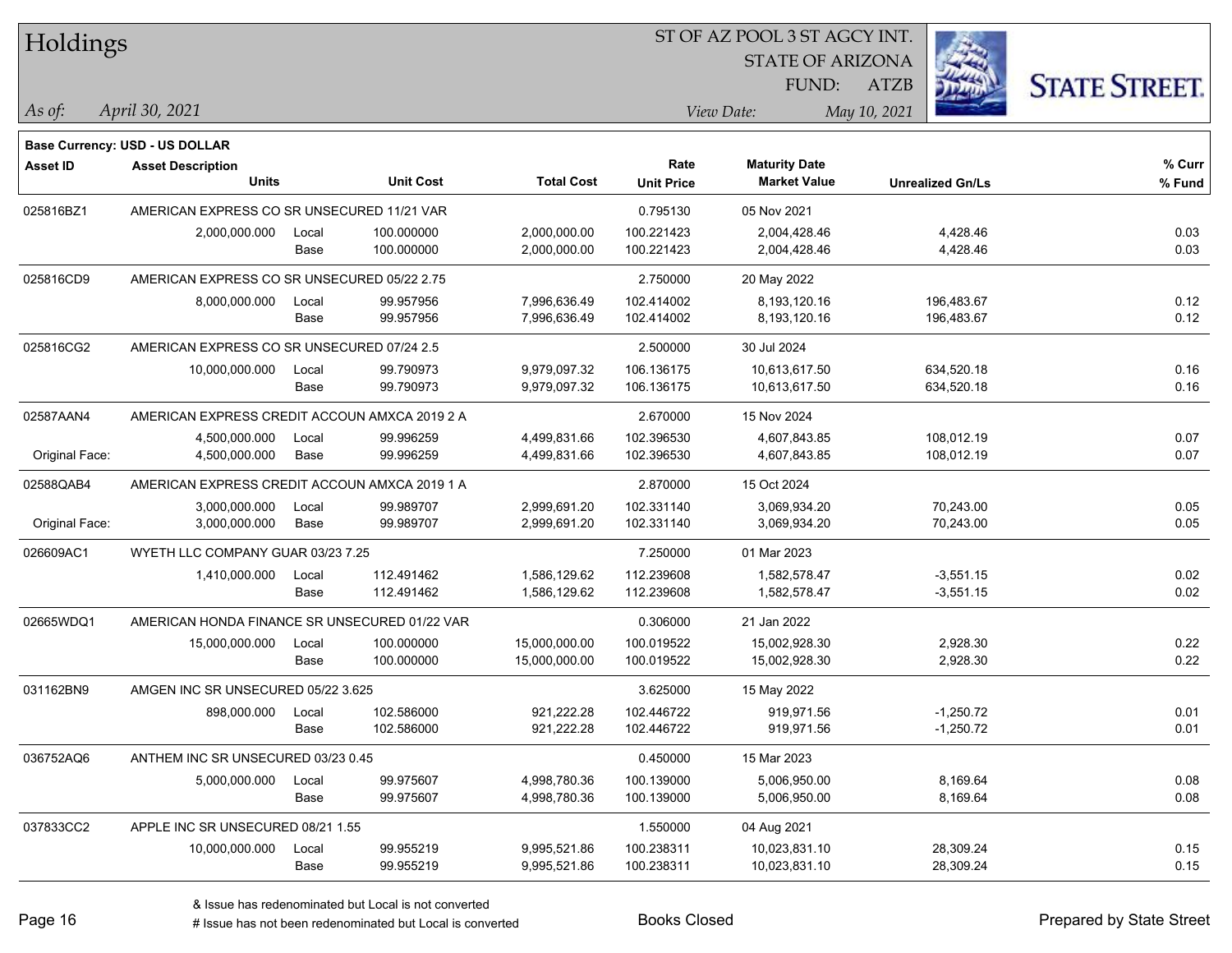| Holdings        |                                                |       |                  |                   |                   | ST OF AZ POOL 3 ST AGCY INT. |                         |                      |
|-----------------|------------------------------------------------|-------|------------------|-------------------|-------------------|------------------------------|-------------------------|----------------------|
|                 |                                                |       |                  |                   |                   | <b>STATE OF ARIZONA</b>      |                         |                      |
|                 |                                                |       |                  |                   |                   | FUND:                        | <b>ATZB</b>             | <b>STATE STREET.</b> |
| $\vert$ As of:  | April 30, 2021                                 |       |                  |                   |                   | View Date:                   | May 10, 2021            |                      |
|                 | Base Currency: USD - US DOLLAR                 |       |                  |                   |                   |                              |                         |                      |
| <b>Asset ID</b> | <b>Asset Description</b>                       |       |                  |                   | Rate              | <b>Maturity Date</b>         |                         | % Curr               |
|                 | Units                                          |       | <b>Unit Cost</b> | <b>Total Cost</b> | <b>Unit Price</b> | <b>Market Value</b>          | <b>Unrealized Gn/Ls</b> | % Fund               |
| 037833DC1       | APPLE INC SR UNSECURED 09/22 2.1               |       |                  |                   | 2.100000          | 12 Sep 2022                  |                         |                      |
|                 | 10,000,000.000                                 | Local | 100.425455       | 10,042,545.46     | 102.442062        | 10,244,206.20                | 201,660.74              | 0.15                 |
|                 |                                                | Base  | 100.425455       | 10,042,545.46     | 102.442062        | 10,244,206.20                | 201,660.74              | 0.15                 |
| 037833DV9       | APPLE INC SR UNSECURED 05/23 0.75              |       |                  |                   | 0.750000          | 11 May 2023                  |                         |                      |
|                 | 15,500,000.000                                 | Local | 99.816183        | 15,471,508.31     | 100.972468        | 15,650,732.54                | 179,224.23              | 0.23                 |
|                 |                                                | Base  | 99.816183        | 15,471,508.31     | 100.972468        | 15,650,732.54                | 179,224.23              | 0.23                 |
| 037833DX5       | APPLE INC SR UNSECURED 08/25 0.55              |       |                  |                   | 0.550000          | 20 Aug 2025                  |                         |                      |
|                 | 10,000,000.000                                 | Local | 99.797395        | 9,979,739.50      | 98.881113         | 9,888,111.30                 | $-91,628.20$            | 0.15                 |
|                 |                                                | Base  | 99.797395        | 9,979,739.50      | 98.881113         | 9,888,111.30                 | $-91,628.20$            | 0.15                 |
| 037833EB2       | APPLE INC SR UNSECURED 02/26 0.7               |       |                  |                   | 0.700000          | 08 Feb 2026                  |                         |                      |
|                 | 5,000,000.000                                  | Local | 99.785279        | 4,989,263.93      | 98.720426         | 4,936,021.30                 | $-53,242.63$            | 0.07                 |
|                 |                                                | Base  | 99.785279        | 4,989,263.93      | 98.720426         | 4,936,021.30                 | $-53,242.63$            | 0.07                 |
| 040555CS1       | ARIZONA PUBLIC SERVICE SR UNSECURED 05/25 3.15 |       |                  |                   | 3.150000          | 15 May 2025                  |                         |                      |
|                 | 5,000,000.000                                  | Local | 108.861716       | 5,443,085.81      | 107.476406        | 5,373,820.30                 | $-69,265.51$            | 0.08                 |
|                 |                                                | Base  | 108.861716       | 5,443,085.81      | 107.476406        | 5,373,820.30                 | $-69,265.51$            | 0.08                 |
| 05531FBJ1       | TRUIST FINANCIAL CORP SR UNSECURED 03/23 2.2   |       |                  |                   | 2.200000          | 16 Mar 2023                  |                         |                      |
|                 | 10,000,000.000                                 | Local | 99.961218        | 9,996,121.83      | 103.308405        | 10,330,840.50                | 334,718.67              | 0.15                 |
|                 |                                                | Base  | 99.961218        | 9,996,121.83      | 103.308405        | 10,330,840.50                | 334,718.67              | 0.15                 |
| 06048WK66       | BANK OF AMERICA CORP SR UNSECURED 12/25 VAR    |       |                  |                   | 0.650000          | 23 Dec 2025                  |                         |                      |
|                 | 5,000,000.000                                  | Local | 99.717950        | 4,985,897.51      | 98.678513         | 4,933,925.65                 | $-51,971.86$            | 0.07                 |
|                 |                                                | Base  | 99.717950        | 4,985,897.51      | 98.678513         | 4,933,925.65                 | $-51,971.86$            | 0.07                 |
| 06048WK74       | BANK OF AMERICA CORP SR SECURED 06/23 VAR      |       |                  |                   | 0.400000          | 21 Jun 2023                  |                         |                      |
|                 | 5,000,000.000                                  | Local | 100.000000       | 5,000,000.00      | 99.116802         | 4,955,840.10                 | $-44, 159.90$           | 0.07                 |
|                 |                                                | Base  | 100.000000       | 5,000,000.00      | 99.116802         | 4,955,840.10                 | $-44,159.90$            | 0.07                 |
| 06048WL24       | BANK OF AMERICA CORP SR UNSECURED 02/24 VAR    |       |                  |                   | 0.300000          | 16 Feb 2024                  |                         |                      |
|                 | 25,000,000.000                                 | Local | 99.860137        | 24,965,034.25     | 99.241408         | 24,810,352.00                | $-154,682.25$           | 0.37                 |
|                 |                                                | Base  | 99.860137        | 24,965,034.25     | 99.241408         | 24,810,352.00                | $-154,682.25$           | 0.37                 |
| 06048WL32       | BANK OF AMERICA CORP SR UNSECURED 02/26 0.8    |       |                  |                   | 0.800000          | 24 Feb 2026                  |                         |                      |
|                 | 5,371,000.000                                  | Local | 96.957080        | 5,207,564.75      | 97.682837         | 5,246,545.18                 | 38,980.43               | 0.08                 |
|                 |                                                | Base  | 96.957080        | 5,207,564.75      | 97.682837         | 5,246,545.18                 | 38,980.43               | 0.08                 |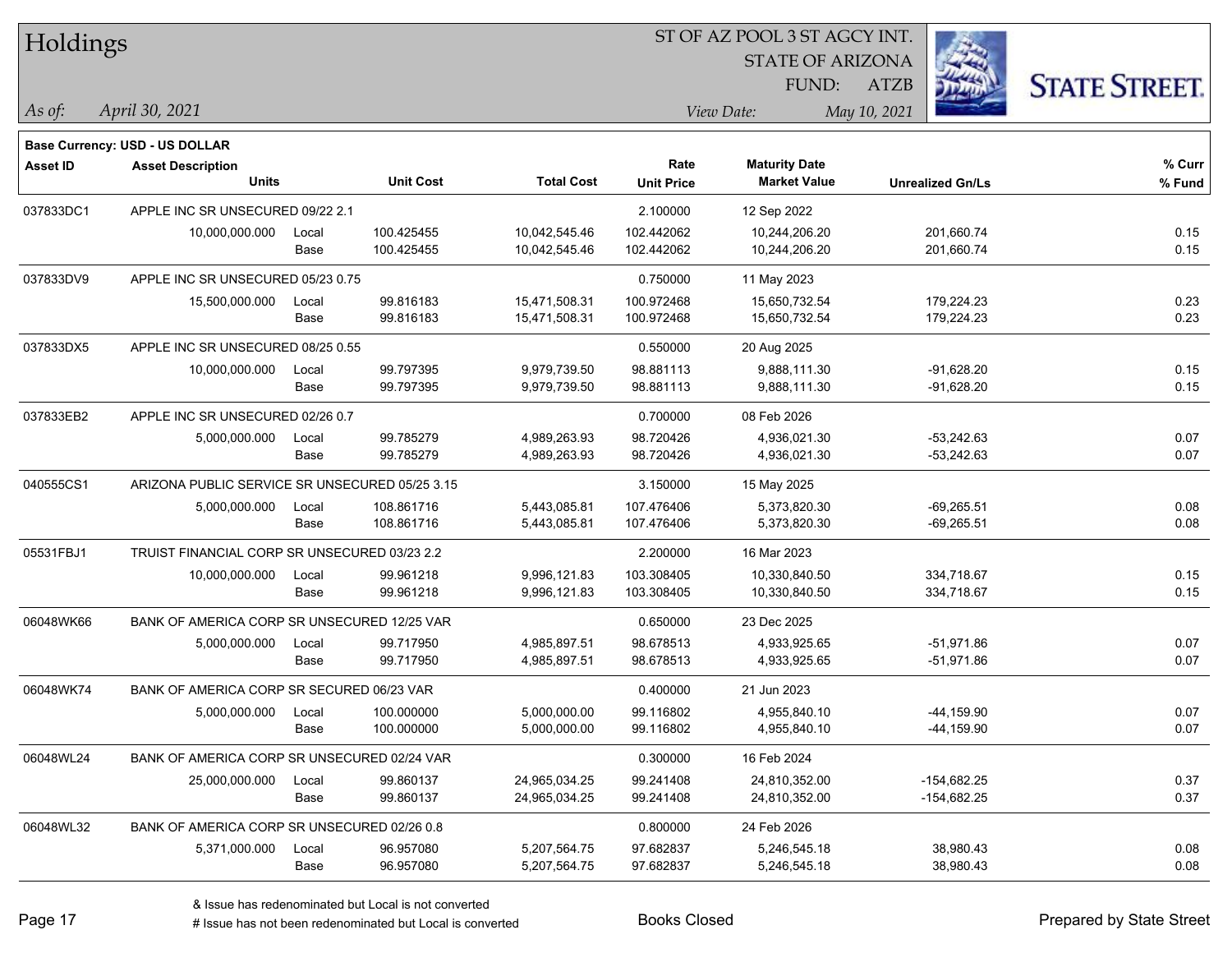| Holdings        |                                                |       |                  |                   |                   | ST OF AZ POOL 3 ST AGCY INT. |                         |                      |
|-----------------|------------------------------------------------|-------|------------------|-------------------|-------------------|------------------------------|-------------------------|----------------------|
|                 |                                                |       |                  |                   |                   | <b>STATE OF ARIZONA</b>      |                         |                      |
|                 |                                                |       |                  |                   |                   | FUND:                        | <b>ATZB</b>             | <b>STATE STREET.</b> |
| As of:          | April 30, 2021                                 |       |                  |                   |                   | View Date:                   | May 10, 2021            |                      |
|                 | <b>Base Currency: USD - US DOLLAR</b>          |       |                  |                   |                   |                              |                         |                      |
| <b>Asset ID</b> | <b>Asset Description</b>                       |       |                  |                   | Rate              | <b>Maturity Date</b>         |                         | % Curr               |
|                 | <b>Units</b>                                   |       | <b>Unit Cost</b> | <b>Total Cost</b> | <b>Unit Price</b> | <b>Market Value</b>          | <b>Unrealized Gn/Ls</b> | % Fund               |
| 06048WL81       | BANK OF AMERICA CORP SR UNSECURED 09/24 0.75   |       |                  |                   | 0.750000          | 26 Sep 2024                  |                         |                      |
|                 | 15,000,000.000                                 | Local | 99.774658        | 14,966,198.63     | 96.916895         | 14,537,534.25                | -428,664.38             | 0.22                 |
|                 |                                                | Base  | 99.774658        | 14,966,198.63     | 96.916895         | 14,537,534.25                | -428,664.38             | 0.22                 |
| 06048WXT2       | BANK OF AMERICA CORP SR UNSECURED 09/21 VAR    |       |                  |                   | 2.000000          | 26 Sep 2021                  |                         |                      |
|                 | 10,000,000.000                                 | Local | 100.000000       | 10,000,000.00     | 100.362893        | 10,036,289.30                | 36,289.30               | 0.15                 |
|                 |                                                | Base  | 100.000000       | 10,000,000.00     | 100.362893        | 10,036,289.30                | 36,289.30               | 0.15                 |
| 06367WF99       | BANK OF MONTREAL SR UNSECURED 05/23 VAR        |       |                  |                   | 1.100000          | 12 May 2023                  |                         |                      |
|                 | 10,000,000.000                                 | Local | 100.000000       | 10,000,000.00     | 101.288000        | 10,128,800.00                | 128,800.00              | 0.15                 |
|                 |                                                | Base  | 100.000000       | 10,000,000.00     | 101.288000        | 10,128,800.00                | 128,800.00              | 0.15                 |
| 06367WX81       | BANK OF MONTREAL SR UNSECURED 07/25 VAR        |       |                  |                   | 1.000000          | 30 Jul 2025                  |                         |                      |
|                 | 10,000,000.000                                 | Local | 100.000000       | 10,000,000.00     | 98.823453         | 9,882,345.30                 | $-117,654.70$           | 0.15                 |
|                 |                                                | Base  | 100.000000       | 10,000,000.00     | 98.823453         | 9,882,345.30                 | $-117,654.70$           | 0.15                 |
| 06368EA44       | BANK OF MONTREAL SR UNSECURED 12/23 VAR        |       |                  |                   | 0.360000          | 08 Dec 2023                  |                         |                      |
|                 | 10,000,000.000                                 | Local | 100.000000       | 10,000,000.00     | 100.054946        | 10,005,494.60                | 5,494.60                | 0.15                 |
|                 |                                                | Base  | 100.000000       | 10,000,000.00     | 100.054946        | 10,005,494.60                | 5,494.60                | 0.15                 |
| 06406RAA5       | BANK OF NY MELLON CORP SR UNSECURED 02/22 2.6  |       |                  |                   | 2.600000          | 07 Feb 2022                  |                         |                      |
|                 | 20,000,000.000                                 | Local | 101.676743       | 20,335,348.59     | 101.636827        | 20,327,365.40                | $-7,983.19$             | 0.30                 |
|                 |                                                | Base  | 101.676743       | 20,335,348.59     | 101.636827        | 20,327,365.40                | $-7,983.19$             | 0.30                 |
| 06406RAG2       | BANK OF NY MELLON CORP SR UNSECURED 04/23 3.5  |       |                  |                   | 3.500000          | 28 Apr 2023                  |                         |                      |
|                 | 7,000,000.000                                  | Local | 99.956555        | 6,996,958.87      | 106.533444        | 7,457,341.08                 | 460,382.21              | 0.11                 |
|                 |                                                | Base  | 99.956555        | 6,996,958.87      | 106.533444        | 7,457,341.08                 | 460,382.21              | 0.11                 |
| 06406RAL1       | BANK OF NY MELLON CORP SR UNSECURED 10/24 2.1  |       |                  |                   | 2.100000          | 24 Oct 2024                  |                         |                      |
|                 | 7,000,000.000                                  | Local | 99.878161        | 6,991,471.26      | 105.375541        | 7,376,287.87                 | 384,816.61              | 0.11                 |
|                 |                                                | Base  | 99.878161        | 6,991,471.26      | 105.375541        | 7,376,287.87                 | 384,816.61              | 0.11                 |
| 06406RAM9       | BANK OF NY MELLON CORP SR UNSECURED 01/23 1.85 |       |                  |                   | 1.850000          | 27 Jan 2023                  |                         |                      |
|                 | 5,000,000.000                                  | Local | 99.960028        | 4,998,001.40      | 102.753663        | 5,137,683.15                 | 139,681.75              | 0.08                 |
|                 |                                                | Base  | 99.960028        | 4,998,001.40      | 102.753663        | 5,137,683.15                 | 139,681.75              | 0.08                 |
| 06406RAP2       | BANK OF NY MELLON CORP SR UNSECURED 12/23 0.35 |       |                  |                   | 0.350000          | 07 Dec 2023                  |                         |                      |
|                 | 10,000,000.000                                 | Local | 99.907568        | 9,990,756.81      | 99.918275         | 9,991,827.50                 | 1,070.69                | 0.15                 |
|                 |                                                | Base  | 99.907568        | 9,990,756.81      | 99.918275         | 9,991,827.50                 | 1,070.69                | 0.15                 |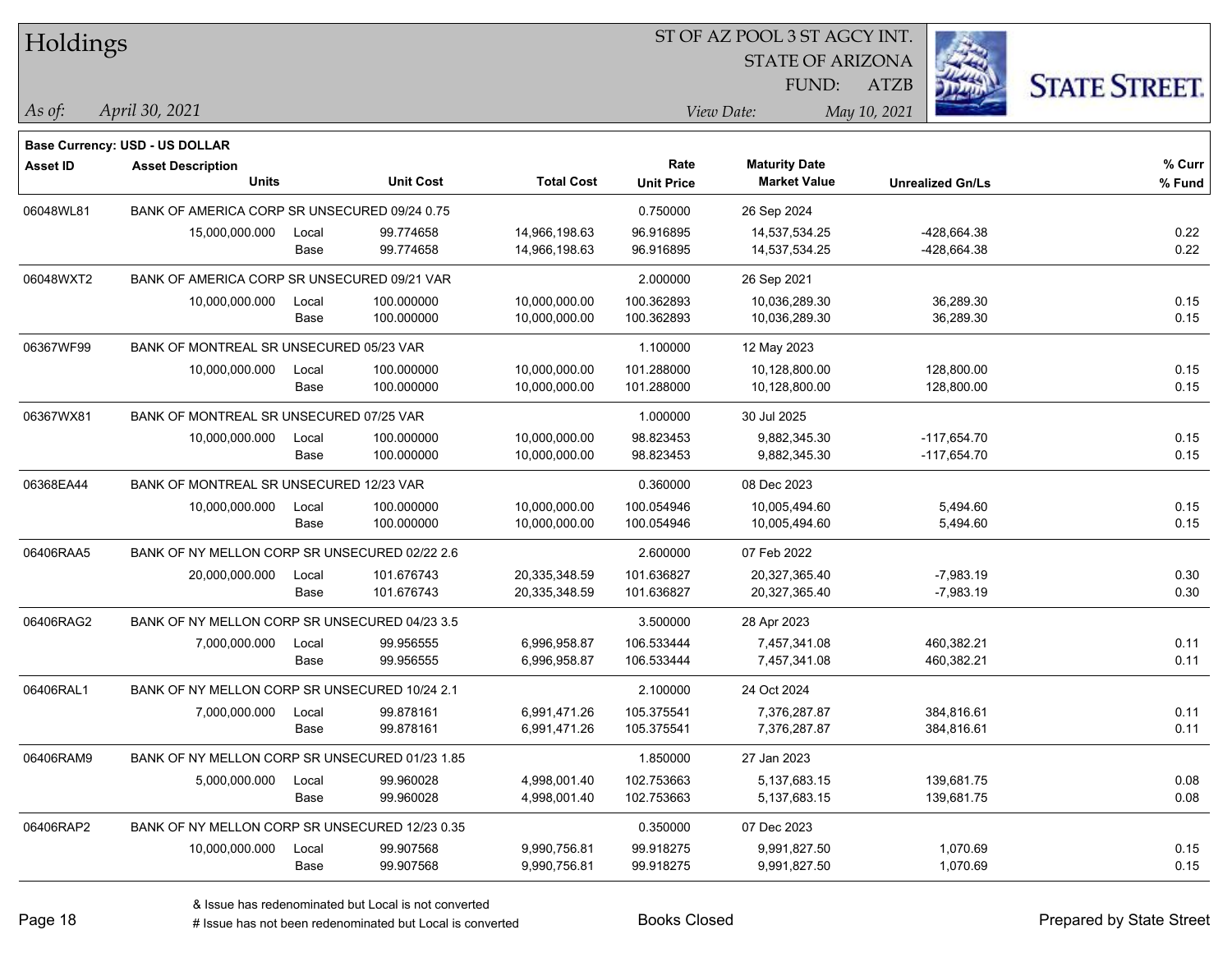| Holdings        |                                                |       |                  |                   | 51 OF AZ POOL 351 AGCY INT. |                         |                         |                      |  |  |
|-----------------|------------------------------------------------|-------|------------------|-------------------|-----------------------------|-------------------------|-------------------------|----------------------|--|--|
|                 |                                                |       |                  |                   |                             | <b>STATE OF ARIZONA</b> | Ż.                      |                      |  |  |
|                 |                                                |       |                  |                   |                             | FUND:                   | ATZB                    | <b>STATE STREET.</b> |  |  |
| As of:          | April 30, 2021                                 |       |                  |                   |                             | View Date:              | May 10, 2021            |                      |  |  |
|                 |                                                |       |                  |                   |                             |                         |                         |                      |  |  |
|                 | Base Currency: USD - US DOLLAR                 |       |                  |                   |                             |                         |                         |                      |  |  |
| <b>Asset ID</b> | <b>Asset Description</b>                       |       |                  |                   | Rate                        | <b>Maturity Date</b>    |                         | % Curr               |  |  |
|                 | <b>Units</b>                                   |       | <b>Unit Cost</b> | <b>Total Cost</b> | <b>Unit Price</b>           | <b>Market Value</b>     | <b>Unrealized Gn/Ls</b> | % Fund               |  |  |
| 06406RAQ0       | BANK OF NY MELLON CORP SR UNSECURED 01/26 0.75 |       |                  |                   | 0.750000                    | 28 Jan 2026             |                         |                      |  |  |
|                 | 7,000,000.000                                  | Local | 99.796139        | 6,985,729.75      | 98.883726                   | 6,921,860.82            | $-63,868.93$            | 0.10                 |  |  |
|                 |                                                | Base  | 99.796139        | 6,985,729.75      | 98.883726                   | 6,921,860.82            | $-63,868.93$            | 0.10                 |  |  |
| 06406RAS6       | BANK OF NY MELLON CORP SR UNSECURED 04/24 0.5  |       |                  |                   | 0.500000                    | 26 Apr 2024             |                         |                      |  |  |
|                 | 10,000,000.000                                 | Local | 99.893502        | 9,989,350.23      | 99.931300                   | 9,993,130.00            | 3,779.77                | 0.15                 |  |  |
|                 |                                                | Base  | 99.893502        | 9,989,350.23      | 99.931300                   | 9,993,130.00            | 3,779.77                | 0.15                 |  |  |
| 06406RAT4       | BANK OF NY MELLON CORP SR UNSECURED 04/24 VAR  |       |                  |                   | 0.270000                    | 26 Apr 2024             |                         |                      |  |  |
|                 | 8,000,000.000                                  | Local | 100.000000       | 8,000,000.00      | 100.029000                  | 8,002,320.00            | 2,320.00                | 0.12                 |  |  |
|                 |                                                | Base  | 100.000000       | 8,000,000.00      | 100.029000                  | 8,002,320.00            | 2,320.00                | 0.12                 |  |  |
| 064159KD7       | BANK OF NOVA SCOTIA SR UNSECURED 09/22 2.45    |       |                  |                   | 2.450000                    | 19 Sep 2022             |                         |                      |  |  |
|                 | 17,000,000.000                                 | Local | 100.885970       | 17,150,614.95     | 103.037256                  | 17,516,333.52           | 365,718.57              | 0.26                 |  |  |
|                 |                                                | Base  | 100.885970       | 17,150,614.95     | 103.037256                  | 17,516,333.52           | 365,718.57              | 0.26                 |  |  |
| 064159SH0       | BANK OF NOVA SCOTIA SR UNSECURED 11/22 2       |       |                  |                   | 2.000000                    | 15 Nov 2022             |                         |                      |  |  |
|                 | 15,000,000.000                                 | Local | 99.984514        | 14,997,677.06     | 102.632613                  | 15,394,891.95           | 397,214.89              | 0.23                 |  |  |
|                 |                                                | Base  | 99.984514        | 14,997,677.06     | 102.632613                  | 15,394,891.95           | 397,214.89              | 0.23                 |  |  |
| 07330NAT2       | TRUIST BANK SR UNSECURED 12/24 2.15            |       |                  |                   | 2.150000                    | 06 Dec 2024             |                         |                      |  |  |
|                 | 2,000,000.000                                  | Local | 99.878463        | 1,997,569.26      | 104.865151                  | 2,097,303.02            | 99,733.76               | 0.03                 |  |  |
|                 |                                                | Base  | 99.878463        | 1,997,569.26      | 104.865151                  | 2,097,303.02            | 99,733.76               | 0.03                 |  |  |
| 097023CG8       | BOEING CO SR UNSECURED 05/22 2.7               |       |                  |                   | 2.700000                    | 01 May 2022             |                         |                      |  |  |
|                 | 5,000,000.000                                  | Local | 99.941000        | 4,997,050.00      | 102.189595                  | 5,109,479.75            | 112,429.75              | 0.08                 |  |  |
|                 |                                                | Base  | 99.941000        | 4,997,050.00      | 102.189595                  | 5,109,479.75            | 112,429.75              | 0.08                 |  |  |
| 097023CZ6       | BOEING CO SR UNSECURED 02/24 1.95              |       |                  |                   | 1.950000                    | 01 Feb 2024             |                         |                      |  |  |
|                 | 17,000,000.000                                 | Local | 99.884641        | 16,980,388.94     | 102.779942                  | 17,472,590.14           | 492,201.20              | 0.26                 |  |  |
|                 |                                                | Base  | 99.884641        | 16,980,388.94     | 102.779942                  | 17,472,590.14           | 492,201.20              | 0.26                 |  |  |
| 097023DD4       | BOEING CO SR UNSECURED 02/23 1.167             |       |                  |                   | 1.167000                    | 04 Feb 2023             |                         |                      |  |  |
|                 | 5,000,000.000                                  | Local | 100.000000       | 5,000,000.00      | 100.398553                  | 5,019,927.65            | 19,927.65               | 0.08                 |  |  |
|                 |                                                | Base  | 100.000000       | 5,000,000.00      | 100.398553                  | 5,019,927.65            | 19,927.65               | 0.08                 |  |  |
| 110122CL0       | BRISTOL MYERS SQUIBB CO SR UNSECURED 05/22 2.6 |       |                  |                   | 2.600000                    | 16 May 2022             |                         |                      |  |  |
|                 | 5,000,000.000                                  | Local | 99.906734        | 4,995,336.68      | 102.495697                  | 5,124,784.85            | 129,448.17              | 0.08                 |  |  |
|                 |                                                | Base  | 99.906734        | 4,995,336.68      | 102.495697                  | 5,124,784.85            | 129,448.17              | 0.08                 |  |  |
|                 |                                                |       |                  |                   |                             |                         |                         |                      |  |  |

ST OF A Z POOL 2 ST ACCV INT

# Issue has not been redenominated but Local is converted Books Closed Prepared by State Street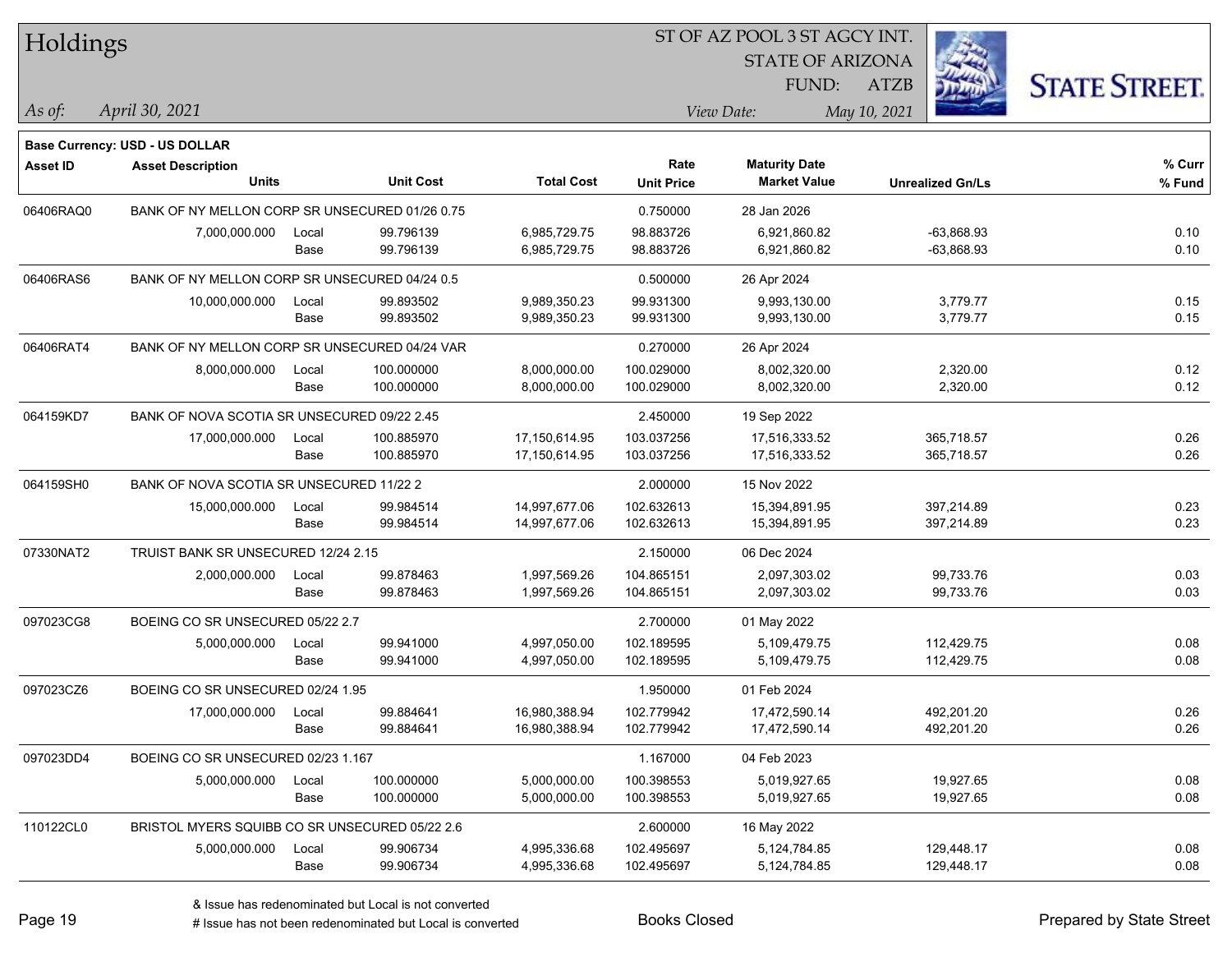| Holdings |
|----------|
|          |

STATE OF ARIZONA FUND:

ATZB



| As ot: | 202 <sub>1</sub><br>30<br>1nr <sub>1</sub><br>---- | <i>Jate:</i><br> | V(a) |
|--------|----------------------------------------------------|------------------|------|
|        |                                                    |                  |      |
|        |                                                    |                  |      |

|                 | Base Currency: USD - US DOLLAR                  |               |                          |                                |                           |                                             |                                |                  |
|-----------------|-------------------------------------------------|---------------|--------------------------|--------------------------------|---------------------------|---------------------------------------------|--------------------------------|------------------|
| <b>Asset ID</b> | <b>Asset Description</b><br><b>Units</b>        |               | <b>Unit Cost</b>         | <b>Total Cost</b>              | Rate<br><b>Unit Price</b> | <b>Maturity Date</b><br><b>Market Value</b> | <b>Unrealized Gn/Ls</b>        | % Curr<br>% Fund |
| 110122CY2       | BRISTOL MYERS SQUIBB CO SR UNSECURED 02/23 2.75 |               |                          |                                | 2.750000                  | 15 Feb 2023                                 |                                |                  |
|                 | 4,750,000.000                                   | Local<br>Base | 104.199213<br>104.199213 | 4,949,462.62<br>4,949,462.62   | 104.157566<br>104.157566  | 4,947,484.39<br>4,947,484.39                | $-1,978.23$<br>$-1,978.23$     | 0.07<br>0.07     |
| 12598AAA8       | CNH EQUIPMENT TRUST CNH 2021 A A1               |               |                          |                                | 0.134470                  | 15 Mar 2022                                 |                                |                  |
| Original Face:  | 5,392,669.010<br>8,250,000.000                  | Local<br>Base | 100.000000<br>100.000000 | 5,392,669.01<br>5,392,669.01   | 100.010230<br>100.010230  | 5,393,220.68<br>5,393,220.68                | 551.67<br>551.67               | 0.08<br>0.08     |
| 12598AAB6       | CNH EQUIPMENT TRUST CNH 2021 A A2               |               |                          |                                | 0.230000                  | 15 Mar 2024                                 |                                |                  |
| Original Face:  | 4,000,000.000<br>4,000,000.000                  | Local<br>Base | 99.996325<br>99.996325   | 3,999,852.99<br>3,999,852.99   | 99.949200<br>99.949200    | 3,997,968.00<br>3,997,968.00                | $-1,884.99$<br>$-1,884.99$     | 0.06<br>0.06     |
| 126650CV0       | CVS HEALTH CORP SR UNSECURED 03/23 3.7          |               |                          |                                | 3.700000                  | 09 Mar 2023                                 |                                |                  |
|                 | 10,964,000.000                                  | Local<br>Base | 105.959505<br>105.959505 | 11,617,400.17<br>11,617,400.17 | 105.832586<br>105.832586  | 11,603,484.73<br>11,603,484.73              | $-13,915.44$<br>$-13,915.44$   | 0.17<br>0.17     |
| 126650DE7       | CVS HEALTH CORP SR UNSECURED 08/24 2.625        |               |                          |                                | 2.625000                  | 15 Aug 2024                                 |                                |                  |
|                 | 2,000,000.000                                   | Local<br>Base | 99.664218<br>99.664218   | 1,993,284.35<br>1,993,284.35   | 106.027251<br>106.027251  | 2,120,545.02<br>2,120,545.02                | 127,260.67<br>127,260.67       | 0.03<br>0.03     |
| 13605W2F7       | CANADIAN IMPERIAL BANK SR UNSECURED 03/26 VAR   |               |                          |                                | 1.200000                  | 23 Mar 2026                                 |                                |                  |
|                 | 10,000,000.000                                  | Local<br>Base | 100.000000<br>100.000000 | 10,000,000.00<br>10,000,000.00 | 98.457000<br>98.457000    | 9,845,700.00<br>9,845,700.00                | $-154,300.00$<br>$-154,300.00$ | 0.15<br>0.15     |
| 13605W3A7       | CANADIAN IMPERIAL BANK SR UNSECURED 04/26 VAR   |               |                          |                                | 1.400000                  | 14 Apr 2026                                 |                                |                  |
|                 | 5,000,000.000                                   | Local<br>Base | 100.000000<br>100.000000 | 5,000,000.00<br>5,000,000.00   | 100.328000<br>100.328000  | 5,016,400.00<br>5,016,400.00                | 16,400.00<br>16,400.00         | 0.08<br>0.08     |
| 13605WD32       | CANADIAN IMPERIAL BANK SR UNSECURED 09/25 0.9   |               |                          |                                | 0.900000                  | 08 Sep 2025                                 |                                |                  |
|                 | 15,000,000.000                                  | Local<br>Base | 100.000000<br>100.000000 | 15,000,000.00<br>15,000,000.00 | 97.232177<br>97.232177    | 14,584,826.55<br>14,584,826.55              | -415,173.45<br>$-415, 173.45$  | 0.22<br>0.22     |
| 13605WF71       | CANADIAN IMPERIAL BANK SR UNSECURED 04/24 0.55  |               |                          |                                | 0.550000                  | 06 Apr 2024                                 |                                |                  |
|                 | 15,000,000.000                                  | Local<br>Base | 100.000000<br>100.000000 | 15,000,000.00<br>15,000,000.00 | 95.143868<br>95.143868    | 14,271,580.20<br>14,271,580.20              | $-728,419.80$<br>$-728,419.80$ | 0.21<br>0.21     |
| 13605WN23       | CANADIAN IMPERIAL BANK SR UNSECURED 11/25 0.9   |               |                          |                                | 0.900000                  | 25 Nov 2025                                 |                                |                  |
|                 | 10,000,000.000                                  | Local<br>Base | 100.000000<br>100.000000 | 10,000,000.00<br>10,000,000.00 | 97.589495<br>97.589495    | 9,758,949.50<br>9,758,949.50                | $-241,050.50$<br>$-241,050.50$ | 0.15<br>0.15     |

# Issue has not been redenominated but Local is converted Books Closed Prepared by State Street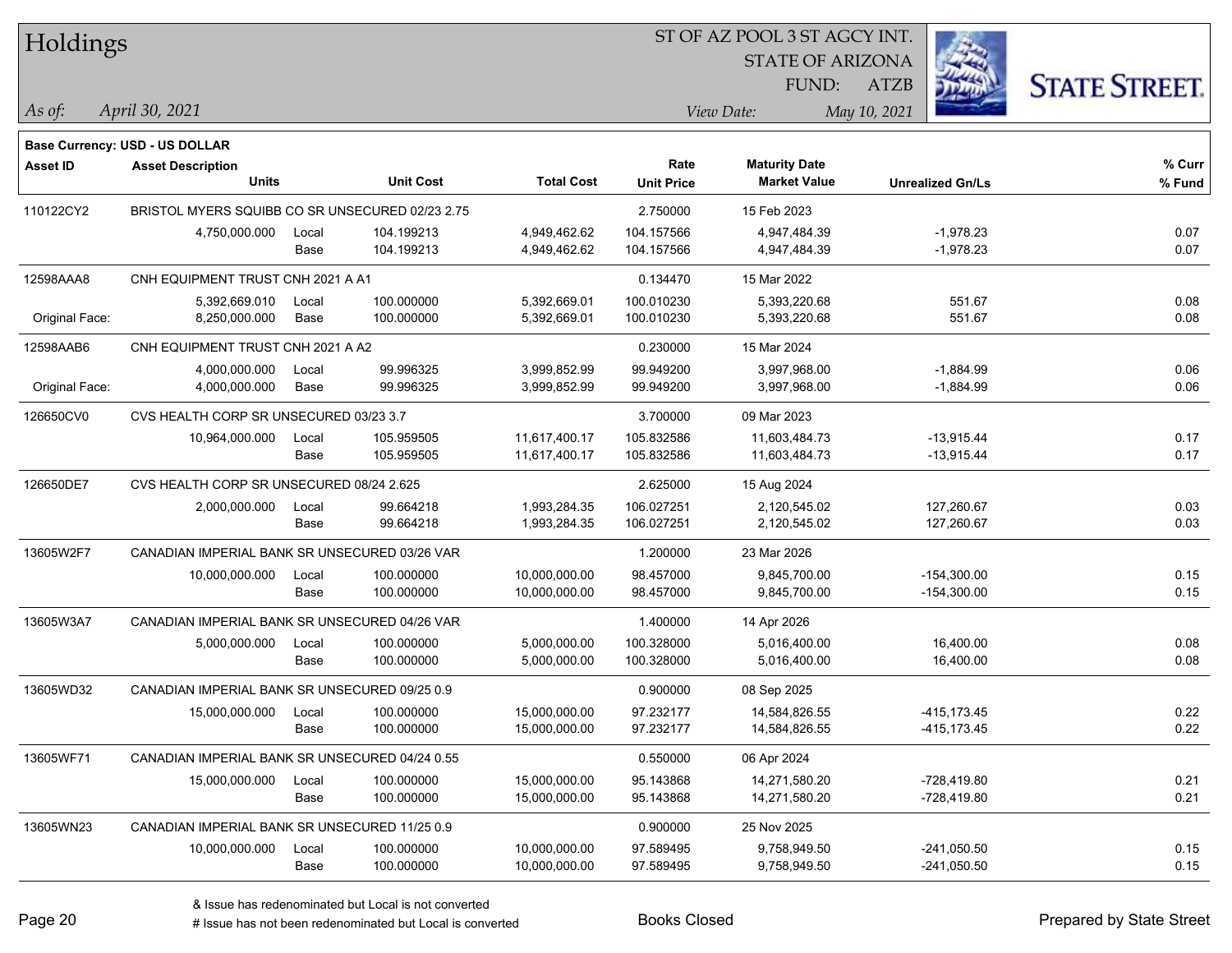| Holdings        |                                                  |       |                  |                   |                   | ST OF AZ POOL 3 ST AGCY INT. |                         |                      |
|-----------------|--------------------------------------------------|-------|------------------|-------------------|-------------------|------------------------------|-------------------------|----------------------|
|                 |                                                  |       |                  |                   |                   | <b>STATE OF ARIZONA</b>      |                         |                      |
|                 |                                                  |       |                  |                   |                   | FUND:                        | <b>ATZB</b>             | <b>STATE STREET.</b> |
| As of:          | April 30, 2021                                   |       |                  |                   |                   | View Date:                   | May 10, 2021            |                      |
|                 | Base Currency: USD - US DOLLAR                   |       |                  |                   |                   |                              |                         |                      |
| <b>Asset ID</b> | <b>Asset Description</b>                         |       |                  |                   | Rate              | <b>Maturity Date</b>         |                         | % Curr               |
|                 | <b>Units</b>                                     |       | <b>Unit Cost</b> | <b>Total Cost</b> | <b>Unit Price</b> | <b>Market Value</b>          | <b>Unrealized Gn/Ls</b> | % Fund               |
| 13605WWG2       | CANADIAN IMPERIAL BANK SR UNSECURED 03/25 VAR    |       |                  |                   | 1.750000          | 06 Mar 2025                  |                         |                      |
|                 | 10,000,000.000                                   | Local | 100.000000       | 10,000,000.00     | 98.451105         | 9,845,110.50                 | $-154,889.50$           | 0.15                 |
|                 |                                                  | Base  | 100.000000       | 10,000,000.00     | 98.451105         | 9,845,110.50                 | $-154,889.50$           | 0.15                 |
| 14042RHB0       | CAPITAL ONE NA SR UNSECURED 08/22 VAR            |       |                  |                   | 1.012630          | 08 Aug 2022                  |                         |                      |
|                 | 10,000,000.000                                   | Local | 100.000000       | 10,000,000.00     | 100.740355        | 10,074,035.50                | 74,035.50               | 0.15                 |
|                 |                                                  | Base  | 100.000000       | 10,000,000.00     | 100.740355        | 10,074,035.50                | 74,035.50               | 0.15                 |
| 141781BP8       | CARGILL INC SR UNSECURED 144A 02/24 0.4          |       |                  |                   | 0.400000          | 02 Feb 2024                  |                         |                      |
|                 | 8,000,000.000                                    | Local | 99.901850        | 7,992,147.97      | 99.568356         | 7,965,468.48                 | $-26,679.49$            | 0.12                 |
|                 |                                                  | Base  | 99.901850        | 7,992,147.97      | 99.568356         | 7,965,468.48                 | $-26,679.49$            | 0.12                 |
| 14314QAA2       | CARMAX AUTO OWNER TRUST CARMX 2021 2 A1          |       |                  |                   | 0.140900          | 15 Apr 2022                  |                         |                      |
|                 | 9,000,000.000                                    | Local | 100.000000       | 9,000,000.00      | 100.014820        | 9,001,333.80                 | 1,333.80                | 0.13                 |
| Original Face:  | 9,000,000.000                                    | Base  | 100.000000       | 9,000,000.00      | 100.014820        | 9,001,333.80                 | 1,333.80                | 0.13                 |
| 14316HAA0       | CARMAX AUTO OWNER TRUST CARMX 2020 4 A1          |       |                  |                   | 0.241980          | 15 Oct 2021                  |                         |                      |
|                 | 0.210                                            | Local | 100.000000       | 0.21              | 100.000000        | 0.21                         | 0.00                    | 0.00                 |
| Original Face:  | 15,000,000.000                                   | Base  | 100.000000       | 0.21              | 100.000000        | 0.21                         | 0.00                    | 0.00                 |
| 14316NAA7       | CARMAX AUTO OWNER TRUST CARMX 2021 1 A1          |       |                  |                   | 0.172380          | 15 Feb 2022                  |                         |                      |
|                 | 4,721,007.100                                    | Local | 100.000000       | 4,721,007.10      | 100.000500        | 4,721,030.71                 | 23.61                   | 0.07                 |
| Original Face:  | 10,500,000.000                                   | Base  | 100.000000       | 4,721,007.10      | 100.000500        | 4,721,030.71                 | 23.61                   | 0.07                 |
| 14913Q3C1       | CATERPILLAR FINL SERVICE SR UNSECURED 11/22 1.95 |       |                  |                   | 1.950000          | 18 Nov 2022                  |                         |                      |
|                 | 5,000,000.000                                    | Local | 102.522189       | 5,126,109.45      | 102.688205        | 5,134,410.25                 | 8,300.80                | 0.08                 |
|                 |                                                  | Base  | 102.522189       | 5,126,109.45      | 102.688205        | 5,134,410.25                 | 8,300.80                | 0.08                 |
| 14913R2B2       | CATERPILLAR FINL SERVICE SR UNSECURED 05/22 0.95 |       |                  |                   | 0.950000          | 13 May 2022                  |                         |                      |
|                 | 5,000,000.000                                    | Local | 100.692693       | 5,034,634.67      | 100.742826        | 5,037,141.30                 | 2,506.63                | 0.08                 |
|                 |                                                  | Base  | 100.692693       | 5,034,634.67      | 100.742826        | 5,037,141.30                 | 2,506.63                | 0.08                 |
| 14913R2E6       | CATERPILLAR FINL SERVICE SR UNSECURED 01/22 VAR  |       |                  |                   | 0.414250          | 06 Jan 2022                  |                         |                      |
|                 | 10,000,000.000                                   | Local | 100.000000       | 10,000,000.00     | 100.102321        | 10,010,232.10                | 10,232.10               | 0.15                 |
|                 |                                                  | Base  | 100.000000       | 10,000,000.00     | 100.102321        | 10,010,232.10                | 10,232.10               | 0.15                 |
| 166756AJ5       | CHEVRON USA INC COMPANY GUAR 08/23 0.426         |       |                  |                   | 0.426000          | 11 Aug 2023                  |                         |                      |
|                 | 5,000,000.000                                    | Local | 100.122070       | 5,006,103.48      | 100.326548        | 5,016,327.40                 | 10,223.92               | 0.08                 |
|                 |                                                  | Base  | 100.122070       | 5,006,103.48      | 100.326548        | 5,016,327.40                 | 10,223.92               | 0.08                 |

 $\overline{\phantom{0}}$ 

 $\overline{\phantom{0}}$ 

# Issue has not been redenominated but Local is converted Books Closed Prepared by State Street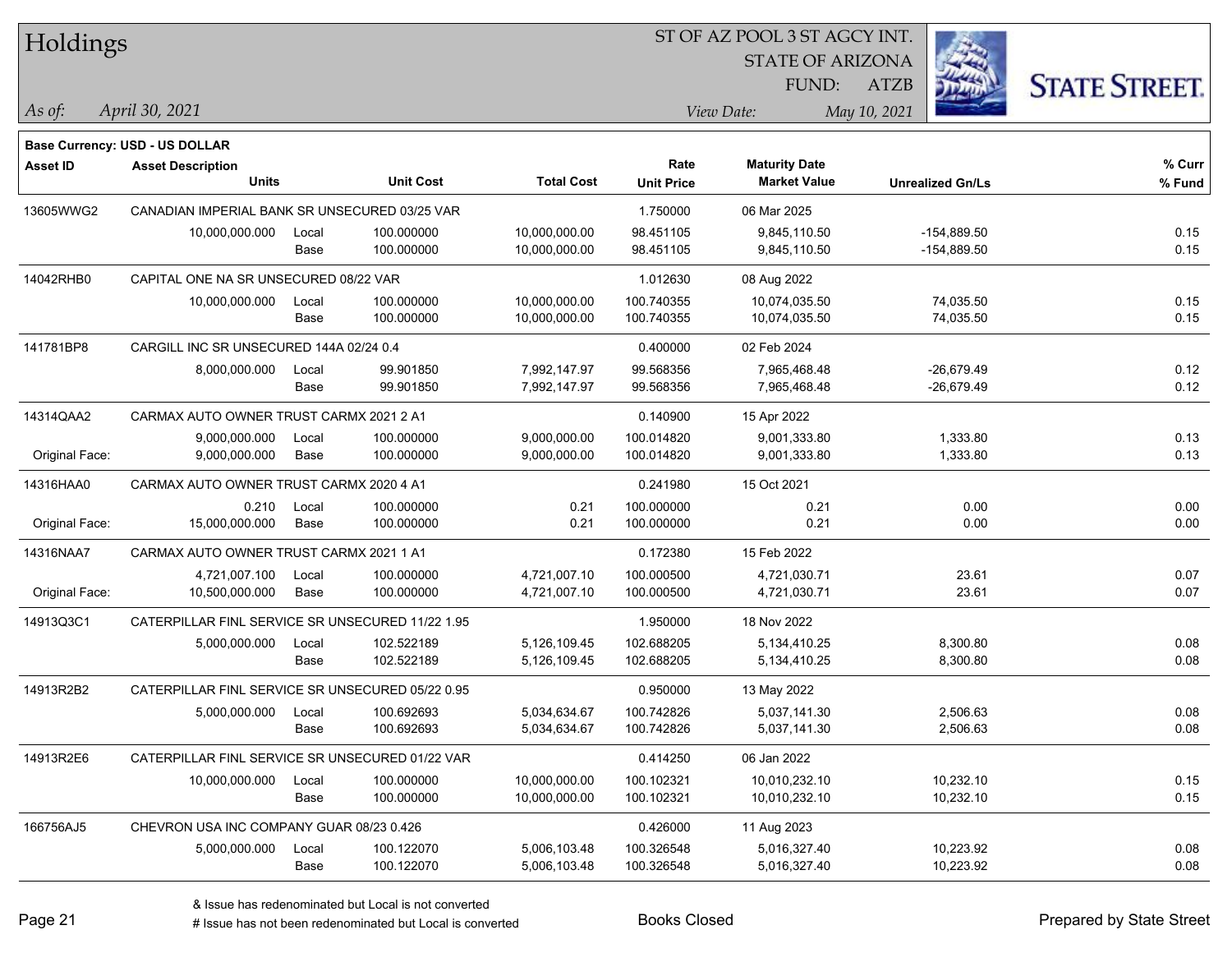| Holdings        |                                                 |       |                  |                   |                   | ST OF AZ POOL 3 ST AGCY INT. |                         |                      |
|-----------------|-------------------------------------------------|-------|------------------|-------------------|-------------------|------------------------------|-------------------------|----------------------|
|                 |                                                 |       |                  |                   |                   | <b>STATE OF ARIZONA</b>      |                         |                      |
|                 |                                                 |       |                  |                   |                   | FUND:                        | <b>ATZB</b>             | <b>STATE STREET.</b> |
| $\vert$ As of:  | April 30, 2021                                  |       |                  |                   |                   | View Date:                   | May 10, 2021            |                      |
|                 | Base Currency: USD - US DOLLAR                  |       |                  |                   |                   |                              |                         |                      |
| <b>Asset ID</b> | <b>Asset Description</b>                        |       |                  |                   | Rate              | <b>Maturity Date</b>         |                         | % Curr               |
|                 | <b>Units</b>                                    |       | <b>Unit Cost</b> | <b>Total Cost</b> | <b>Unit Price</b> | <b>Market Value</b>          | <b>Unrealized Gn/Ls</b> | % Fund               |
| 172967FT3       | CITIGROUP INC SR UNSECURED 01/22 4.5            |       |                  |                   | 4.500000          | 14 Jan 2022                  |                         |                      |
|                 | 4,585,000.000                                   | Local | 103.022514       | 4,723,582.26      | 102.945471        | 4,720,049.85                 | $-3,532.41$             | 0.07                 |
|                 |                                                 | Base  | 103.022514       | 4,723,582.26      | 102.945471        | 4,720,049.85                 | $-3,532.41$             | 0.07                 |
| 17298CGH5       | CITIGROUP INC SR UNSECURED 11/21 VAR            |       |                  |                   | 3.200000          | 15 Nov 2021                  |                         |                      |
|                 | 10,000,000.000                                  | Local | 100.000000       | 10,000,000.00     | 101.248441        | 10,124,844.10                | 124,844.10              | 0.15                 |
|                 |                                                 | Base  | 100.000000       | 10,000,000.00     | 101.248441        | 10,124,844.10                | 124,844.10              | 0.15                 |
| 17298CHQ4       | CITIGROUP INC SR UNSECURED 12/24 VAR            |       |                  |                   | 2.350000          | 30 Dec 2024                  |                         |                      |
|                 | 10,000,000.000                                  | Local | 100.000000       | 10,000,000.00     | 101.860278        | 10,186,027.80                | 186,027.80              | 0.15                 |
|                 |                                                 | Base  | 100.000000       | 10,000,000.00     | 101.860278        | 10,186,027.80                | 186,027.80              | 0.15                 |
| 17298CJN9       | CITIGROUP INC SR UNSECURED 06/25 1.4            |       |                  |                   | 1.400000          | 19 Jun 2025                  |                         |                      |
|                 | 5,000,000.000                                   | Local | 100.000000       | 5,000,000.00      | 97.638319         | 4.881.915.95                 | $-118,084.05$           | 0.07                 |
|                 |                                                 | Base  | 100.000000       | 5,000,000.00      | 97.638319         | 4,881,915.95                 | $-118,084.05$           | 0.07                 |
| 17298CJP4       | CITIGROUP INC SR UNSECURED 06/25 VAR            |       |                  |                   | 1.250000          | 30 Jun 2025                  |                         |                      |
|                 | 10,000,000.000                                  | Local | 100.000000       | 10,000,000.00     | 98.631033         | 9,863,103.30                 | $-136,896.70$           | 0.15                 |
|                 |                                                 | Base  | 100.000000       | 10,000,000.00     | 98.631033         | 9,863,103.30                 | $-136,896.70$           | 0.15                 |
| 17298CKU1       | CITIGROUP INC SR UNSECURED 11/25 VAR            |       |                  |                   | 1.000000          | 25 Nov 2025                  |                         |                      |
|                 | 15,000,000.000                                  | Local | 100.000000       | 15,000,000.00     | 97.760310         | 14,664,046.50                | $-335,953.50$           | 0.22                 |
|                 |                                                 | Base  | 100.000000       | 15,000,000.00     | 97.760310         | 14,664,046.50                | $-335,953.50$           | 0.22                 |
| 17328W4G0       | CITIGROUP GLOBAL MARKETS COMPANY GUAR 07/25 VAR |       |                  |                   | 1.100000          | 31 Jul 2025                  |                         |                      |
|                 | 15,000,000.000                                  | Local | 100.000000       | 15,000,000.00     | 97.429092         | 14,614,363.80                | -385,636.20             | 0.22                 |
|                 |                                                 | Base  | 100.000000       | 15,000,000.00     | 97.429092         | 14,614,363.80                | -385,636.20             | 0.22                 |
| 191216CL2       | COCA COLA CO/THE SR UNSECURED 09/24 1.75        |       |                  |                   | 1.750000          | 06 Sep 2024                  |                         |                      |
|                 | 10,000,000.000                                  | Local | 102.050450       | 10,205,044.96     | 104.176568        | 10,417,656.80                | 212.611.84              | 0.16                 |
|                 |                                                 | Base  | 102.050450       | 10,205,044.96     | 104.176568        | 10,417,656.80                | 212,611.84              | 0.16                 |
| 205887CA8       | CONAGRA BRANDS INC SR UNSECURED 05/24 4.3       |       |                  |                   | 4.300000          | 01 May 2024                  |                         |                      |
|                 | 7,000,000.000                                   | Local | 109.727598       | 7,680,931.88      | 110.269475        | 7,718,863.25                 | 37,931.37               | 0.12                 |
|                 |                                                 | Base  | 109.727598       | 7,680,931.88      | 110.269475        | 7,718,863.25                 | 37,931.37               | 0.12                 |
| 22550L2A8       | CREDIT SUISSE NEW YORK SR UNSECURED 11/21 2.1   |       |                  |                   | 2.100000          | 12 Nov 2021                  |                         |                      |
|                 | 9,415,000.000                                   | Local | 101.025611       | 9,511,561.25      | 100.935779        | 9,503,103.59                 | $-8,457.66$             | 0.14                 |
|                 |                                                 | Base  | 101.025611       | 9,511,561.25      | 100.935779        | 9,503,103.59                 | $-8,457.66$             | 0.14                 |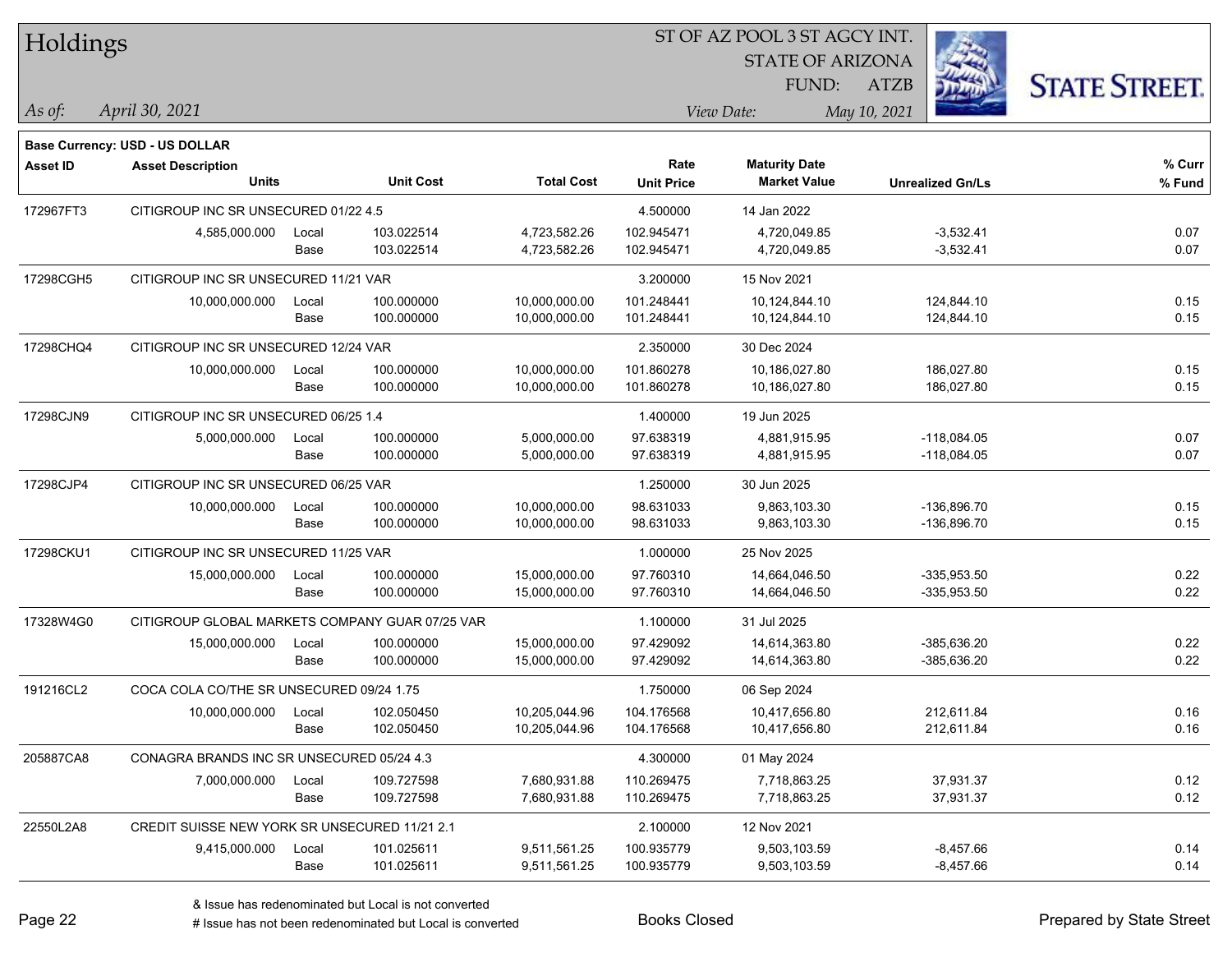| Holdings        |                                                  |       |                  |                   | ST OF AZ POOL 3 ST AGCY INT. |                         |                         |                      |
|-----------------|--------------------------------------------------|-------|------------------|-------------------|------------------------------|-------------------------|-------------------------|----------------------|
|                 |                                                  |       |                  |                   |                              | <b>STATE OF ARIZONA</b> |                         |                      |
|                 |                                                  |       |                  |                   |                              | FUND:                   | <b>ATZB</b>             | <b>STATE STREET.</b> |
| As of:          | April 30, 2021                                   |       |                  |                   |                              | View Date:              | May 10, 2021            |                      |
|                 | Base Currency: USD - US DOLLAR                   |       |                  |                   |                              |                         |                         |                      |
| <b>Asset ID</b> | <b>Asset Description</b>                         |       |                  |                   | Rate                         | <b>Maturity Date</b>    |                         | % Curr               |
|                 | <b>Units</b>                                     |       | <b>Unit Cost</b> | <b>Total Cost</b> | <b>Unit Price</b>            | <b>Market Value</b>     | <b>Unrealized Gn/Ls</b> | % Fund               |
| 24422ETV1       | JOHN DEERE CAPITAL CORP SR UNSECURED 09/22 2.15  |       |                  |                   | 2.150000                     | 08 Sep 2022             |                         |                      |
|                 | 2,000,000.000                                    | Local | 102.519432       | 2,050,388.64      | 102.678494                   | 2,053,569.88            | 3,181.24                | 0.03                 |
|                 |                                                  | Base  | 102.519432       | 2,050,388.64      | 102.678494                   | 2,053,569.88            | 3,181.24                | 0.03                 |
| 24422EVA4       | JOHN DEERE CAPITAL CORP SR UNSECURED 06/22 1.95  |       |                  |                   | 1.950000                     | 13 Jun 2022             |                         |                      |
|                 | 3,000,000.000                                    | Local | 101.856856       | 3,055,705.69      | 101.890877                   | 3,056,726.31            | 1,020.62                | 0.05                 |
|                 |                                                  | Base  | 101.856856       | 3,055,705.69      | 101.890877                   | 3,056,726.31            | 1,020.62                | 0.05                 |
| 24422EVN6       | JOHN DEERE CAPITAL CORP SR UNSECURED 01/24 0.45  |       |                  |                   | 0.450000                     | 17 Jan 2024             |                         |                      |
|                 | 9,000,000.000                                    | Local | 99.932926        | 8,993,963.31      | 100.010231                   | 9,000,920.79            | 6,957.48                | 0.13                 |
|                 |                                                  | Base  | 99.932926        | 8,993,963.31      | 100.010231                   | 9,000,920.79            | 6,957.48                | 0.13                 |
| 254683CG8       | DISCOVER CARD EXECUTION NOTE T DCENT 2018 A4 A4  |       |                  |                   | 3.110000                     | 16 Jan 2024             |                         |                      |
|                 | 18,000,000.000                                   | Local | 99.986522        | 17,997,573.97     | 100.609570                   | 18,109,722.60           | 112,148.63              | 0.27                 |
| Original Face:  | 18,000,000.000                                   | Base  | 99.986522        | 17,997,573.97     | 100.609570                   | 18,109,722.60           | 112,148.63              | 0.27                 |
| 254683CK9       | DISCOVER CARD EXECUTION NOTE T DCENT 2019 A1 A1  |       |                  |                   | 3.040000                     | 15 Jul 2024             |                         |                      |
|                 | 4,000,000.000                                    | Local | 99.998753        | 3,999,950.12      | 101.999400                   | 4,079,976.00            | 80,025.88               | 0.06                 |
| Original Face:  | 4,000,000.000                                    | Base  | 99.998753        | 3,999,950.12      | 101.999400                   | 4,079,976.00            | 80,025.88               | 0.06                 |
| 254687FJ0       | WALT DISNEY COMPANY/THE COMPANY GUAR 09/22 1.65  |       |                  |                   | 1.650000                     | 01 Sep 2022             |                         |                      |
|                 | 1,675,000.000                                    | Local | 101.715187       | 1,703,729.39      | 101.766663                   | 1,704,591.61            | 862.22                  | 0.03                 |
|                 |                                                  | Base  | 101.715187       | 1,703,729.39      | 101.766663                   | 1,704,591.61            | 862.22                  | 0.03                 |
| 254687FN1       | WALT DISNEY COMPANY/THE COMPANY GUAR 03/25 3.35  |       |                  |                   | 3.350000                     | 24 Mar 2025             |                         |                      |
|                 | 7,000,000.000                                    | Local | 109.179590       | 7,642,571.27      | 108.860801                   | 7,620,256.07            | $-22,315.20$            | 0.11                 |
|                 |                                                  | Base  | 109.179590       | 7,642,571.27      | 108.860801                   | 7,620,256.07            | $-22,315.20$            | 0.11                 |
| 25468PCT1       | TWDC ENTERPRISES 18 CORP COMPANY GUAR 02/22 2.55 |       |                  |                   | 2.550000                     | 15 Feb 2022             |                         |                      |
|                 | 2,200,000.000                                    | Local | 101.824514       | 2,240,139.31      | 101.774462                   | 2,239,038.16            | $-1,101.15$             | 0.03                 |
|                 |                                                  | Base  | 101.824514       | 2,240,139.31      | 101.774462                   | 2,239,038.16            | $-1,101.15$             | 0.03                 |
| 278642AV5       | EBAY INC SR UNSECURED 03/25 1.9                  |       |                  |                   | 1.900000                     | 11 Mar 2025             |                         |                      |
|                 | 2,000,000.000                                    | Local | 102.786736       | 2,055,734.71      | 103.265000                   | 2,065,300.00            | 9,565.29                | 0.03                 |
|                 |                                                  | Base  | 102.786736       | 2,055,734.71      | 103.265000                   | 2,065,300.00            | 9,565.29                | 0.03                 |
| 29736RAE0       | ESTEE LAUDER CO INC SR UNSECURED 08/22 2.35      |       |                  |                   | 2.350000                     | 15 Aug 2022             |                         |                      |
|                 | 17,838,000.000                                   | Local | 102.423777       | 18,270,353.35     | 102.668159                   | 18,313,946.20           | 43,592.85               | 0.27                 |
|                 |                                                  | Base  | 102.423777       | 18,270,353.35     | 102.668159                   | 18,313,946.20           | 43,592.85               | 0.27                 |

 $\overline{\phantom{0}}$ 

 $\overline{\phantom{a}}$ 

 $\overline{\phantom{a}}$ 

 $\overline{\phantom{a}}$ 

 $\overline{\phantom{a}}$ 

 $\overline{\phantom{0}}$ 

# Issue has not been redenominated but Local is converted Books Closed Prepared by State Street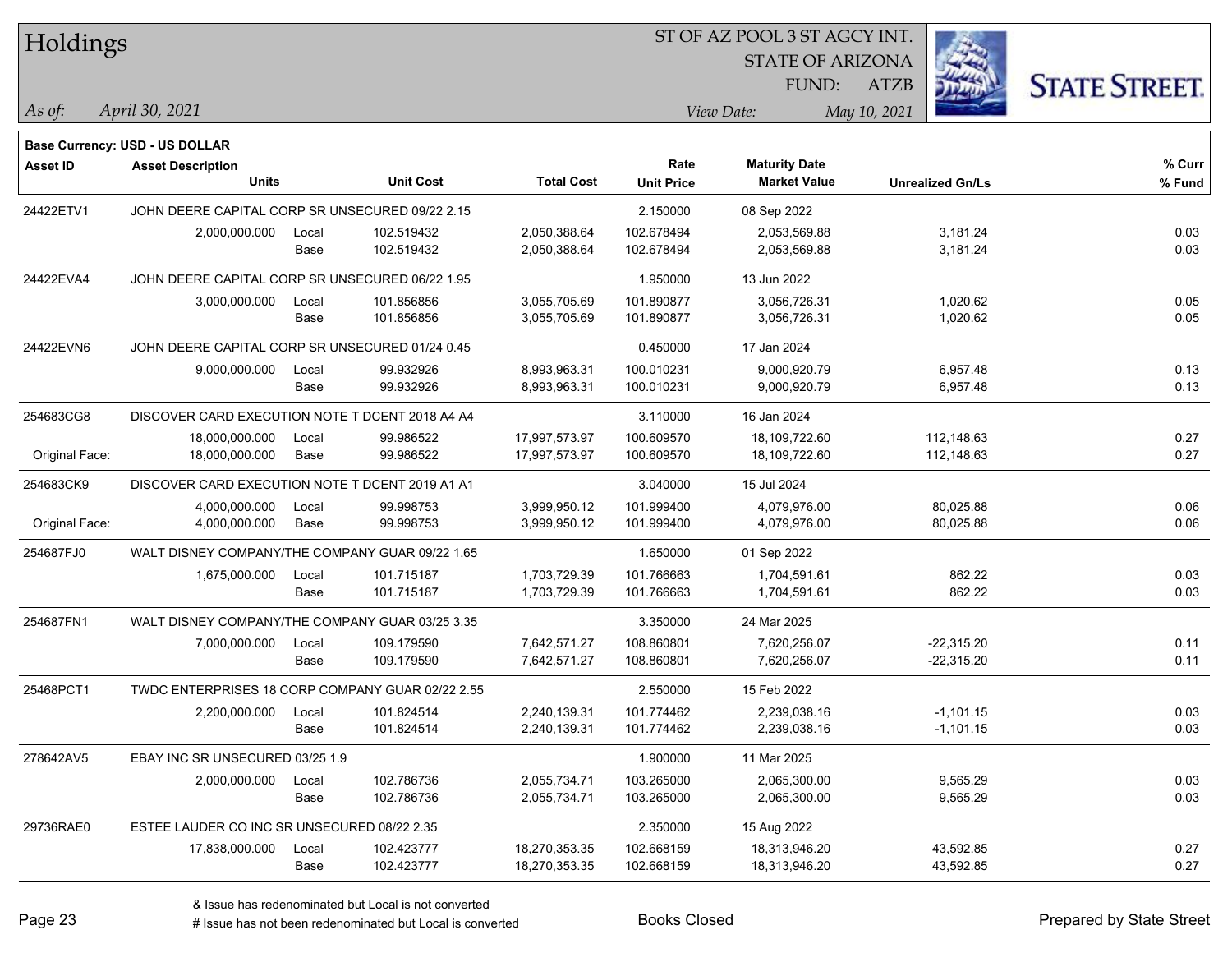| Holdings        |                                             |       |                  |                   |                   |                         |                         |                      |
|-----------------|---------------------------------------------|-------|------------------|-------------------|-------------------|-------------------------|-------------------------|----------------------|
|                 |                                             |       |                  |                   |                   | <b>STATE OF ARIZONA</b> |                         |                      |
|                 |                                             |       |                  |                   |                   | FUND:                   | <b>ATZB</b>             | <b>STATE STREET.</b> |
| As of:          | April 30, 2021                              |       |                  |                   |                   | View Date:              | May 10, 2021            |                      |
|                 |                                             |       |                  |                   |                   |                         |                         |                      |
|                 | Base Currency: USD - US DOLLAR              |       |                  |                   | Rate              | <b>Maturity Date</b>    |                         | % Curr               |
| <b>Asset ID</b> | <b>Asset Description</b><br><b>Units</b>    |       | <b>Unit Cost</b> | <b>Total Cost</b> | <b>Unit Price</b> | <b>Market Value</b>     | <b>Unrealized Gn/Ls</b> | % Fund               |
| 3130AJTL3       | FEDERAL HOME LOAN BANK BONDS 07/21 VAR      |       |                  |                   | 0.110000          | 09 Jul 2021             |                         |                      |
|                 | 25,000,000.000                              | Local | 100.000000       | 25,000,000.00     | 100.016749        | 25,004,187.25           | 4,187.25                | 0.37                 |
|                 |                                             | Base  | 100.000000       | 25,000,000.00     | 100.016749        | 25,004,187.25           | 4,187.25                | 0.37                 |
| 3130ALK29       | FEDERAL HOME LOAN BANK BONDS 03/26 1        |       |                  |                   | 1.000000          | 17 Mar 2026             |                         |                      |
|                 | 5,000,000.000                               | Local | 100.000000       | 5,000,000.00      | 99.948987         | 4,997,449.35            | $-2,550.65$             | 0.07                 |
|                 |                                             | Base  | 100.000000       | 5,000,000.00      | 99.948987         | 4,997,449.35            | $-2,550.65$             | 0.07                 |
| 3133ELH56       | FEDERAL FARM CREDIT BANK BONDS 06/22 0.27   |       |                  |                   | 0.270000          | 09 Jun 2022             |                         |                      |
|                 | 5,000,000.000                               | Local | 100.000000       | 5,000,000.00      | 99.999774         | 4,999,988.70            | $-11.30$                | 0.07                 |
|                 |                                             | Base  | 100.000000       | 5,000,000.00      | 99.999774         | 4,999,988.70            | $-11.30$                | 0.07                 |
| 3133EM7M8       | FEDERAL FARM CREDIT BANK BONDS 02/23 VAR    |       |                  |                   | 0.183750          | 21 Feb 2023             |                         |                      |
|                 | 10,000,000.000                              | Local | 100.000000       | 10,000,000.00     | 100.055585        | 10,005,558.50           | 5,558.50                | 0.15                 |
|                 |                                             | Base  | 100.000000       | 10,000,000.00     | 100.055585        | 10,005,558.50           | 5,558.50                | 0.15                 |
| 3133EMBJ0       | FEDERAL FARM CREDIT BANK BONDS 09/25 0.53   |       |                  |                   | 0.530000          | 29 Sep 2025             |                         |                      |
|                 | 15,000,000.000                              | Local | 100.000000       | 15,000,000.00     | 98.575706         | 14,786,355.90           | $-213,644.10$           | 0.22                 |
|                 |                                             | Base  | 100.000000       | 15,000,000.00     | 98.575706         | 14,786,355.90           | $-213,644.10$           | 0.22                 |
| 3133EMHF2       | FEDERAL FARM CREDIT BANK BONDS 11/25 0.6    |       |                  |                   | 0.600000          | 24 Nov 2025             |                         |                      |
|                 | 5,000,000.000                               | Local | 100.000000       | 5,000,000.00      | 98.820416         | 4,941,020.80            | -58,979.20              | 0.07                 |
|                 |                                             | Base  | 100.000000       | 5,000,000.00      | 98.820416         | 4,941,020.80            | $-58,979.20$            | 0.07                 |
| 3133EMPH9       | FEDERAL FARM CREDIT BANK BONDS 02/23 0.125  |       |                  |                   | 0.125000          | 03 Feb 2023             |                         |                      |
|                 | 20,000,000.000                              | Local | 99.950674        | 19,990,134.79     | 99.899260         | 19,979,852.00           | $-10,282.79$            | 0.30                 |
|                 |                                             | Base  | 99.950674        | 19,990,134.79     | 99.899260         | 19,979,852.00           | $-10,282.79$            | 0.30                 |
| 3133EMWH1       | FEDERAL FARM CREDIT BANK BONDS 04/25 0.71   |       |                  |                   | 0.710000          | 21 Apr 2025             |                         |                      |
|                 | 5,000,000.000                               | Local | 99.951102        | 4,997,555.10      | 100.006819        | 5,000,340.95            | 2,785.85                | 0.07                 |
|                 |                                             | Base  | 99.951102        | 4,997,555.10      | 100.006819        | 5,000,340.95            | 2,785.85                | 0.07                 |
| 3133L8CR4       | FED HM LN PC POOL RC1880 FR 03/36 FIXED 1.5 |       |                  |                   | 1.500000          | 01 Mar 2036             |                         |                      |
|                 | 9,842,129.500                               | Local | 102.339512       | 10,072,387.30     | 101.431877        | 9,983,056.69            | $-89,330.61$            | 0.15                 |
| Original Face:  | 10,000,000.000                              | Base  | 102.339512       | 10,072,387.30     | 101.431877        | 9,983,056.69            | $-89,330.61$            | 0.15                 |
| 3134GU6G0       | FREDDIE MAC NOTES 08/24 1.7                 |       |                  |                   | 1.700000          | 05 Aug 2024             |                         |                      |
|                 | 5,000,000.000                               | Local | 100.000000       | 5,000,000.00      | 100.337118        | 5,016,855.90            | 16,855.90               | 0.08                 |
|                 |                                             | Base  | 100.000000       | 5,000,000.00      | 100.337118        | 5,016,855.90            | 16,855.90               | 0.08                 |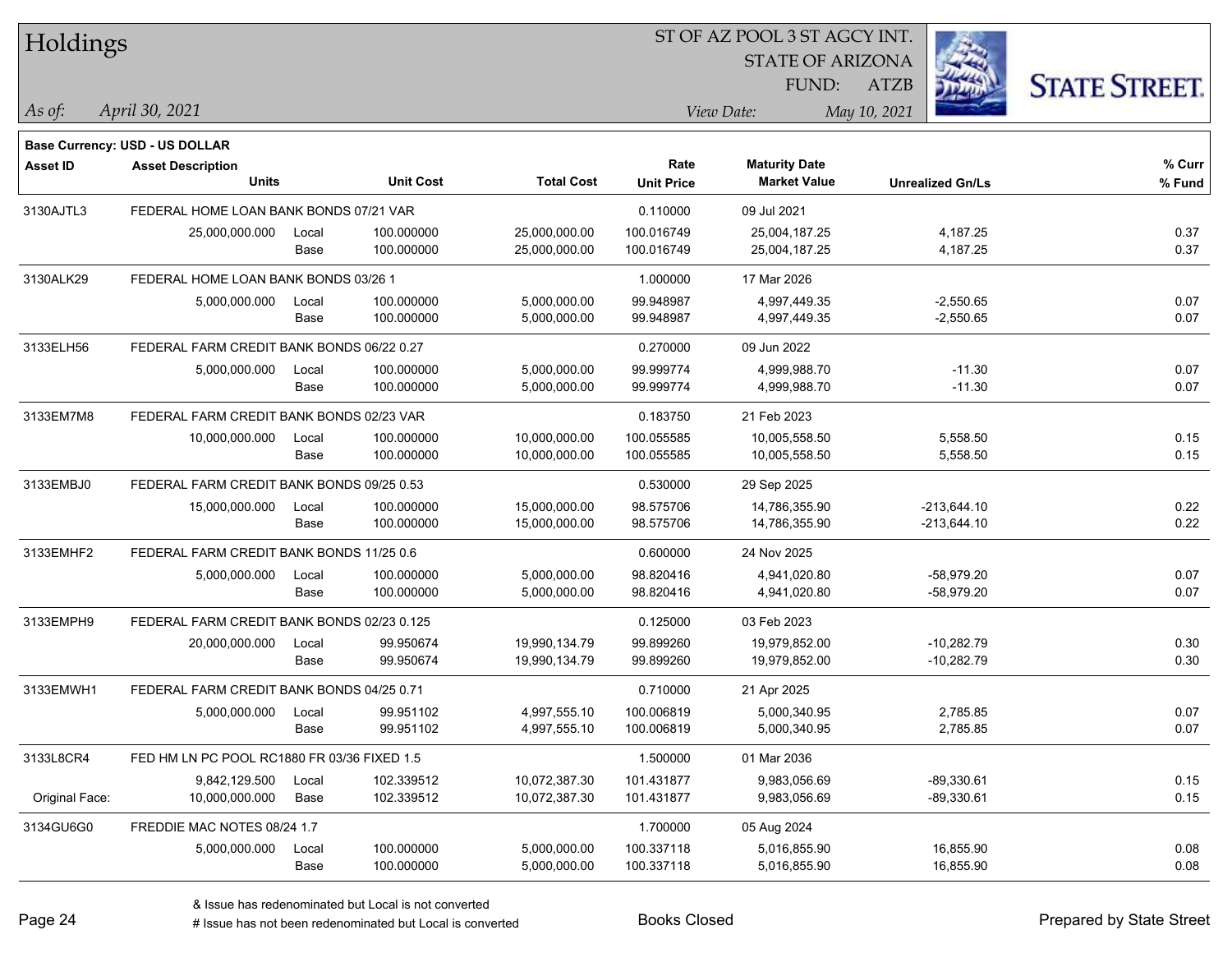| Holdings        |                                                            |       |                  |                   |                   |                         |                         |                      |
|-----------------|------------------------------------------------------------|-------|------------------|-------------------|-------------------|-------------------------|-------------------------|----------------------|
|                 |                                                            |       |                  |                   |                   | <b>STATE OF ARIZONA</b> |                         |                      |
|                 |                                                            |       |                  |                   |                   | FUND:                   | <b>ATZB</b>             | <b>STATE STREET.</b> |
| As of:          | April 30, 2021                                             |       |                  |                   |                   | View Date:              | May 10, 2021            |                      |
|                 |                                                            |       |                  |                   |                   |                         |                         |                      |
| <b>Asset ID</b> | Base Currency: USD - US DOLLAR<br><b>Asset Description</b> |       |                  |                   | Rate              | <b>Maturity Date</b>    |                         | % Curr               |
|                 | <b>Units</b>                                               |       | <b>Unit Cost</b> | <b>Total Cost</b> | <b>Unit Price</b> | <b>Market Value</b>     | <b>Unrealized Gn/Ls</b> | % Fund               |
| 3134GVB31       | FREDDIE MAC NOTES 05/25 0.75                               |       |                  |                   | 0.750000          | 28 May 2025             |                         |                      |
|                 | 10,000,000.000                                             | Local | 100.000000       | 10,000,000.00     | 99.982912         | 9,998,291.20            | $-1,708.80$             | 0.15                 |
|                 |                                                            | Base  | 100.000000       | 10,000,000.00     | 99.982912         | 9,998,291.20            | $-1,708.80$             | 0.15                 |
| 3134GWH82       | FREDDIE MAC NOTES 09/25 0.625                              |       |                  |                   | 0.625000          | 08 Sep 2025             |                         |                      |
|                 | 5,000,000.000                                              | Local | 100.000000       | 5,000,000.00      | 99.227009         | 4,961,350.45            | $-38,649.55$            | 0.07                 |
|                 |                                                            | Base  | 100.000000       | 5,000,000.00      | 99.227009         | 4,961,350.45            | $-38,649.55$            | 0.07                 |
| 3134GWU79       | FREDDIE MAC NOTES 03/24 0.375                              |       |                  |                   | 0.375000          | 25 Mar 2024             |                         |                      |
|                 | 5,000,000.000                                              | Local | 100.000000       | 5,000,000.00      | 99.915256         | 4,995,762.80            | $-4,237.20$             | 0.07                 |
|                 |                                                            | Base  | 100.000000       | 5,000,000.00      | 99.915256         | 4,995,762.80            | $-4,237.20$             | 0.07                 |
| 3134GWYX8       | FREDDIE MAC NOTES 10/25 0.5                                |       |                  |                   | 0.500000          | 15 Oct 2025             |                         |                      |
|                 | 5,000,000.000                                              | Local | 100.000000       | 5,000,000.00      | 98.257304         | 4,912,865.20            | $-87,134.80$            | 0.07                 |
|                 |                                                            | Base  | 100.000000       | 5,000,000.00      | 98.257304         | 4,912,865.20            | -87,134.80              | 0.07                 |
| 3135G0T45       | <b>FANNIE MAE NOTES 04/22 1.875</b>                        |       |                  |                   | 1.875000          | 05 Apr 2022             |                         |                      |
|                 | 15,243,000.000                                             | Local | 100.247988       | 15,280,800.77     | 101.660369        | 15,496,090.05           | 215,289.28              | 0.23                 |
|                 |                                                            | Base  | 100.247988       | 15,280,800.77     | 101.660369        | 15,496,090.05           | 215,289.28              | 0.23                 |
| 3136A0GS0       | FANNIE MAE FNR 2011 75 HP                                  |       |                  |                   | 2.500000          | 25 Jul 2040             |                         |                      |
|                 | 83,384.980                                                 | Local | 102.656929       | 85,600.46         | 101.691590        | 84,795.51               | $-804.95$               | 0.00                 |
| Original Face:  | 2,838,688.000                                              | Base  | 102.656929       | 85,600.46         | 101.691590        | 84,795.51               | $-804.95$               | 0.00                 |
| 3136A6JR6       | FANNIE MAE FNR 2012 58 PA                                  |       |                  |                   | 2.000000          | 25 Apr 2042             |                         |                      |
|                 | 811.565.510                                                | Local | 101.421866       | 823,104.88        | 103.604480        | 840,818.23              | 17,713.35               | 0.01                 |
| Original Face:  | 5,677,376.000                                              | Base  | 101.421866       | 823,104.88        | 103.604480        | 840,818.23              | 17,713.35               | 0.01                 |
| 3136AAEK7       | FANNIE MAE FNR 2012 129 TD                                 |       |                  |                   | 2.000000          | 25 May 2040             |                         |                      |
|                 | 772,261.490                                                | Local | 101.338932       | 782,601.55        | 103.477630        | 799.117.89              | 16,516.34               | 0.01                 |
| Original Face:  | 5,677,376.000                                              | Base  | 101.338932       | 782,601.55        | 103.477630        | 799,117.89              | 16,516.34               | 0.01                 |
| 3136ABRK1       | FANNIE MAE FNR 2013 9 PH                                   |       |                  |                   | 1.750000          | 25 Jul 2041             |                         |                      |
|                 | 1,480,998.760                                              | Local | 100.761430       | 1,492,275.53      | 101.860530        | 1,508,553.19            | 16,277.66               | 0.02                 |
| Original Face:  | 6,713,909.000                                              | Base  | 100.761430       | 1,492,275.53      | 101.860530        | 1,508,553.19            | 16,277.66               | 0.02                 |
| 3136ABUD3       | FANNIE MAE FNR 2013 7 AC                                   |       |                  |                   | 1.250000          | 25 Feb 2028             |                         |                      |
|                 | 1,149,130.370                                              | Local | 99.781257        | 1,146,616.73      | 101.652750        | 1,168,122.62            | 21,505.89               | 0.02                 |
| Original Face:  | 5,677,376.000                                              | Base  | 99.781257        | 1,146,616.73      | 101.652750        | 1,168,122.62            | 21,505.89               | 0.02                 |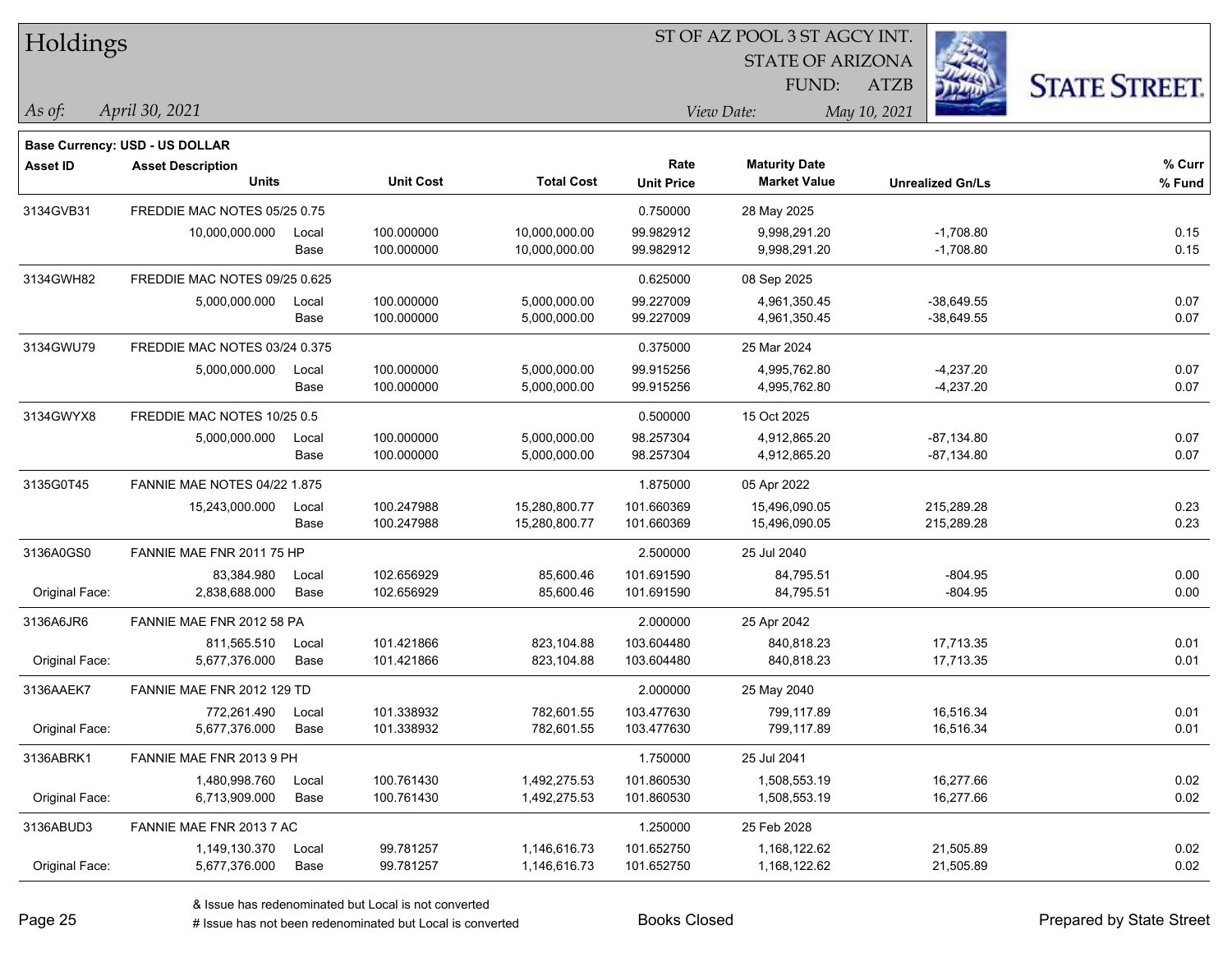| Holdings        |                                          |       |                  | ST OF AZ POOL 3 ST AGCY INT. |                   |                                             |                         |                      |  |  |
|-----------------|------------------------------------------|-------|------------------|------------------------------|-------------------|---------------------------------------------|-------------------------|----------------------|--|--|
|                 |                                          |       |                  |                              |                   | <b>STATE OF ARIZONA</b>                     |                         |                      |  |  |
|                 |                                          |       |                  |                              |                   | FUND:                                       | <b>ATZB</b>             | <b>STATE STREET.</b> |  |  |
| As of:          | April 30, 2021                           |       |                  |                              |                   | View Date:                                  | May 10, 2021            |                      |  |  |
|                 |                                          |       |                  |                              |                   |                                             |                         |                      |  |  |
|                 | <b>Base Currency: USD - US DOLLAR</b>    |       |                  |                              | Rate              |                                             |                         | % Curr               |  |  |
| <b>Asset ID</b> | <b>Asset Description</b><br><b>Units</b> |       | <b>Unit Cost</b> | <b>Total Cost</b>            | <b>Unit Price</b> | <b>Maturity Date</b><br><b>Market Value</b> | <b>Unrealized Gn/Ls</b> | % Fund               |  |  |
| 3136ABUY7       | FANNIE MAE FNR 2013 7 GB                 |       |                  |                              | 2.000000          | 25 Mar 2042                                 |                         |                      |  |  |
|                 | 1,731,628.350                            | Local | 101.446329       | 1,756,673.39                 | 102.750670        | 1,779,259.73                                | 22,586.34               | 0.03                 |  |  |
| Original Face:  | 6,995,663.000                            | Base  | 101.446329       | 1,756,673.39                 | 102.750670        | 1,779,259.73                                | 22,586.34               | 0.03                 |  |  |
| 3136ABUZ4       | FANNIE MAE FNR 2013 7 AD                 |       |                  |                              | 1.500000          | 25 Feb 2028                                 |                         |                      |  |  |
|                 | 1,149,130.370                            | Local | 100.211686       | 1,151,562.92                 | 102.395940        | 1,176,662.84                                | 25,099.92               | 0.02                 |  |  |
| Original Face:  | 5,677,376.000                            | Base  | 100.211686       | 1,151,562.92                 | 102.395940        | 1,176,662.84                                | 25,099.92               | 0.02                 |  |  |
| 3136ABW74       | FANNIE MAE FNR 2013 6 AB                 |       |                  |                              | 2.000000          | 25 Dec 2042                                 |                         |                      |  |  |
|                 | 1,832,196.020                            | Local | 100.656585       | 1,844,225.95                 | 102.594370        | 1,879,729.96                                | 35,504.01               | 0.03                 |  |  |
| Original Face:  | 11,354,753.000                           | Base  | 100.656585       | 1,844,225.95                 | 102.594370        | 1,879,729.96                                | 35,504.01               | 0.03                 |  |  |
| 3136ACJX0       | FANNIE MAE FNR 2013 17 PB                |       |                  |                              | 1.750000          | 25 Mar 2039                                 |                         |                      |  |  |
|                 | 8,514.810                                | Local | 100.377930       | 8,546.99                     | 99.949690         | 8,510.53                                    | $-36.46$                | 0.00                 |  |  |
| Original Face:  | 5,677,376.000                            | Base  | 100.377930       | 8,546.99                     | 99.949690         | 8,510.53                                    | $-36.46$                | 0.00                 |  |  |
| 3136AD2H1       | FANNIE MAE FNR 2013 43 XP                |       |                  |                              | 1.500000          | 25 Aug 2041                                 |                         |                      |  |  |
|                 | 558,963.820                              | Local | 98.666152        | 551,508.09                   | 102.087290        | 570,631.02                                  | 19,122.93               | 0.01                 |  |  |
| Original Face:  | 2,000,000.000                            | Base  | 98.666152        | 551,508.09                   | 102.087290        | 570,631.02                                  | 19,122.93               | 0.01                 |  |  |
| 3136AEBJ5       | FANNIE MAE FNR 2013 47 YA                |       |                  |                              | 2.000000          | 25 May 2040                                 |                         |                      |  |  |
|                 | 1,414,168.810                            | Local | 101.518931       | 1,435,649.06                 | 103.477630        | 1,463,348.37                                | 27,699.31               | 0.02                 |  |  |
| Original Face:  | 8,516,065.000                            | Base  | 101.518931       | 1,435,649.06                 | 103.477630        | 1,463,348.37                                | 27,699.31               | 0.02                 |  |  |
| 3136AELZ8       | FANNIE MAE FNR 2013 62 DB                |       |                  |                              | 1.250000          | 25 Jun 2028                                 |                         |                      |  |  |
|                 | 964,739.930                              | Local | 99.896245        | 963,738.96                   | 101.465540        | 978,878.58                                  | 15,139.62               | 0.01                 |  |  |
| Original Face:  | 5,677,376.000                            | Base  | 99.896245        | 963,738.96                   | 101.465540        | 978,878.58                                  | 15,139.62               | 0.01                 |  |  |
| 3136AJ2X3       | FANNIE MAE FNR 2014 25 WA                |       |                  |                              | 1.500000          | 25 May 2029                                 |                         |                      |  |  |
|                 | 1,754,161.290                            | Local | 98.626501        | 1,730,067.91                 | 102.395650        | 1,796,184.85                                | 66.116.94               | 0.03                 |  |  |
| Original Face:  | 6,060,416.000                            | Base  | 98.626501        | 1,730,067.91                 | 102.395650        | 1,796,184.85                                | 66,116.94               | 0.03                 |  |  |
| 3136BD2B3       | FANNIE MAE FNR 2021 1 PC                 |       |                  |                              | 1.000000          | 25 Nov 2050                                 |                         |                      |  |  |
|                 | 6,779,783.080                            | Local | 99.743753        | 6,762,410.12                 | 100.115270        | 6,787,598.14                                | 25,188.02               | 0.10                 |  |  |
| Original Face:  | 7,000,000.000                            | Base  | 99.743753        | 6,762,410.12                 | 100.115270        | 6,787,598.14                                | 25,188.02               | 0.10                 |  |  |
| 3136G4A37       | FANNIE MAE NOTES 07/25 0.67              |       |                  |                              | 0.670000          | 28 Jul 2025                                 |                         |                      |  |  |
|                 | 10,000,000.000                           | Local | 100.000000       | 10,000,000.00                | 99.515484         | 9,951,548.40                                | $-48,451.60$            | 0.15                 |  |  |
|                 |                                          | Base  | 100.000000       | 10,000,000.00                | 99.515484         | 9,951,548.40                                | $-48,451.60$            | 0.15                 |  |  |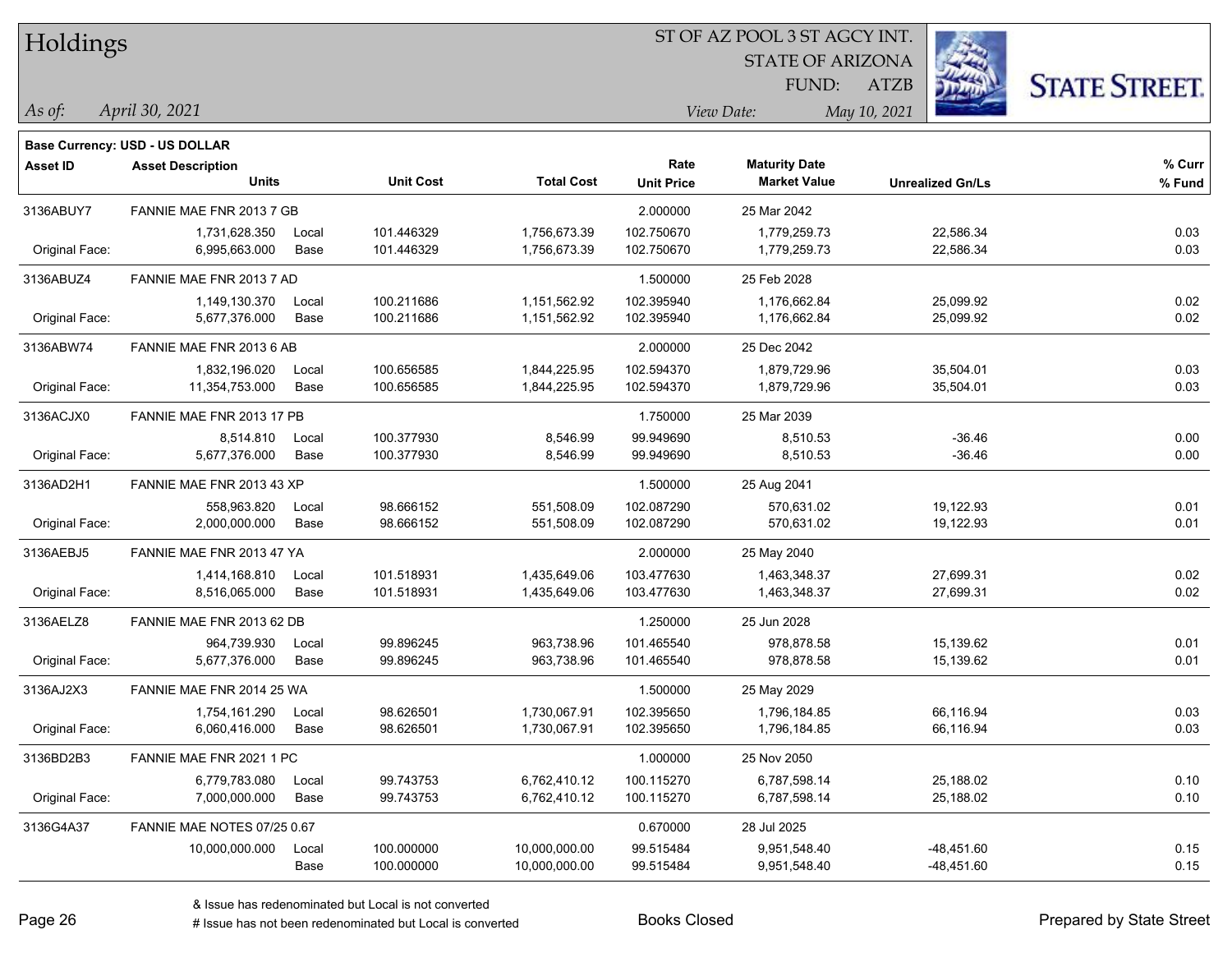| Holdings        |                                       |       |                  |                   | ST OF AZ POOL 3 ST AGCY INT. |                         |                         |                      |  |  |
|-----------------|---------------------------------------|-------|------------------|-------------------|------------------------------|-------------------------|-------------------------|----------------------|--|--|
|                 |                                       |       |                  |                   |                              | <b>STATE OF ARIZONA</b> |                         |                      |  |  |
|                 |                                       |       |                  |                   |                              | FUND:                   | ATZB                    | <b>STATE STREET.</b> |  |  |
| $\vert$ As of:  | April 30, 2021                        |       |                  |                   |                              | View Date:              | May 10, 2021            |                      |  |  |
|                 | <b>Base Currency: USD - US DOLLAR</b> |       |                  |                   |                              |                         |                         |                      |  |  |
| <b>Asset ID</b> | <b>Asset Description</b>              |       |                  |                   | Rate                         | <b>Maturity Date</b>    |                         | % Curr               |  |  |
|                 | <b>Units</b>                          |       | <b>Unit Cost</b> | <b>Total Cost</b> | <b>Unit Price</b>            | <b>Market Value</b>     | <b>Unrealized Gn/Ls</b> | % Fund               |  |  |
| 3136G4X40       | FANNIE MAE NOTES 08/25 0.6            |       |                  |                   | 0.600000                     | 26 Aug 2025             |                         |                      |  |  |
|                 | 10,000,000.000                        | Local | 99.990140        | 9,999,014.04      | 99.133830                    | 9,913,383.00            | $-85,631.04$            | 0.15                 |  |  |
|                 |                                       | Base  | 99.990140        | 9,999,014.04      | 99.133830                    | 9,913,383.00            | -85,631.04              | 0.15                 |  |  |
| 3137A1UN1       | FREDDIE MAC FHR 3725 PC               |       |                  |                   | 2.250000                     | 15 Jan 2040             |                         |                      |  |  |
|                 | 230,009.830                           | Local | 98.345945        | 226,205.34        | 102.952750                   | 236,801.45              | 10,596.11               | 0.00                 |  |  |
| Original Face:  | 2,838,688.000                         | Base  | 98.345945        | 226,205.34        | 102.952750                   | 236,801.45              | 10,596.11               | 0.00                 |  |  |
| 3137A62S0       | FREDDIE MAC FHR 3796 PE               |       |                  |                   | 2.000000                     | 15 Feb 2040             |                         |                      |  |  |
|                 | 395.850.590                           | Local | 100.124800       | 396,344.61        | 101.304690                   | 401.015.21              | 4,670.60                | 0.01                 |  |  |
| Original Face:  | 5,946,910.000                         | Base  | 100.124800       | 396,344.61        | 101.304690                   | 401,015.21              | 4,670.60                | 0.01                 |  |  |
| 3137A7HC7       | FREDDIE MAC FHR 3800 KE               |       |                  |                   | 3.500000                     | 15 Feb 2026             |                         |                      |  |  |
|                 | 72,316.500                            | Local | 102.736291       | 74,295.29         | 105.351480                   | 76,186.50               | 1,891.21                | 0.00                 |  |  |
| Original Face:  | 500,000.000                           | Base  | 102.736291       | 74,295.29         | 105.351480                   | 76,186.50               | 1,891.21                | 0.00                 |  |  |
| 3137ADHX8       | FREDDIE MAC FHR 3890 BA               |       |                  |                   | 2.500000                     | 15 Nov 2040             |                         |                      |  |  |
|                 | 364,803.120                           | Local | 101.304654       | 369,562.54        | 101.549780                   | 370,456.77              | 894.23                  | 0.01                 |  |  |
| Original Face:  | 11,354,753.000                        | Base  | 101.304654       | 369,562.54        | 101.549780                   | 370,456.77              | 894.23                  | 0.01                 |  |  |
| 3137AFPD8       | FREDDIE MAC FHR 3919 CD               |       |                  |                   | 2.500000                     | 15 Oct 2040             |                         |                      |  |  |
|                 | 222,753.070                           | Local | 99.434221        | 221,492.78        | 102.203360                   | 227,661.12              | 6,168.34                | 0.00                 |  |  |
| Original Face:  | 2,838,688.000                         | Base  | 99.434221        | 221,492.78        | 102.203360                   | 227,661.12              | 6,168.34                | 0.00                 |  |  |
| 3137AGAB6       | FREDDIE MAC FHR 3934 PB               |       |                  |                   | 2.000000                     | 15 Jul 2041             |                         |                      |  |  |
|                 | 374,535.790                           | Local | 99.978694        | 374,455.99        | 102.853950                   | 385,224.85              | 10,768.86               | 0.01                 |  |  |
| Original Face:  | 2,838,688.000                         | Base  | 99.978694        | 374,455.99        | 102.853950                   | 385,224.85              | 10,768.86               | 0.01                 |  |  |
| 3137AGRX0       | FREDDIE MAC FHR 3935 JA               |       |                  |                   | 2.000000                     | 15 May 2041             |                         |                      |  |  |
|                 | 262,121.580                           | Local | 99.957493        | 262,010.16        | 103.249660                   | 270,639.64              | 8,629.48                | 0.00                 |  |  |
| Original Face:  | 3,247,459.000                         | Base  | 99.957493        | 262,010.16        | 103.249660                   | 270,639.64              | 8,629.48                | 0.00                 |  |  |
| 3137ANK95       | FREDDIE MAC FHR 4024 C                |       |                  |                   | 3.000000                     | 15 Mar 2027             |                         |                      |  |  |
|                 | 811,695.870                           | Local | 100.171892       | 813,091.11        | 105.299070                   | 854,708.20              | 41,617.09               | 0.01                 |  |  |
| Original Face:  | 5,677,376.000                         | Base  | 100.171892       | 813,091.11        | 105.299070                   | 854,708.20              | 41,617.09               | 0.01                 |  |  |
| 3137AR5L6       | FREDDIE MAC FHR 4060 JC               |       |                  |                   | 2.000000                     | 15 Feb 2041             |                         |                      |  |  |
|                 | 1,017,632.130                         | Local | 100.346002       | 1,021,153.16      | 102.041650                   | 1,038,408.62            | 17,255.46               | 0.02                 |  |  |
| Original Face:  | 8,516,065.000                         | Base  | 100.346002       | 1,021,153.16      | 102.041650                   | 1,038,408.62            | 17,255.46               | 0.02                 |  |  |

& Issue has redenominated but Local is not converted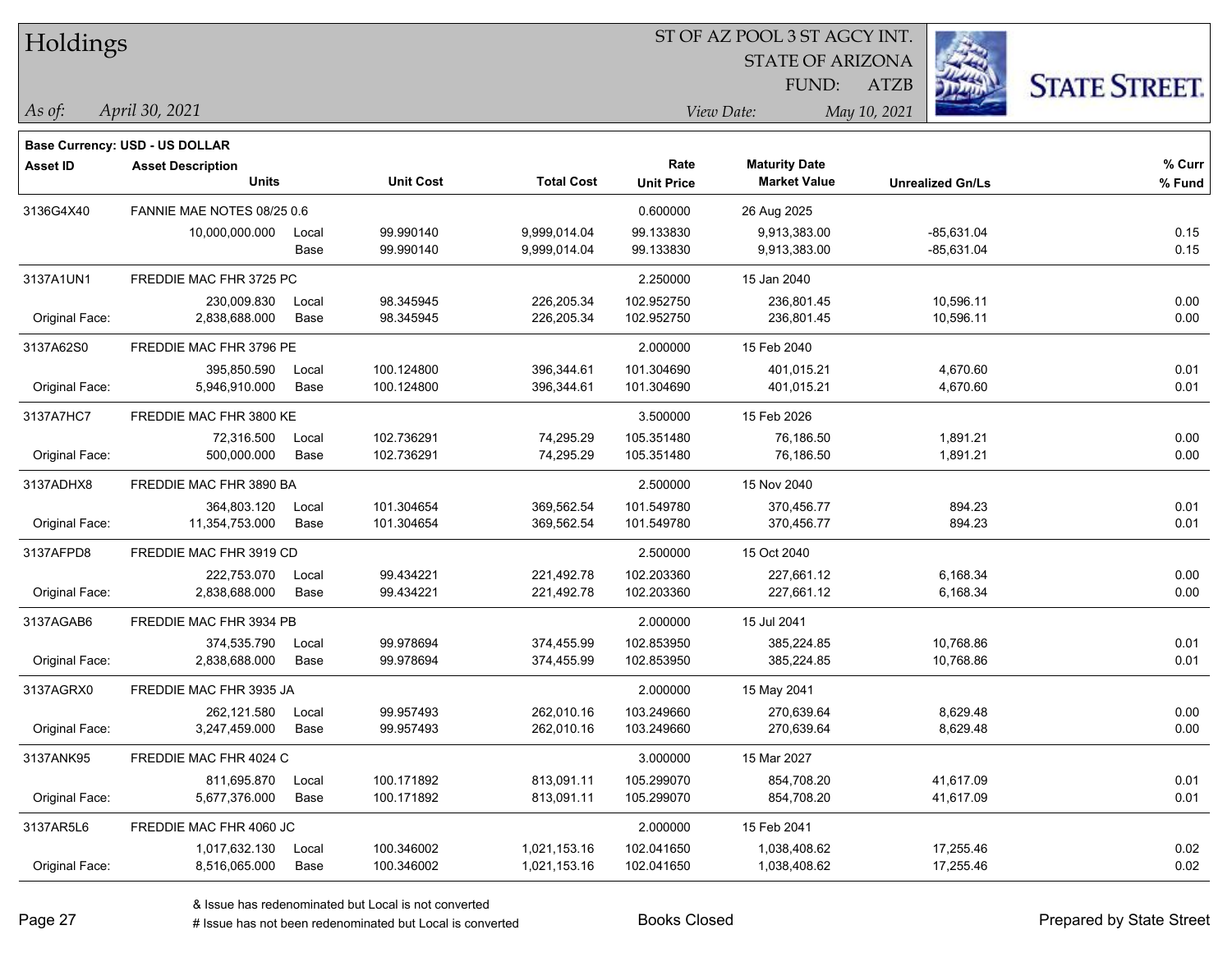| Holdings |  |
|----------|--|
|----------|--|

**Maturity Date**

STATE OF ARIZONA

ATZB



**% Fund**

**% Curr**

*April 30, 2021 As of: View Date: May 10, 2021*

**Base Currency: USD - US DOLLAR**

FUND:

| 3137AXMZ3      | FREDDIE MAC FHR 4152 AG |       |                          |              | 1.500000                 | 15 Jan 2028  |           |              |
|----------------|-------------------------|-------|--------------------------|--------------|--------------------------|--------------|-----------|--------------|
|                | 1,420,519.680           | Local | 100.057020<br>100.057020 | 1,421,329.66 | 102.064450<br>102.064450 | 1,449,845.60 | 28,515.94 | 0.02<br>0.02 |
| Original Face: | 7,380,589.000           | Base  |                          | 1,421,329.66 |                          | 1,449,845.60 | 28,515.94 |              |
| 3137AYLB5      | FREDDIE MAC FHR 4161 CD |       |                          |              | 2.000000                 | 15 Feb 2043  |           |              |
|                | 1,939,750.850           | Local | 101.211520               | 1,963,251.32 | 101.606120               | 1,970,905.58 | 7,654.26  | 0.03         |
| Original Face: | 5,677,376.000           | Base  | 101.211520               | 1,963,251.32 | 101.606120               | 1,970,905.58 | 7,654.26  | 0.03         |
| 3137AYSG7      | FREDDIE MAC FHR 4165 TD |       |                          |              | 1.500000                 | 15 Dec 2042  |           |              |
|                | 1,160,123.750           | Local | 100.022810               | 1,160,388.37 | 101.106890               | 1,172,965.04 | 12,576.67 | 0.02         |
| Original Face: | 5,677,376.000           | Base  | 100.022810               | 1,160,388.37 | 101.106890               | 1,172,965.04 | 12,576.67 | 0.02         |
| 3137AYSH5      | FREDDIE MAC FHR 4165 TE |       |                          |              | 1.750000                 | 15 Dec 2042  |           |              |
|                | 2,900,309.590           | Local | 100.707199               | 2,920,820.55 | 102.255560               | 2,965,727.81 | 44,907.26 | 0.04         |
| Original Face: | 14,193,441.000          | Base  | 100.707199               | 2,920,820.55 | 102.255560               | 2,965,727.81 | 44,907.26 | 0.04         |
| 3137B0GK4      | FREDDIE MAC FHR 4173 AG |       |                          |              | 2.000000                 | 15 Mar 2043  |           |              |
|                | 1,843,845.650           | Local | 100.450729               | 1,852,156.39 | 102.190340               | 1,884,232.14 | 32,075.75 | 0.03         |
| Original Face: | 14,193,441.000          | Base  | 100.450729               | 1,852,156.39 | 102.190340               | 1,884,232.14 | 32,075.75 | 0.03         |
| 3137B1EM0      | FREDDIE MAC FHR 4191 AP |       |                          |              | 2.000000                 | 15 Mar 2043  |           |              |
|                | 686,994.880             | Local | 99.898811                | 686,299.72   | 103.174140               | 708,801.06   | 22,501.34 | 0.01         |
| Original Face: | 3,250,000.000           | Base  | 99.898811                | 686,299.72   | 103.174140               | 708,801.06   | 22,501.34 | 0.01         |
| 3137B1VH2      | FREDDIE MAC FHR 4210 AC |       |                          |              | 2.000000                 | 15 Mar 2040  |           |              |
|                | 1,001,504.570           | Local | 100.495163               | 1,006,463.65 | 101.082170               | 1,012,342.55 | 5,878.90  | 0.02         |
| Original Face: | 5,677,376.000           | Base  | 100.495163               | 1,006,463.65 | 101.082170               | 1,012,342.55 | 5,878.90  | 0.02         |
| 3137B1ZD7      | FREDDIE MAC FHR 4204 QA |       |                          |              | 1.500000                 | 15 Jul 2042  |           |              |
|                | 1,961,089.410           | Local | 99.909011                | 1,959,305.03 | 102.565230               | 2,011,395.86 | 52,090.83 | 0.03         |
| Original Face: | 8,516,065.000           | Base  | 99.909011                | 1,959,305.03 | 102.565230               | 2,011,395.86 | 52,090.83 | 0.03         |
| 3137B2CF5      | FREDDIE MAC FHR 4203 DC |       |                          |              | 1.750000                 | 15 Apr 2033  |           |              |
|                | 481,432.050             | Local | 98.049395                | 472,041.21   | 102.549840               | 493,707.80   | 21,666.59 | 0.01         |
| Original Face: | 2,500,000.000           | Base  | 98.049395                | 472,041.21   | 102.549840               | 493,707.80   | 21,666.59 | 0.01         |

**Units Unit Cost Total Cost Unit Price Market Value Unrealized Gn/Ls**

3137BUFZ6 FREDDIE MAC FHR 4646 TB 3.500000 15 Apr 2028

**Asset ID Asset Description Rate**

Original Face: 10,000,000.000 Base 102.386845 2,918,787.36 101.921360 2,905,517.56 -13,269.80 0.04

2,850,744.500 Local 102.386845 2,918,787.36 101.921360 2,905,517.56 -13,269.80 0.04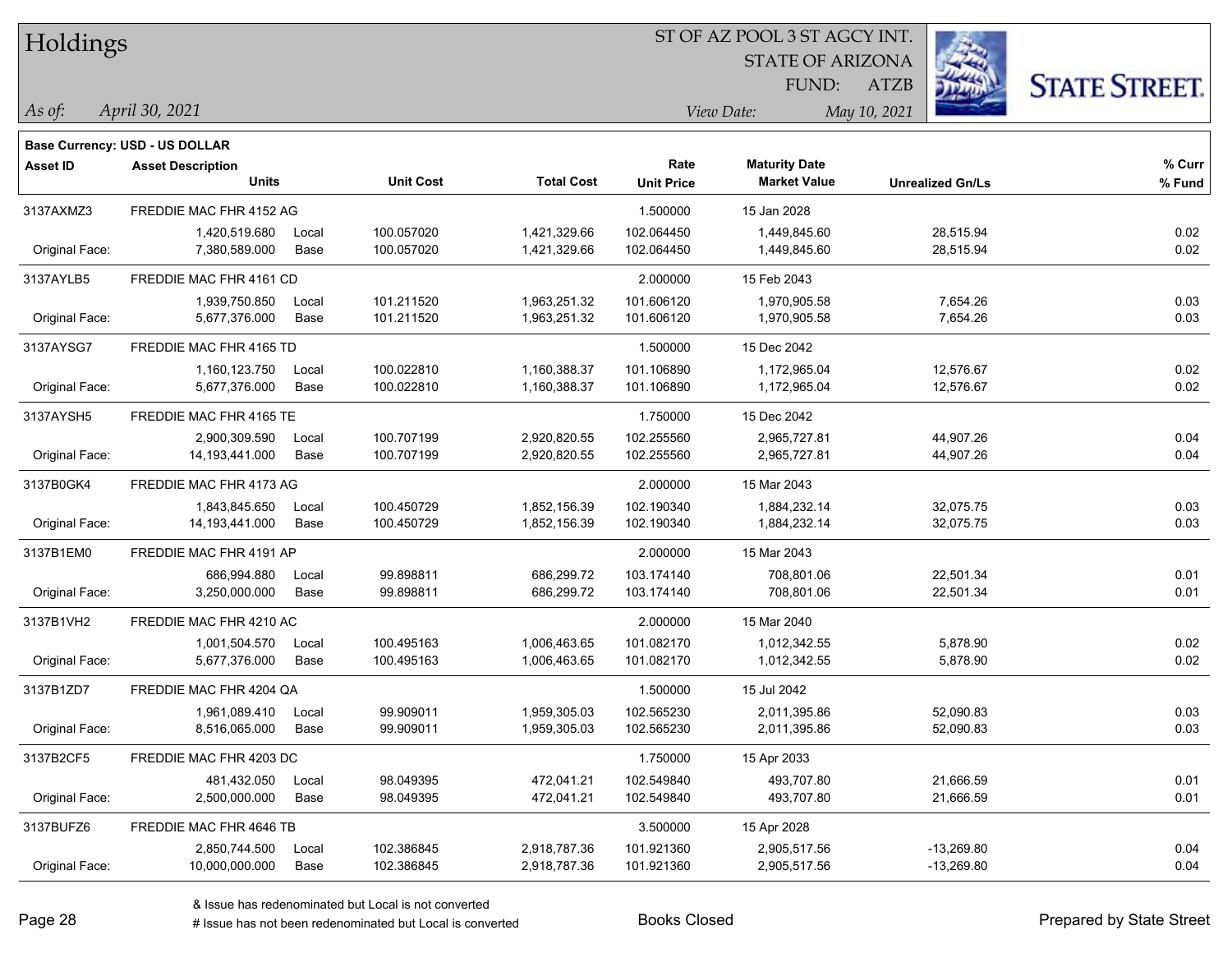| Holdings        |                                                            |       |                  |                   | ST OF AZ POOL 3 ST AGCY INT. |                         |                         |                      |  |  |
|-----------------|------------------------------------------------------------|-------|------------------|-------------------|------------------------------|-------------------------|-------------------------|----------------------|--|--|
|                 |                                                            |       |                  |                   |                              | <b>STATE OF ARIZONA</b> |                         |                      |  |  |
|                 |                                                            |       |                  |                   |                              | FUND:                   | <b>ATZB</b>             | <b>STATE STREET.</b> |  |  |
| $\vert$ As of:  | April 30, 2021                                             |       |                  |                   |                              | View Date:              | May 10, 2021            |                      |  |  |
|                 |                                                            |       |                  |                   |                              |                         |                         |                      |  |  |
| <b>Asset ID</b> | Base Currency: USD - US DOLLAR<br><b>Asset Description</b> |       |                  |                   | Rate                         | <b>Maturity Date</b>    |                         | % Curr               |  |  |
|                 | <b>Units</b>                                               |       | <b>Unit Cost</b> | <b>Total Cost</b> | <b>Unit Price</b>            | <b>Market Value</b>     | <b>Unrealized Gn/Ls</b> | % Fund               |  |  |
| 3137F8AW3       | FREDDIE MAC FHR 5058 BD                                    |       |                  |                   | 3.000000                     | 25 Dec 2035             |                         |                      |  |  |
|                 | 4,641,956.400                                              | Local | 102.581762       | 4,761,800.67      | 103.184020                   | 4,789,757.22            | 27,956.55               | 0.07                 |  |  |
| Original Face:  | 5,000,000.000                                              | Base  | 102.581762       | 4,761,800.67      | 103.184020                   | 4,789,757.22            | 27,956.55               | 0.07                 |  |  |
| 31393DDG3       | FANNIE MAE FNR 2003 58 M                                   |       |                  |                   | 3.500000                     | 25 Jul 2033             |                         |                      |  |  |
|                 | 477,074.020                                                | Local | 101.084157       | 482,246.25        | 107.172730                   | 511,293.25              | 29,047.00               | 0.01                 |  |  |
| Original Face:  | 44,567,405.000                                             | Base  | 101.084157       | 482,246.25        | 107.172730                   | 511,293.25              | 29,047.00               | 0.01                 |  |  |
| 31396WBV7       | FANNIE MAE FNR 2007 56 EP                                  |       |                  |                   | 5.500000                     | 25 Jun 2027             |                         |                      |  |  |
|                 | 18,817.370                                                 | Local | 106.316398       | 20,005.95         | 110.090680                   | 20,716.17               | 710.22                  | 0.00                 |  |  |
| Original Face:  | 1,000,000.000                                              | Base  | 106.316398       | 20,005.95         | 110.090680                   | 20,716.17               | 710.22                  | 0.00                 |  |  |
| 31397NJ30       | FANNIE MAE FNR 2009 29 PA                                  |       |                  |                   | 5.000000                     | 25 May 2049             |                         |                      |  |  |
|                 | 722,760.460                                                | Local | 105.619920       | 763,379.02        | 116.145150                   | 839,451.22              | 76,072.20               | 0.01                 |  |  |
| Original Face:  | 24,898,134.000                                             | Base  | 105.619920       | 763,379.02        | 116.145150                   | 839,451.22              | 76,072.20               | 0.01                 |  |  |
| 31398SP80       | FANNIE MAE FNR 2010 135 EA                                 |       |                  |                   | 3.000000                     | 25 Jan 2040             |                         |                      |  |  |
|                 | 150,748.360                                                | Local | 99.265823        | 149,641.60        | 101.522560                   | 153,043.59              | 3,401.99                | 0.00                 |  |  |
| Original Face:  | 5,677,376.000                                              | Base  | 99.265823        | 149,641.60        | 101.522560                   | 153,043.59              | 3,401.99                | 0.00                 |  |  |
| 31398WC36       | FREDDIE MAC FHR 3620 PA                                    |       |                  |                   | 4.500000                     | 15 Dec 2039             |                         |                      |  |  |
|                 | 262,054.560                                                | Local | 104.766839       | 274,546.28        | 108.555870                   | 284,475.61              | 9,929.33                | 0.00                 |  |  |
| Original Face:  | 8,516,065.000                                              | Base  | 104.766839       | 274,546.28        | 108.555870                   | 284,475.61              | 9,929.33                | 0.00                 |  |  |
| 31422B3T5       | FARMER MAC NOTES 09/21 VAR                                 |       |                  |                   | 0.040000                     | 01 Sep 2021             |                         |                      |  |  |
|                 | 20,000,000.000                                             | Local | 100.000000       | 20,000,000.00     | 99.993822                    | 19,998,764.40           | $-1,235.60$             | 0.30                 |  |  |
|                 |                                                            | Base  | 100.000000       | 20,000,000.00     | 99.993822                    | 19,998,764.40           | $-1,235.60$             | 0.30                 |  |  |
| 31422B4M9       | FARMER MAC NOTES 07/21 VAR                                 |       |                  |                   | 0.030000                     | 02 Jul 2021             |                         |                      |  |  |
|                 | 25,000,000.000                                             | Local | 100.000000       | 25,000,000.00     | 99.997667                    | 24,999,416.75           | -583.25                 | 0.37                 |  |  |
|                 |                                                            | Base  | 100.000000       | 25,000,000.00     | 99.997667                    | 24,999,416.75           | $-583.25$               | 0.37                 |  |  |
| 31677QBP3       | FIFTH THIRD BANK SR UNSECURED 07/21 VAR                    |       |                  |                   | 0.615750                     | 26 Jul 2021             |                         |                      |  |  |
|                 | 2,000,000.000                                              | Local | 100.000000       | 2,000,000.00      | 100.063955                   | 2,001,279.10            | 1,279.10                | 0.03                 |  |  |
|                 |                                                            | Base  | 100.000000       | 2,000,000.00      | 100.063955                   | 2,001,279.10            | 1,279.10                | 0.03                 |  |  |
| 34532NAA3       | FORD CREDIT AUTO OWNER TRUST FORDO 2021 A A1               |       |                  |                   | 0.119410                     | 15 Mar 2022             |                         |                      |  |  |
|                 | 6,276,408.660                                              | Local | 100.000000       | 6,276,408.66      | 100.008950                   | 6,276,970.40            | 561.74                  | 0.09                 |  |  |
| Original Face:  | 11,250,000.000                                             | Base  | 100.000000       | 6,276,408.66      | 100.008950                   | 6,276,970.40            | 561.74                  | 0.09                 |  |  |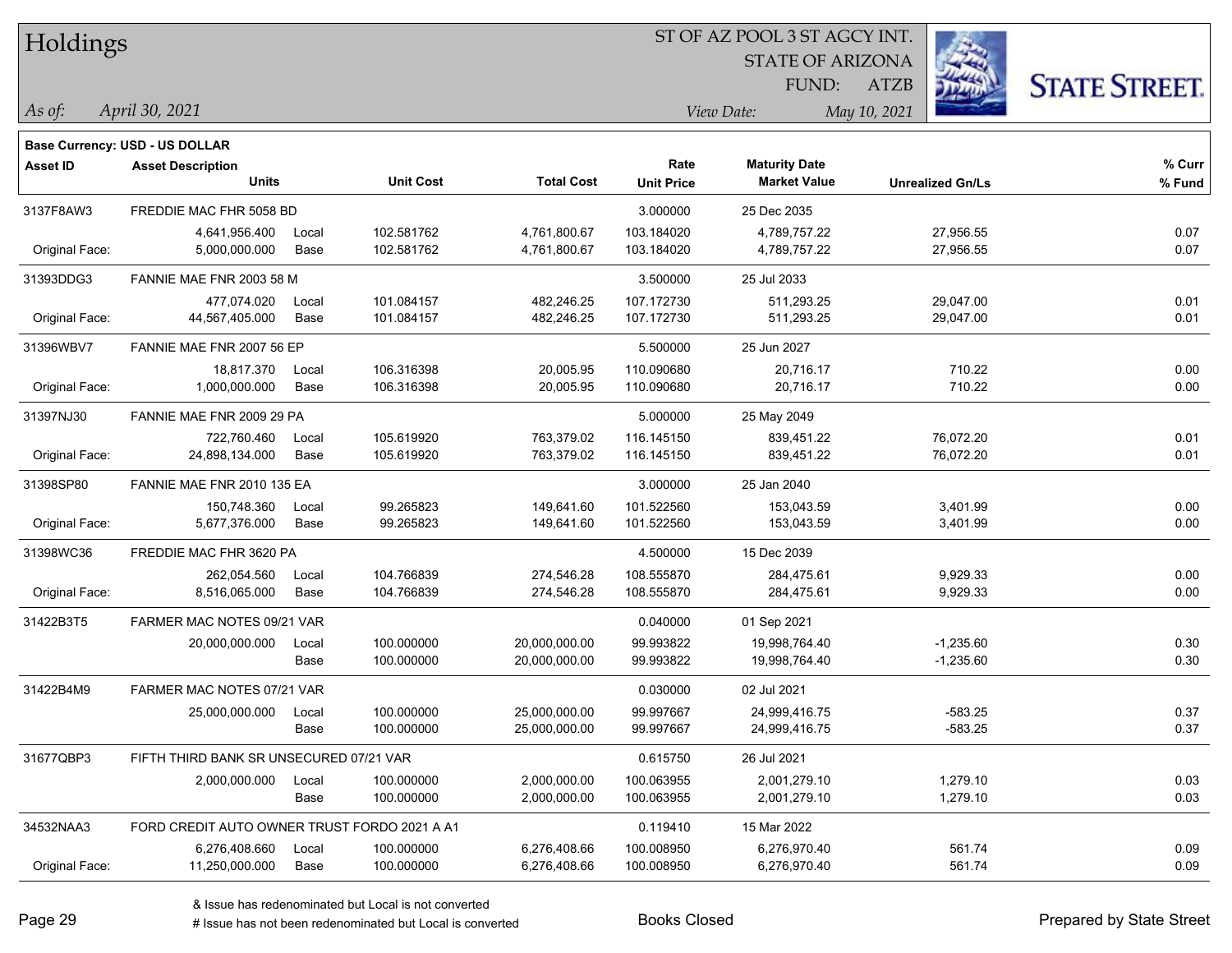| Holdings       |                                                            |       |                  |                   |                   | ST OF AZ POOL 3 ST AGCY INT. |                         |                      |
|----------------|------------------------------------------------------------|-------|------------------|-------------------|-------------------|------------------------------|-------------------------|----------------------|
|                |                                                            |       |                  |                   |                   | <b>STATE OF ARIZONA</b>      |                         |                      |
|                |                                                            |       |                  |                   |                   | FUND:                        | <b>ATZB</b>             | <b>STATE STREET.</b> |
| As of:         | April 30, 2021                                             |       |                  |                   |                   | View Date:                   | May 10, 2021            |                      |
|                |                                                            |       |                  |                   |                   |                              |                         |                      |
| Asset ID       | Base Currency: USD - US DOLLAR<br><b>Asset Description</b> |       |                  |                   | Rate              | <b>Maturity Date</b>         |                         | % Curr               |
|                | <b>Units</b>                                               |       | <b>Unit Cost</b> | <b>Total Cost</b> | <b>Unit Price</b> | <b>Market Value</b>          | <b>Unrealized Gn/Ls</b> | % Fund               |
| 34532NAB1      | FORD CREDIT AUTO OWNER TRUST FORDO 2021 A A2               |       |                  |                   | 0.170000          | 15 Oct 2023                  |                         |                      |
|                | 12,500,000.000                                             | Local | 99.999192        | 12,499,899.05     | 100.001240        | 12,500,155.00                | 255.95                  | 0.19                 |
| Original Face: | 12,500,000.000                                             | Base  | 99.999192        | 12,499,899.05     | 100.001240        | 12,500,155.00                | 255.95                  | 0.19                 |
| 345397YP2      | FORD MOTOR CREDIT CO LLC SR UNSECURED 08/22 VAR            |       |                  |                   | 1.275500          | 03 Aug 2022                  |                         |                      |
|                | 20,000,000.000                                             | Local | 100.000000       | 20,000,000.00     | 99.113338         | 19,822,667.60                | $-177,332.40$           | 0.30                 |
|                |                                                            | Base  | 100.000000       | 20,000,000.00     | 99.113338         | 19,822,667.60                | $-177,332.40$           | 0.30                 |
| 369550AW8      | GENERAL DYNAMICS CORP COMPANY GUAR 08/23 1.875             |       |                  |                   | 1.875000          | 15 Aug 2023                  |                         |                      |
|                | 1,250,000.000                                              | Local | 103.115979       | 1,288,949.74      | 103.203226        | 1,290,040.33                 | 1,090.59                | 0.02                 |
|                |                                                            | Base  | 103.115979       | 1,288,949.74      | 103.203226        | 1,290,040.33                 | 1,090.59                | 0.02                 |
| 369550BF4      | GENERAL DYNAMICS CORP COMPANY GUAR 05/21 VAR               |       |                  |                   | 0.582500          | 11 May 2021                  |                         |                      |
|                | 5,000,000.000                                              | Local | 100.000000       | 5,000,000.00      | 100.007708        | 5,000,385.40                 | 385.40                  | 0.07                 |
|                |                                                            | Base  | 100.000000       | 5,000,000.00      | 100.007708        | 5,000,385.40                 | 385.40                  | 0.07                 |
| 370334CB8      | GENERAL MILLS INC SR UNSECURED 04/21 VAR                   |       |                  |                   | 0.763380          | 16 Apr 2021                  |                         |                      |
|                | 0.000                                                      | Local | 0.000000         | 39.04             | 0.000000          | 0.00                         | $-39.04$                | 0.00                 |
|                |                                                            | Base  | 0.000000         | 39.04             | 0.000000          | 0.00                         | $-39.04$                | 0.00                 |
| 370334CE2      | GENERAL MILLS INC SR UNSECURED 10/23 3.7                   |       |                  |                   | 3.700000          | 17 Oct 2023                  |                         |                      |
|                | 2,610,000.000                                              | Local | 107.542022       | 2,806,846.78      | 107.533168        | 2,806,615.68                 | $-231.10$               | 0.04                 |
|                |                                                            | Base  | 107.542022       | 2,806,846.78      | 107.533168        | 2,806,615.68                 | $-231.10$               | 0.04                 |
| 375558AU7      | GILEAD SCIENCES INC SR UNSECURED 12/21 4.4                 |       |                  |                   | 4.400000          | 01 Dec 2021                  |                         |                      |
|                | 5,000,000.000                                              | Local | 101.380494       | 5,069,024.71      | 101.352415        | 5,067,620.75                 | $-1,403.96$             | 0.08                 |
|                |                                                            | Base  | 101.380494       | 5,069,024.71      | 101.352415        | 5,067,620.75                 | $-1,403.96$             | 0.08                 |
| 375558BW2      | GILEAD SCIENCES INC SR UNSECURED 09/23 0.75                |       |                  |                   | 0.750000          | 29 Sep 2023                  |                         |                      |
|                | 10,000,000.000                                             | Local | 99.985425        | 9,998,542.47      | 100.161822        | 10.016.182.20                | 17,639.73               | 0.15                 |
|                |                                                            | Base  | 99.985425        | 9,998,542.47      | 100.161822        | 10,016,182.20                | 17,639.73               | 0.15                 |
| 377373AL9      | GLAXOSMITHKLINE CAPITAL COMPANY GUAR 10/23 0.534           |       |                  |                   | 0.534000          | 01 Oct 2023                  |                         |                      |
|                | 5,000,000.000                                              | Local | 100.000000       | 5,000,000.00      | 100.065781        | 5,003,289.05                 | 3,289.05                | 0.08                 |
|                |                                                            | Base  | 100.000000       | 5,000,000.00      | 100.065781        | 5,003,289.05                 | 3,289.05                | 0.08                 |
| 38141GXZ2      | GOLDMAN SACHS GROUP INC SR UNSECURED 03/24 VAR             |       |                  |                   | 0.673000          | 08 Mar 2024                  |                         |                      |
|                | 7,000,000.000                                              | Local | 100.000000       | 7,000,000.00      | 100.129560        | 7,009,069.20                 | 9,069.20                | 0.11                 |
|                |                                                            | Base  | 100.000000       | 7,000,000.00      | 100.129560        | 7,009,069.20                 | 9,069.20                | 0.11                 |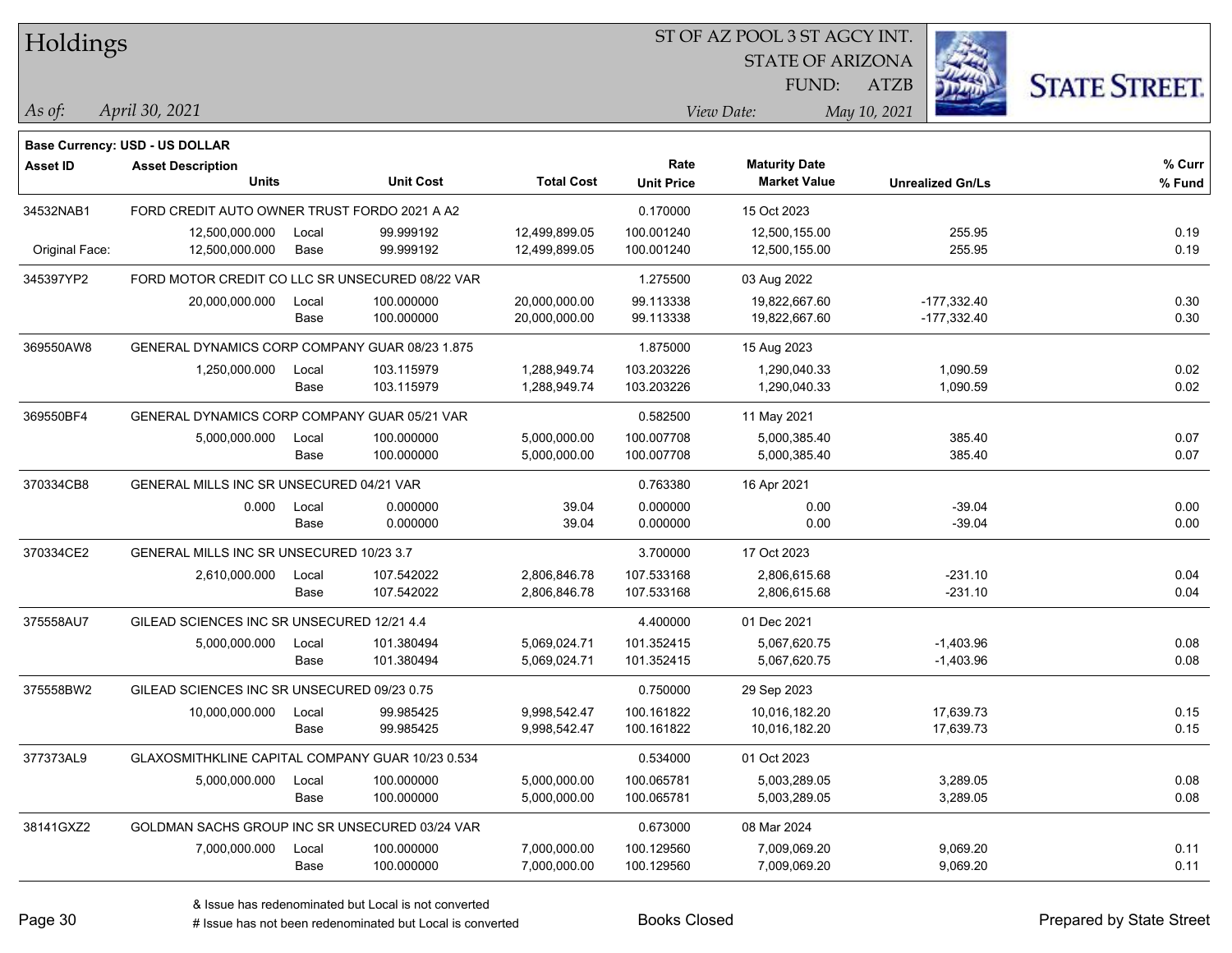| Holdings        |                                                 |       |                  |                   |                   | ST OF AZ POOL 3 ST AGCY INT. |                         |                      |
|-----------------|-------------------------------------------------|-------|------------------|-------------------|-------------------|------------------------------|-------------------------|----------------------|
|                 |                                                 |       |                  |                   |                   | <b>STATE OF ARIZONA</b>      |                         |                      |
|                 |                                                 |       |                  |                   |                   | <b>FUND:</b>                 | <b>ATZB</b>             | <b>STATE STREET.</b> |
| As of:          | April 30, 2021                                  |       |                  |                   |                   | View Date:                   | May 10, 2021            |                      |
|                 | <b>Base Currency: USD - US DOLLAR</b>           |       |                  |                   |                   |                              |                         |                      |
| <b>Asset ID</b> | <b>Asset Description</b>                        |       |                  |                   | Rate              | <b>Maturity Date</b>         |                         | % Curr               |
|                 | Units                                           |       | <b>Unit Cost</b> | <b>Total Cost</b> | <b>Unit Price</b> | <b>Market Value</b>          | <b>Unrealized Gn/Ls</b> | % Fund               |
| 38150AEL5       | GOLDMAN SACHS GROUP INC SR UNSECURED 12/25 1    |       |                  |                   | 1.000000          | 21 Dec 2025                  |                         |                      |
|                 | 20,000,000.000                                  | Local | 100.000000       | 20,000,000.00     | 98.163060         | 19,632,612.00                | $-367,388.00$           | 0.29                 |
|                 |                                                 | Base  | 100.000000       | 20,000,000.00     | 98.163060         | 19,632,612.00                | $-367,388.00$           | 0.29                 |
| 38150AF75       | GOLDMAN SACHS GROUP INC SR UNSECURED 03/26 VAR  |       |                  |                   | 1.000000          | 18 Mar 2026                  |                         |                      |
|                 | 10,000,000.000                                  | Local | 100.000000       | 10,000,000.00     | 96.914540         | 9,691,454.00                 | $-308,546.00$           | 0.15                 |
|                 |                                                 | Base  | 100.000000       | 10,000,000.00     | 96.914540         | 9,691,454.00                 | $-308,546.00$           | 0.15                 |
| 38150AF91       | GOLDMAN SACHS GROUP INC SR UNSECURED 03/24 0.8  |       |                  |                   | 0.800000          | 25 Mar 2024                  |                         |                      |
|                 | 5,000,000.000                                   | Local | 100.000000       | 5,000,000.00      | 99.586691         | 4,979,334.55                 | $-20,665.45$            | 0.07                 |
|                 |                                                 | Base  | 100.000000       | 5,000,000.00      | 99.586691         | 4,979,334.55                 | $-20,665.45$            | 0.07                 |
| 38150AFG5       | GOLDMAN SACHS GROUP INC SR UNSECURED 04/26 VAR  |       |                  |                   | 1.350000          | 30 Apr 2026                  |                         |                      |
|                 | 10,000,000.000                                  | Local | 100.000000       | 10,000,000.00     | 99.362588         | 9,936,258.80                 | $-63.741.20$            | 0.15                 |
|                 |                                                 | Base  | 100.000000       | 10,000,000.00     | 99.362588         | 9,936,258.80                 | $-63,741.20$            | 0.15                 |
| 38150AFJ9       | GOLDMAN SACHS GROUP INC SR UNSECURED 04/26 1.45 |       |                  |                   | 1.450000          | 30 Apr 2026                  |                         |                      |
|                 | 10,000,000.000                                  | Local | 100.000000       | 10,000,000.00     | 99.843390         | 9,984,339.00                 | $-15,661.00$            | 0.15                 |
|                 |                                                 | Base  | 100.000000       | 10,000,000.00     | 99.843390         | 9,984,339.00                 | $-15,661.00$            | 0.15                 |
| 38376JFP4       | GOVERNMENT NATIONAL MORTGAGE A GNR 2009 106 HA  |       |                  |                   | 4.000000          | 16 Nov 2039                  |                         |                      |
|                 | 50,277.810                                      | Local | 105.087950       | 52,835.92         | 110.908650        | 55,762.44                    | 2,926.52                | 0.00                 |
| Original Face:  | 877,500.000                                     | Base  | 105.087950       | 52,835.92         | 110.908650        | 55,762.44                    | 2,926.52                | 0.00                 |
| 38378BWR6       | GOVERNMENT NATIONAL MORTGAGE A GNR 2012 83 AC   |       |                  |                   | 1.718500          | 16 May 2045                  |                         |                      |
|                 | 1,600,759.410                                   | Local | 98.915289        | 1,583,395.80      | 101.112990        | 1,618,575.70                 | 35,179.90               | 0.02                 |
| Original Face:  | 3,000,000.000                                   | Base  | 98.915289        | 1,583,395.80      | 101.112990        | 1,618,575.70                 | 35,179.90               | 0.02                 |
| 38378BX38       | GOVERNMENT NATIONAL MORTGAGE A GNR 2012 132 AC  |       |                  |                   | 1.619870          | 16 Jun 2053                  |                         |                      |
|                 | 2,537,646.700                                   | Local | 95.600885        | 2,426,012.70      | 101.129780        | 2,566,316.52                 | 140,303.82              | 0.04                 |
| Original Face:  | 10,000,000.000                                  | Base  | 95.600885        | 2,426,012.70      | 101.129780        | 2,566,316.52                 | 140,303.82              | 0.04                 |
| 38378EQC0       | GOVERNMENT NATIONAL MORTGAGE A GNR 2012 69 QC   |       |                  |                   | 2.000000          | 16 Mar 2041                  |                         |                      |
|                 | 2,239,269.230                                   | Local | 101.986411       | 2,283,750.33      | 103.307890        | 2,313,341.79                 | 29,591.46               | 0.03                 |
| Original Face:  | 10,493,495.000                                  | Base  | 101.986411       | 2,283,750.33      | 103.307890        | 2,313,341.79                 | 29,591.46               | 0.03                 |
| 38379UW28       | GOVERNMENT NATIONAL MORTGAGE A GNR 2016 158 AE  |       |                  |                   | 2.050000          | 16 Aug 2057                  |                         |                      |
|                 | 3,136,928.950                                   | Local | 96.502042        | 3,027,200.48      | 101.874610        | 3,195,734.13                 | 168,533.65              | 0.05                 |
| Original Face:  | 5,000,000.000                                   | Base  | 96.502042        | 3,027,200.48      | 101.874610        | 3,195,734.13                 | 168,533.65              | 0.05                 |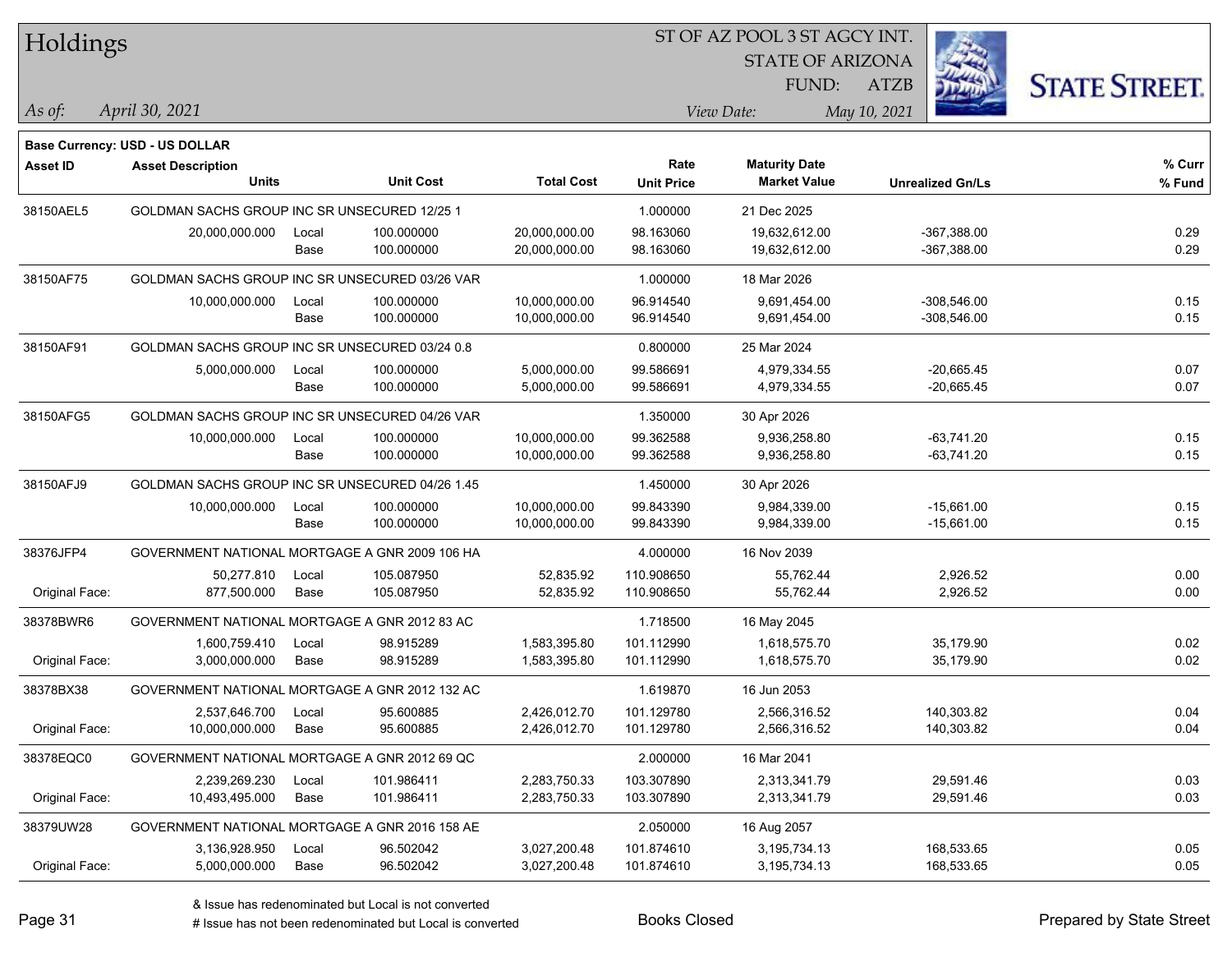Holdings

### ST OF AZ POOL 3 ST AGCY INT.

STATE OF ARIZONA

ATZB



*April 30, 2021 As of: View Date: May 10, 2021*

**Base Currency: USD - US DOLLAR**

FUND:

| <b>Asset ID</b> | <b>Asset Description</b>                        |       |                  |                   | Rate              | <b>Maturity Date</b> |                         | % Curr |
|-----------------|-------------------------------------------------|-------|------------------|-------------------|-------------------|----------------------|-------------------------|--------|
|                 | <b>Units</b>                                    |       | <b>Unit Cost</b> | <b>Total Cost</b> | <b>Unit Price</b> | <b>Market Value</b>  | <b>Unrealized Gn/Ls</b> | % Fund |
| 38380GPY4       | GOVERNMENT NATIONAL MORTGAGE A GNR 2017 118 KH  |       |                  |                   | 2.250000          | 20 Oct 2046          |                         |        |
|                 | 834,289.550                                     | Local | 99.904269        | 833,490.88        | 102.088000        | 851,709.52           | 18,218.64               | 0.01   |
| Original Face:  | 5,000,000.000                                   | Base  | 99.904269        | 833,490.88        | 102.088000        | 851,709.52           | 18,218.64               | 0.01   |
| 38381YQU1       | GOVERNMENT NATIONAL MORTGAGE A GNR 2019 111 BG  |       |                  |                   | 2.500000          | 20 Apr 2049          |                         |        |
|                 | 1,194,812.500                                   | Local | 100.667639       | 1,202,789.54      | 101.273860        | 1,210,032.74         | 7,243.20                | 0.02   |
| Original Face:  | 5,000,000.000                                   | Base  | 100.667639       | 1,202,789.54      | 101.273860        | 1,210,032.74         | 7,243.20                | 0.02   |
| 38382NFY8       | GOVERNMENT NATIONAL MORTGAGE A GNR 2021 27 TA   |       |                  |                   | 1.500000          | 20 Feb 2051          |                         |        |
|                 | 4,951,377.350                                   | Local | 102.309341       | 5,065,721.53      | 100.185863        | 4,960,580.13         | $-105, 141.40$          | 0.07   |
| Original Face:  | 5,000,000.000                                   | Base  | 102.309341       | 5,065,721.53      | 100.185863        | 4,960,580.13         | $-105, 141.40$          | 0.07   |
| 41284NAB6       | HARLEY DAVIDSON MOTORCYCLE TRU HDMOT 2021 A A2  |       |                  |                   | 0.220000          | 15 Apr 2024          |                         |        |
|                 | 8,000,000.000                                   | Local | 99.990764        | 7,999,261.11      | 99.954070         | 7,996,325.60         | $-2,935.51$             | 0.12   |
| Original Face:  | 8,000,000.000                                   | Base  | 99.990764        | 7,999,261.11      | 99.954070         | 7,996,325.60         | $-2,935.51$             | 0.12   |
| 427866BC1       | HERSHEY COMPANY SR UNSECURED 11/24 2.05         |       |                  |                   | 2.050000          | 15 Nov 2024          |                         |        |
|                 | 1,000,000.000                                   | Local | 99.940023        | 999,400.23        | 104.647388        | 1,046,473.88         | 47,073.65               | 0.02   |
|                 |                                                 | Base  | 99.940023        | 999,400.23        | 104.647388        | 1,046,473.88         | 47,073.65               | 0.02   |
| 427866BF4       | HERSHEY COMPANY SR UNSECURED 06/25 0.9          |       |                  |                   | 0.900000          | 01 Jun 2025          |                         |        |
|                 | 2,000,000.000                                   | Local | 99.849424        | 1,996,988.47      | 99.995438         | 1,999,908.76         | 2,920.29                | 0.03   |
|                 |                                                 | Base  | 99.849424        | 1,996,988.47      | 99.995438         | 1,999,908.76         | 2,920.29                | 0.03   |
| 438516BT2       | HONEYWELL INTERNATIONAL SR UNSECURED 08/22 2.15 |       |                  |                   | 2.150000          | 08 Aug 2022          |                         |        |
|                 | 15,680,000.000                                  | Local | 100.684433       | 15,787,319.14     | 102.287450        | 16,038,672.16        | 251,353.02              | 0.24   |
|                 |                                                 | Base  | 100.684433       | 15,787,319.14     | 102.287450        | 16,038,672.16        | 251,353.02              | 0.24   |
| 438516CB0       | HONEYWELL INTERNATIONAL SR UNSECURED 06/25 1.35 |       |                  |                   | 1.350000          | 01 Jun 2025          |                         |        |
|                 | 3,000,000.000                                   | Local | 99.991924        | 2,999,757.71      | 102.094039        | 3,062,821.17         | 63,063.46               | 0.05   |
|                 |                                                 | Base  | 99.991924        | 2,999,757.71      | 102.094039        | 3,062,821.17         | 63,063.46               | 0.05   |
| 438516CD6       | HONEYWELL INTERNATIONAL SR UNSECURED 08/22 VAR  |       |                  |                   | 0.411380          | 19 Aug 2022          |                         |        |
|                 | 2,000,000.000                                   | Local | 100.000000       | 2,000,000.00      | 100.066278        | 2,001,325.56         | 1,325.56                | 0.03   |
|                 |                                                 | Base  | 100.000000       | 2,000,000.00      | 100.066278        | 2,001,325.56         | 1,325.56                | 0.03   |
| 44891RAA8       | HYUNDAI AUTO RECEIVABLES TRUST HART 2020 C A1   |       |                  |                   | 0.185750          | 15 Nov 2021          |                         |        |
|                 | 1,509,614.470                                   | Local | 100.000000       | 1,509,614.47      | 100.000050        | 1,509,615.22         | 0.75                    | 0.02   |
| Original Face:  | 12,500,000.000                                  | Base  | 100.000000       | 1,509,614.47      | 100.000050        | 1,509,615.22         | 0.75                    | 0.02   |

 $\sim$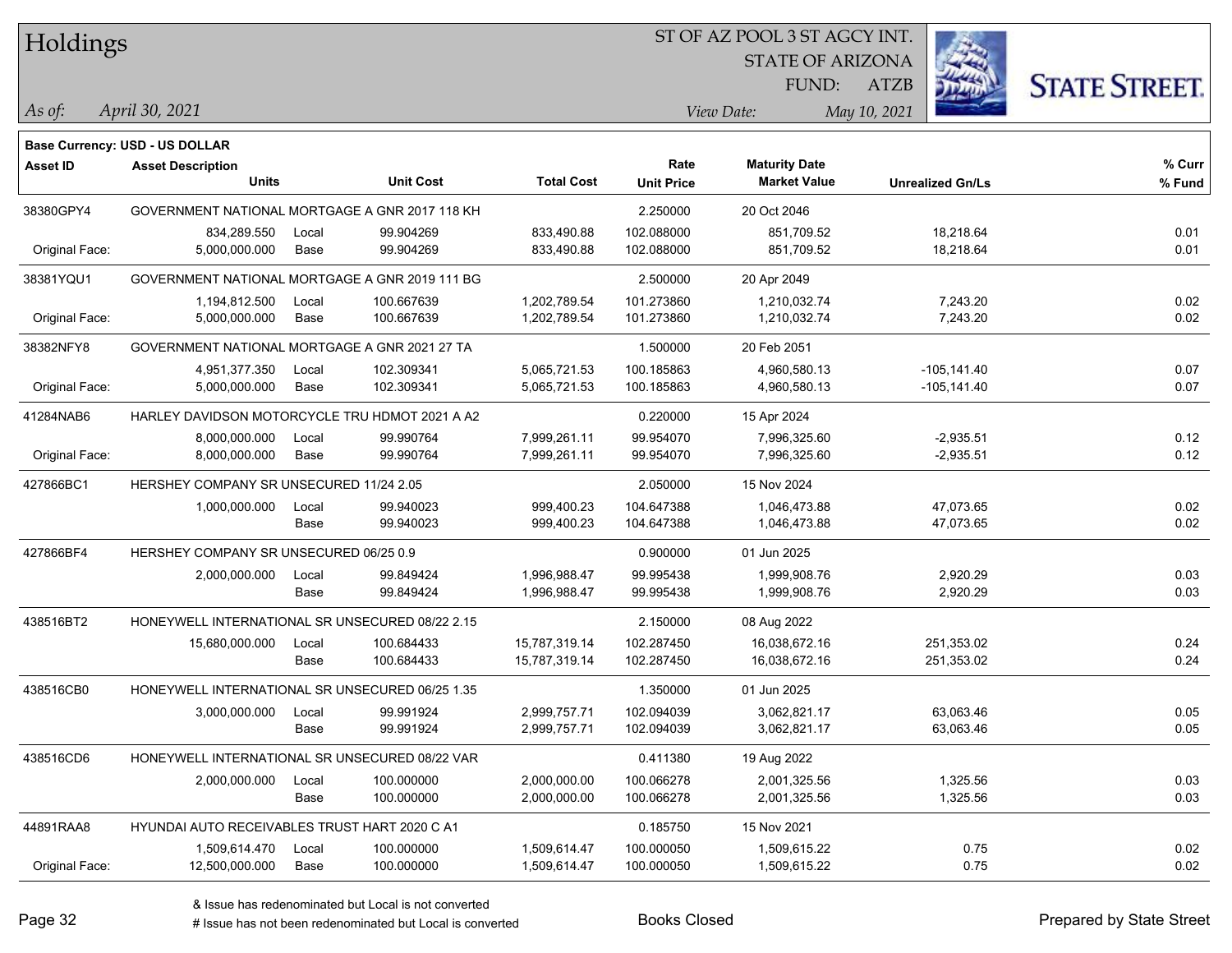| Holdings        |                                               |       |                  | ST OF AZ POOL 3 ST AGCY INT. |                   |                         |                         |                      |  |  |  |
|-----------------|-----------------------------------------------|-------|------------------|------------------------------|-------------------|-------------------------|-------------------------|----------------------|--|--|--|
|                 |                                               |       |                  |                              |                   | <b>STATE OF ARIZONA</b> |                         |                      |  |  |  |
|                 |                                               |       |                  |                              |                   | FUND:                   | <b>ATZB</b>             | <b>STATE STREET.</b> |  |  |  |
| As of:          | April 30, 2021                                |       |                  |                              |                   | View Date:              | May 10, 2021            |                      |  |  |  |
|                 | <b>Base Currency: USD - US DOLLAR</b>         |       |                  |                              |                   |                         |                         |                      |  |  |  |
| <b>Asset ID</b> | <b>Asset Description</b>                      |       |                  |                              | Rate              | <b>Maturity Date</b>    |                         | % Curr               |  |  |  |
|                 | <b>Units</b>                                  |       | <b>Unit Cost</b> | <b>Total Cost</b>            | <b>Unit Price</b> | <b>Market Value</b>     | <b>Unrealized Gn/Ls</b> | % Fund               |  |  |  |
| 44933LAA1       | HYUNDAI AUTO RECEIVABLES TRUST HART 2021 A A1 |       |                  |                              | 0.126220          | 16 May 2022             |                         |                      |  |  |  |
|                 | 9,000,000.000                                 | Local | 100.000000       | 9,000,000.00                 | 99.998200         | 8,999,838.00            | $-162.00$               | 0.13                 |  |  |  |
| Original Face:  | 9,000,000.000                                 | Base  | 100.000000       | 9,000,000.00                 | 99.998200         | 8,999,838.00            | $-162.00$               | 0.13                 |  |  |  |
| 459200JQ5       | IBM CORP SR UNSECURED 01/22 2.5               |       |                  |                              | 2.500000          | 27 Jan 2022             |                         |                      |  |  |  |
|                 | 4,000,000.000                                 | Local | 101.630910       | 4,065,236.38                 | 101.658142        | 4,066,325.68            | 1,089.30                | 0.06                 |  |  |  |
|                 |                                               | Base  | 101.630910       | 4,065,236.38                 | 101.658142        | 4,066,325.68            | 1,089.30                | 0.06                 |  |  |  |
| 46513JCE9       | <b>ISRAEL ST 03/23 1.75</b>                   |       |                  |                              | 1.750000          | 01 Mar 2023             |                         |                      |  |  |  |
|                 | 3,800,000.000                                 | Local | 100.000000       | 3,800,000.00                 | 100.000000        | 3,800,000.00            | 0.00                    | 0.06                 |  |  |  |
|                 |                                               | Base  | 100.000000       | 3,800,000.00                 | 100.000000        | 3,800,000.00            | 0.00                    | 0.06                 |  |  |  |
| 46513JQC8       | <b>ISRAEL ST 03/23 2.02</b>                   |       |                  |                              | 2.020000          | 01 Mar 2023             |                         |                      |  |  |  |
|                 | 1,200,000.000                                 | Local | 100.000000       | 1,200,000.00                 | 100.000000        | 1,200,000.00            | 0.00                    | 0.02                 |  |  |  |
|                 |                                               | Base  | 100.000000       | 1,200,000.00                 | 100.000000        | 1,200,000.00            | 0.00                    | 0.02                 |  |  |  |
| 46513JQG9       | <b>ISRAEL ST 05/23 1.79</b>                   |       |                  |                              | 1.790000          | 01 May 2023             |                         |                      |  |  |  |
|                 | 5,000,000.000                                 | Local | 100.000000       | 5,000,000.00                 | 100.000000        | 5,000,000.00            | 0.00                    | 0.07                 |  |  |  |
|                 |                                               | Base  | 100.000000       | 5,000,000.00                 | 100.000000        | 5,000,000.00            | 0.00                    | 0.07                 |  |  |  |
| 46625HJE1       | JPMORGAN CHASE + CO SR UNSECURED 09/22 3.25   |       |                  |                              | 3.250000          | 23 Sep 2022             |                         |                      |  |  |  |
|                 | 10,000,000.000                                | Local | 104.246765       | 10,424,676.47                | 104.110000        | 10,411,000.00           | $-13,676.47$            | 0.16                 |  |  |  |
|                 |                                               | Base  | 104.246765       | 10,424,676.47                | 104.110000        | 10,411,000.00           | $-13,676.47$            | 0.16                 |  |  |  |
| 478160CN2       | JOHNSON + JOHNSON SR UNSECURED 09/25 0.55     |       |                  |                              | 0.550000          | 01 Sep 2025             |                         |                      |  |  |  |
|                 | 5,000,000.000                                 | Local | 99.906062        | 4,995,303.08                 | 99.182161         | 4,959,108.05            | $-36, 195.03$           | 0.07                 |  |  |  |
|                 |                                               | Base  | 99.906062        | 4,995,303.08                 | 99.182161         | 4,959,108.05            | $-36, 195.03$           | 0.07                 |  |  |  |
| 48128GG79       | JPMORGAN CHASE + CO SR UNSECURED 08/24 2.25   |       |                  |                              | 2.250000          | 30 Aug 2024             |                         |                      |  |  |  |
|                 | 5,000,000.000 Local                           |       | 100.000000       | 5,000,000.00                 | 100.306239        | 5,015,311.95            | 15,311.95               | 0.08                 |  |  |  |
|                 |                                               | Base  | 100.000000       | 5,000,000.00                 | 100.306239        | 5,015,311.95            | 15,311.95               | 0.08                 |  |  |  |
| 48128GL73       | JPMORGAN CHASE + CO SR UNSECURED 10/24 VAR    |       |                  |                              | 2.250000          | 31 Oct 2024             |                         |                      |  |  |  |
|                 | 15,000,000.000                                | Local | 100.000000       | 15,000,000.00                | 98.571685         | 14,785,752.75           | $-214,247.25$           | 0.22                 |  |  |  |
|                 |                                               | Base  | 100.000000       | 15,000,000.00                | 98.571685         | 14,785,752.75           | $-214,247.25$           | 0.22                 |  |  |  |
| 48128GM49       | JPMORGAN CHASE + CO SR UNSECURED 11/24 VAR    |       |                  |                              | 2.300000          | 27 Nov 2024             |                         |                      |  |  |  |
|                 | 5,000,000.000                                 | Local | 100.000000       | 5,000,000.00                 | 99.858509         | 4,992,925.45            | $-7,074.55$             | 0.07                 |  |  |  |
|                 |                                               | Base  | 100.000000       | 5,000,000.00                 | 99.858509         | 4,992,925.45            | $-7,074.55$             | 0.07                 |  |  |  |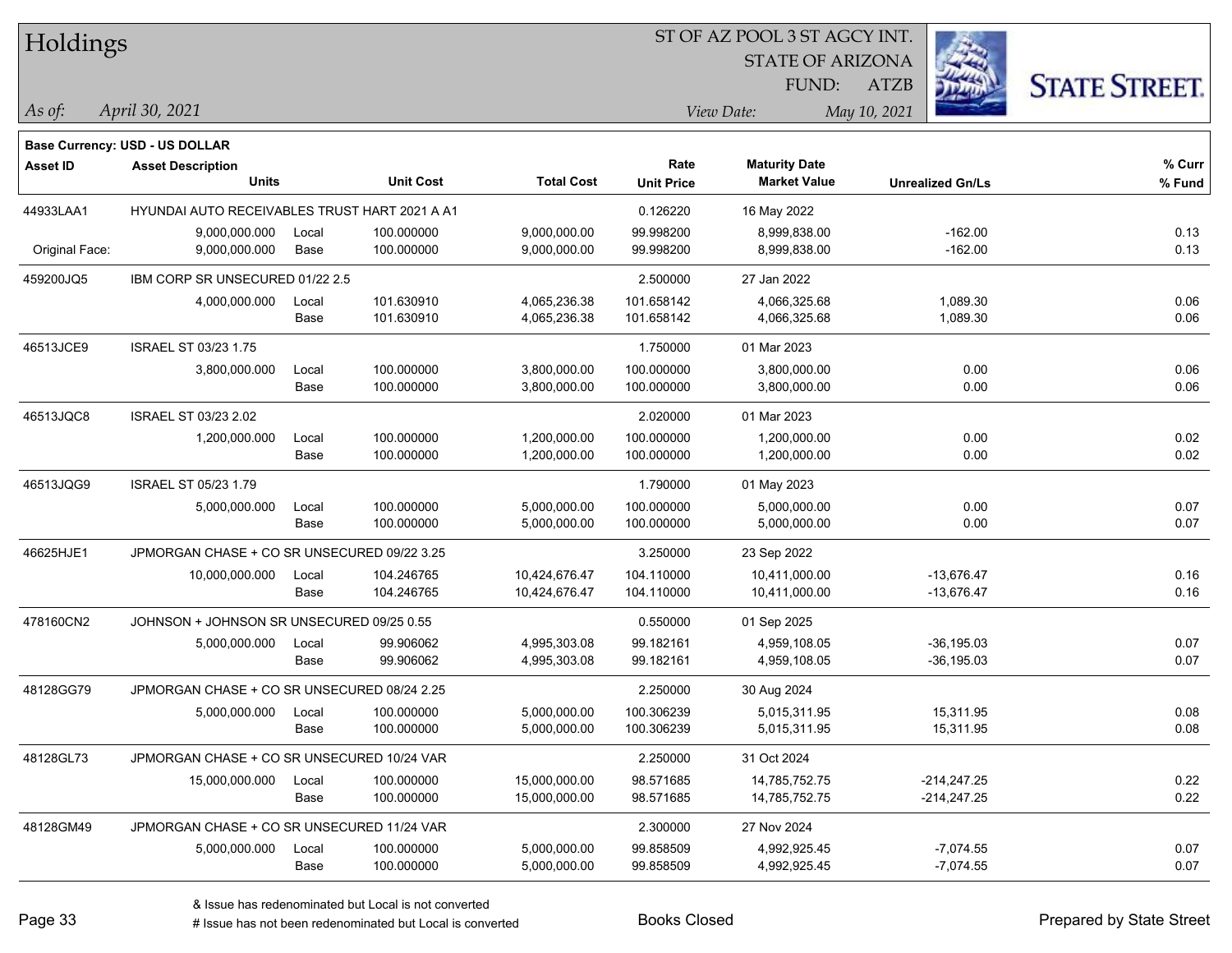| Holdings        |                                                 |       |                  |                   |                   | ST OF AZ POOL 3 ST AGCY INT. |                         |                      |
|-----------------|-------------------------------------------------|-------|------------------|-------------------|-------------------|------------------------------|-------------------------|----------------------|
|                 |                                                 |       |                  |                   |                   | <b>STATE OF ARIZONA</b>      |                         |                      |
|                 |                                                 |       |                  |                   |                   | FUND:                        | <b>ATZB</b>             | <b>STATE STREET.</b> |
| As of:          | April 30, 2021                                  |       |                  |                   |                   | View Date:                   | May 10, 2021            |                      |
|                 | <b>Base Currency: USD - US DOLLAR</b>           |       |                  |                   |                   |                              |                         |                      |
| <b>Asset ID</b> | <b>Asset Description</b>                        |       |                  |                   | Rate              | <b>Maturity Date</b>         |                         | % Curr               |
|                 | <b>Units</b>                                    |       | <b>Unit Cost</b> | <b>Total Cost</b> | <b>Unit Price</b> | <b>Market Value</b>          | <b>Unrealized Gn/Ls</b> | % Fund               |
| 48128GN97       | JPMORGAN CHASE + CO SR UNSECURED 12/24 VAR      |       |                  |                   | 2.300000          | 23 Dec 2024                  |                         |                      |
|                 | 10,000,000.000                                  | Local | 100.000000       | 10,000,000.00     | 99.965994         | 9,996,599.40                 | $-3,400.60$             | 0.15                 |
|                 |                                                 | Base  | 100.000000       | 10,000,000.00     | 99.965994         | 9,996,599.40                 | $-3,400.60$             | 0.15                 |
| 48128GV56       | JPMORGAN CHASE + CO SR UNSECURED 08/25 0.8      |       |                  |                   | 0.800000          | 18 Aug 2025                  |                         |                      |
|                 | 5,000,000.000                                   | Local | 100.000000       | 5,000,000.00      | 97.099198         | 4,854,959.90                 | $-145,040.10$           | 0.07                 |
|                 |                                                 | Base  | 100.000000       | 5,000,000.00      | 97.099198         | 4,854,959.90                 | $-145,040.10$           | 0.07                 |
| 48130UVH5       | JPMORGAN CHASE FINANCIAL COMPANY GUAR 03/24 0.5 |       |                  |                   | 0.500000          | 18 Mar 2024                  |                         |                      |
|                 | 5,000,000.000                                   | Local | 100.000000       | 5,000,000.00      | 98.963110         | 4,948,155.50                 | $-51,844.50$            | 0.07                 |
|                 |                                                 | Base  | 100.000000       | 5,000,000.00      | 98.963110         | 4,948,155.50                 | $-51,844.50$            | 0.07                 |
| 49327M2Z6       | KEY BANK NA SR UNSECURED 03/23 1.25             |       |                  |                   | 1.250000          | 10 Mar 2023                  |                         |                      |
|                 | 3,000,000.000                                   | Local | 99.970899        | 2,999,126.96      | 101.476156        | 3,044,284.68                 | 45, 157. 72             | 0.05                 |
|                 |                                                 | Base  | 99.970899        | 2,999,126.96      | 101.476156        | 3,044,284.68                 | 45,157.72               | 0.05                 |
| 49327M3A0       | KEY BANK NA SR UNSECURED 01/24 VAR              |       |                  |                   | 0.423000          | 03 Jan 2024                  |                         |                      |
|                 | 5,000,000.000                                   | Local | 100.000000       | 5,000,000.00      | 100.210747        | 5,010,537.35                 | 10,537.35               | 0.08                 |
|                 |                                                 | Base  | 100.000000       | 5,000,000.00      | 100.210747        | 5,010,537.35                 | 10,537.35               | 0.08                 |
| 50117PAC3       | KUBOTA CREDIT OWNER TRUST KCOT 2018 1A A3 144A  |       |                  |                   | 3.100000          | 15 Aug 2022                  |                         |                      |
|                 | 3,335,775.380                                   | Local | 99.908008        | 3,332,706.73      | 100.643900        | 3,357,254.44                 | 24,547.71               | 0.05                 |
| Original Face:  | 12,640,000.000                                  | Base  | 99.908008        | 3,332,706.73      | 100.643900        | 3,357,254.44                 | 24,547.71               | 0.05                 |
| 539830AY5       | LOCKHEED MARTIN CORP SR UNSECURED 09/21 3.35    |       |                  |                   | 3.350000          | 15 Sep 2021                  |                         |                      |
|                 | 3,556,000.000                                   | Local | 101.143000       | 3,596,645.08      | 101.116981        | 3,595,719.84                 | $-925.24$               | 0.05                 |
|                 |                                                 | Base  | 101.143000       | 3,596,645.08      | 101.116981        | 3,595,719.84                 | $-925.24$               | 0.05                 |
| 571900BB4       | MARRIOTT INTERNATIONAL SR UNSECURED 04/24 3.6   |       |                  |                   | 3.600000          | 15 Apr 2024                  |                         |                      |
|                 | 3,000,000.000                                   | Local | 99.723165        | 2,991,694.94      | 106.517363        | 3,195,520.89                 | 203,825.95              | 0.05                 |
|                 |                                                 | Base  | 99.723165        | 2,991,694.94      | 106.517363        | 3,195,520.89                 | 203,825.95              | 0.05                 |
| 571903AM5       | MARRIOTT INTERNATIONAL SR UNSECURED 10/21 3.125 |       |                  |                   | 3.125000          | 15 Oct 2021                  |                         |                      |
|                 | 3,493,000.000                                   | Local | 100.227049       | 3,500,930.83      | 100.474233        | 3,509,564.96                 | 8,634.13                | 0.05                 |
|                 |                                                 | Base  | 100.227049       | 3,500,930.83      | 100.474233        | 3,509,564.96                 | 8,634.13                | 0.05                 |
| 579780AR8       | MCCORMICK + CO SR UNSECURED 02/26 0.9           |       |                  |                   | 0.900000          | 15 Feb 2026                  |                         |                      |
|                 | 5,000,000.000                                   | Local | 99.747593        | 4,987,379.65      | 97.886315         | 4,894,315.75                 | -93,063.90              | 0.07                 |
|                 |                                                 | Base  | 99.747593        | 4,987,379.65      | 97.886315         | 4,894,315.75                 | -93,063.90              | 0.07                 |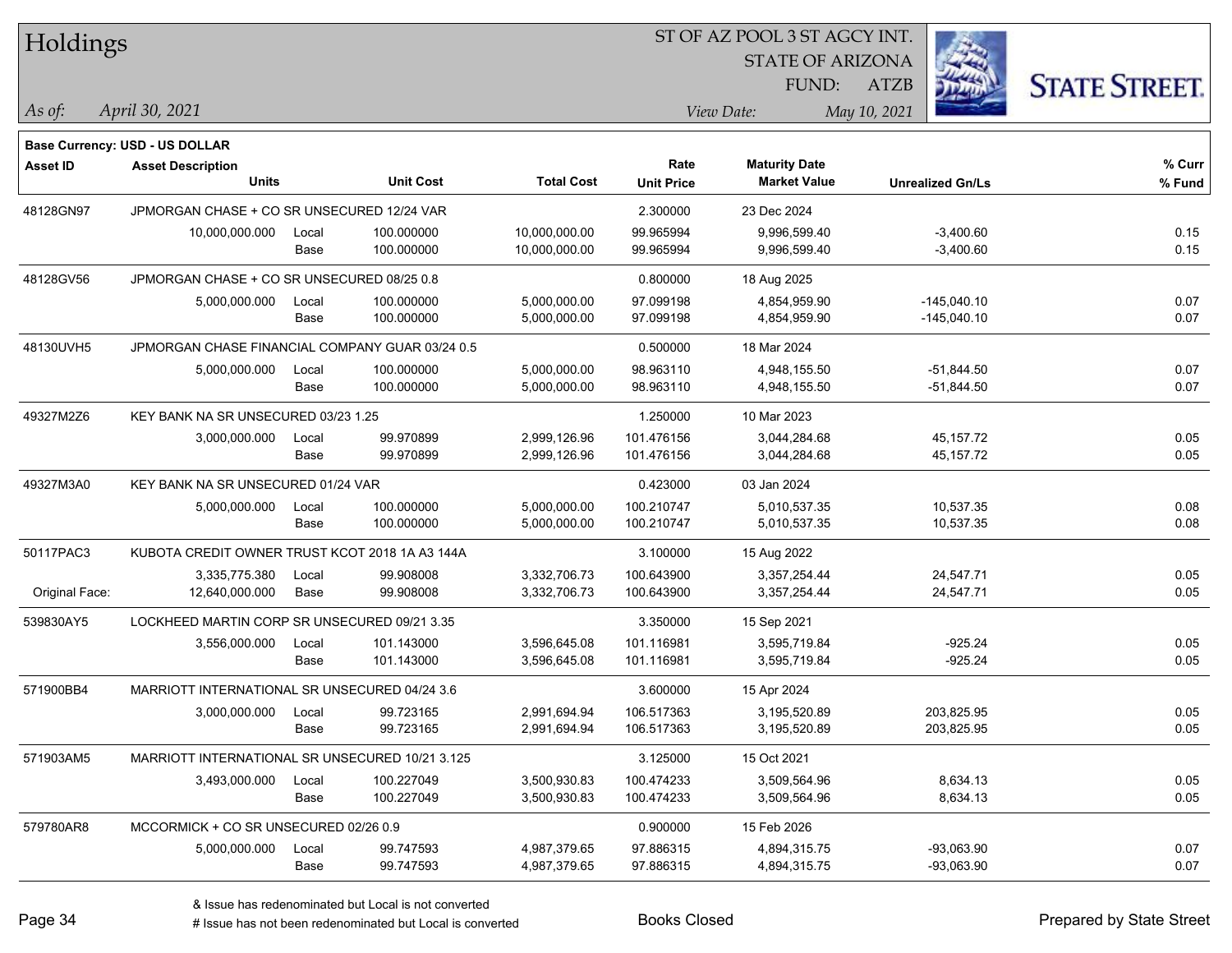| Holdings        |                                                            |       |                  |                   | ST OF AZ POOL 3 ST AGCY INT. |                         |                         |                      |  |  |
|-----------------|------------------------------------------------------------|-------|------------------|-------------------|------------------------------|-------------------------|-------------------------|----------------------|--|--|
|                 |                                                            |       |                  |                   |                              | <b>STATE OF ARIZONA</b> |                         |                      |  |  |
|                 |                                                            |       |                  |                   |                              | FUND:                   | <b>ATZB</b>             | <b>STATE STREET.</b> |  |  |
| As of:          | April 30, 2021                                             |       |                  |                   |                              | View Date:              | May 10, 2021            |                      |  |  |
|                 |                                                            |       |                  |                   |                              |                         |                         |                      |  |  |
| <b>Asset ID</b> | Base Currency: USD - US DOLLAR<br><b>Asset Description</b> |       |                  |                   | Rate                         | <b>Maturity Date</b>    |                         | % Curr               |  |  |
|                 | <b>Units</b>                                               |       | <b>Unit Cost</b> | <b>Total Cost</b> | <b>Unit Price</b>            | <b>Market Value</b>     | <b>Unrealized Gn/Ls</b> | % Fund               |  |  |
| 58013MFE9       | MCDONALD S CORP SR UNSECURED 04/23 3.35                    |       |                  |                   | 3.350000                     | 01 Apr 2023             |                         |                      |  |  |
|                 | 3,250,000.000                                              | Local | 105.107839       | 3,416,004.78      | 105.475715                   | 3,427,960.74            | 11,955.96               | 0.05                 |  |  |
|                 |                                                            | Base  | 105.107839       | 3,416,004.78      | 105.475715                   | 3,427,960.74            | 11,955.96               | 0.05                 |  |  |
| 58933YAF2       | MERCK + CO INC SR UNSECURED 05/23 2.8                      |       |                  |                   | 2.800000                     | 18 May 2023             |                         |                      |  |  |
|                 | 10,000,000.000                                             | Local | 105.112000       | 10,511,200.00     | 105.115596                   | 10,511,559.60           | 359.60                  | 0.16                 |  |  |
|                 |                                                            | Base  | 105.112000       | 10,511,200.00     | 105.115596                   | 10,511,559.60           | 359.60                  | 0.16                 |  |  |
| 59217GEK1       | MET LIFE GLOB FUNDING I SECURED 144A 09/23 0.45            |       |                  |                   | 0.450000                     | 01 Sep 2023             |                         |                      |  |  |
|                 | 4,000,000.000                                              | Local | 99.988627        | 3,999,545.07      | 99.966117                    | 3,998,644.68            | $-900.39$               | 0.06                 |  |  |
|                 |                                                            | Base  | 99.988627        | 3,999,545.07      | 99.966117                    | 3,998,644.68            | $-900.39$               | 0.06                 |  |  |
| 594918BP8       | MICROSOFT CORP SR UNSECURED 08/21 1.55                     |       |                  |                   | 1.550000                     | 08 Aug 2021             |                         |                      |  |  |
|                 | 50,000,000.000                                             | Local | 99.996096        | 49,998,048.22     | 100.251846                   | 50,125,923.00           | 127,874.78              | 0.75                 |  |  |
|                 |                                                            | Base  | 99.996096        | 49,998,048.22     | 100.251846                   | 50,125,923.00           | 127,874.78              | 0.75                 |  |  |
| 594918BW3       | MICROSOFT CORP SR UNSECURED 02/22 2.4                      |       |                  |                   | 2.400000                     | 06 Feb 2022             |                         |                      |  |  |
|                 | 10,354,000.000                                             | Local | 100.414000       | 10,396,865.56     | 101.514700                   | 10,510,832.04           | 113,966.48              | 0.16                 |  |  |
|                 |                                                            | Base  | 100.414000       | 10,396,865.56     | 101.514700                   | 10,510,832.04           | 113,966.48              | 0.16                 |  |  |
| 60920LAE4       | MONDELEZ INTL HLDINGS NE COMPANY GUAR 144A 09/22 2.125     |       |                  |                   | 2.125000                     | 19 Sep 2022             |                         |                      |  |  |
|                 | 1,341,000.000                                              | Local | 102.370009       | 1,372,781.82      | 102.367717                   | 1,372,751.08            | $-30.74$                | 0.02                 |  |  |
|                 |                                                            | Base  | 102.370009       | 1,372,781.82      | 102.367717                   | 1,372,751.08            | $-30.74$                | 0.02                 |  |  |
| 637432NM3       | NATIONAL RURAL UTIL COOP COLLATERAL T 04/22 2.4            |       |                  |                   | 2.400000                     | 25 Apr 2022             |                         |                      |  |  |
|                 | 8,867,000.000                                              | Local | 101.619284       | 9,010,581.93      | 101.877929                   | 9,033,515.96            | 22,934.03               | 0.14                 |  |  |
|                 |                                                            | Base  | 101.619284       | 9,010,581.93      | 101.877929                   | 9,033,515.96            | 22,934.03               | 0.14                 |  |  |
| 63743HEQ1       | NATIONAL RURAL UTIL COOP SR UNSECURED 09/22 2.3            |       |                  |                   | 2.300000                     | 15 Sep 2022             |                         |                      |  |  |
|                 | 1,000,000.000                                              | Local | 102.454028       | 1,024,540.28      | 102.541751                   | 1,025,417.51            | 877.23                  | 0.02                 |  |  |
|                 |                                                            | Base  | 102.454028       | 1,024,540.28      | 102.541751                   | 1,025,417.51            | 877.23                  | 0.02                 |  |  |
| 63743HET5       | NATIONAL RURAL UTIL COOP SR UNSECURED 01/22 1.75           |       |                  |                   | 1.750000                     | 21 Jan 2022             |                         |                      |  |  |
|                 | 4,533,000.000                                              | Local | 101.109181       | 4,583,279.19      | 100.975110                   | 4,577,201.74            | $-6,077.45$             | 0.07                 |  |  |
|                 |                                                            | Base  | 101.109181       | 4,583,279.19      | 100.975110                   | 4,577,201.74            | $-6,077.45$             | 0.07                 |  |  |
| 63743HEU2       | NATIONAL RURAL UTIL COOP SR UNSECURED 02/24 0.35           |       |                  |                   | 0.350000                     | 08 Feb 2024             |                         |                      |  |  |
|                 | 10,000,000.000                                             | Local | 99.936167        | 9,993,616.71      | 99.786712                    | 9,978,671.20            | $-14,945.51$            | 0.15                 |  |  |
|                 |                                                            | Base  | 99.936167        | 9,993,616.71      | 99.786712                    | 9,978,671.20            | $-14,945.51$            | 0.15                 |  |  |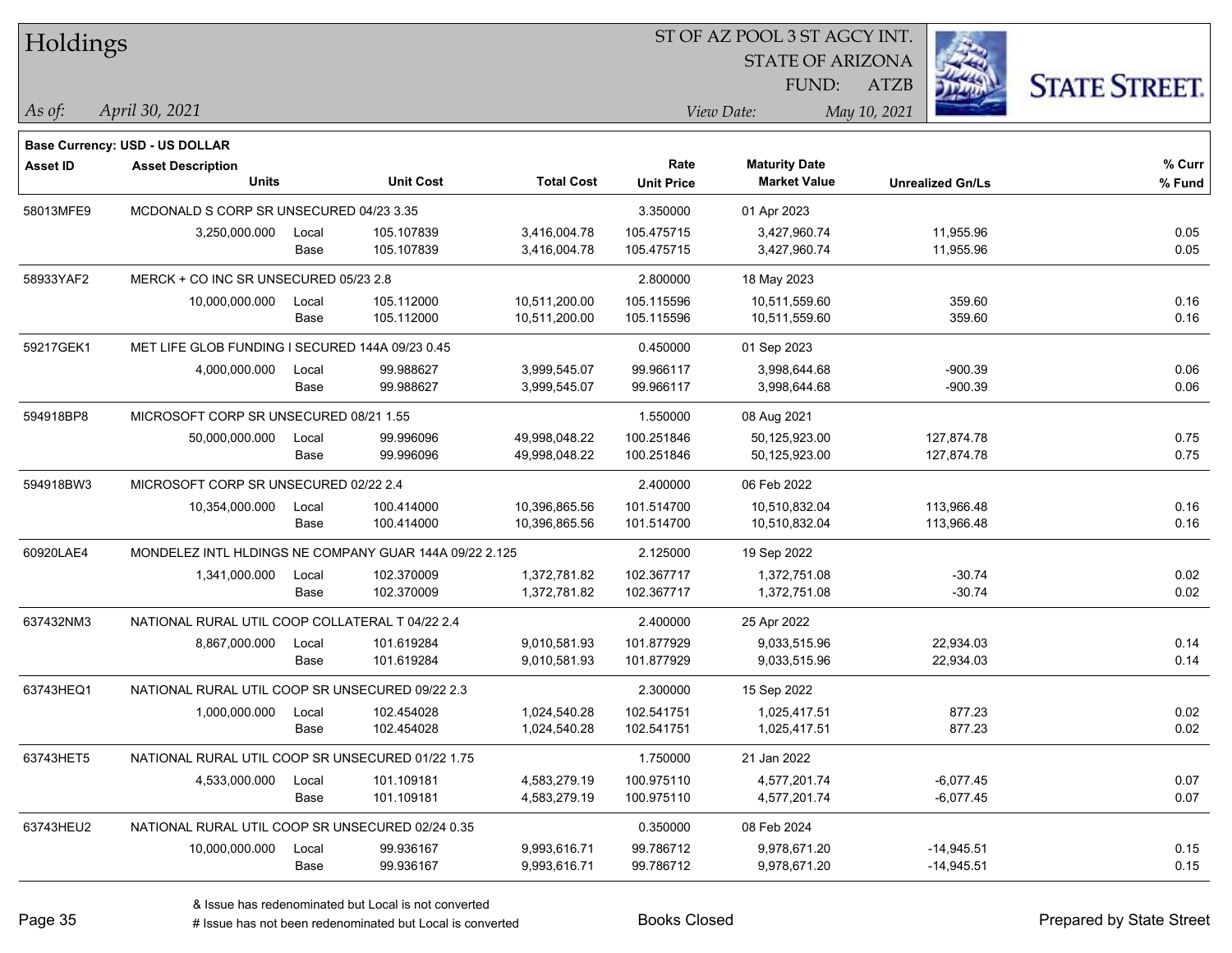| Holdings        |                                                      |       |                  |                   | ST OF AZ POOL 3 ST AGCY INT. |                                             |                         |                      |  |
|-----------------|------------------------------------------------------|-------|------------------|-------------------|------------------------------|---------------------------------------------|-------------------------|----------------------|--|
|                 |                                                      |       |                  |                   |                              | <b>STATE OF ARIZONA</b>                     |                         |                      |  |
|                 |                                                      |       |                  |                   |                              | FUND:                                       | <b>ATZB</b>             | <b>STATE STREET.</b> |  |
| $ As\;of:$      | April 30, 2021                                       |       |                  |                   |                              | View Date:                                  | May 10, 2021            |                      |  |
|                 |                                                      |       |                  |                   |                              |                                             |                         |                      |  |
|                 | Base Currency: USD - US DOLLAR                       |       |                  |                   | Rate                         |                                             |                         | % Curr               |  |
| <b>Asset ID</b> | <b>Asset Description</b><br><b>Units</b>             |       | <b>Unit Cost</b> | <b>Total Cost</b> | <b>Unit Price</b>            | <b>Maturity Date</b><br><b>Market Value</b> | <b>Unrealized Gn/Ls</b> | % Fund               |  |
| 63743HEW8       | NATIONAL RURAL UTIL COOP SR UNSECURED 06/26 1        |       |                  |                   | 1.000000                     | 15 Jun 2026                                 |                         |                      |  |
|                 | 15,000,000.000                                       | Local | 99.751899        | 14,962,784.89     | 97.979322                    | 14,696,898.30                               | $-265,886.59$           | 0.22                 |  |
|                 |                                                      | Base  | 99.751899        | 14,962,784.89     | 97.979322                    | 14,696,898.30                               | $-265,886.59$           | 0.22                 |  |
| 637639AC9       | NATIONAL SECS CLEARING SR UNSECURED 144A 12/23 0.4   |       |                  |                   | 0.400000                     | 07 Dec 2023                                 |                         |                      |  |
|                 | 5,000,000.000                                        | Local | 99.892019        | 4,994,600.94      | 99.958294                    | 4,997,914.70                                | 3,313.76                | 0.07                 |  |
|                 |                                                      | Base  | 99.892019        | 4,994,600.94      | 99.958294                    | 4,997,914.70                                | 3,313.76                | 0.07                 |  |
| 641062AQ7       | NESTLE HOLDINGS INC COMPANY GUAR 144A 01/24 0.375    |       |                  |                   | 0.375000                     | 15 Jan 2024                                 |                         |                      |  |
|                 | 15,000,000.000                                       | Local | 99.804150        | 14,970,622.56     | 99.700613                    | 14,955,091.95                               | $-15,530.61$            | 0.22                 |  |
|                 |                                                      | Base  | 99.804150        | 14,970,622.56     | 99.700613                    | 14,955,091.95                               | $-15,530.61$            | 0.22                 |  |
| 65339KBU3       | NEXTERA ENERGY CAPITAL COMPANY GUAR 03/23 0.65       |       |                  |                   | 0.650000                     | 01 Mar 2023                                 |                         |                      |  |
|                 | 10,000,000.000                                       | Local | 99.990630        | 9,999,063.03      | 100.307610                   | 10,030,761.00                               | 31,697.97               | 0.15                 |  |
|                 |                                                      | Base  | 99.990630        | 9,999,063.03      | 100.307610                   | 10,030,761.00                               | 31,697.97               | 0.15                 |  |
| 654740BQ1       | NISSAN MOTOR ACCEPTANCE SR UNSECURED 144A 03/24 1.05 |       |                  |                   | 1.050000                     | 08 Mar 2024                                 |                         |                      |  |
|                 | 7,000,000.000                                        | Local | 99.991436        | 6,999,400.49      | 99.948975                    | 6,996,428.25                                | $-2,972.24$             | 0.10                 |  |
|                 |                                                      | Base  | 99.991436        | 6,999,400.49      | 99.948975                    | 6,996,428.25                                | $-2,972.24$             | 0.10                 |  |
| 655844BJ6       | NORFOLK SOUTHERN CORP SR UNSECURED 04/22 3           |       |                  |                   | 3.000000                     | 01 Apr 2022                                 |                         |                      |  |
|                 | 3,140,000.000                                        | Local | 100.774647       | 3,164,323.93      | 101.777355                   | 3,195,808.95                                | 31,485.02               | 0.05                 |  |
|                 |                                                      | Base  | 100.774647       | 3, 164, 323. 93   | 101.777355                   | 3,195,808.95                                | 31,485.02               | 0.05                 |  |
| 665859AP9       | NORTHERN TRUST CORP SUBORDINATED 10/25 3.95          |       |                  |                   | 3.950000                     | 30 Oct 2025                                 |                         |                      |  |
|                 | 4,455,000.000                                        | Local | 114.361242       | 5,094,793.34      | 112.677967                   | 5,019,803.43                                | $-74,989.91$            | 0.08                 |  |
|                 |                                                      | Base  | 114.361242       | 5,094,793.34      | 112.677967                   | 5,019,803.43                                | $-74,989.91$            | 0.08                 |  |
| 68389XBB0       | ORACLE CORP SR UNSECURED 05/22 2.5                   |       |                  |                   | 2.500000                     | 15 May 2022                                 |                         |                      |  |
|                 | 5,000,000.000                                        | Local | 101.974790       | 5,098,739.50      | 101.903884                   | 5,095,194.20                                | $-3,545.30$             | 0.08                 |  |
|                 |                                                      | Base  | 101.974790       | 5,098,739.50      | 101.903884                   | 5,095,194.20                                | $-3,545.30$             | 0.08                 |  |
| 68389XBL8       | ORACLE CORP SR UNSECURED 09/23 2.4                   |       |                  |                   | 2.400000                     | 15 Sep 2023                                 |                         |                      |  |
|                 | 6,700,000.000                                        | Local | 104.376090       | 6,993,198.05      | 104.057774                   | 6,971,870.86                                | $-21,327.19$            | 0.10                 |  |
|                 |                                                      | Base  | 104.376090       | 6,993,198.05      | 104.057774                   | 6,971,870.86                                | $-21,327.19$            | 0.10                 |  |
| 68389XCC7       | ORACLE CORP SR UNSECURED 03/26 1.65                  |       |                  |                   | 1.650000                     | 25 Mar 2026                                 |                         |                      |  |
|                 | 8,000,000.000                                        | Local | 99.953014        | 7,996,241.11      | 100.967000                   | 8,077,360.00                                | 81,118.89               | 0.12                 |  |
|                 |                                                      | Base  | 99.953014        | 7,996,241.11      | 100.967000                   | 8,077,360.00                                | 81,118.89               | 0.12                 |  |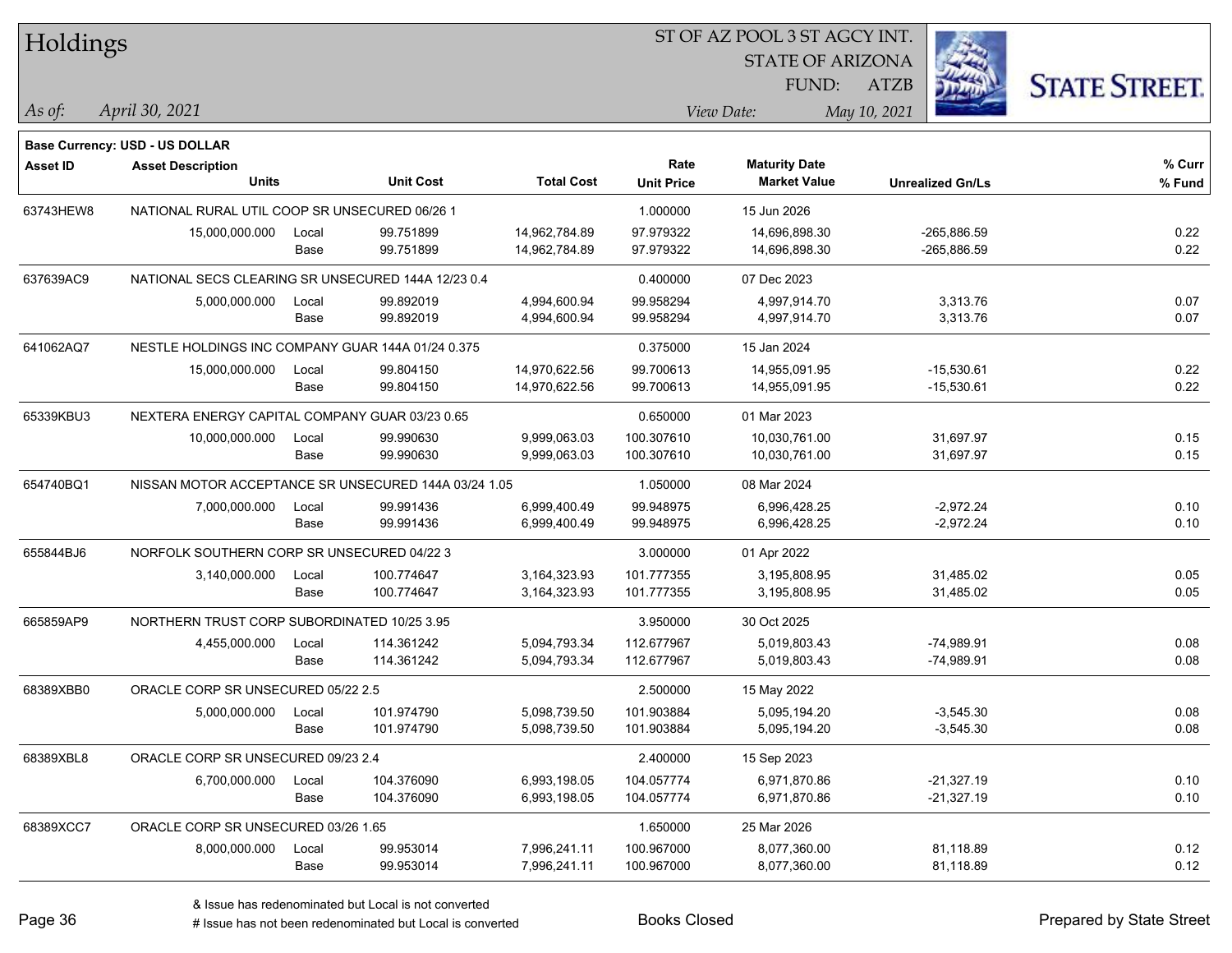| Holdings        |                                                 |       |                  |                   |                   | 51 OF AZ POOL 3 51 AGCY INT.<br><b>STATE OF ARIZONA</b> |                         |                      |
|-----------------|-------------------------------------------------|-------|------------------|-------------------|-------------------|---------------------------------------------------------|-------------------------|----------------------|
|                 |                                                 |       |                  |                   |                   | FUND:                                                   | <b>ATZB</b>             | <b>STATE STREET.</b> |
| As of:          | April 30, 2021                                  |       |                  |                   |                   | View Date:                                              | May 10, 2021            |                      |
|                 | <b>Base Currency: USD - US DOLLAR</b>           |       |                  |                   |                   |                                                         |                         |                      |
| <b>Asset ID</b> | <b>Asset Description</b>                        |       |                  |                   | Rate              | <b>Maturity Date</b>                                    |                         | % Curr               |
|                 | <b>Units</b>                                    |       | <b>Unit Cost</b> | <b>Total Cost</b> | <b>Unit Price</b> | <b>Market Value</b>                                     | <b>Unrealized Gn/Ls</b> | % Fund               |
| 713448EY0       | PEPSICO INC SR UNSECURED 05/23 0.75             |       |                  |                   | 0.750000          | 01 May 2023                                             |                         |                      |
|                 | 4,888,000.000                                   | Local | 100.852316       | 4,929,661.20      | 100.992817        | 4,936,528.89                                            | 6,867.69                | 0.07                 |
|                 |                                                 | Base  | 100.852316       | 4,929,661.20      | 100.992817        | 4,936,528.89                                            | 6,867.69                | 0.07                 |
| 713448FB9       | PEPSICO INC SR UNSECURED 10/23 0.4              |       |                  |                   | 0.400000          | 07 Oct 2023                                             |                         |                      |
|                 | 5,000,000.000                                   | Local | 99.953723        | 4,997,686.16      | 100.248000        | 5,012,400.00                                            | 14,713.84               | 0.08                 |
|                 |                                                 | Base  | 99.953723        | 4,997,686.16      | 100.248000        | 5,012,400.00                                            | 14,713.84               | 0.08                 |
| 717081DM2       | PFIZER INC SR UNSECURED 05/24 3.4               |       |                  |                   | 3.400000          | 15 May 2024                                             |                         |                      |
|                 | 4,753,000.000                                   | Local | 108.683970       | 5,165,749.09      | 108.602368        | 5,161,870.55                                            | $-3,878.54$             | 0.08                 |
|                 |                                                 | Base  | 108.683970       | 5,165,749.09      | 108.602368        | 5,161,870.55                                            | $-3,878.54$             | 0.08                 |
| 717081ER0       | PFIZER INC SR UNSECURED 03/22 2.8               |       |                  |                   | 2.800000          | 11 Mar 2022                                             |                         |                      |
|                 | 3,000,000.000                                   | Local | 99.998281        | 2,999,948.43      | 102.219408        | 3,066,582.24                                            | 66,633.81               | 0.05                 |
|                 |                                                 | Base  | 99.998281        | 2,999,948.43      | 102.219408        | 3,066,582.24                                            | 66,633.81               | 0.05                 |
| 718546AX2       | PHILLIPS 66 COMPANY GUAR 02/24 VAR              |       |                  | 0.813750          | 15 Feb 2024       |                                                         |                         |                      |
|                 | 15,000,000.000                                  | Local | 100.000000       | 15,000,000.00     | 100.183060        | 15,027,459.00                                           | 27,459.00               | 0.23                 |
|                 |                                                 | Base  | 100.000000       | 15,000,000.00     | 100.183060        | 15,027,459.00                                           | 27,459.00               | 0.23                 |
| 723484AH4       | PINNACLE WEST CAPITAL SR UNSECURED 06/25 1.3    |       |                  |                   | 1.300000          | 15 Jun 2025                                             |                         |                      |
|                 | 12,000,000.000                                  | Local | 99.991774        | 11,999,012.82     | 100.462420        | 12,055,490.40                                           | 56,477.58               | 0.18                 |
|                 |                                                 | Base  | 99.991774        | 11,999,012.82     | 100.462420        | 12,055,490.40                                           | 56,477.58               | 0.18                 |
| 74005PBA1       | LINDE INC/CT COMPANY GUAR 02/22 2.45            |       |                  |                   | 2.450000          | 15 Feb 2022                                             |                         |                      |
|                 | 3,000,000.000                                   | Local | 100.473243       | 3,014,197.30      | 101.167350        | 3,035,020.50                                            | 20,823.20               | 0.05                 |
|                 |                                                 | Base  | 100.473243       | 3,014,197.30      | 101.167350        | 3,035,020.50                                            | 20,823.20               | 0.05                 |
| 74256LEM7       | PRINCIPAL LFE GLB FND II SECURED 144A 04/24 VAR |       |                  |                   | 0.460000          | 12 Apr 2024                                             |                         |                      |
|                 | 5,000,000.000                                   | Local | 100.000000       | 5,000,000.00      | 100.053375        | 5,002,668.75                                            | 2,668.75                | 0.08                 |
|                 |                                                 | Base  | 100.000000       | 5,000,000.00      | 100.053375        | 5,002,668.75                                            | 2,668.75                | 0.08                 |
| 742718FL8       | PROCTER + GAMBLE CO/THE SR UNSECURED 10/25 0.55 |       |                  |                   | 0.550000          | 29 Oct 2025                                             |                         |                      |
|                 | 15,000,000.000                                  | Local | 99.854324        | 14,978,148.63     | 99.150284         | 14,872,542.60                                           | $-105,606.03$           | 0.22                 |
|                 |                                                 | Base  | 99.854324        | 14,978,148.63     | 99.150284         | 14,872,542.60                                           | $-105,606.03$           | 0.22                 |
| 742718FP9       | PROCTER + GAMBLE CO/THE SR UNSECURED 04/26 1    |       |                  |                   | 1.000000          | 23 Apr 2026                                             |                         |                      |
|                 | 5,500,000.000                                   | Local | 99.961171        | 5,497,864.40      | 100.298800        | 5,516,434.00                                            | 18,569.60               | 0.08                 |
|                 |                                                 | Base  | 99.961171        | 5,497,864.40      | 100.298800        | 5,516,434.00                                            | 18,569.60               | 0.08                 |

ST OF A Z POOL 2 ST ACCV INT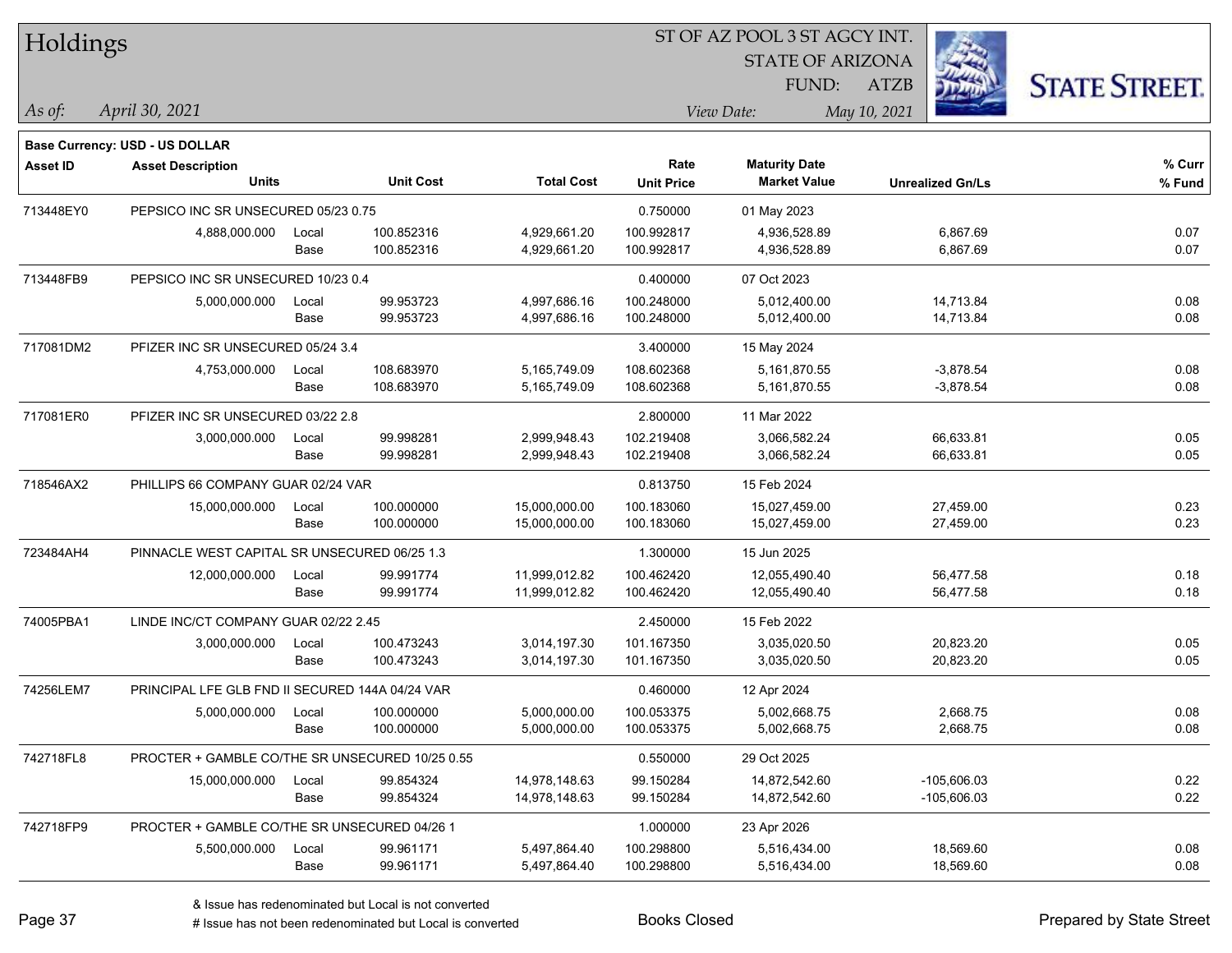| Holdings        |                                                 |       |                  |                   | ST OF AZ POOL 3 ST AGCY INT. |                         |                         |                      |  |  |
|-----------------|-------------------------------------------------|-------|------------------|-------------------|------------------------------|-------------------------|-------------------------|----------------------|--|--|
|                 |                                                 |       |                  |                   |                              | <b>STATE OF ARIZONA</b> |                         |                      |  |  |
|                 |                                                 |       |                  |                   |                              | FUND:                   | <b>ATZB</b>             | <b>STATE STREET.</b> |  |  |
| As of:          | April 30, 2021                                  |       |                  |                   |                              | View Date:              | May 10, 2021            |                      |  |  |
|                 | Base Currency: USD - US DOLLAR                  |       |                  |                   |                              |                         |                         |                      |  |  |
| <b>Asset ID</b> | <b>Asset Description</b>                        |       |                  |                   | Rate                         | <b>Maturity Date</b>    |                         | % Curr               |  |  |
|                 | <b>Units</b>                                    |       | <b>Unit Cost</b> | <b>Total Cost</b> | <b>Unit Price</b>            | <b>Market Value</b>     | <b>Unrealized Gn/Ls</b> | % Fund               |  |  |
| 771196BR2       | ROCHE HOLDINGS INC COMPANY GUAR 144A 03/24 VAR  |       |                  |                   | 0.250000                     | 05 Mar 2024             |                         |                      |  |  |
|                 | 7,000,000.000                                   | Local | 100.000000       | 7,000,000.00      | 100.065948                   | 7,004,616.36            | 4,616.36                | 0.11                 |  |  |
|                 |                                                 | Base  | 100.000000       | 7,000,000.00      | 100.065948                   | 7,004,616.36            | 4,616.36                | 0.11                 |  |  |
| 78014RAP5       | ROYAL BANK OF CANADA SR UNSECURED 09/21 VAR     |       |                  |                   | 0.536630                     | 21 Sep 2021             |                         |                      |  |  |
|                 | 10,000,000.000                                  | Local | 99.974675        | 9,997,467.53      | 100.107413                   | 10,010,741.30           | 13,273.77               | 0.15                 |  |  |
|                 |                                                 | Base  | 99.974675        | 9,997,467.53      | 100.107413                   | 10,010,741.30           | 13,273.77               | 0.15                 |  |  |
| 78014RAQ3       | ROYAL BANK OF CANADA SR UNSECURED 10/21 VAR     |       |                  |                   | 3.000000                     | 22 Oct 2021             |                         |                      |  |  |
|                 | 10,000,000.000                                  | Local | 100.000000       | 10,000,000.00     | 101.174455                   | 10,117,445.50           | 117,445.50              | 0.15                 |  |  |
|                 |                                                 | Base  | 100.000000       | 10,000,000.00     | 101.174455                   | 10,117,445.50           | 117,445.50              | 0.15                 |  |  |
| 78014RBX7       | ROYAL BANK OF CANADA SR UNSECURED 01/25 VAR     |       |                  |                   | 2.300000                     | 30 Jan 2025             |                         |                      |  |  |
|                 | 10,000,000.000                                  | Local | 100.000000       | 10,000,000.00     | 99.724914                    | 9,972,491.40            | $-27,508.60$            | 0.15                 |  |  |
|                 |                                                 | Base  | 100.000000       | 10,000,000.00     | 99.724914                    | 9,972,491.40            | $-27,508.60$            | 0.15                 |  |  |
| 78014RCM0       | ROYAL BANK OF CANADA SR UNSECURED 03/25 VAR     |       |                  |                   | 1.500000                     | 27 Mar 2025             |                         |                      |  |  |
|                 | 10,000,000.000                                  | Local | 100.000000       | 10,000,000.00     | 101.646000                   | 10,164,600.00           | 164,600.00              | 0.15                 |  |  |
|                 |                                                 | Base  | 100.000000       | 10,000,000.00     | 101.646000                   | 10,164,600.00           | 164,600.00              | 0.15                 |  |  |
| 78014RDC1       | ROYAL BANK OF CANADA SR UNSECURED 10/25 VAR     |       |                  |                   | 0.625000                     | 09 Oct 2025             |                         |                      |  |  |
|                 | 5,000,000.000                                   | Local | 100.000000       | 5,000,000.00      | 95.050000                    | 4,752,500.00            | $-247,500.00$           | 0.07                 |  |  |
|                 |                                                 | Base  | 100.000000       | 5,000,000.00      | 95.050000                    | 4,752,500.00            | $-247,500.00$           | 0.07                 |  |  |
| 78015K7L2       | ROYAL BANK OF CANADA SR UNSECURED 01/24 0.425   |       |                  |                   | 0.425000                     | 19 Jan 2024             |                         |                      |  |  |
|                 | 15,000,000.000                                  | Local | 99.997279        | 14,999,591.92     | 99.670437                    | 14,950,565.55           | -49,026.37              | 0.22                 |  |  |
|                 |                                                 | Base  | 99.997279        | 14,999,591.92     | 99.670437                    | 14,950,565.55           | -49,026.37              | 0.22                 |  |  |
| 78446YAA1       | SLM STUDENT LOAN TRUST SLMA 2012 2 A            |       |                  |                   | 0.806130                     | 25 Jan 2029             |                         |                      |  |  |
|                 | 836,901.380                                     | Local | 100.000000       | 836,901.38        | 97.950260                    | 819,747.08              | $-17,154.30$            | 0.01                 |  |  |
| Original Face:  | 2,838,688.000                                   | Base  | 100.000000       | 836,901.38        | 97.950260                    | 819,747.08              | $-17,154.30$            | 0.01                 |  |  |
| 842587CU9       | SOUTHERN CO SR UNSECURED 07/23 2.95             |       |                  |                   | 2.950000                     | 01 Jul 2023             |                         |                      |  |  |
|                 | 10,000,000.000                                  | Local | 104.732833       | 10,473,283.33     | 104.635294                   | 10,463,529.40           | $-9,753.93$             | 0.16                 |  |  |
|                 |                                                 | Base  | 104.732833       | 10,473,283.33     | 104.635294                   | 10,463,529.40           | $-9,753.93$             | 0.16                 |  |  |
| 8426EPAA6       | SOUTHERN CO GAS CAPITAL COMPANY GUAR 10/23 2.45 |       |                  |                   | 2.450000                     | 01 Oct 2023             |                         |                      |  |  |
|                 | 15,000,000.000                                  | Local | 104.329575       | 15,649,436.30     | 104.138786                   | 15,620,817.90           | $-28,618.40$            | 0.23                 |  |  |
|                 |                                                 | Base  | 104.329575       | 15,649,436.30     | 104.138786                   | 15,620,817.90           | $-28,618.40$            | 0.23                 |  |  |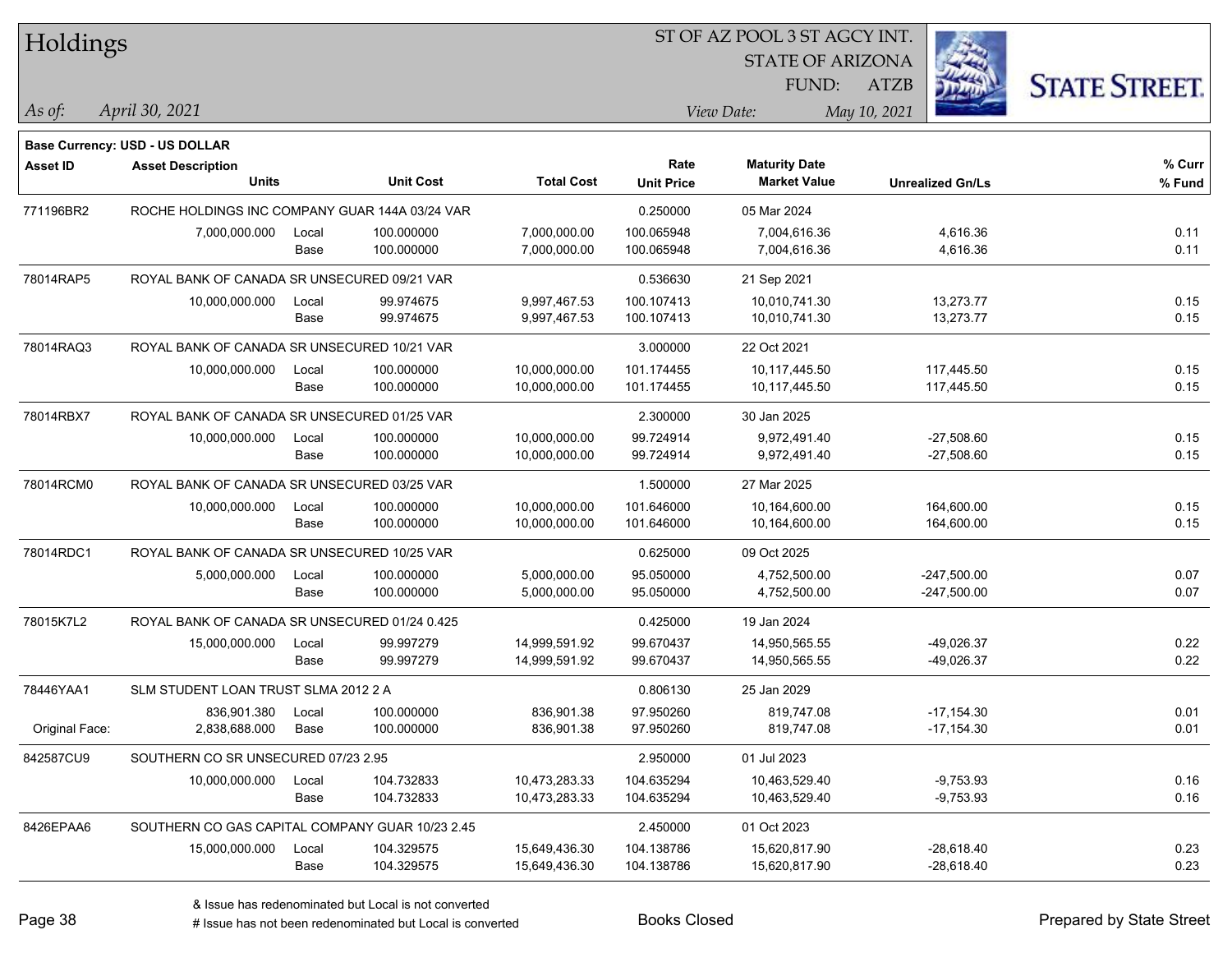| Holdings        |                                                                   |       |                  |                   | ST OF AZ POOL 3 ST AGCY INT. |                         |                         |                      |
|-----------------|-------------------------------------------------------------------|-------|------------------|-------------------|------------------------------|-------------------------|-------------------------|----------------------|
|                 |                                                                   |       |                  |                   |                              | <b>STATE OF ARIZONA</b> |                         |                      |
|                 |                                                                   |       |                  |                   |                              | FUND:                   | <b>ATZB</b>             | <b>STATE STREET.</b> |
| $\vert$ As of:  | April 30, 2021                                                    |       |                  |                   |                              | View Date:              | May 10, 2021            |                      |
|                 |                                                                   |       |                  |                   |                              |                         |                         |                      |
| <b>Asset ID</b> | <b>Base Currency: USD - US DOLLAR</b><br><b>Asset Description</b> |       |                  |                   | Rate                         | <b>Maturity Date</b>    |                         | % Curr               |
|                 | Units                                                             |       | <b>Unit Cost</b> | <b>Total Cost</b> | <b>Unit Price</b>            | <b>Market Value</b>     | <b>Unrealized Gn/Ls</b> | % Fund               |
| 863667BA8       | STRYKER CORP SR UNSECURED 06/25 1.15                              |       |                  |                   | 1.150000                     | 15 Jun 2025             |                         |                      |
|                 | 5,000,000.000                                                     | Local | 99.808887        | 4,990,444.35      | 100.243274                   | 5,012,163.70            | 21,719.35               | 0.08                 |
|                 |                                                                   | Base  | 99.808887        | 4,990,444.35      | 100.243274                   | 5,012,163.70            | 21,719.35               | 0.08                 |
| 86787EBE6       | TRUIST BANK SR UNSECURED 05/22 2.8                                |       |                  |                   | 2.800000                     | 17 May 2022             |                         |                      |
|                 | 10,000,000.000                                                    | Local | 99.982271        | 9,998,227.10      | 102.498660                   | 10,249,866.00           | 251,638.90              | 0.15                 |
|                 |                                                                   | Base  | 99.982271        | 9,998,227.10      | 102.498660                   | 10,249,866.00           | 251,638.90              | 0.15                 |
| 87612EBD7       | TARGET CORP SR UNSECURED 07/24 3.5                                |       |                  |                   | 3.500000                     | 01 Jul 2024             |                         |                      |
|                 | 3,678,000.000                                                     | Local | 109.636372       | 4,032,425.77      | 109.498488                   | 4,027,354.39            | $-5,071.38$             | 0.06                 |
|                 |                                                                   | Base  | 109.636372       | 4,032,425.77      | 109.498488                   | 4,027,354.39            | $-5,071.38$             | 0.06                 |
| 88579YAX9       | 3M COMPANY SR UNSECURED 03/23 2.25                                |       |                  |                   | 2.250000                     | 15 Mar 2023             |                         |                      |
|                 | 1,500,000.000                                                     | Local | 103.264603       | 1,548,969.05      | 103.446066                   | 1,551,690.99            | 2,721.94                | 0.02                 |
|                 |                                                                   | Base  | 103.264603       | 1,548,969.05      | 103.446066                   | 1,551,690.99            | 2,721.94                | 0.02                 |
| 89114Q3J5       | TORONTO DOMINION BANK SR UNSECURED 07/22 VAR                      |       |                  |                   | 0.533750                     | 22 Jul 2022             |                         |                      |
|                 | 5,000,000.000                                                     | Local | 100.000000       | 5,000,000.00      | 100.143144                   | 5,007,157.20            | 7,157.20                | 0.08                 |
|                 |                                                                   | Base  | 100.000000       | 5,000,000.00      | 100.143144                   | 5,007,157.20            | 7,157.20                | 0.08                 |
| 89114Q5A2       | TORONTO DOMINION BANK SR UNSECURED 08/24 VAR                      |       |                  |                   | 2.450000                     | 14 Aug 2024             |                         |                      |
|                 | 10,000,000.000                                                    | Local | 100.000000       | 10,000,000.00     | 102.270792                   | 10,227,079.20           | 227,079.20              | 0.15                 |
|                 |                                                                   | Base  | 100.000000       | 10,000,000.00     | 102.270792                   | 10,227,079.20           | 227,079.20              | 0.15                 |
| 89114QCR7       | TORONTO DOMINION BANK SR UNSECURED 03/24 VAR                      |       |                  |                   | 0.365000                     | 04 Mar 2024             |                         |                      |
|                 | 11,000,000.000                                                    | Local | 100.000000       | 11,000,000.00     | 100.157000                   | 11,017,270.00           | 17,270.00               | 0.17                 |
|                 |                                                                   | Base  | 100.000000       | 11,000,000.00     | 100.157000                   | 11,017,270.00           | 17,270.00               | 0.17                 |
| 89233MAB9       | TOYOTA AUTO RECEIVABLES OWNER TAOT 2019 D A2                      |       |                  |                   | 1.920000                     | 15 Jul 2022             |                         |                      |
|                 | 1,784,135.040                                                     | Local | 99.995560        | 1,784,055.82      | 100.223280                   | 1,788,118.66            | 4,062.84                | 0.03                 |
| Original Face:  | 8,000,000.000                                                     | Base  | 99.995560        | 1,784,055.82      | 100.223280                   | 1,788,118.66            | 4,062.84                | 0.03                 |
| 89236TFX8       | TOYOTA MOTOR CREDIT CORP SR UNSECURED 04/22 2.65                  |       |                  |                   | 2.650000                     | 12 Apr 2022             |                         |                      |
|                 | 13,000,000.000                                                    | Local | 99.980111        | 12,997,414.47     | 102.276866                   | 13,295,992.58           | 298,578.11              | 0.20                 |
|                 |                                                                   | Base  | 99.980111        | 12,997,414.47     | 102.276866                   | 13,295,992.58           | 298,578.11              | 0.20                 |
| 89236TGS8       | TOYOTA MOTOR CREDIT CORP SR UNSECURED 08/21 VAR                   |       |                  |                   | 0.318750                     | 13 Aug 2021             |                         |                      |
|                 | 2,000,000.000                                                     | Local | 100.000000       | 2,000,000.00      | 100.022790                   | 2,000,455.80            | 455.80                  | 0.03                 |
|                 |                                                                   | Base  | 100.000000       | 2,000,000.00      | 100.022790                   | 2,000,455.80            | 455.80                  | 0.03                 |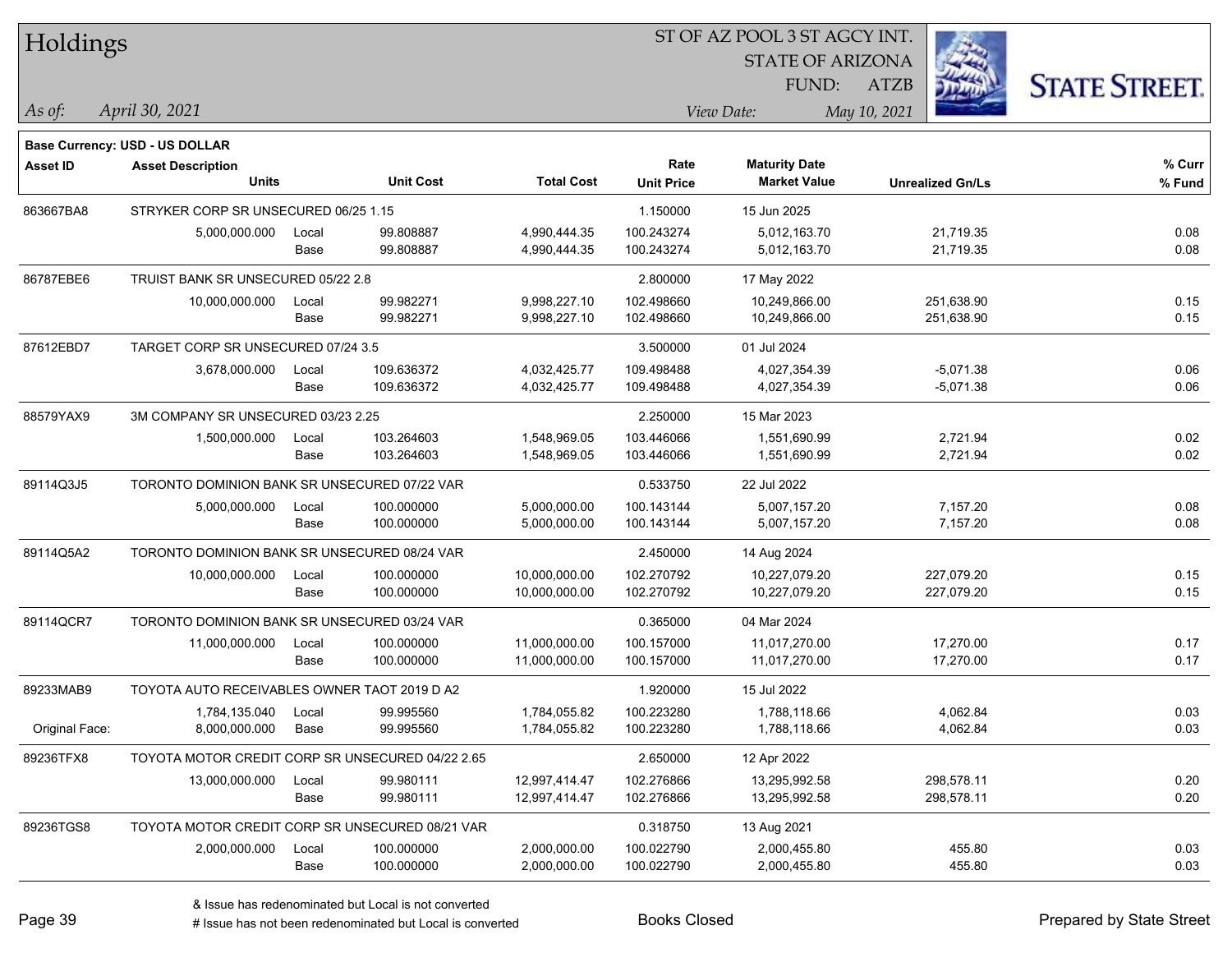| Holdings        |                                                  |       |                  |                   | ST OF AZ POOL 3 ST AGCY INT. |                         |                         |                      |  |
|-----------------|--------------------------------------------------|-------|------------------|-------------------|------------------------------|-------------------------|-------------------------|----------------------|--|
|                 |                                                  |       |                  |                   |                              | <b>STATE OF ARIZONA</b> |                         |                      |  |
|                 |                                                  |       |                  |                   |                              | <b>FUND:</b>            | <b>ATZB</b>             | <b>STATE STREET.</b> |  |
| $\vert$ As of:  | April 30, 2021                                   |       |                  |                   |                              | View Date:              | May 10, 2021            |                      |  |
|                 |                                                  |       |                  |                   |                              |                         |                         |                      |  |
|                 | <b>Base Currency: USD - US DOLLAR</b>            |       |                  |                   | Rate                         | <b>Maturity Date</b>    |                         | % Curr               |  |
| <b>Asset ID</b> | <b>Asset Description</b><br><b>Units</b>         |       | <b>Unit Cost</b> | <b>Total Cost</b> | <b>Unit Price</b>            | <b>Market Value</b>     | <b>Unrealized Gn/Ls</b> | % Fund               |  |
| 89236TGT6       | TOYOTA MOTOR CREDIT CORP SR UNSECURED 02/25 1.8  |       |                  |                   | 1.800000                     | 13 Feb 2025             |                         |                      |  |
|                 | 10,000,000.000                                   | Local | 99.949246        | 9,994,924.57      | 103.437669                   | 10,343,766.90           | 348,842.33              | 0.16                 |  |
|                 |                                                  | Base  | 99.949246        | 9,994,924.57      | 103.437669                   | 10,343,766.90           | 348,842.33              | 0.16                 |  |
| 89236THH1       | TOYOTA MOTOR CREDIT CORP SR UNSECURED 09/25 0.62 |       |                  |                   | 0.620000                     | 16 Sep 2025             |                         |                      |  |
|                 | 5,000,000.000                                    | Local | 100.000000       | 5,000,000.00      | 97.578131                    | 4,878,906.55            | $-121,093.45$           | 0.07                 |  |
|                 |                                                  | Base  | 100.000000       | 5,000,000.00      | 97.578131                    | 4,878,906.55            | $-121,093.45$           | 0.07                 |  |
| 89236THM0       | TOYOTA MOTOR CREDIT CORP SR UNSECURED 10/22 0.35 |       |                  |                   | 0.350000                     | 14 Oct 2022             |                         |                      |  |
|                 | 10,000,000.000                                   | Local | 99.935084        | 9,993,508.38      | 100.164074                   | 10,016,407.40           | 22,899.02               | 0.15                 |  |
|                 |                                                  | Base  | 99.935084        | 9,993,508.38      | 100.164074                   | 10,016,407.40           | 22,899.02               | 0.15                 |  |
| 89236THQ1       | TOYOTA MOTOR CREDIT CORP SR UNSECURED 10/25 0.65 |       |                  |                   | 0.650000                     | 09 Oct 2025             |                         |                      |  |
|                 | 5,000,000.000                                    | Local | 100.000000       | 5,000,000.00      | 97.429618                    | 4,871,480.90            | -128,519.10             | 0.07                 |  |
|                 |                                                  | Base  | 100.000000       | 5,000,000.00      | 97.429618                    | 4,871,480.90            | $-128,519.10$           | 0.07                 |  |
| 89236THS7       | TOYOTA MOTOR CREDIT CORP SR UNSECURED 06/22 VAR  |       |                  |                   | 0.310000                     | 13 Jun 2022             |                         |                      |  |
|                 | 10,000,000.000                                   | Local | 100.000000       | 10,000,000.00     | 100.135579                   | 10,013,557.90           | 13,557.90               | 0.15                 |  |
|                 |                                                  | Base  | 100.000000       | 10,000,000.00     | 100.135579                   | 10,013,557.90           | 13,557.90               | 0.15                 |  |
| 89236TJD8       | TOYOTA MOTOR CREDIT CORP SR UNSECURED 04/23 0.4  |       |                  |                   | 0.400000                     | 06 Apr 2023             |                         |                      |  |
|                 | 12,000,000.000                                   | Local | 99.921451        | 11,990,574.14     | 100.328601                   | 12,039,432.12           | 48,857.98               | 0.18                 |  |
|                 |                                                  | Base  | 99.921451        | 11,990,574.14     | 100.328601                   | 12,039,432.12           | 48,857.98               | 0.18                 |  |
| 89788JAA7       | TRUIST BANK SR UNSECURED 03/25 1.5               |       |                  |                   | 1.500000                     | 10 Mar 2025             |                         |                      |  |
|                 | 2,000,000.000                                    | Local | 99.841865        | 1,996,837.29      | 102.181787                   | 2,043,635.74            | 46,798.45               | 0.03                 |  |
|                 |                                                  | Base  | 99.841865        | 1,996,837.29      | 102.181787                   | 2,043,635.74            | 46,798.45               | 0.03                 |  |
| 90327QD30       | USAA CAPITAL CORP SR UNSECURED 144A 06/21 2.625  |       |                  |                   | 2.625000                     | 01 Jun 2021             |                         |                      |  |
|                 | 13,810,000.000                                   | Local | 100.083269       | 13,821,499.50     | 100.193000                   | 13,836,653.30           | 15,153.80               | 0.21                 |  |
|                 |                                                  | Base  | 100.083269       | 13,821,499.50     | 100.193000                   | 13,836,653.30           | 15,153.80               | 0.21                 |  |
| 90331HNV1       | US BANK NA CINCINNATI SR UNSECURED 07/23 3.4     |       |                  |                   | 3.400000                     | 24 Jul 2023             |                         |                      |  |
|                 | 2,775,000.000                                    | Local | 106.264729       | 2,948,846.23      | 106.579825                   | 2,957,590.14            | 8,743.91                | 0.04                 |  |
|                 |                                                  | Base  | 106.264729       | 2,948,846.23      | 106.579825                   | 2,957,590.14            | 8,743.91                | 0.04                 |  |
| 904764BF3       | UNILEVER CAPITAL CORP COMPANY GUAR 03/22 3       |       |                  |                   | 3.000000                     | 07 Mar 2022             |                         |                      |  |
|                 | 10,000,000.000                                   | Local | 101.134657       | 10,113,465.68     | 102.336640                   | 10,233,664.00           | 120,198.32              | 0.15                 |  |
|                 |                                                  | Base  | 101.134657       | 10,113,465.68     | 102.336640                   | 10,233,664.00           | 120,198.32              | 0.15                 |  |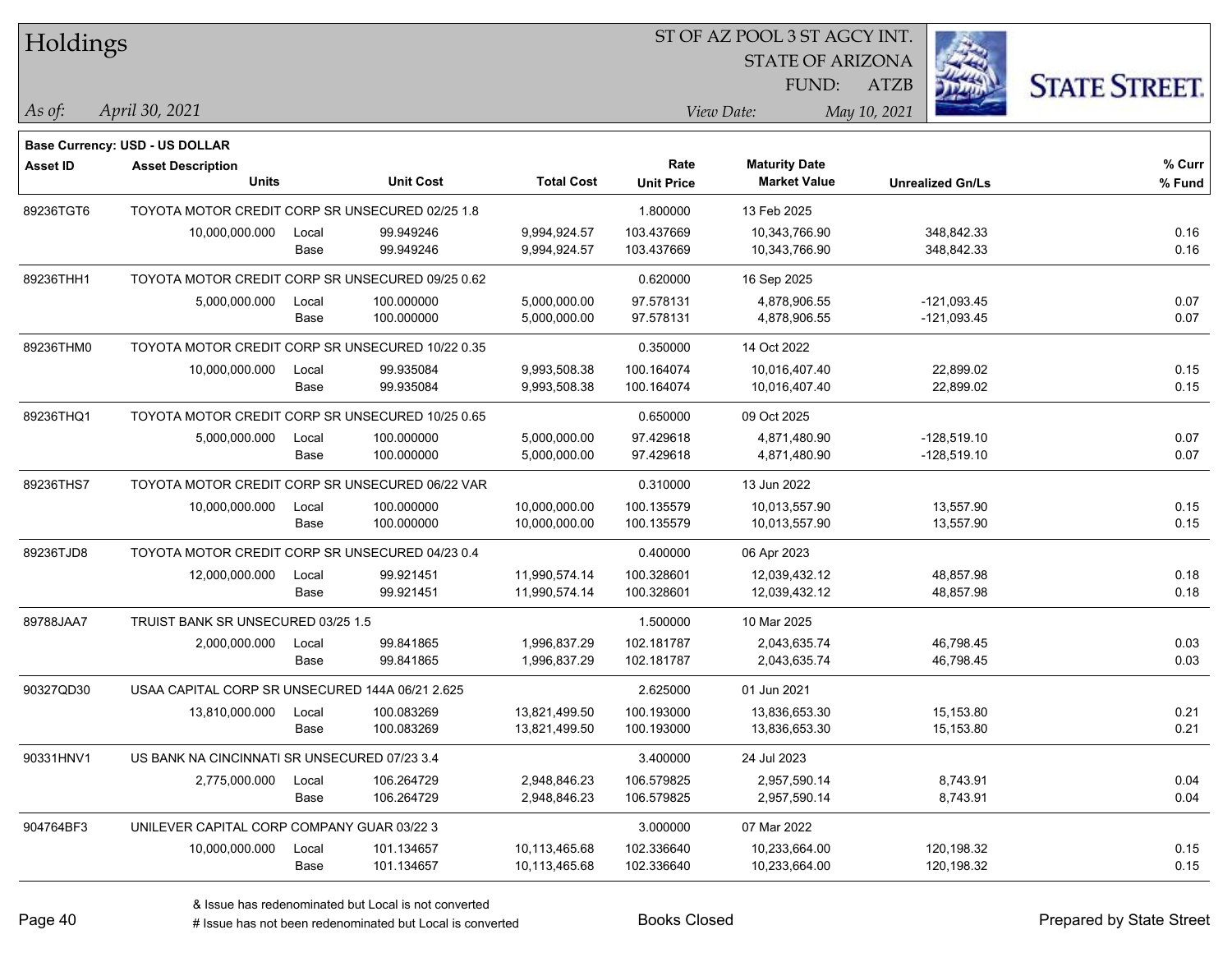| Holdings        |                                                |       |                  |                   |                   | ST OF AZ POOL 3 ST AGCY INT. |                         |                      |
|-----------------|------------------------------------------------|-------|------------------|-------------------|-------------------|------------------------------|-------------------------|----------------------|
|                 |                                                |       |                  |                   |                   | <b>STATE OF ARIZONA</b>      |                         |                      |
|                 |                                                |       |                  |                   |                   | FUND:                        | <b>ATZB</b>             | <b>STATE STREET.</b> |
| $\vert$ As of:  | April 30, 2021                                 |       |                  |                   |                   | View Date:                   | May 10, 2021            |                      |
|                 | Base Currency: USD - US DOLLAR                 |       |                  |                   |                   |                              |                         |                      |
| <b>Asset ID</b> | <b>Asset Description</b>                       |       |                  |                   | Rate              | <b>Maturity Date</b>         |                         | $%$ Curr             |
|                 | <b>Units</b>                                   |       | <b>Unit Cost</b> | <b>Total Cost</b> | <b>Unit Price</b> | <b>Market Value</b>          | <b>Unrealized Gn/Ls</b> | % Fund               |
| 904764BJ5       | UNILEVER CAPITAL CORP COMPANY GUAR 09/23 0.375 |       |                  |                   | 0.375000          | 14 Sep 2023                  |                         |                      |
|                 | 3,000,000.000                                  | Local | 99.898769        | 2,996,963.07      | 100.181510        | 3,005,445.30                 | 8,482.23                | 0.05                 |
|                 |                                                | Base  | 99.898769        | 2,996,963.07      | 100.181510        | 3,005,445.30                 | 8,482.23                | 0.05                 |
| 91159HHX1       | US BANCORP SR UNSECURED 07/24 2.4              |       |                  |                   | 2.400000          | 30 Jul 2024                  |                         |                      |
|                 | 2,000,000.000                                  | Local | 99.936418        | 1,998,728.36      | 105.734621        | 2,114,692.42                 | 115,964.06              | 0.03                 |
|                 |                                                | Base  | 99.936418        | 1,998,728.36      | 105.734621        | 2,114,692.42                 | 115,964.06              | 0.03                 |
| 9127965G0       | TREASURY BILL 12/21 0.00000                    |       |                  |                   | 0.010000          | 02 Dec 2021                  |                         |                      |
|                 | 40,000,000.000                                 | Local | 99.935500        | 39,974,200.00     | 99.982250         | 39,992,900.00                | 18,700.00               | 0.60                 |
|                 |                                                | Base  | 99.935500        | 39,974,200.00     | 99.982250         | 39,992,900.00                | 18,700.00               | 0.60                 |
| 912796B24       | TREASURY BILL 06/21 0.00000                    |       |                  |                   | 0.010000          | 10 Jun 2021                  |                         |                      |
|                 | 40,000,000.000                                 | Local | 99.989889        | 39,995,955.52     | 99.998944         | 39,999,577.60                | 3,622.08                | 0.60                 |
|                 |                                                | Base  | 99.989889        | 39,995,955.52     | 99.998944         | 39,999,577.60                | 3,622.08                | 0.60                 |
| 912796B32       | TREASURY BILL 06/21 0.00000                    |       |                  |                   | 0.010000          | 24 Jun 2021                  |                         |                      |
|                 | 40,000,000.000                                 | Local | 99.986350        | 39,994,539.95     | 99.998556         | 39,999,422.40                | 4,882.45                | 0.60                 |
|                 |                                                | Base  | 99.986350        | 39,994,539.95     | 99.998556         | 39,999,422.40                | 4,882.45                | 0.60                 |
| 912796C23       | TREASURY BILL 03/21 0.00000                    |       |                  |                   |                   | 02 Mar 2021                  |                         |                      |
|                 | 0.000                                          | Local | 0.000000         | $-0.04$           | 0.000000          | 0.00                         | 0.04                    | 0.00                 |
|                 |                                                | Base  | 0.000000         | $-0.04$           | 0.000000          | 0.00                         | 0.04                    | 0.00                 |
| 912828F96       | US TREASURY N/B 10/21 2                        |       |                  |                   | 2.000000          | 31 Oct 2021                  |                         |                      |
|                 | 40,000,000.000                                 | Local | 100.948219       | 40,379,287.68     | 100.968750        | 40,387,500.00                | 8,212.32                | 0.61                 |
|                 |                                                | Base  | 100.948219       | 40,379,287.68     | 100.968750        | 40,387,500.00                | 8,212.32                | 0.61                 |
| 912828XV7       | <b>US TREASURY N/B 06/19 1.25</b>              |       |                  |                   | 1.250000          | 30 Jun 2019                  |                         |                      |
|                 | 0.000                                          | Local | 0.000000         | $-0.03$           | 0.000000          | 0.00                         | 0.03                    | 0.00                 |
|                 |                                                | Base  | 0.000000         | $-0.03$           | 0.000000          | 0.00                         | 0.03                    | 0.00                 |
| 91282CBQ3       | US TREASURY N/B 02/26 0.5                      |       |                  |                   | 0.500000          | 28 Feb 2026                  |                         |                      |
|                 | 20,000,000.000                                 | Local | 98.580494        | 19,716,098.83     | 98.467200         | 19,693,440.00                | $-22,658.83$            | 0.30                 |
|                 |                                                | Base  | 98.580494        | 19,716,098.83     | 98.467200         | 19,693,440.00                | $-22,658.83$            | 0.30                 |
| 91324PDG4       | UNITEDHEALTH GROUP INC SR UNSECURED 06/21 VAR  |       |                  |                   | 0.443880          | 15 Jun 2021                  |                         |                      |
|                 | 3,000,000.000                                  | Local | 100.000000       | 3,000,000.00      | 100.027500        | 3,000,825.00                 | 825.00                  | 0.04                 |
|                 |                                                | Base  | 100.000000       | 3,000,000.00      | 100.027500        | 3,000,825.00                 | 825.00                  | 0.04                 |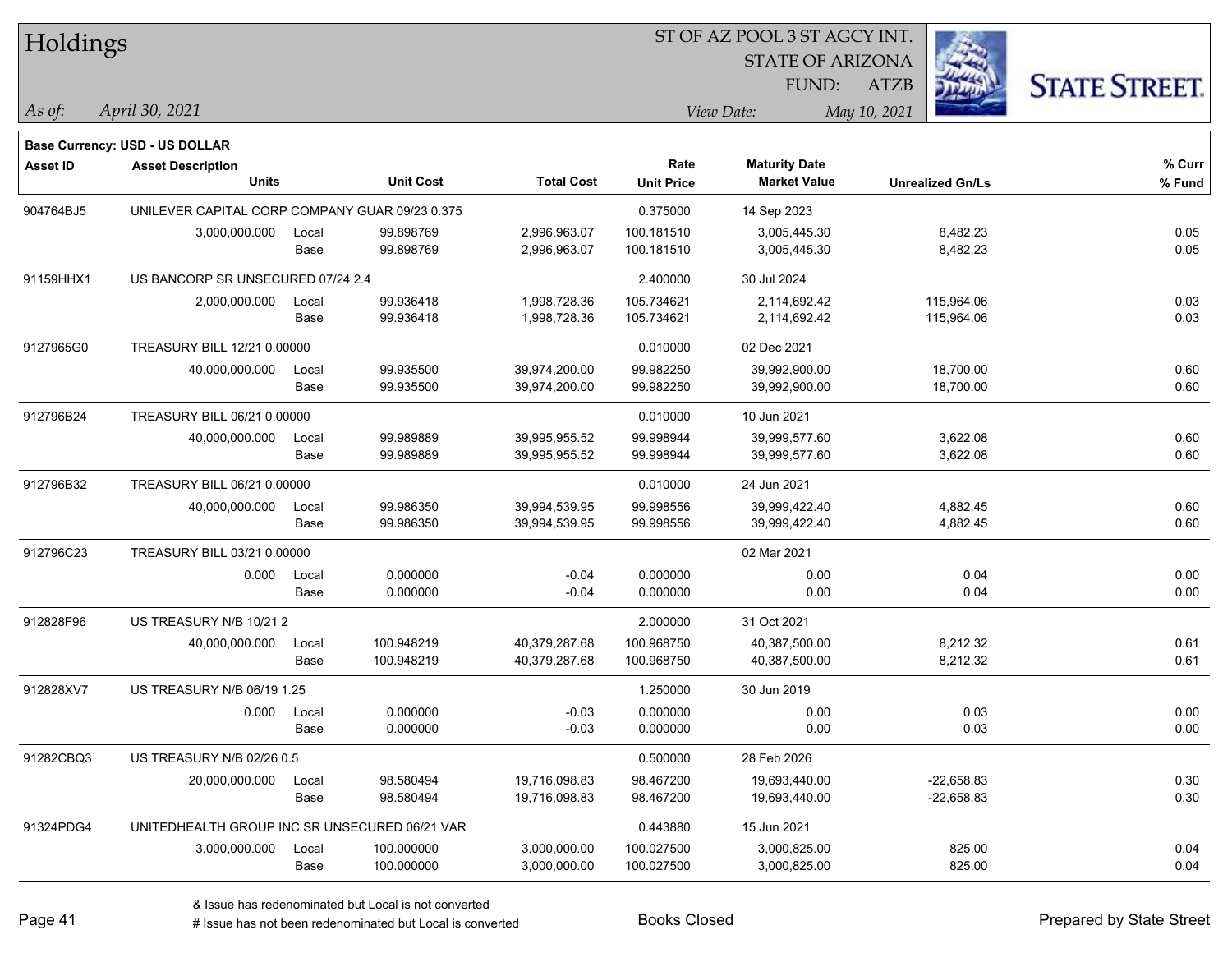| Holdings        |                                                                   |       |                  |                   | ST OF AZ POOL 3 ST AGCY INT. |                         |                         |                      |
|-----------------|-------------------------------------------------------------------|-------|------------------|-------------------|------------------------------|-------------------------|-------------------------|----------------------|
|                 |                                                                   |       |                  |                   |                              | <b>STATE OF ARIZONA</b> |                         |                      |
|                 |                                                                   |       |                  |                   |                              | FUND:                   | <b>ATZB</b>             | <b>STATE STREET.</b> |
| $\vert$ As of:  | April 30, 2021                                                    |       |                  |                   |                              | View Date:              | May 10, 2021            |                      |
|                 |                                                                   |       |                  |                   |                              |                         |                         |                      |
| <b>Asset ID</b> | <b>Base Currency: USD - US DOLLAR</b><br><b>Asset Description</b> |       |                  |                   | Rate                         | <b>Maturity Date</b>    |                         | % Curr               |
|                 | <b>Units</b>                                                      |       | <b>Unit Cost</b> | <b>Total Cost</b> | <b>Unit Price</b>            | <b>Market Value</b>     | <b>Unrealized Gn/Ls</b> | % Fund               |
| 91324PDH2       | UNITEDHEALTH GROUP INC SR UNSECURED 06/21 3.15                    |       |                  |                   | 3.150000                     | 15 Jun 2021             |                         |                      |
|                 | 3,000,000.000                                                     | Local | 99.997774        | 2,999,933.23      | 100.322000                   | 3,009,660.00            | 9,726.77                | 0.05                 |
|                 |                                                                   | Base  | 99.997774        | 2,999,933.23      | 100.322000                   | 3,009,660.00            | 9,726.77                | 0.05                 |
| 91324PDM1       | UNITEDHEALTH GROUP INC SR UNSECURED 02/24 3.5                     |       |                  |                   | 3.500000                     | 15 Feb 2024             |                         |                      |
|                 | 10,000,000.000                                                    | Local | 107.995710       | 10,799,571.00     | 108.234103                   | 10,823,410.30           | 23,839.30               | 0.16                 |
|                 |                                                                   | Base  | 107.995710       | 10,799,571.00     | 108.234103                   | 10,823,410.30           | 23,839.30               | 0.16                 |
| 92343VBR4       | VERIZON COMMUNICATIONS SR UNSECURED 09/23 5.15                    |       |                  |                   | 5.150000                     | 15 Sep 2023             |                         |                      |
|                 | 2,018,000.000                                                     | Local | 111.064854       | 2,241,288.76      | 110.720553                   | 2,234,340.76            | $-6,948.00$             | 0.03                 |
|                 |                                                                   | Base  | 111.064854       | 2,241,288.76      | 110.720553                   | 2,234,340.76            | $-6,948.00$             | 0.03                 |
| 92343VGE8       | VERIZON COMMUNICATIONS SR UNSECURED 03/26 VAR                     |       |                  |                   | 0.800000                     | 20 Mar 2026             |                         |                      |
|                 | 12,000,000.000                                                    | Local | 100.000000       | 12,000,000.00     | 101.664000                   | 12,199,680.00           | 199,680.00              | 0.18                 |
|                 |                                                                   | Base  | 100.000000       | 12,000,000.00     | 101.664000                   | 12,199,680.00           | 199,680.00              | 0.18                 |
| 92343VGF5       | VERIZON COMMUNICATIONS SR UNSECURED 03/24 0.75                    |       |                  |                   | 0.750000                     | 22 Mar 2024             |                         |                      |
|                 | 3,000,000.000                                                     | Local | 99.994219        | 2,999,826.57      | 100.403900                   | 3,012,117.00            | 12,290.43               | 0.05                 |
|                 |                                                                   | Base  | 99.994219        | 2,999,826.57      | 100.403900                   | 3,012,117.00            | 12,290.43               | 0.05                 |
| 92343VGG3       | VERIZON COMMUNICATIONS SR UNSECURED 03/26 1.45                    |       |                  |                   | 1.450000                     | 20 Mar 2026             |                         |                      |
|                 | 8,000,000.000                                                     | Local | 100.522561       | 8,041,804.85      | 100.454673                   | 8,036,373.84            | $-5,431.01$             | 0.12                 |
|                 |                                                                   | Base  | 100.522561       | 8,041,804.85      | 100.454673                   | 8,036,373.84            | $-5,431.01$             | 0.12                 |
| 92347YAA2       | VERIZON OWNER TRUST VZOT 2019 A A1A                               |       |                  |                   | 2.930000                     | 20 Sep 2023             |                         |                      |
|                 | 6,994,313.190                                                     | Local | 99.989443        | 6,993,574.80      | 101.272810                   | 7,083,337.51            | 89,762.71               | 0.11                 |
| Original Face:  | 8,000,000.000                                                     | Base  | 99.989443        | 6,993,574.80      | 101.272810                   | 7,083,337.51            | 89,762.71               | 0.11                 |
| 92348CAA9       | VERIZON OWNER TRUST VZOT 2020 C A                                 |       |                  |                   | 0.410000                     | 21 Apr 2025             |                         |                      |
|                 | 20,000,000.000                                                    | Local | 99.985561        | 19,997,112.23     | 100.149970                   | 20,029,994.00           | 32,881.77               | 0.30                 |
| Original Face:  | 20,000,000.000                                                    | Base  | 99.985561        | 19,997,112.23     | 100.149970                   | 20,029,994.00           | 32,881.77               | 0.30                 |
| 92348TAA2       | VERIZON OWNER TRUST VZOT 2020 A A1A                               |       |                  |                   | 1.850000                     | 22 Jul 2024             |                         |                      |
|                 | 5,500,000.000                                                     | Local | 99.991568        | 5,499,536.25      | 101.948270                   | 5,607,154.85            | 107,618.60              | 0.08                 |
| Original Face:  | 5,500,000.000                                                     | Base  | 99.991568        | 5,499,536.25      | 101.948270                   | 5,607,154.85            | 107,618.60              | 0.08                 |
| 92348XAA3       | VERIZON OWNER TRUST VZOT 2018 A A1A                               |       |                  |                   | 3.230000                     | 20 Apr 2023             |                         |                      |
|                 | 2,139,880.750                                                     | Local | 99.999321        | 2,139,866.23      | 100.921230                   | 2,159,593.97            | 19,727.74               | 0.03                 |
| Original Face:  | 5,000,000.000                                                     | Base  | 99.999321        | 2,139,866.23      | 100.921230                   | 2,159,593.97            | 19,727.74               | 0.03                 |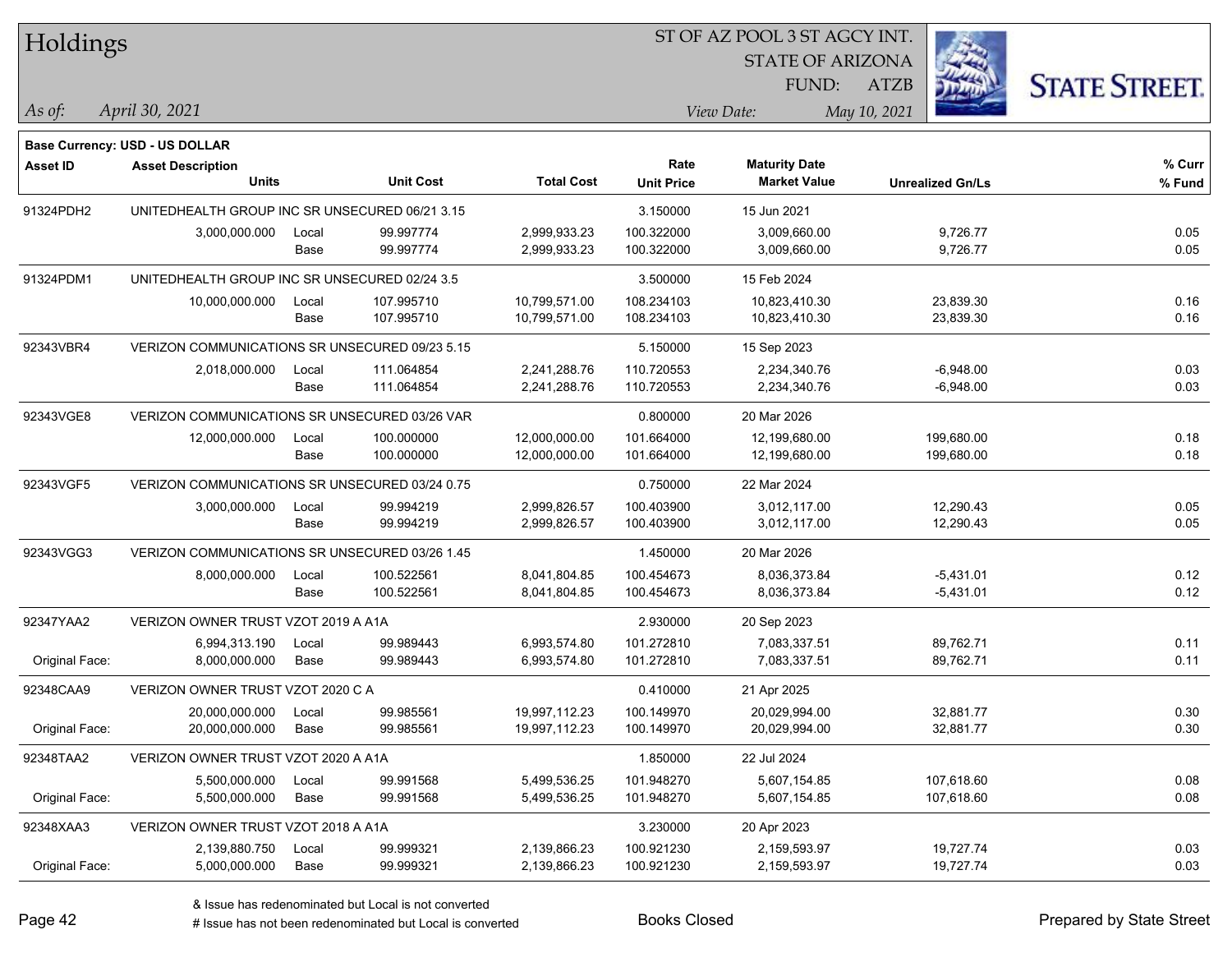| Holdings        |                                                        |       |                  |                   | 51 OF AZ POOL 351 AGCY INT. |                         |                         |                      |
|-----------------|--------------------------------------------------------|-------|------------------|-------------------|-----------------------------|-------------------------|-------------------------|----------------------|
|                 |                                                        |       |                  |                   |                             | <b>STATE OF ARIZONA</b> |                         |                      |
|                 |                                                        |       |                  |                   |                             | FUND:                   | <b>ATZB</b>             | <b>STATE STREET.</b> |
| As of:          | April 30, 2021                                         |       |                  |                   |                             | View Date:              | May 10, 2021            |                      |
|                 | Base Currency: USD - US DOLLAR                         |       |                  |                   |                             |                         |                         |                      |
| <b>Asset ID</b> | <b>Asset Description</b>                               |       |                  |                   | Rate                        | <b>Maturity Date</b>    |                         | % Curr               |
|                 | <b>Units</b>                                           |       | <b>Unit Cost</b> | <b>Total Cost</b> | <b>Unit Price</b>           | <b>Market Value</b>     | <b>Unrealized Gn/Ls</b> | % Fund               |
| 928668BG6       | VOLKSWAGEN GROUP AMERICA COMPANY GUAR 144A 11/22 0.75  |       |                  |                   | 0.750000                    | 23 Nov 2022             |                         |                      |
|                 | 5,000,000.000                                          | Local | 99.961620        | 4,998,081.00      | 100.326273                  | 5,016,313.65            | 18,232.65               | 0.08                 |
|                 |                                                        | Base  | 99.961620        | 4,998,081.00      | 100.326273                  | 5,016,313.65            | 18,232.65               | 0.08                 |
| 928668BJ0       | VOLKSWAGEN GROUP AMERICA COMPANY GUAR 144A 11/23 0.875 |       |                  |                   | 0.875000                    | 22 Nov 2023             |                         |                      |
|                 | 5,000,000.000                                          | Local | 99.871683        | 4,993,584.17      | 100.430886                  | 5,021,544.30            | 27,960.13               | 0.08                 |
|                 |                                                        | Base  | 99.871683        | 4,993,584.17      | 100.430886                  | 5,021,544.30            | 27,960.13               | 0.08                 |
| 931142DP5       | WALMART INC SR UNSECURED 04/24 3.3                     |       |                  |                   | 3.300000                    | 22 Apr 2024             |                         |                      |
|                 | 1,000,000.000                                          | Local | 107.730309       | 1,077,303.09      | 107.846419                  | 1,078,464.19            | 1,161.10                | 0.02                 |
|                 |                                                        | Base  | 107.730309       | 1,077,303.09      | 107.846419                  | 1,078,464.19            | 1,161.10                | 0.02                 |
| 931142EK5       | WALMART INC SR UNSECURED 06/23 3.4                     |       |                  |                   | 3.400000                    | 26 Jun 2023             |                         |                      |
|                 | 20,000,000.000                                         | Local | 106.403563       | 21,280,712.64     | 106.500169                  | 21,300,033.80           | 19,321.16               | 0.32                 |
|                 |                                                        | Base  | 106.403563       | 21,280,712.64     | 106.500169                  | 21,300,033.80           | 19,321.16               | 0.32                 |
| 931142EL3       | WALMART INC SR UNSECURED 07/24 2.85                    |       |                  | 2.850000          | 08 Jul 2024                 |                         |                         |                      |
|                 | 4,886,000.000                                          | Local | 102.885427       | 5,026,981.94      | 107.377478                  | 5,246,463.58            | 219,481.64              | 0.08                 |
|                 |                                                        | Base  | 102.885427       | 5,026,981.94      | 107.377478                  | 5,246,463.58            | 219,481.64              | 0.08                 |
| 931422AH2       | WALGREEN CO COMPANY GUAR 09/22 3.1                     |       |                  |                   | 3.100000                    | 15 Sep 2022             |                         |                      |
|                 | 6,682,000.000                                          | Local | 103.399770       | 6,909,172.61      | 103.440793                  | 6,911,913.79            | 2,741.18                | 0.10                 |
|                 |                                                        | Base  | 103.399770       | 6,909,172.61      | 103.440793                  | 6,911,913.79            | 2,741.18                | 0.10                 |
| 94106LAY5       | WASTE MANAGEMENT INC COMPANY GUAR 09/22 2.9            |       |                  |                   | 2.900000                    | 15 Sep 2022             |                         |                      |
|                 | 1,625,000.000                                          | Local | 102.490654       | 1,665,473.13      | 102.931327                  | 1,672,634.06            | 7,160.93                | 0.03                 |
|                 |                                                        | Base  | 102.490654       | 1,665,473.13      | 102.931327                  | 1,672,634.06            | 7,160.93                | 0.03                 |
| 94106LBL2       | WASTE MANAGEMENT INC COMPANY GUAR 11/25 0.75           |       |                  |                   | 0.750000                    | 15 Nov 2025             |                         |                      |
|                 | 5,000,000.000                                          | Local | 99.844736        | 4,992,236.81      | 98.758719                   | 4,937,935.95            | $-54,300.86$            | 0.07                 |
|                 |                                                        | Base  | 99.844736        | 4,992,236.81      | 98.758719                   | 4,937,935.95            | $-54,300.86$            | 0.07                 |
| 94988J5T0       | WELLS FARGO BANK NA SR UNSECURED 10/21 3.625           |       |                  |                   | 3.625000                    | 22 Oct 2021             |                         |                      |
|                 | 18,291,000.000                                         | Local | 100.953609       | 18,465,424.64     | 101.286000                  | 18,526,222.26           | 60,797.62               | 0.28                 |
|                 |                                                        | Base  | 100.953609       | 18,465,424.64     | 101.286000                  | 18,526,222.26           | 60,797.62               | 0.28                 |
| 94988J6A0       | WELLS FARGO BANK NA SR UNSECURED 09/22 VAR             |       |                  |                   | 2.082000                    | 09 Sep 2022             |                         |                      |
|                 | 10,000,000.000                                         | Local | 100.543041       | 10,054,304.07     | 100.623342                  | 10,062,334.20           | 8,030.13                | 0.15                 |
|                 |                                                        | Base  | 100.543041       | 10,054,304.07     | 100.623342                  | 10,062,334.20           | 8,030.13                | 0.15                 |

ST OF A Z POOL 2 ST ACCV INT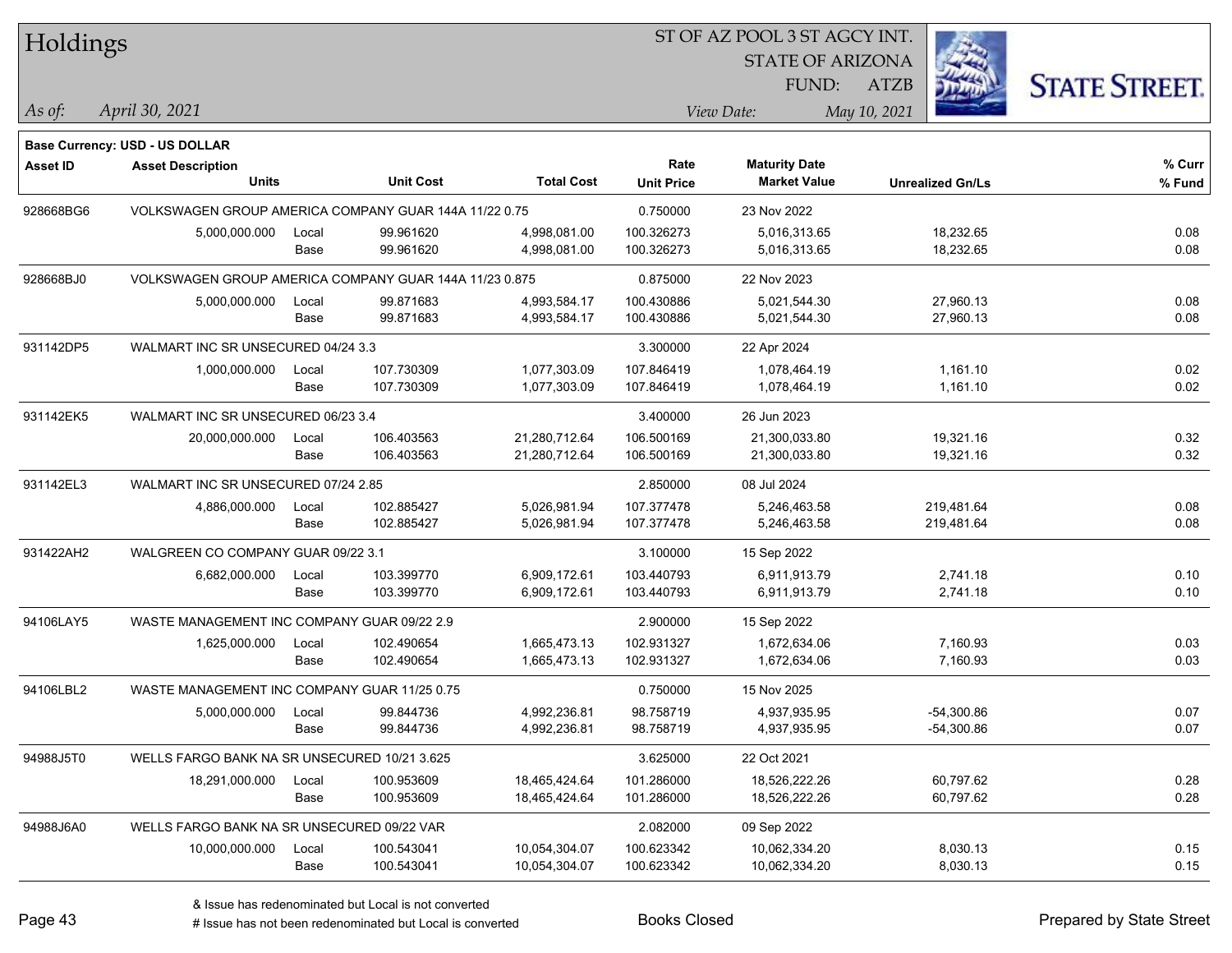| Holdings                  |                                                |       |                  |                   |                   | ST OF AZ POOL 3 ST AGCY INT.<br><b>STATE OF ARIZONA</b> |                         |                      |
|---------------------------|------------------------------------------------|-------|------------------|-------------------|-------------------|---------------------------------------------------------|-------------------------|----------------------|
|                           |                                                |       |                  |                   |                   | FUND:                                                   | المناسب<br><b>ATZB</b>  | <b>STATE STREET.</b> |
|                           |                                                |       |                  |                   |                   |                                                         |                         |                      |
| As of:                    | April 30, 2021                                 |       |                  |                   |                   | View Date:                                              | May 10, 2021            |                      |
|                           | <b>Base Currency: USD - US DOLLAR</b>          |       |                  |                   |                   |                                                         |                         |                      |
| <b>Asset ID</b>           | <b>Asset Description</b>                       |       |                  |                   | Rate              | <b>Maturity Date</b>                                    |                         | % Curr               |
|                           | <b>Units</b>                                   |       | <b>Unit Cost</b> | <b>Total Cost</b> | <b>Unit Price</b> | <b>Market Value</b>                                     | <b>Unrealized Gn/Ls</b> | % Fund               |
| 95000U2C6                 | WELLS FARGO + COMPANY SR UNSECURED 01/24 3.75  |       |                  |                   | 3.750000          | 24 Jan 2024                                             |                         |                      |
|                           | 5,000,000.000                                  | Local | 99.901074        | 4,995,053.72      | 108.184448        | 5,409,222.40                                            | 414,168.68              | 0.08                 |
|                           |                                                | Base  | 99.901074        | 4,995,053.72      | 108.184448        | 5,409,222.40                                            | 414,168.68              | 0.08                 |
| 95001DA75                 | WELLS FARGO + COMPANY SR UNSECURED 06/22 1     |       |                  |                   | 1.000000          | 17 Jun 2022                                             |                         |                      |
|                           | 3,000,000.000                                  | Local | 100.000000       | 3,000,000.00      | 99.629829         | 2,988,894.87                                            | $-11,105.13$            | 0.04                 |
|                           |                                                | Base  | 100.000000       | 3,000,000.00      | 99.629829         | 2,988,894.87                                            | $-11,105.13$            | 0.04                 |
| 98164EAA3                 | WORLD OMNI AUTO RECEIVABLES TR WOART 2021 A A1 |       |                  |                   | 0.138570          | 15 Feb 2022                                             |                         |                      |
|                           | 2,739,775.750                                  | Local | 100.000000       | 2,739,775.75      | 100.010180        | 2,740,054.66                                            | 278.91                  | 0.04                 |
| Original Face:            | 6,000,000.000                                  | Base  | 100.000000       | 2,739,775.75      | 100.010180        | 2,740,054.66                                            | 278.91                  | 0.04                 |
| <b>US DOLLAR Total</b>    |                                                |       |                  |                   |                   |                                                         |                         |                      |
|                           | 2,089,864,044.110                              | Local |                  | 2,102,683,603.92  |                   | 2,107,336,742.77                                        | 4,653,138.85            | 31.60                |
| Original Face:            | 547,876,704.000                                | Base  |                  | 2,102,683,603.92  |                   | 2,107,336,742.77                                        | 4,653,138.85            | 31.60                |
| <b>FIXED INCOME Total</b> |                                                |       |                  |                   |                   |                                                         |                         |                      |
|                           | 2,089,864,044.110                              | Base  |                  | 2,102,683,603.92  |                   | 2,107,336,742.77                                        | 4,653,138.85            | 31.60                |
| Original Face:            | 547,876,704.000                                |       |                  |                   |                   |                                                         |                         |                      |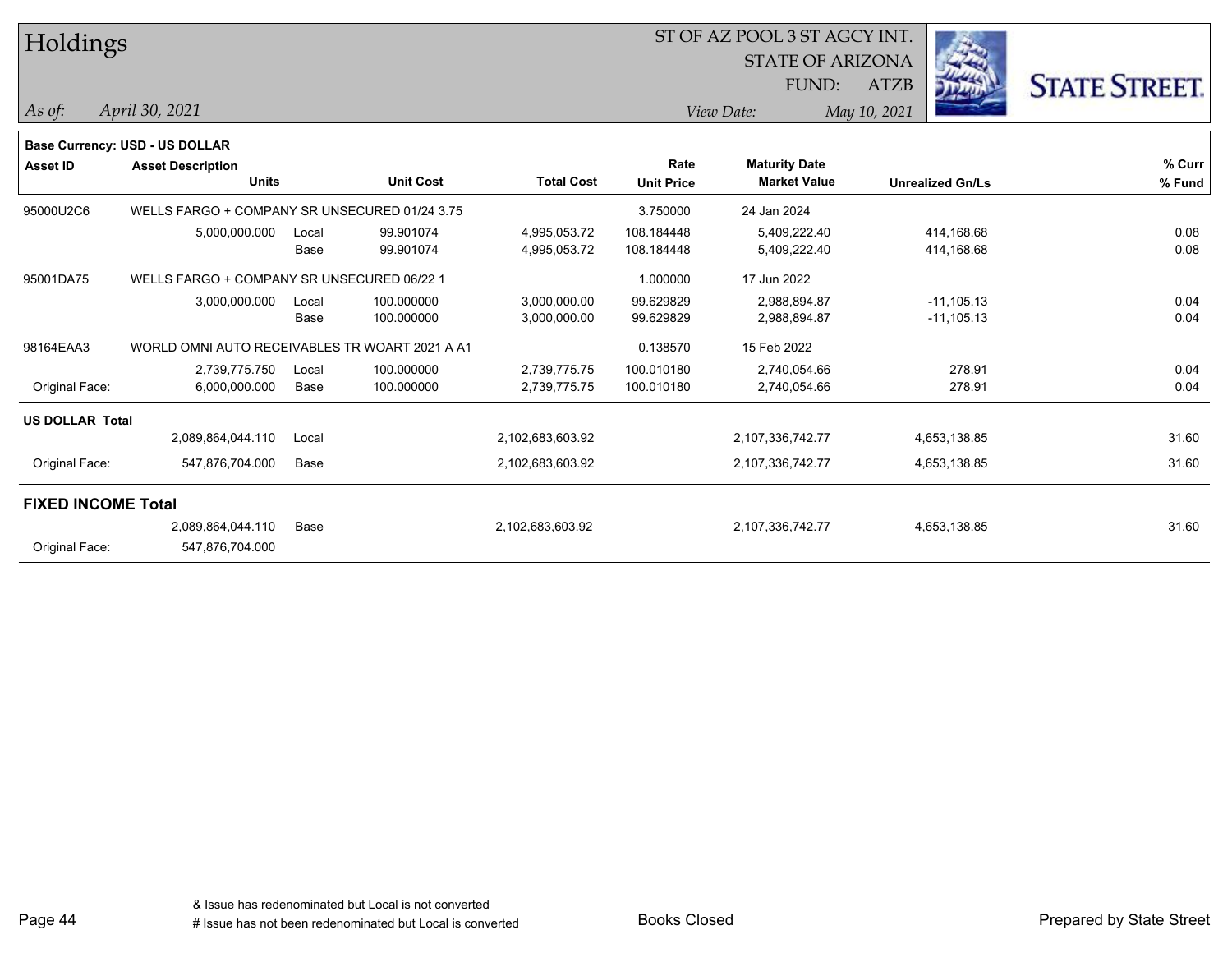| Holdings          |                                                                   |      |                  | ST OF AZ POOL 3 ST AGCY INT.<br><b>STATE OF ARIZONA</b> |                   |                      |                             |                         |                      |
|-------------------|-------------------------------------------------------------------|------|------------------|---------------------------------------------------------|-------------------|----------------------|-----------------------------|-------------------------|----------------------|
| $ $ As of:        | April 30, 2021                                                    |      |                  |                                                         |                   | FUND:<br>View Date:  | <b>ATZB</b><br>May 10, 2021 |                         | <b>STATE STREET.</b> |
| <b>Asset ID</b>   | <b>Base Currency: USD - US DOLLAR</b><br><b>Asset Description</b> |      |                  |                                                         | Rate              | <b>Maturity Date</b> |                             |                         | % Curr               |
|                   | <b>Units</b>                                                      |      | <b>Unit Cost</b> | <b>Total Cost</b>                                       | <b>Unit Price</b> | <b>Market Value</b>  |                             | <b>Unrealized Gn/Ls</b> | % Fund               |
| <b>FUND Total</b> |                                                                   |      |                  |                                                         |                   |                      |                             |                         |                      |
|                   | 6,656,691,268.470                                                 | Base |                  | 6,668,800,105.44                                        |                   | 6,669,136,010.46     |                             | 335.905.02              | 100.00               |
| Original Face:    | 547,876,704.000                                                   |      |                  |                                                         |                   |                      |                             |                         |                      |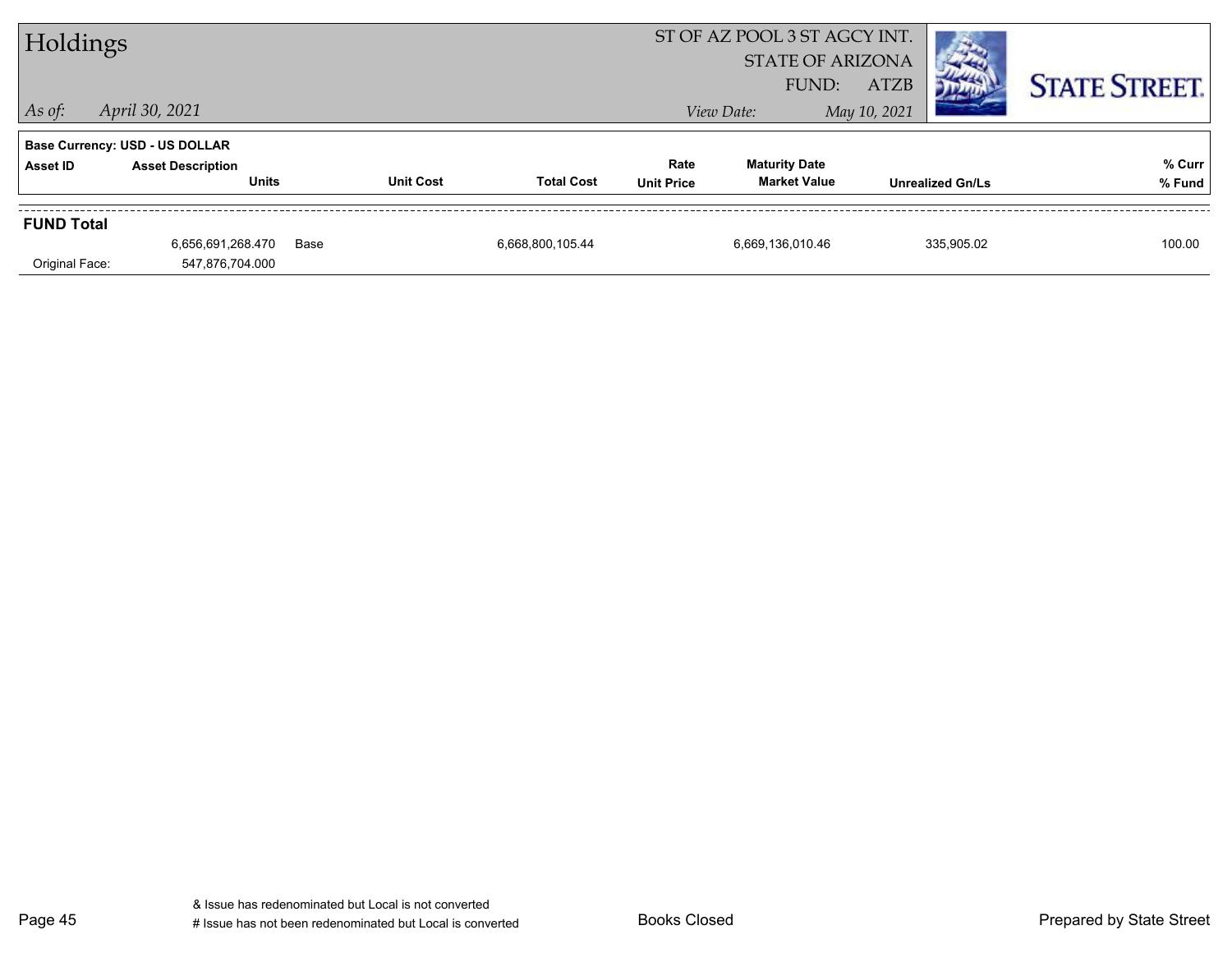# Holdings

## Currency Summary

*As of: April 30, 2021*

# ST OF AZ POOL 3 ST AGCY INT.

 STATE OF ARIZONAFUND:

ATZB



*View Date:May 10, 2021*

#### **Base Currency:USD - US DOLLAR**

|                        |                   |       |                   |                     | % Currency |                         |                          |                           |
|------------------------|-------------------|-------|-------------------|---------------------|------------|-------------------------|--------------------------|---------------------------|
|                        | <b>Units</b>      |       | <b>Total Cost</b> | <b>Market Value</b> | % Fund     | <b>Unreal Sec Gn/Ls</b> | <b>Unreal Curr Gn/Ls</b> | <b>Total Unreal Gn/Ls</b> |
| <b>US DOLLAR</b>       |                   |       |                   |                     |            |                         | Exchange Rate:           | 1.000000                  |
| <b>CASH</b>            |                   |       |                   |                     |            |                         |                          |                           |
|                        | 681,736.290       | Local | 681,736.29        | 681,736.29          | 0.01       | 0.00                    |                          | 0.00                      |
|                        |                   | Base  | 681,736.29        | 681,736.29          | 0.01       | 0.00                    | 0.00                     | 0.00                      |
| <b>CASH EQUIVALENT</b> |                   |       |                   |                     |            |                         |                          |                           |
|                        | 4,566,145,488.070 | Local | 4,565,434,765.23  | 4,561,117,531.40    | 68.39      | $-4,317,233.83$         |                          | -4,317,233.83             |
|                        |                   | Base  | 4,565,434,765.23  | 4,561,117,531.40    | 68.39      | -4,317,233.83           | 0.00                     | -4,317,233.83             |
| <b>FIXED INCOME</b>    |                   |       |                   |                     |            |                         |                          |                           |
|                        | 2,089,864,044.110 | Local | 2,102,683,603.92  | 2,107,336,742.77    | 31.60      | 4,653,138.85            |                          | 4,653,138.85              |
| Original Face:         | 547,876,704.000   | Base  | 2,102,683,603.92  | 2,107,336,742.77    | 31.60      | 4,653,138.85            | 0.00                     | 4,653,138.85              |
| <b>US DOLLAR Total</b> |                   |       |                   |                     |            |                         |                          |                           |
|                        | 6,656,691,268.470 | Local | 6,668,800,105.44  | 6,669,136,010.46    | 100.00     | 335,905.02              |                          | 335,905.02                |
| Original Face:         | 547,876,704.000   | Base  | 6,668,800,105.44  | 6,669,136,010.46    | 100.00     | 335,905.02              | 0.00                     | 335,905.02                |
| <b>FUND Total</b>      |                   |       |                   |                     |            |                         |                          |                           |
|                        | 6,656,691,268.470 | Base  | 6,668,800,105.44  | 6,669,136,010.46    | 100.00     | 335,905.02              | 0.00                     | 335,905.02                |
| Original Face:         | 547,876,704.000   |       |                   |                     |            |                         |                          |                           |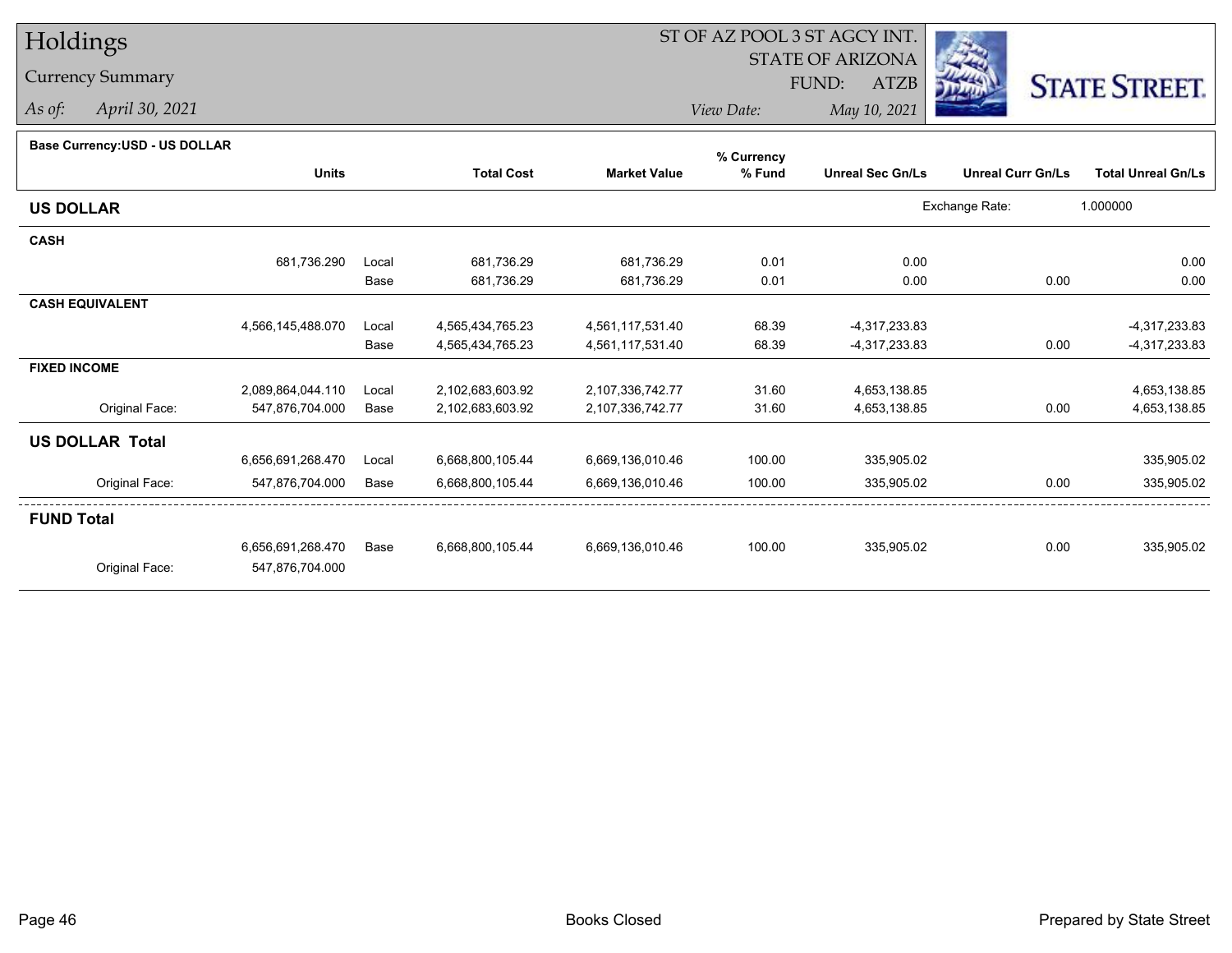| Holdings                 |                                       |                   |                     | ST OF AZ POOL 3 ST AGCY INT. |                                          |                          |                           |
|--------------------------|---------------------------------------|-------------------|---------------------|------------------------------|------------------------------------------|--------------------------|---------------------------|
|                          | <b>Asset Summary</b>                  |                   |                     |                              | STATE OF ARIZONA<br>FUND:<br><b>ATZB</b> |                          | <b>STATE STREET.</b>      |
| April 30, 2021<br>As of: |                                       |                   | View Date:          | May 10, 2021                 |                                          |                          |                           |
|                          | <b>Base Currency: USD - US DOLLAR</b> |                   |                     |                              |                                          |                          |                           |
|                          | <b>Units</b>                          | <b>Total Cost</b> | <b>Market Value</b> | % Fund                       | <b>Unreal Sec Gn/Ls</b>                  | <b>Unreal Curr Gn/Ls</b> | <b>Total Unreal Gn/Ls</b> |
| <b>CASH</b>              |                                       |                   |                     |                              |                                          |                          |                           |
| <b>US DOLLAR</b>         |                                       |                   |                     |                              |                                          |                          |                           |
|                          | 681,736.290                           | 681,736.29        | 681,736.29          | 0.01                         | 0.00                                     | 0.00                     | 0.00                      |
| <b>CASH Total</b>        | 681,736.290                           | 681,736.29        | 681,736.29          | 0.01                         | 0.00                                     | 0.00                     | 0.00                      |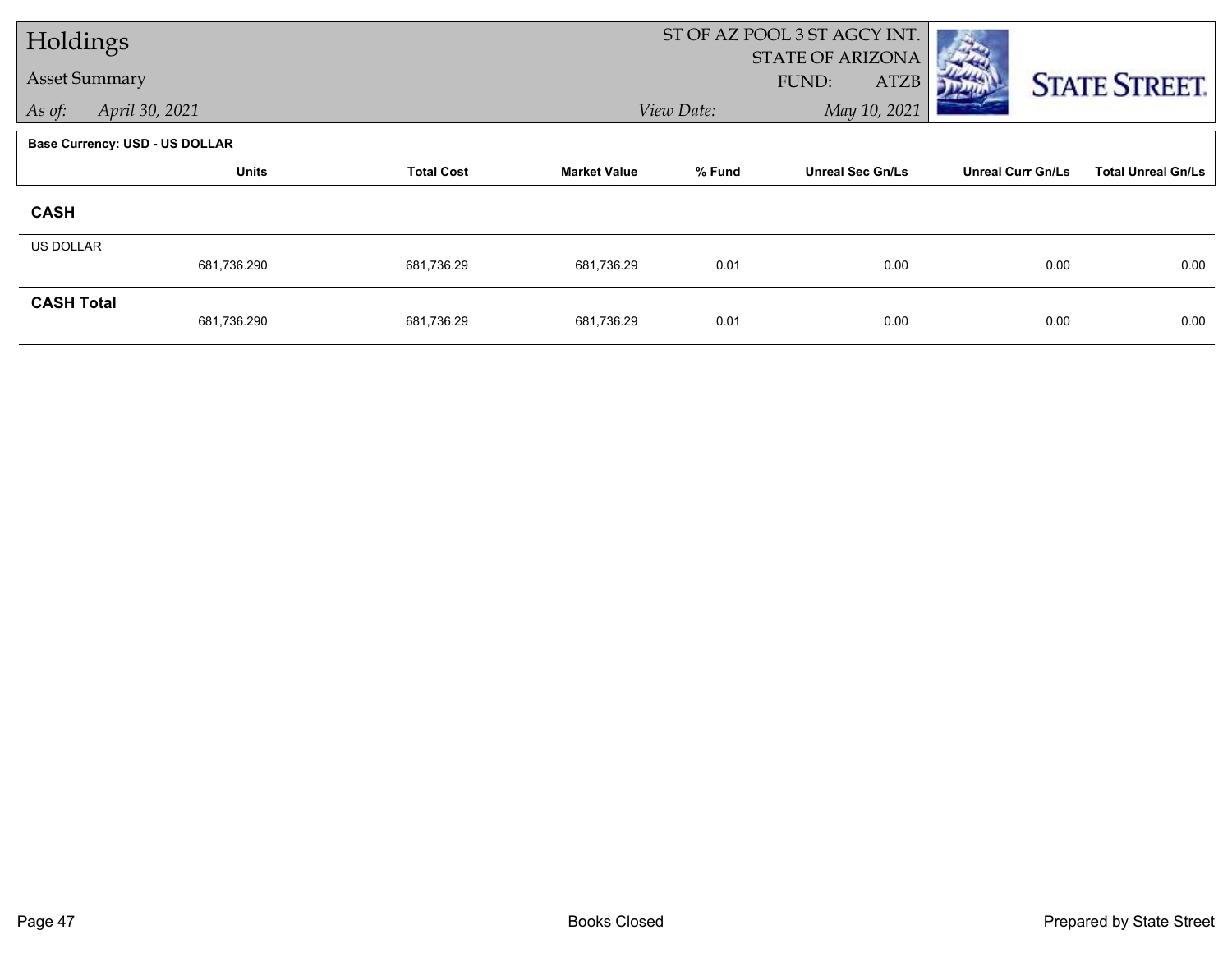| Holdings                                          |                   |                     | ST OF AZ POOL 3 ST AGCY INT. |                         |                                          |                           |  |  |
|---------------------------------------------------|-------------------|---------------------|------------------------------|-------------------------|------------------------------------------|---------------------------|--|--|
| <b>Asset Summary</b>                              |                   |                     |                              |                         |                                          | <b>STATE STREET.</b>      |  |  |
| April 30, 2021                                    |                   |                     |                              | May 10, 2021            |                                          |                           |  |  |
| <b>Base Currency: USD - US DOLLAR</b>             |                   |                     |                              |                         |                                          |                           |  |  |
| <b>Units</b>                                      | <b>Total Cost</b> | <b>Market Value</b> | % Fund                       | <b>Unreal Sec Gn/Ls</b> | <b>Unreal Curr Gn/Ls</b>                 | <b>Total Unreal Gn/Ls</b> |  |  |
| <b>CASH EQUIVALENT</b>                            |                   |                     |                              |                         |                                          |                           |  |  |
| US DOLLAR                                         |                   |                     |                              |                         |                                          |                           |  |  |
| 4,566,145,488.070                                 | 4,565,434,765.23  | 4,561,117,531.40    | 68.39                        | -4,317,233.83           | 0.00                                     | -4,317,233.83             |  |  |
| <b>CASH EQUIVALENT Total</b><br>4,566,145,488.070 | 4,565,434,765.23  | 4,561,117,531.40    | 68.39                        | -4,317,233.83           | 0.00                                     | -4,317,233.83             |  |  |
|                                                   |                   |                     |                              | View Date:              | <b>STATE OF ARIZONA</b><br>FUND:<br>ATZB |                           |  |  |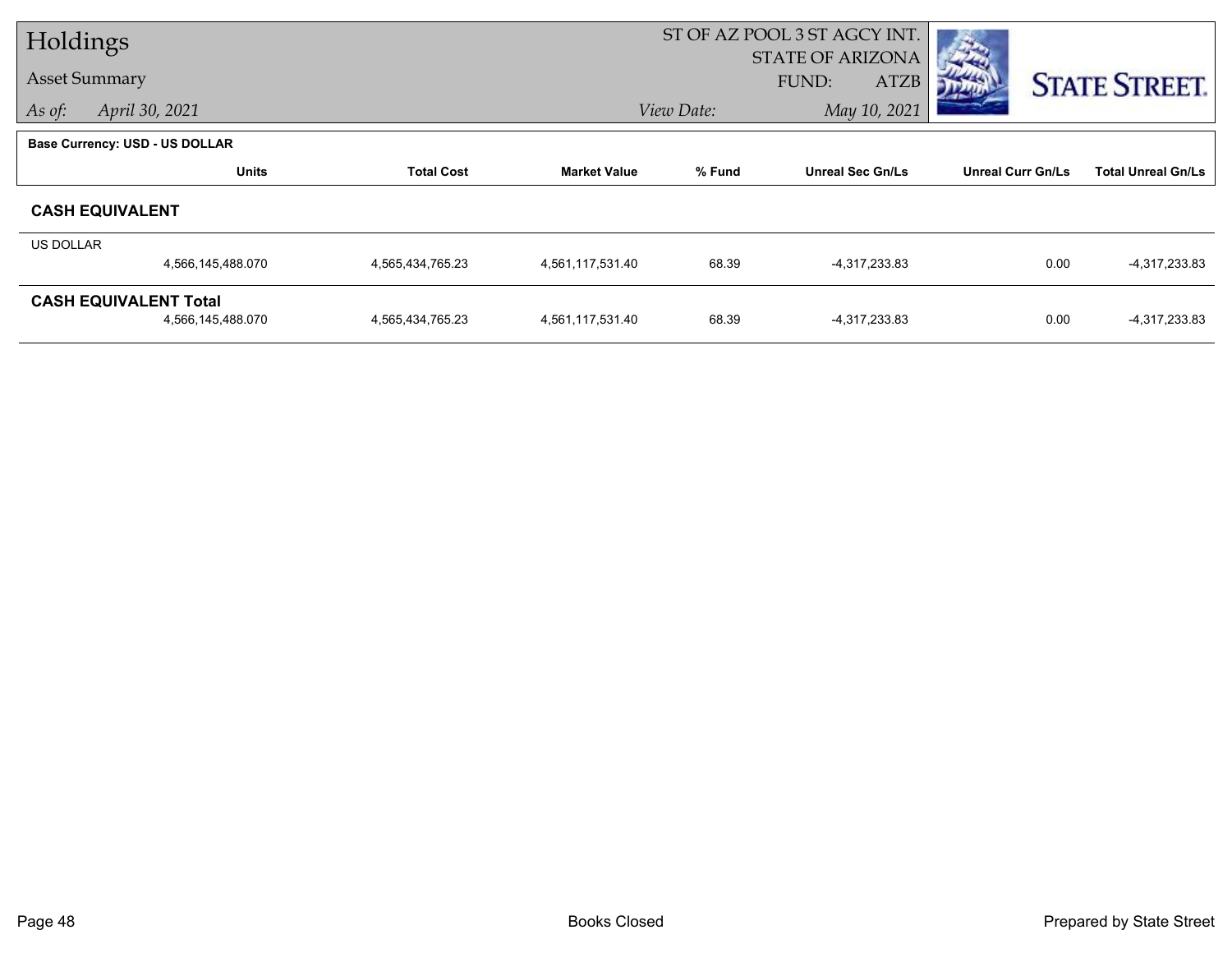| Holdings             |                                       |                   |                     | ST OF AZ POOL 3 ST AGCY INT. |                                          |                          |                           |  |  |
|----------------------|---------------------------------------|-------------------|---------------------|------------------------------|------------------------------------------|--------------------------|---------------------------|--|--|
| <b>Asset Summary</b> |                                       |                   |                     |                              | STATE OF ARIZONA<br>FUND:<br><b>ATZB</b> |                          | <b>STATE STREET.</b>      |  |  |
| As of:               | April 30, 2021                        |                   |                     | View Date:                   | May 10, 2021                             |                          |                           |  |  |
|                      | <b>Base Currency: USD - US DOLLAR</b> |                   |                     |                              |                                          |                          |                           |  |  |
|                      | <b>Units</b>                          | <b>Total Cost</b> | <b>Market Value</b> | % Fund                       | <b>Unreal Sec Gn/Ls</b>                  | <b>Unreal Curr Gn/Ls</b> | <b>Total Unreal Gn/Ls</b> |  |  |
|                      | <b>FIXED INCOME</b>                   |                   |                     |                              |                                          |                          |                           |  |  |
| US DOLLAR            |                                       |                   |                     |                              |                                          |                          |                           |  |  |
|                      | 2,089,864,044.110                     | 2,102,683,603.92  | 2,107,336,742.77    | 31.60                        | 4,653,138.85                             | 0.00                     | 4,653,138.85              |  |  |
|                      | <b>FIXED INCOME Total</b>             |                   |                     |                              |                                          |                          |                           |  |  |
|                      | 2,089,864,044.110                     | 2,102,683,603.92  | 2,107,336,742.77    | 31.60                        | 4,653,138.85                             | 0.00                     | 4,653,138.85              |  |  |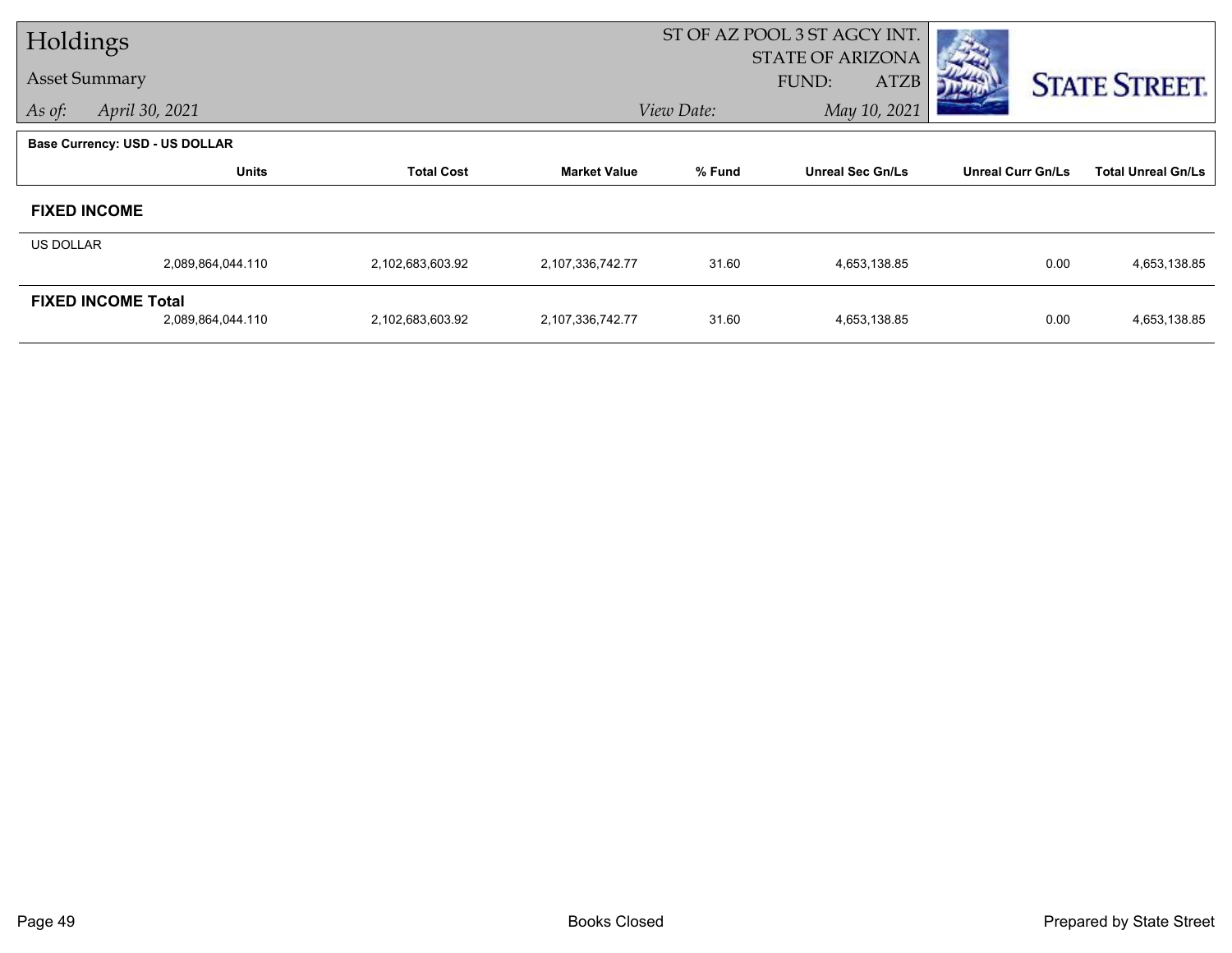| Holdings             |                                       |                   |                                                 | ST OF AZ POOL 3 ST AGCY INT. |                         |                          |                           |
|----------------------|---------------------------------------|-------------------|-------------------------------------------------|------------------------------|-------------------------|--------------------------|---------------------------|
| <b>Asset Summary</b> |                                       |                   | <b>STATE OF ARIZONA</b><br><b>ATZB</b><br>FUND: |                              |                         | <b>STATE STREET.</b>     |                           |
| As of:               | April 30, 2021                        |                   |                                                 | View Date:                   | May 10, 2021            |                          |                           |
|                      | <b>Base Currency: USD - US DOLLAR</b> |                   |                                                 |                              |                         |                          |                           |
|                      | <b>Units</b>                          | <b>Total Cost</b> |                                                 | % Fund                       | <b>Unreal Sec Gn/Ls</b> | <b>Unreal Curr Gn/Ls</b> | <b>Total Unreal Gn/Ls</b> |
| <b>FUND Total</b>    |                                       |                   |                                                 |                              |                         |                          |                           |
|                      | 6,656,691,268.470                     | 6,668,800,105.44  | 6,669,136,010.46                                | 100.00                       | 335.905.02              | 0.00                     | 335,905.02                |